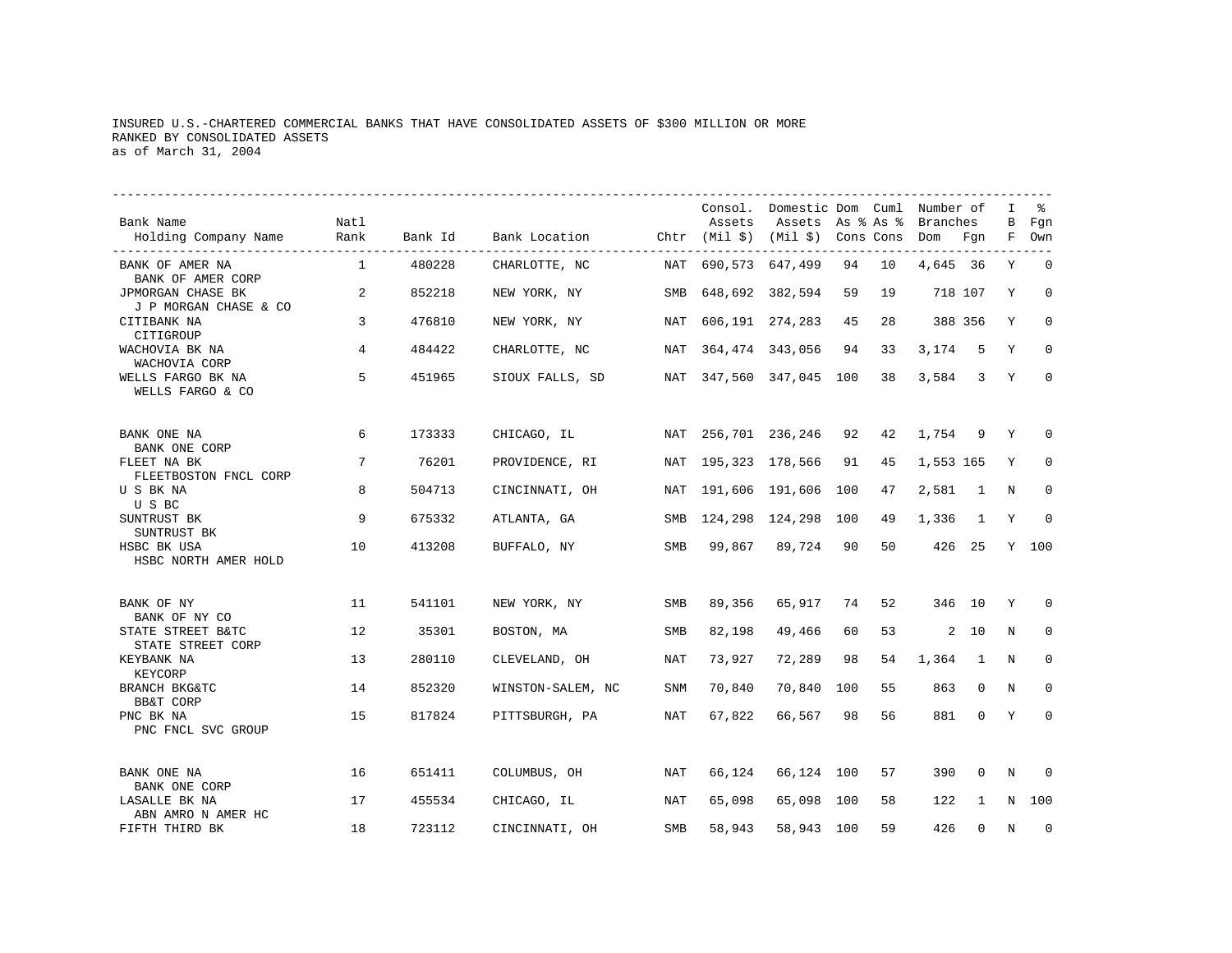| FIFTH THIRD BC                                     |    |         |                   |            |        |        |     |    |                |              |         |             |
|----------------------------------------------------|----|---------|-------------------|------------|--------|--------|-----|----|----------------|--------------|---------|-------------|
| MBNA AMERICA BK NA<br>MBNA CORP                    | 19 | 1830035 | WILMINGTON, DE    | NAT        | 57,699 | 48,890 | 85  | 60 | 2              | 1            | N       | $\Omega$    |
| COMERICA BK<br>COMERICA                            | 20 | 60143   | DETROIT, MI       | <b>SMB</b> | 54,475 | 52,529 | 96  | 60 | 382            | 1            | N       | $\Omega$    |
| CITIBANK SD NA<br>CITIGROUP                        | 21 | 486752  | SIOUX FALLS, SD   | NAT        | 53,217 | 53,217 | 100 | 61 | 0              | $\mathbf{0}$ | N       | $\mathbf 0$ |
| SOUTHTRUST BK<br>SOUTHTRUST CORP                   | 22 | 817833  | BIRMINGHAM, AL    | SMB        | 52,667 | 52,667 | 100 | 62 | 764            | $\mathbf 0$  | N       | $\mathbf 0$ |
| MANUFACTURERS & TRADERS TC<br>M&T BK CORP          | 23 | 501105  | BUFFALO, NY       | SMB        | 50,218 | 50,100 | 100 | 63 | 728            | 1            | Υ       | 22          |
| AMSOUTH BK<br>AMSOUTH BC                           | 24 | 245333  | BIRMINGHAM, AL    | <b>SMB</b> | 47,408 | 47,408 | 100 | 63 | 683            | $\Omega$     | N       | $\mathbf 0$ |
| NATIONAL CITY BK<br>NATIONAL CITY CORP             | 25 | 259518  | CLEVELAND, OH     | NAT        | 46,866 | 46,660 | 100 | 64 | 363            | 1            | Y       | $\Omega$    |
| UNION BK OF CA NA<br>UNIONBANCAL CORP              | 26 | 212465  | SAN FRANCISCO, CA | NAT        | 45,464 | 43,693 | 96  | 65 | 305            | 6            | Υ       | 63          |
| STANDARD FED BK NA<br>ABN AMRO N AMER HC           | 27 | 445843  | TROY, MI          | NAT        | 45,377 | 44,210 | 97  | 65 | 279            | $\mathbf 0$  | N       | 100         |
| REGIONS BK<br>REGIONS FC                           | 28 | 233031  | BIRMINGHAM, AL    | SMB        | 45,268 | 45,268 | 100 | 66 | 797            | $\mathbf 0$  | N       | $\mathbf 0$ |
| CHARTER ONE BK NA<br>CHARTER ONE FNCL              | 29 | 897273  | CLEVELAND, OH     | <b>NAT</b> | 41,342 | 41,342 | 100 | 66 | 610            | $\mathbf{0}$ | N       | $\mathbf 0$ |
| NATIONAL CITY BK IN<br>NATIONAL CITY CORP          | 30 | 362445  | INDIANAPOLIS, IN  | NAT        | 39,930 | 39,930 | 100 | 67 | 218            | $\mathbf 0$  | N       | $\mathbf 0$ |
| CHASE MANHATTAN BK USA NA<br>J P MORGAN CHASE & CO | 31 | 489913  | NEWARK, DE        | NAT        | 38,461 | 38,461 | 100 | 68 | $\mathbf{1}$   | $\Omega$     | Y       | $\Omega$    |
| BANK OF AMER NA USA<br>BANK OF AMER CORP           | 32 | 1417557 | PHOENIX, AZ       | NAT        | 36,898 | 36,898 | 100 | 68 | 0              | $\mathbf 0$  | N       | $\mathbf 0$ |
| FIFTH THIRD BK<br>FIFTH THIRD BC                   | 33 | 913940  | GRAND RAPIDS, MI  | SMB        | 36,330 | 36,330 | 100 | 69 | 627            | $\mathbf 0$  | N       | $\mathbf 0$ |
| DEUTSCHE BK TC AMERICAS<br>TAUNUS CORP             | 34 | 214807  | NEW YORK, NY      | <b>SMB</b> | 33,981 | 24,100 | 71  | 69 | $\overline{c}$ | 6            | Y       | 100         |
| NORTHERN TC<br>NORTHERN TR CORP                    | 35 | 210434  | CHICAGO, IL       | SMB        | 32,234 | 21,832 | 68  | 70 | 18             | 2            | Y       | $\mathbf 0$ |
| UNION PLANTERS BK NA<br>UNION PLANTERS CORP        | 36 | 423355  | MEMPHIS, TN       | NAT        | 31,312 | 30,998 | 99  | 70 | 739            | $\mathbf{0}$ | N       | 0           |
| M&I MARSHALL & ILSLEY BK<br>MARSHALL & ILSLEY CORP | 37 | 983448  | MILWAUKEE, WI     | SMB        | 31,021 | 31,021 | 100 | 70 | 247            | 0            | $\rm N$ | 0           |
| HUNTINGTON NB<br>HUNTINGTON BSHRS                  | 38 | 12311   | COLUMBUS, OH      | NAT        | 30,834 | 30,732 | 100 | 71 | 433            | $\mathbf 0$  | Υ       | $\mathbf 0$ |
| BANK OF THE WEST<br><b>BANCWEST CORP</b>           | 39 | 804963  | SAN FRANCISCO, CA | SNM        | 29,566 | 29,566 | 100 | 71 | 300            | $\Omega$     | N       | 99          |
| CITIZENS BK OF MA                                  | 40 | 14409   | BOSTON, MA        | <b>SNM</b> | 28,965 | 28,965 | 100 | 72 | 315            | $\mathbf{1}$ | N       | 2           |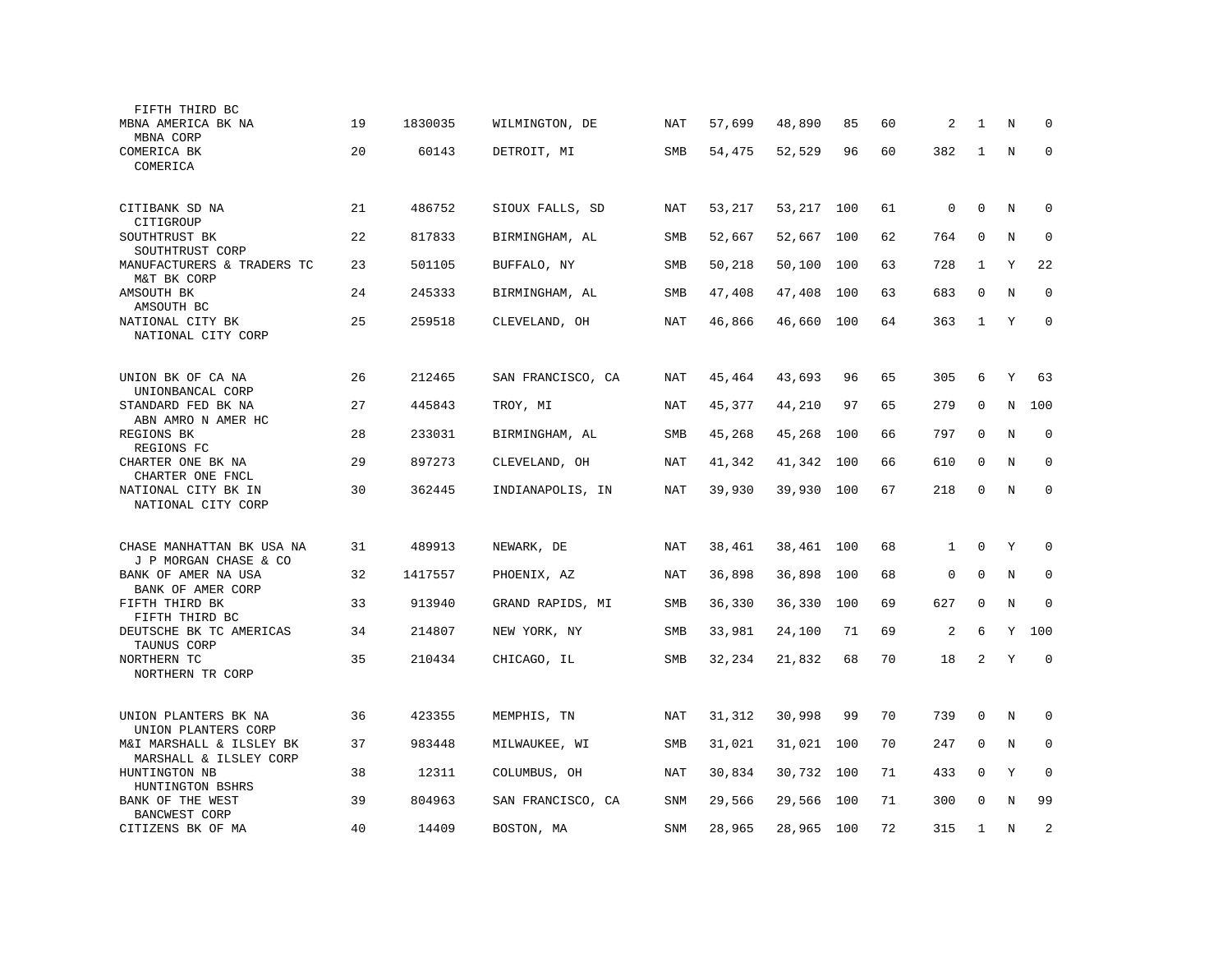CITIZENS FNCL GROUP

| COMPASS BK<br>COMPASS BSHRS                                  | 41 | 697633  | BIRMINGHAM, AL             | <b>SMB</b> | 27,396 | 27,396     | 100 | 72 | 399          | $\Omega$     | N | $\Omega$     |
|--------------------------------------------------------------|----|---------|----------------------------|------------|--------|------------|-----|----|--------------|--------------|---|--------------|
| FIRST TENNESSEE BK NA MMPHS<br>FIRST TENNESSEE NATIONAL CORP | 42 | 485559  | MEMPHIS, TN                | NAT        | 26,847 | 26,847     | 100 | 73 | 221          | $\mathbf 0$  | N | $\mathbf 0$  |
| BANKNORTH NA<br>BANKNORTH GROUP                              | 43 | 497404  | PORTLAND, ME               | NAT        | 26,847 | 26,847     | 100 | 73 | 420          | 0            | N | 0            |
| CAPITAL ONE BK                                               | 44 | 2253891 | GLEN ALLEN, VA             | SMB        | 26,344 | 24,364     | 92  | 73 | $\mathsf 0$  | 2            | N | $\mathbf 0$  |
| TREASURY BK NA<br>COUNTRYWIDE FC                             | 45 | 1469211 | ALEXANDRIA, VA             | NAT        | 23,733 | 23,733     | 100 | 74 | $\mathbf{1}$ | $\mathbf 0$  | N | $\mathbf 0$  |
| NATIONAL BK OF COMMERCE<br>NATIONAL COMMERCE FNCL CORP       | 46 | 460855  | MEMPHIS, TN                | <b>NAT</b> | 22,772 | 22,772     | 100 | 74 | 486          | $\Omega$     | N | $\Omega$     |
| MELLON BK NA<br>MELLON FNCL CORP                             | 47 | 934329  | PITTSBURGH, PA             | <b>NAT</b> | 21,918 | 18,995     | 87  | 74 | 26           | $\mathbf{1}$ | Y | $\mathbf 0$  |
| NORTH FORK BK<br>NORTH FORK BC                               | 48 | 332907  | MATTITUCK, NY              | <b>SNM</b> | 21,407 | 21,407     | 100 | 75 | 175          | $\mathbf 0$  | N | $\mathbf 0$  |
| HARRIS T&SB<br>HARRIS FC                                     | 49 | 75633   | CHICAGO, IL                | SMB        | 21,337 | 21,256     | 100 | 75 | 55           | $\mathbf 0$  | N | 100          |
| BRANCH B&TC OF VA<br><b>BB&amp;T CORP</b>                    | 50 | 969723  | RICHMOND, VA               | <b>SNM</b> | 20,827 | 20,827     | 100 | 75 | 534          | $\mathbf 0$  | N | $\mathbf 0$  |
| RBC CENTURA BK                                               | 51 | 1494240 | ROCKY MOUNT, NC            | SMB        | 20,198 | 20,198     | 100 | 75 | 269          | $\mathbf{1}$ | N | 99           |
| ROYAL BK HOLD<br>BANK ONE DE NA<br>BANK ONE CORP             | 52 | 427719  | WILMINGTON, DE             | <b>NAT</b> | 19,552 | 19,552     | 100 | 76 | $\mathbf 0$  | $\Omega$     | N | $\Omega$     |
| NATIONAL CITY BK MI/IL<br>NATIONAL CITY CORP                 | 53 | 42541   | BANNOCKBURN, IL            | <b>NAT</b> | 19,200 | 19,200     | 100 | 76 | 419          | $\mathbf 0$  | N | $\mathbf 0$  |
| CITIBANK NEVADA NA<br>CITIGROUP                              | 54 | 455365  | LAS VEGAS, NV              | NAT        | 19,060 | 19,060     | 100 | 76 | $\mathsf 0$  | $\mathbf 0$  | N | 0            |
| HIBERNIA NB<br>HIBERNIA CORP                                 | 55 | 112837  | NEW ORLEANS, LA            | NAT        | 18,675 | 18,675 100 |     | 77 | 237          | $\mathbf 0$  | N | $\mathbf 0$  |
| WELLS FARGO BK NORTHWEST NA<br>WELLS FARGO & CO              | 56 | 688079  | OGDEN, UT                  | NAT        | 17,124 | 17,124 100 |     | 77 | 0            | 0            | N | 0            |
| PROVIDENT BK<br>PROVIDENT FNCL GROUP                         | 57 | 612618  | CINCINNATI, OH             | <b>SMB</b> | 16,714 | 16,714     | 100 | 77 | 78           | $\mathbf 0$  | Y | $\mathbf{0}$ |
| COLONIAL BK NA<br>COLONIAL BANCGROUP                         | 58 | 570231  | MONTGOMERY, AL             | NAT        | 16,456 | 16,456     | 100 | 77 | 290          | $\mathbf{1}$ | Y | $\mathbf 0$  |
| DISCOVER BK<br>MORGAN STANLEY                                | 59 | 30810   | GREENWOOD, DE              | SNM        | 15,851 | 15,851     | 100 | 78 | $\mathbf 0$  | $\mathbf 0$  | N | $\mathbf 0$  |
| MERRILL LYNCH B&TC<br>MERRILL LYNCH & CO                     | 60 | 324902  | PLAINSBORO TOWNSHIP, NJSNM |            | 15,253 | 15,253     | 100 | 78 | 0            | $\Omega$     | N | $\mathbf 0$  |
| COMMERCE BK NA                                               | 61 | 363415  | CHERRY HILL, NJ            | NAT        | 14,305 | 14,305 100 |     | 78 | 133          | 0            | Ν | 0            |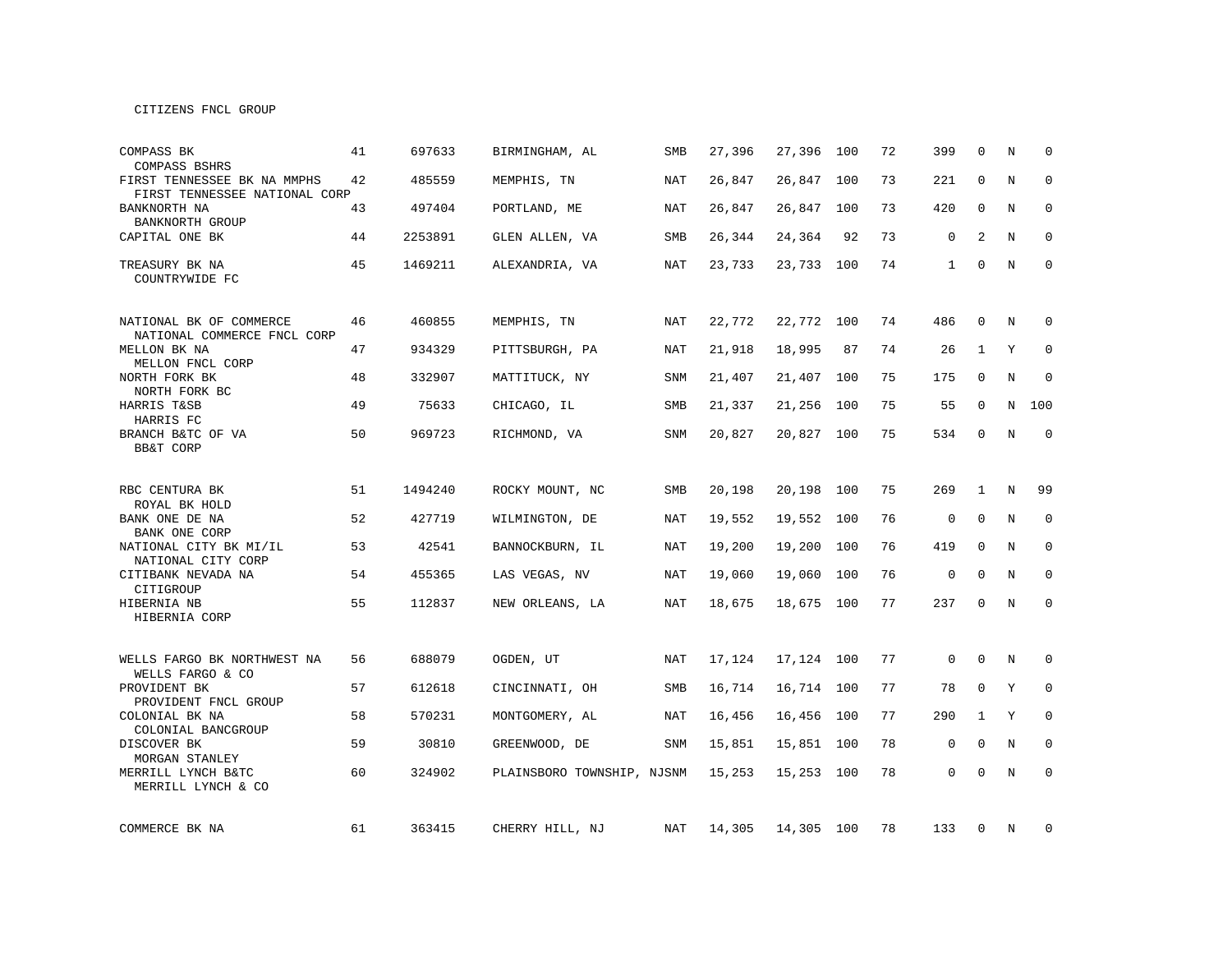| COMMERCE BC                                            |    |         |                    |            |        |            |     |    |                |              |   |             |
|--------------------------------------------------------|----|---------|--------------------|------------|--------|------------|-----|----|----------------|--------------|---|-------------|
| NATIONAL CITY BK OF PA<br>NATIONAL CITY CORP           | 62 | 178020  | PITTSBURGH, PA     | NAT        | 13,839 | 13,839     | 100 | 78 | 218            | 1            | N | $\mathbf 0$ |
| CITY NB                                                | 63 | 63069   | BEVERLY HILLS, CA  | NAT        | 13,009 | 13,009     | 100 | 78 | 70             | $\mathbf{0}$ | N | 0           |
| CITY NAT CORP<br>ASSOCIATED BK NA                      | 64 | 917742  | GREEN BAY, WI      | NAT        | 12,939 | 12,939     | 100 | 78 | 187            | $\mathbf{0}$ | N | $\mathbf 0$ |
| ASSOCIATED BANC-CORP<br>PROVIDIAN NB<br>PROVIDIAN CORP | 65 | 121709  | TILTON, NH         | <b>NAT</b> | 12,713 | 12,713     | 100 | 79 | $\overline{c}$ | $\mathbf 0$  | N | $\mathbf 0$ |
| COMMERCE BK NA                                         | 66 | 601050  | KANSAS CITY, MO    | NAT        | 12,300 | 12,300     | 100 | 79 | 163            | 0            | Ν | 0           |
| COMMERCE BSHRS<br>SKY BK                               | 67 | 576710  | SALINEVILLE, OH    | <b>SMB</b> | 11,889 | 11,889     | 100 | 79 | 288            | $\mathbf 0$  | N | $\mathbf 0$ |
| SKY FNCL GROUP<br>TCF NB                               | 68 | 266271  | WAYZATA, MN        | <b>NAT</b> | 11,820 | 11,820     | 100 | 79 | 372            | $\mathbf{0}$ | N | $\mathbf 0$ |
| TCF FC<br>BANK OF AMER GEORGIA NA                      | 69 | 2962652 | ATLANTA, GA        | NAT        | 11,742 | 11,742     | 100 | 79 | $\mathbf{0}$   | $\Omega$     | N | $\Omega$    |
| BANK OF AMER CORP<br>ZIONS FIRST NB<br>ZIONS BC        | 70 | 276579  | SALT LAKE CITY, UT | NAT        | 11,690 | 11,690     | 100 | 80 | 149            | $\mathbf 0$  | N | $\mathbf 0$ |
|                                                        |    |         |                    |            |        |            |     |    |                |              |   |             |
| FIRST-CITIZENS B&TC<br>FIRST CITIZENS BSHRS            | 71 | 491224  | RALEIGH, NC        | SNM        | 11,337 | 11,337 100 |     | 80 | 351            | $\mathbf 0$  | N | 0           |
| BANK OF OK NA<br>BOK FC                                | 72 | 339858  | TULSA, OK          | NAT        | 11,200 | 11,183     | 100 | 80 | 76             | $\mathbf{0}$ | N | $\mathbf 0$ |
| CITIZENS BK RI<br>CITIZENS FNCL GROUP                  | 73 | 1000409 | PROVIDENCE, RI     | SNM        | 11,080 | 11,080     | 100 | 80 | 68             | $\Omega$     | N | 2           |
| BANCORPSOUTH BK<br>BANCORPSOUTH INC                    | 74 | 606046  | TUPELO, MS         | SNM        | 10,579 | 10,579     | 100 | 80 | 244            | 0            | N | 0           |
| FIRSTMERIT BK NA<br>FIRSTMERIT CORP                    | 75 | 67311   | AKRON, OH          | <b>NAT</b> | 10,422 | 10,422     | 100 | 80 | 185            | $\mathbf 0$  | N | $\mathbf 0$ |
|                                                        |    |         |                    |            |        |            |     |    |                |              |   |             |
| INVESTORS B&TC<br>INVESTORS FNCL SVC CORP              | 76 | 911807  | BOSTON, MA         | <b>SNM</b> | 10,099 | 10,094     | 100 | 80 | $\mathbf 0$    | $\mathbf 0$  | N | $\mathbf 0$ |
| BANK OF HAWAII<br>BANK OF HAWAII CORP                  | 77 | 795968  | HONOLULU, HI       | <b>SMB</b> | 10,070 | 9,331      | 93  | 81 | 90             | $\mathbf 0$  | Υ | 0           |
| FROST NB<br><b>CULLEN/FROST BKR</b>                    | 78 | 682563  | SAN ANTONIO, TX    | NAT        | 10,045 | 10,045     | 100 | 81 | 84             | $\mathbf 0$  | N | $\mathbf 0$ |
| VALLEY NB<br>VALLEY NBC                                | 79 | 229801  | PASSAIC, NJ        | <b>NAT</b> | 9,969  | 9,969      | 100 | 81 | 125            | $\mathbf 0$  | N | $\mathbf 0$ |
| FIRST HAWAIIAN BK<br><b>BANCWEST CORP</b>              | 80 | 980661  | HONOLULU, HI       | <b>SNM</b> | 9,856  | 9,305      | 94  | 81 | 61             | $\mathbf 0$  | Y | 99          |
| KEY BK USA NA<br>KEYCORP                               | 81 | 2332602 | CLEVELAND, OH      | NAT        | 9,826  | 9,826      | 100 | 81 | 0              | $\mathbf 0$  | Ν | 0           |
| CALIFORNIA B&TC<br>ZIONS BC                            | 82 | 837260  | SAN DIEGO, CA      | SNM        | 9,559  | 9,559      | 100 | 81 | 98             | $\Omega$     | Υ | $\mathbf 0$ |
| BANK OF AMER OR NA                                     | 83 | 2867056 | PORTLAND, OR       | NAT        | 9,213  | 9,213      | 100 | 81 | 0              | $\mathbf 0$  | N | $\mathbf 0$ |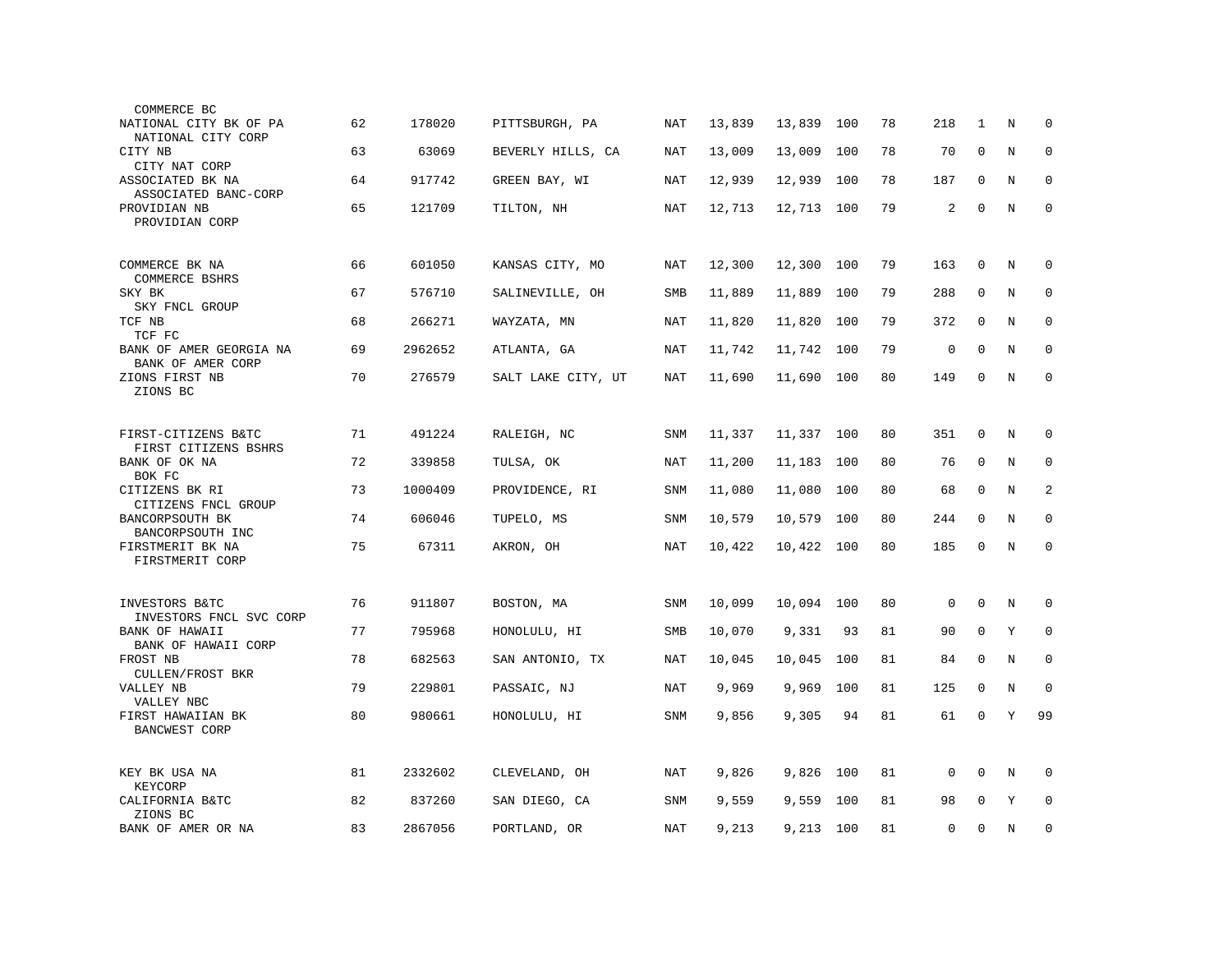| BANK OF AMER CORP<br>OLD NB                                     | 84  | 208244  | EVANSVILLE, IN   | NAT        | 9,033 | 9,033     | 100 | 82 | 169          | $\Omega$    | N | $\Omega$    |
|-----------------------------------------------------------------|-----|---------|------------------|------------|-------|-----------|-----|----|--------------|-------------|---|-------------|
| OLD NATIONAL BANCORP<br>CAROLINA FIRST BK                       | 85  | 310727  | GREENVILLE, SC   | SNM        | 8,643 | 8,643     | 100 | 82 | 98           | $\mathbf 0$ | N | $\mathbf 0$ |
| SOUTH FNCL GROUP                                                |     |         |                  |            |       |           |     |    |              |             |   |             |
| TD WATERHOUSE BK NA<br>TD WATERHOUSE GROUP                      | 86  | 2121196 | JERSEY CITY, NJ  | NAT        | 8,535 | 8,535 100 |     | 82 | $\mathbf{1}$ | $\mathbf 0$ | N | 95          |
| WILMINGTON TC                                                   | 87  | 272218  | WILMINGTON, DE   | <b>SNM</b> | 8,368 | 8,368     | 100 | 82 | 62           | $\mathbf 0$ | N | $\mathbf 0$ |
| WILMINGTON TR CORP<br>HUDSON UNITED BK<br>HUDSON UNITED BC      | 88  | 919308  | MAHWAH, NJ       | SNM        | 7,954 | 7,954     | 100 | 82 | 223          | $\mathbf 0$ | N | $\mathbf 0$ |
| TRUSTMARK NB<br>TRUSTMARK CORP                                  | 89  | 342634  | JACKSON, MS      | NAT        | 7,927 | 7,927     | 100 | 82 | 149          | $\Omega$    | N | $\mathbf 0$ |
| FLEET BK RI NA<br>FLEETBOSTON FNCL CORP                         | 90  | 2267991 | PROVIDENCE, RI   | NAT        | 7,876 | 7,876     | 100 | 82 | 0            | $\Omega$    | N | $\Omega$    |
| WHITNEY NB                                                      | 91  | 873138  | NEW ORLEANS, LA  | NAT        | 7,846 | 7,846     | 100 | 82 | 138          | 1           | N | $\mathbf 0$ |
| WHITNEY HOLDING CORP<br>ISRAEL DISCOUNT BK OF NY<br>DISCOUNT BC | 92  | 320119  | NEW YORK, NY     | SNM        | 7,829 | 6,483     | 83  | 82 | 6            | $\mathbf 0$ | Y | 100         |
| NATIONAL CITY BK<br>NATIONAL CITY CORP                          | 93  | 374149  | LOUISVILLE, KY   | <b>NAT</b> | 7,798 | 7,798     | 100 | 83 | 121          | $\mathbf 0$ | N | $\mathbf 0$ |
| FIRST BK<br>FIRST BANKS INC                                     | 94  | 169653  | SAINT LOUIS, MO  | <b>SMB</b> | 7,328 | 7,328     | 100 | 83 | 152          | $\mathbf 0$ | N | $\mathbf 0$ |
| GREATER BAY BK NA<br>GREATER BAY BC                             | 95  | 1156539 | PALO ALTO, CA    | NAT        | 7,200 | 7,200     | 100 | 83 | 43           | $\mathbf 0$ | N | $\mathbf 0$ |
| ARVEST BK                                                       | 96  | 311845  | FAYETTEVILLE, AR | SMB        | 7,034 | 7,016     | 100 | 83 | 208          | $\Omega$    | N | $\Omega$    |
| ARVEST BANK GROUP INC<br>FIRST MIDWEST BK<br>FIRST MIDWEST BC   | 97  | 1007846 | ITASCA, IL       | SMB        | 6,809 | 6,809     | 100 | 83 | 74           | $\mathbf 0$ | N | $\mathbf 0$ |
| BANCO POPULAR NORTH AMER<br>POPULAR                             | 98  | 2736291 | NEW YORK, NY     | SMB        | 6,652 | 6,652     | 100 | 83 | 96           | $\mathbf 0$ | Y | 100         |
| FIRST NB OF OMAHA<br>LAURITZEN CORP                             | 99  | 527954  | OMAHA, NE        | NAT        | 6,472 | 6,472     | 100 | 83 | 21           | $\mathbf 0$ | N | $\mathbf 0$ |
| UNITED STATES TC OF NY<br>CHARLES SCHWAB CORP                   | 100 | 2333412 | NEW YORK, NY     | SMB        | 6,338 | 6,287     | 99  | 83 | 5            | $\mathbf 0$ | Y | $\mathbf 0$ |
| FIRST REPUBLIC BK                                               | 101 | 131360  | LAS VEGAS, NV    | SNM        | 6,291 | 6,291     | 100 | 83 | 27           | $\mathbf 0$ | N | 0           |
| MELLON TR OF NEW ENGLAND NA<br>MELLON FNCL CORP                 | 102 | 44602   | BOSTON, MA       | <b>NAT</b> | 6,288 | 6,288     | 100 | 83 | $\mathbf{1}$ | $\mathbf 0$ | N | 0           |
| SOUTHWEST BK OF TX NA<br>SOUTHWEST BC OF TX                     | 103 | 676656  | HOUSTON, TX      | NAT        | 6,104 | 6,104     | 100 | 84 | 55           | $\mathbf 0$ | N | $\mathbf 0$ |
| CITIBANK DE<br>CITIGROUP                                        | 104 | 490115  | NEW CASTLE, DE   | SNM        | 6,097 | 6,097     | 100 | 84 | 0            | $\Omega$    | N | $\mathbf 0$ |
| FIRST UNION DIRECT BK NA                                        | 105 | 2578240 | AUGUSTA, GA      | <b>NAT</b> | 6,094 | 6,094 100 |     | 84 | 0            | $\mathbf 0$ | N | $\mathbf 0$ |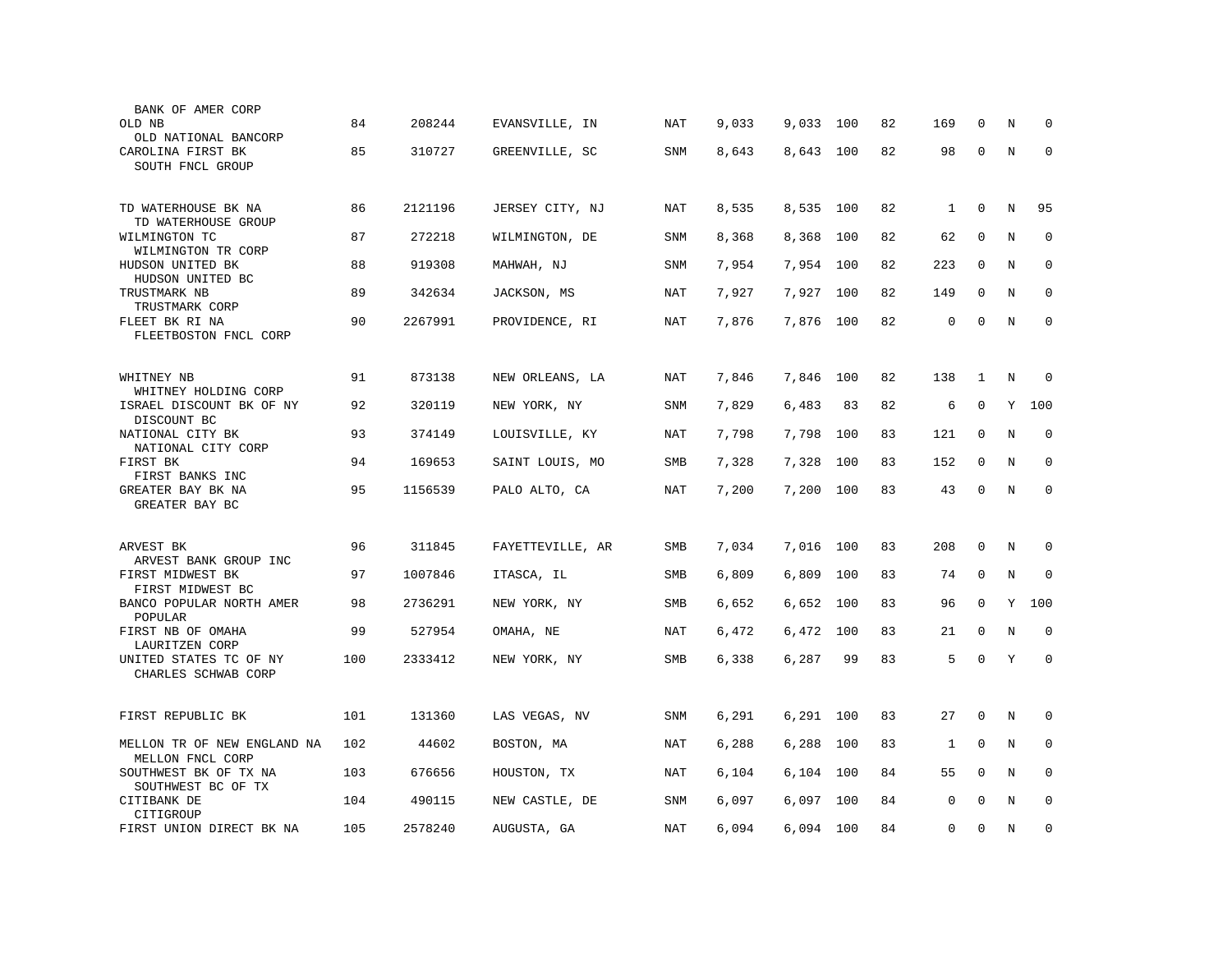## WACHOVIA CORP

| BRANCH BKG&TC OF SC<br><b>BB&amp;T CORP</b>                              | 106 | 392228  | GREENVILLE, SC    | <b>SNM</b> | 5,987 | 5,987     | 100 | 84 | 94          | $\Omega$     | N | $\Omega$    |
|--------------------------------------------------------------------------|-----|---------|-------------------|------------|-------|-----------|-----|----|-------------|--------------|---|-------------|
| BANK OF TOKYO-MITSUBISHI TC                                              | 107 | 968605  | NEW YORK, NY      | SNM        | 5,973 | 5,219     | 87  | 84 | $\mathbf 0$ | $\Omega$     | Y | 100         |
| RIGGS BK NA<br>RIGGS NAT CORP                                            | 108 | 922728  | MCLEAN, VA        | NAT        | 5,873 | 5,499     | 94  | 84 | 48          | 1            | Y | $\Omega$    |
| UMB BK NA<br>UMB FC                                                      | 109 | 936855  | KANSAS CITY, MO   | NAT        | 5,776 | 5,776     | 100 | 84 | 123         | $\Omega$     | N | $\mathbf 0$ |
| UNITED CMRL BK<br>UCBH HOLD                                              | 110 | 43173   | SAN FRANCISCO, CA | SNM        | 5,714 | 5,605     | 98  | 84 | 36          | $\mathbf{1}$ | N | $\mathbf 0$ |
| CATHAY BK                                                                | 111 | 595869  | LOS ANGELES, CA   | SNM        | 5,679 | 5,679     | 100 | 84 | 43          | 0            | N | 0           |
| CATHAY GENERAL BC<br>PACIFIC CAP BK NA<br>PACIFIC CAP BC                 | 112 | 785062  | SANTA BARBARA, CA | NAT        | 5,624 | 5,624     | 100 | 84 | 51          | $\mathbf 0$  | N | 0           |
| REPUBLIC BK<br>REPUBLIC BC                                               | 113 | 1003848 | LANSING, MI       | SNM        | 5,534 | 5,534 100 |     | 84 | 48          | $\Omega$     | N | $\mathbf 0$ |
| CITIZENS BK<br>CITIZENS BKG CORP                                         | 114 | 222147  | FLINT, MI         | <b>SMB</b> | 5,476 | 5,476     | 100 | 84 | 129         | $\Omega$     | N | $\mathbf 0$ |
| TEXAS ST BK<br>TEXAS RGNL BSHRS                                          | 115 | 1017658 | MCALLEN, TX       | SMB        | 5,444 | 5,444 100 |     | 85 | 72          | $\Omega$     | N | $\mathbf 0$ |
| BANK LEUMI USA                                                           | 116 | 101019  | NEW YORK, NY      | SNM        | 5,442 | 4,957     | 91  | 85 | 8           | $\mathbf 0$  | Y | 97          |
| BANK LEUMI LE-ISRAEL CORP<br>COMMUNITY FIRST NB<br>COMMUNITY FIRST BSHRS | 117 | 654757  | FARGO, ND         | NAT        | 5,415 | 5,415     | 100 | 85 | 171         | $\mathbf 0$  | N | $\mathbf 0$ |
| INTERNATIONAL BK OF CMRC<br>INTERNATIONAL BSHRS CORP                     | 118 | 1001152 | LAREDO, TX        | <b>SNM</b> | 5,323 | 5,323     | 100 | 85 | 83          | $\mathbf 0$  | N | 0           |
| PROVIDENT BK OF MD<br>PROVIDENT BSHRS CORP                               | 119 | 437521  | BALTIMORE, MD     | SNM        | 5,253 | 5,253     | 100 | 85 | 116         | $\mathbf 0$  | N | $\mathbf 0$ |
| CALIFORNIA NB<br>FBOP CORP                                               | 120 | 2643438 | LOS ANGELES, CA   | NAT        | 5,196 | 5,196 100 |     | 85 | 8           | $\mathbf{0}$ | N | $\mathbf 0$ |
| FIRST COMMONWEALTH BK<br>FIRST COMMONWEALTH FNCL CORP                    | 121 | 42420   | INDIANA, PA       | SNM        | 5,174 | 5,174 100 |     | 85 | 102         | $\mathbf{0}$ | N | $\mathbf 0$ |
| CITIBANK USA NA<br>CITIGROUP                                             | 122 | 112855  | SIOUX FALLS, SD   | NAT        | 5,094 | 5,094     | 100 | 85 | $\mathbf 0$ | $\mathbf{0}$ | N | $\mathbf 0$ |
| NORTHERN TR BK OF FLORIDA NA<br>NORTHERN TR CORP                         | 123 | 665931  | MIAMI, FL         | NAT        | 4,961 | 4,961     | 100 | 85 | 28          | $\mathbf 0$  | Y | $\mathbf 0$ |
| COMMERCE BK PA NA<br>COMMERCE BC                                         | 124 | 883810  | PHILADELPHIA, PA  | NAT        | 4,950 | 4,950     | 100 | 85 | 53          | 0            | N | $\mathbf 0$ |
| IRWIN UNION B&TC<br>IRWIN FC                                             | 125 | 130943  | COLUMBUS, IN      | SMB        | 4,792 | 4,612     | 96  | 85 | 24          | $\mathbf 0$  | N | $\mathbf 0$ |
| COLUMBUS B&TC                                                            | 126 | 395238  | COLUMBUS, GA      | SNM        | 4,741 | 4,741 100 |     | 85 | 20          | $\mathbf{1}$ | N | 0           |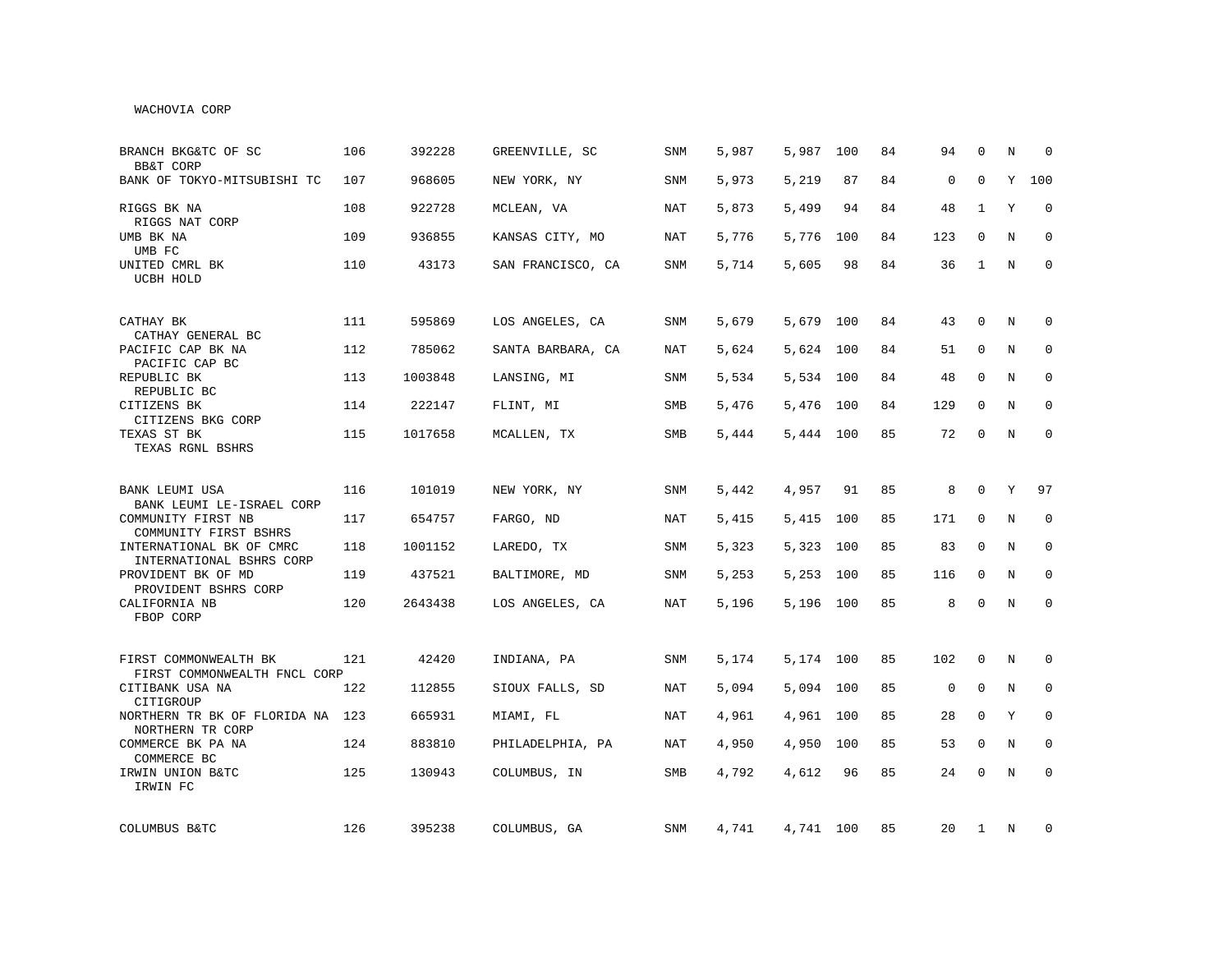| SYNOVUS FC                                            |     |         |                 |            |       |           |     |    |                |              |   |              |
|-------------------------------------------------------|-----|---------|-----------------|------------|-------|-----------|-----|----|----------------|--------------|---|--------------|
| MERCANTILE-SAFE DEPOSIT & TC<br>MERCANTILE BSHRS CORP | 127 | 208927  | BALTIMORE, MD   | SNM        | 4,703 | 4,703     | 100 | 85 | 22             | $\Omega$     | N | $\Omega$     |
| EAST-WEST BK<br>EAST WEST BC                          | 128 | 197478  | SAN MARINO, CA  | SNM        | 4,617 | 4,617     | 100 | 85 | 38             | $\mathbf 0$  | N | $\mathbf 0$  |
| AMCORE BK NA<br>AMCORE FNCL                           | 129 | 938840  | ROCKFORD, IL    | NAT        | 4,569 | 4,569     | 100 | 86 | 54             | $\mathbf{0}$ | N | $\mathbf 0$  |
| FULTON BK                                             | 130 | 474919  | LANCASTER, PA   | <b>SNM</b> | 4,513 | 4,513     | 100 | 86 | 74             | $\mathbf 0$  | N | $\mathbf{0}$ |
| FULTON FNCL CORP                                      |     |         |                 |            |       |           |     |    |                |              |   |              |
| FIRST NB OF PA<br>FNB CORP                            | 131 | 379920  | GREENVILLE, PA  | NAT        | 4,482 | 4,482     | 100 | 86 | 141            | $\mathbf 0$  | N | $\mathbf 0$  |
| WESTAMERICA BK<br>WESTAMERICA BC                      | 132 | 697763  | SAN RAFAEL, CA  | SMB        | 4,392 | 4,392     | 100 | 86 | 89             | $\mathbf 0$  | N | $\mathbf 0$  |
| OCEAN BK<br><b>OCEAN BSHRS</b>                        | 133 | 663834  | MIAMI, FL       | SNM        | 4,346 | 4,346     | 100 | 86 | 22             | $\mathbf 0$  | N | 0            |
| SAFRA NB OF NY<br>SNBNY HOLD                          | 134 | 918918  | NEW YORK, NY    | <b>NAT</b> | 4,306 | 3,656     | 85  | 86 | $\overline{a}$ | $\Omega$     | Y | 99           |
| SILICON VALLEY BK                                     | 135 | 802866  | SANTA CLARA, CA | <b>SMB</b> | 4,244 | 4,244     | 100 | 86 | 22             | $\mathbf 0$  | N | $\mathbf 0$  |
| SILICON VALLEY BSHRS                                  |     |         |                 |            |       |           |     |    |                |              |   |              |
| FIRST-CITIZENS B&T CO<br>FIRST CITIZENS BC            | 136 | 93721   | COLUMBIA, SC    | SNM        | 4,231 | 4,231 100 |     | 86 | 153            | $\mathbf 0$  | N | 0            |
| FIRST CHARTER BK<br>FIRST CHARTER CORP                | 137 | 45627   | CHARLOTTE, NC   | SMB        | 4,230 | 4,230     | 100 | 86 | 57             | $\mathbf 0$  | N | $\mathbf 0$  |
| TRUST CO OF NJ                                        | 138 | 31303   | JERSEY CITY, NJ | SNM        | 4,204 | 4,204     | 100 | 86 | 90             | $\Omega$     | N | $\mathbf 0$  |
| HOUSEHOLD BK SB NA                                    | 139 | 2129008 | LAS VEGAS, NV   | <b>NAT</b> | 4,119 | 4,119     | 100 | 86 | 0              | $\mathbf 0$  | N | 51           |
| HSBC NORTH AMER HOLD<br>MB FNCL BK NA                 | 140 | 656733  | CHICAGO, IL     | <b>NAT</b> | 4,108 | 4,107 100 |     | 86 | 42             | $\mathbf 0$  | N | $\mathbf 0$  |
| M B FNCL                                              |     |         |                 |            |       |           |     |    |                |              |   |              |
| CITIZENS BUS BK<br>CVB FC                             | 141 | 933966  | ONTARIO, CA     | SNM        | 4,001 | 4,001     | 100 | 86 | 36             | $\mathbf 0$  | N | $\mathbf 0$  |
| NBT BK NA<br>NBT BC                                   | 142 | 702117  | NORWICH, NY     | NAT        | 3,989 | 3,989     | 100 | 86 | 110            | 0            | N | 0            |
| FIRST NB OF FLORIDA                                   | 143 | 1401529 | NAPLES, FL      | NAT        | 3,971 | 3,971     | 100 | 86 | 59             | 0            | N | $\mathbf 0$  |
| FIRST NAT BSHRS OF FLORIDA<br>FIRST INTRST BK         | 144 | 659855  | BILLINGS, MT    | SMB        | 3,863 | 3,863     | 100 | 86 | 67             | 0            | N | 0            |
| FIRST INTRST BANCSYSTEM<br>COMMUNITY BK NA            | 145 | 202907  | CANTON, NY      | <b>NAT</b> | 3,809 | 3,809     | 100 | 87 | 123            | $\mathbf 0$  | N | $\mathbf 0$  |
| COMMUNITY BK SYS                                      |     |         |                 |            |       |           |     |    |                |              |   |              |
| UNITED BK                                             | 146 | 1010930 | PARKERSBURG, WV | <b>SMB</b> | 3,729 | 3,729     | 100 | 87 | 46             | 0            | N | 0            |
| UNITED BSHRS<br>AMALGAMATED BK                        | 147 | 661308  | NEW YORK, NY    | SNM        | 3,636 | 3,636     | 100 | 87 | 9              | $\Omega$     | N | $\mathbf 0$  |
| UNITE<br>MONOGRAM CREDIT CARD BK                      | 148 | 1212846 | ALPHARETTA, GA  | <b>SNM</b> | 3,576 | 3,576     | 100 | 87 | 0              | $\mathbf 0$  | N | $\mathbf 0$  |
|                                                       |     |         |                 |            |       |           |     |    |                |              |   |              |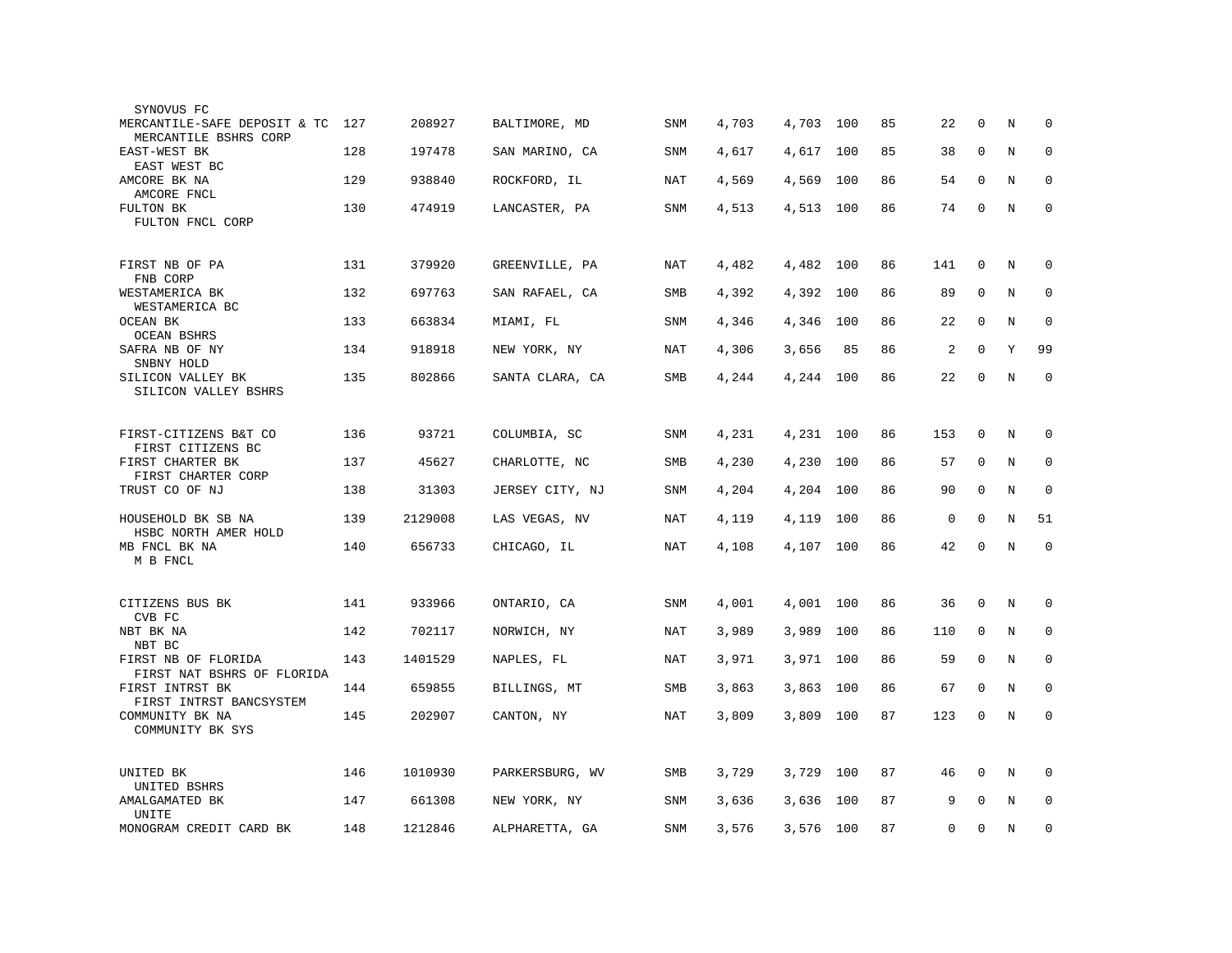| NATIONAL PENN BK<br>NATIONAL PENN BSHRS     | 149 | 802110  | BOYERTOWN, PA        | NAT        | 3,514 | 3,514     | 100 | 87 | 70           | 0            | N       | $\mathbf 0$         |
|---------------------------------------------|-----|---------|----------------------|------------|-------|-----------|-----|----|--------------|--------------|---------|---------------------|
| CORUS BK NA<br>CORUS BSHRS                  | 150 | 259031  | CHICAGO, IL          | NAT        | 3,498 | 3,498     | 100 | 87 | 13           | $\mathsf 0$  | N       | $\mathsf{O}\xspace$ |
| WESBANCO BK<br>WESBANCO                     | 151 | 645625  | WHEELING, WV         | SMB        | 3,364 | 3,364 100 |     | 87 | 82           | $\mathbf 0$  | N       | 0                   |
| COMMERCEBANK NA<br>COMMERCEBANK HC          | 152 | 83638   | CORAL GABLES, FL     | <b>NAT</b> | 3,358 | 3,356     | 100 | 87 | 8            | $\mathbf 0$  | Υ       | 99                  |
| U S BK NA ND<br>U S BC                      | 153 | 2582023 | FARGO, ND            | NAT        | 3,338 | 3,338     | 100 | 87 | $\mathbf{1}$ | $\mathbf 0$  | N       | $\mathbf 0$         |
| CHARLES SCHWAB BK NA<br>CHARLES SCHWAB CORP | 154 | 3150447 | RENO, NV             | <b>NAT</b> | 3,267 | 3,267     | 100 | 87 | 0            | $\mathbf{0}$ | $\rm N$ | $\mathbf 0$         |
| ATLANTIC BK OF NY                           | 155 | 90403   | NEW YORK, NY         | SNM        | 3,215 | 3,215 100 |     | 87 | 19           | 1            | N       | 100                 |
|                                             |     |         |                      |            |       |           |     |    |              |              |         |                     |
| MBNA AMERICA DE NA<br>MBNA CORP             | 156 | 2621379 | WILMINGTON, DE       | NAT        | 3,207 | 3,207     | 100 | 87 | $\mathbf 0$  | $\mathbf 0$  | N       | $\mathbf 0$         |
| STERLING BK<br>STERLING BSHRS               | 157 | 978154  | HOUSTON, TX          | <b>SNM</b> | 3,159 | 3,159     | 100 | 87 | 38           | $\mathbf{0}$ | N       | $\mathbf 0$         |
| NATIONAL BK OF ARIZONA<br>ZIONS BC          | 158 | 1004368 | TUCSON, AZ           | NAT        | 3,146 | 3,146     | 100 | 87 | 55           | $\Omega$     | N       | $\mathbf 0$         |
| 1ST SOURCE BK<br>1ST SOURCE CORP            | 159 | 991340  | SOUTH BEND, IN       | SMB        | 3,144 | 3,144     | 100 | 87 | 60           | $\mathbf{0}$ | $\rm N$ | $\mathbf 0$         |
| NEVADA ST BK<br>ZIONS BC                    | 160 | 456960  | LAS VEGAS, NV        | <b>SNM</b> | 3,128 | 3,128     | 100 | 87 | 64           | $\mathbf 0$  | N       | $\mathbf{0}$        |
|                                             |     |         |                      |            |       |           |     |    |              |              |         |                     |
| UNITED CMNTY BK<br>UNITED CMNTY BK          | 161 | 1017939 | BLAIRSVILLE, GA      | <b>SNM</b> | 3,104 | 3,104     | 100 | 87 | 42           | $\mathbf 0$  | N       | 0                   |
| <b>BANCFIRST</b><br>BANCFIRST CORP          | 162 | 1386251 | OKLAHOMA CITY, OK    | SNM        | 3,015 | 3,015     | 100 | 87 | 93           | 0            | N       | 0                   |
| NATIONAL BK OF SC<br>SYNOVUS FC             | 163 | 580623  | SUMTER, SC           | <b>NAT</b> | 2,999 | 2,999     | 100 | 87 | 47           | $\mathbf{0}$ | N       | $\mathbf 0$         |
| UMPQUA BK<br>UMPQUA HC                      | 164 | 143662  | ROSEBURG, OR         | <b>SNM</b> | 2,983 | 2,983     | 100 | 87 | 67           | $\mathbf 0$  | N       | $\mathbf 0$         |
| U S TC NA<br>CHARLES SCHWAB CORP            | 165 | 1853856 | GREENWICH, CT        | <b>NAT</b> | 2,963 | 2,963     | 100 | 87 | 14           | $\mathbf 0$  | $\rm N$ | $\mathbf 0$         |
| CHITTENDEN TC<br>CHITTENDEN CORP            | 166 | 40305   | BURLINGTON, VT       | SNM        | 2,939 | 2,939     | 100 | 87 | 63           | 0            | $\rm N$ | 0                   |
| S&T BK                                      | 167 | 936426  | INDIANA, PA          | SNM        | 2,906 | 2,906     | 100 | 88 | 48           | 0            | N       | 0                   |
| S&T BC<br>UNION ST BK                       | 168 | 644600  | NANUET, NY           | SNM        | 2,905 | 2,905     | 100 | 88 | 26           | $\mathbf 0$  | N       | $\mathbf 0$         |
| USB HC<br>REPUBLIC BK<br>REPUBLIC BSHRS     | 169 | 5939    | SAINT PETERSBURG, FL | SNM        | 2,904 | 2,904     | 100 | 88 | 73           | $\mathbf 0$  | N       | 0                   |
| UNITED BK                                   | 170 | 365325  | FAIRFAX, VA          | SMB        | 2,871 | 2,871 100 |     | 88 | 40           | $\mathbf 0$  | N       | 0                   |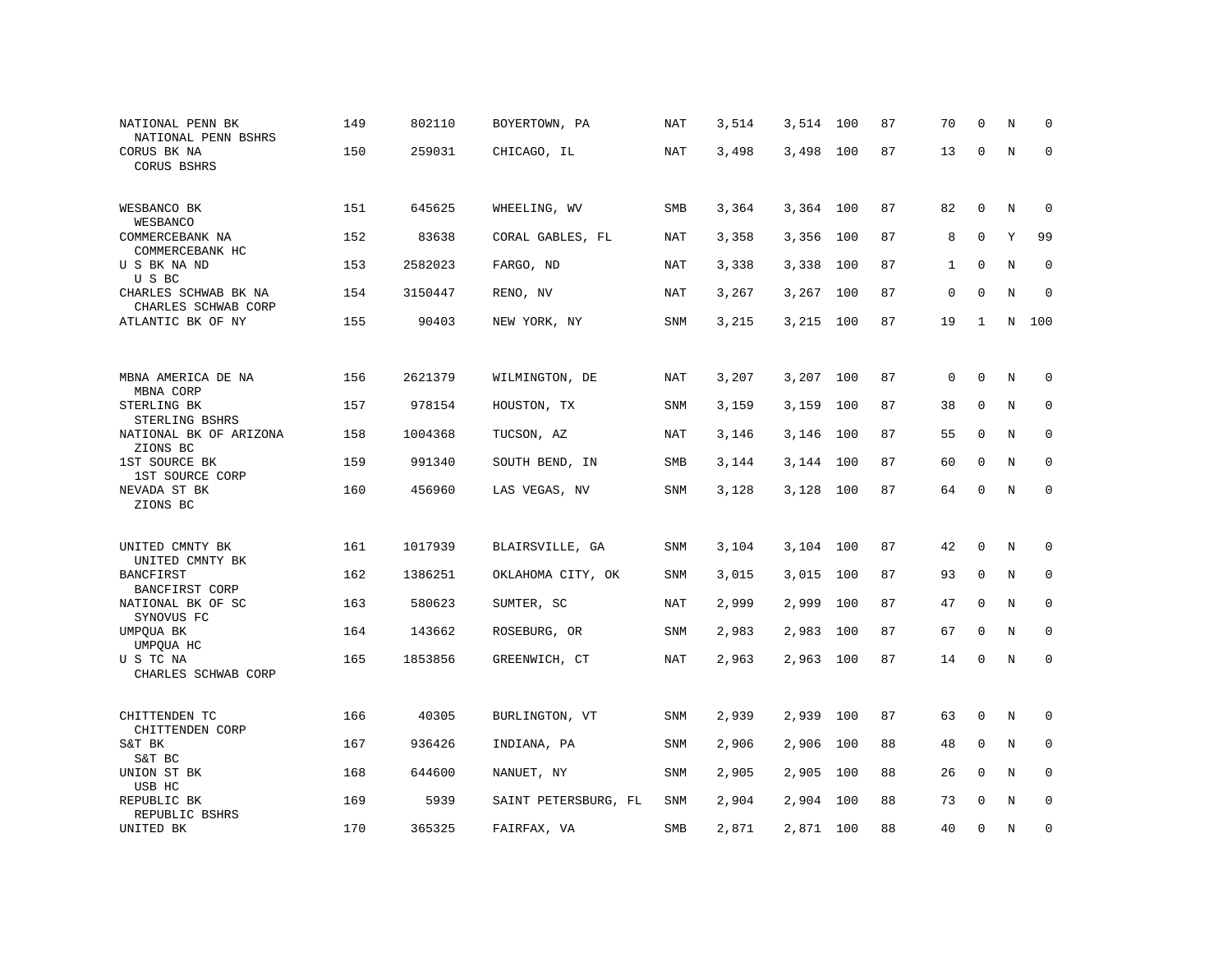#### UNITED BSHRS

| LOCAL OKLAHOMA BK<br>LOCAL FNCL CORP     | 171 | 604378  | OKLAHOMA CITY, OK | <b>SMB</b> | 2,865 | 2,865     | 100 | 88 | 53 | $\Omega$     | N | $\Omega$    |
|------------------------------------------|-----|---------|-------------------|------------|-------|-----------|-----|----|----|--------------|---|-------------|
| WACHOVIA BANK OF DE NA<br>WACHOVIA CORP  | 172 | 1224812 | WILMINGTON, DE    | <b>NAT</b> | 2,854 | 2,854 100 |     | 88 | 26 | $\mathbf{0}$ | N | $\mathbf 0$ |
| FARMERS & MRCH BK                        | 173 | 871769  | LONG BEACH, CA    | SMB        | 2,814 | 2,814 100 |     | 88 | 15 | 0            | N | $\mathbf 0$ |
| COMMERCE BK SHORE NA<br>COMMERCE BC      | 174 | 9115    | FORKED RIVER, NJ  | NAT        | 2,795 | 2,795     | 100 | 88 | 29 | $\mathbf 0$  | N | 0           |
| PACIFIC NORTHWEST BK<br>WELLS FARGO & CO | 175 | 882671  | SEATTLE, WA       | SNM        | 2,791 | 2,791 100 |     | 88 | 59 | $\mathbf 0$  | N | $\mathbf 0$ |
| BANK TX NA<br>BOK FC                     | 176 | 533852  | DALLAS, TX        | NAT        | 2,785 | 2,785     | 100 | 88 | 29 | $\mathbf 0$  | N | 0           |
| MIZUHO CORP BK USA                       | 177 | 229913  | NEW YORK, NY      | SMB        | 2,769 | 2,740     | 99  | 88 | 1  | 1            | Υ | 100         |
| UNIZAN BANK NA<br>UNIZAN FINANCIAL CORP  | 178 | 764414  | CANTON, OH        | NAT        | 2,756 | 2,756     | 100 | 88 | 48 | $\Omega$     | N | $\mathbf 0$ |
| COLE TAYLOR BK<br>TAYLOR CAP GRP         | 179 | 412135  | ROSEMONT, IL      | SMB        | 2,711 | 2,711     | 100 | 88 | 12 | $\mathbf{0}$ | N | $\mathbf 0$ |
| BANNER BK<br><b>BANNER CORP</b>          | 180 | 352772  | WALLA WALLA, WA   | <b>SNM</b> | 2,708 | 2,708     | 100 | 88 | 39 | $\mathbf{0}$ | N | $\mathbf 0$ |
| INTRUST BK NA                            | 181 | 557858  | WICHITA, KS       | <b>NAT</b> | 2,679 | 2,679     | 100 | 88 | 49 | $\mathbf 0$  | N | $\mathbf 0$ |
| INTRUST FC<br>HANCOCK BK<br>HANCOCK HC   | 182 | 463735  | GULFPORT, MS      | SNM        | 2,671 | 2,671     | 100 | 88 | 53 | $\mathbf{0}$ | N | 0           |
| LAREDO NB<br>INCUS                       | 183 | 800750  | LAREDO, TX        | NAT        | 2,662 | 2,662     | 100 | 88 | 19 | $\mathbf{0}$ | N | 71          |
| COMMERCE BK NORTH<br>COMMERCE BC         | 184 | 782904  | RAMSEY, NJ        | SNM        | 2,645 | 2,645     | 100 | 88 | 9  | $\mathbf 0$  | N | $\mathbf 0$ |
| INTEGRA BK NA<br>INTEGRA BANK CORP       | 185 | 23241   | EVANSVILLE, IN    | NAT        | 2,635 | 2,635 100 |     | 88 | 79 | 0            | N | $\mathbf 0$ |
| BANK MIDWEST NA<br>DICKINSON FC II       | 186 | 635859  | KANSAS CITY, MO   | NAT        | 2,621 | 2,621 100 |     | 88 | 62 | $\mathbf{0}$ | N | $\mathbf 0$ |
| MELLON 1ST BUS BK NA<br>MELLON FNCL CORP | 187 | 627863  | LOS ANGELES, CA   | NAT        | 2,602 | 2,602     | 100 | 88 | 5  | $\mathbf 0$  | N | $\mathbf 0$ |
| SUN NB<br>SUN BC NJ                      | 188 | 925710  | VINELAND, NJ      | NAT        | 2,589 | 2,589     | 100 | 88 | 81 | $\mathbf 0$  | N | $\mathbf 0$ |
| YARDVILLE NB<br>YARDVILLE NAT BC         | 189 | 156916  | YARDVILLE, NJ     | NAT        | 2,567 | 2,567     | 100 | 88 | 16 | 0            | N | 0           |
| ROCKLAND TC<br>INDEPENDENT BC            | 190 | 613008  | ROCKLAND, MA      | SNM        | 2,537 | 2,537     | 100 | 88 | 51 | $\mathsf{O}$ | N | $\mathbf 0$ |
| HARLEYSVILLE NB&TC                       | 191 | 284819  | HARLEYSVILLE, PA  | NAT        | 2,503 | 2,503 100 |     | 88 | 37 | 0            | N | 0           |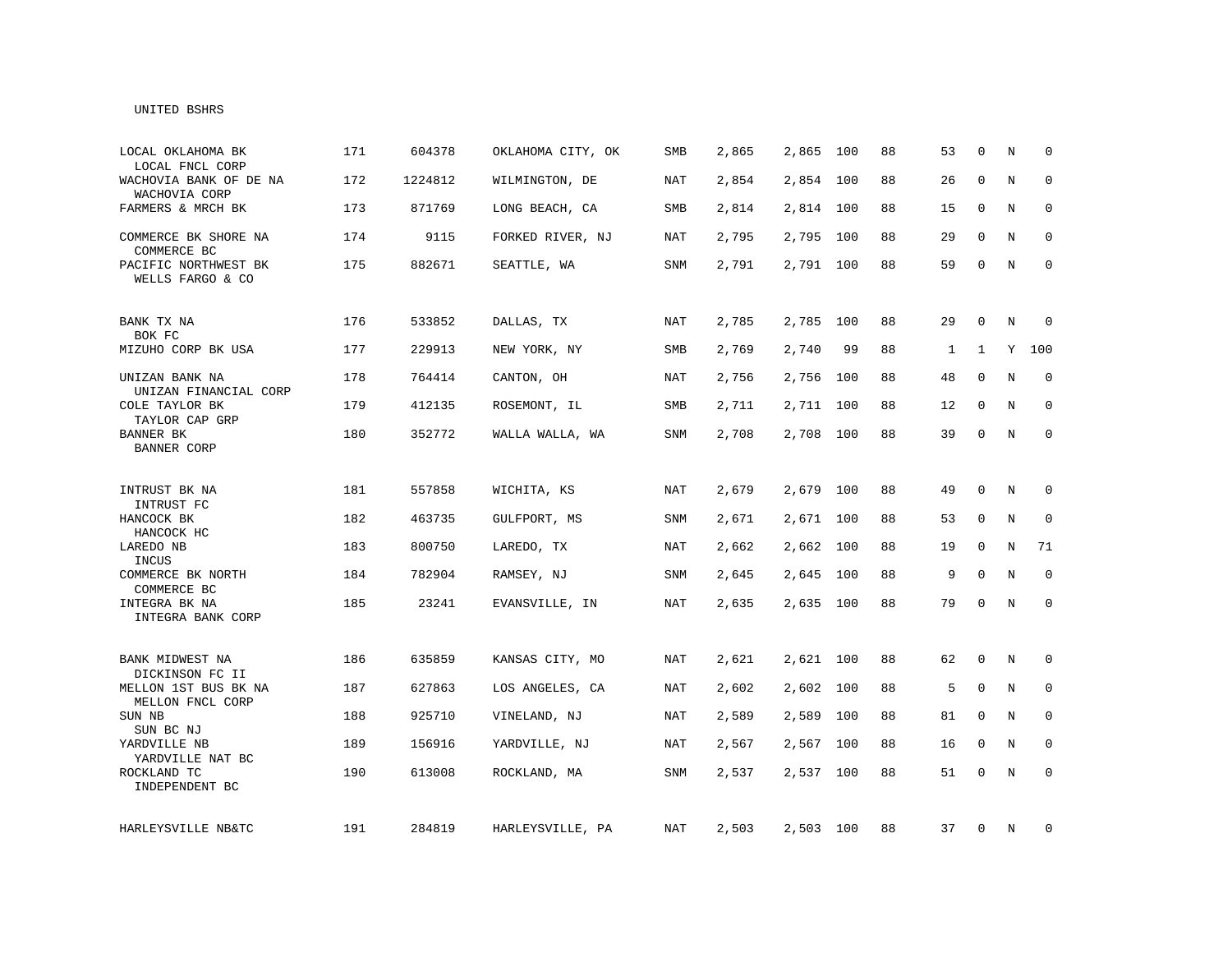| HARLEYSVILLE NAT CORP                       |     |         |                   |            |       |           |     |    |    |              |         |             |
|---------------------------------------------|-----|---------|-------------------|------------|-------|-----------|-----|----|----|--------------|---------|-------------|
| VECTRA BK COLORADO NA<br>ZIONS BC           | 192 | 933957  | FARMINGTON, NM    | NAT        | 2,471 | 2,471     | 100 | 89 | 57 | $\mathbf 0$  | N       | $\mathbf 0$ |
| ALLEGIANT BK<br>ALLEGIANT BANCORP INC       | 193 | 419152  | SAINT LOUIS, MO   | <b>SNM</b> | 2,470 | 2,470     | 100 | 89 | 38 | $\mathbf{0}$ | N       | 0           |
| COMMUNITY TR BK INC<br>COMMUNITY TR BC      | 194 | 509811  | PIKEVILLE, KY     | SMB        | 2,450 | 2,450     | 100 | 89 | 88 | $\mathbf 0$  | N       | $\mathbf 0$ |
| PROSPERITY BK<br>PROSPERITY BSHRS           | 195 | 664756  | EL CAMPO, TX      | SNM        | 2,444 | 2,444     | 100 | 89 | 60 | $\mathbf{0}$ | N       | $\Omega$    |
|                                             |     |         |                   |            |       |           |     |    |    |              |         |             |
| MERCANTLE BK<br>SOUTH FNCL GROUP            | 196 | 1396652 | ORLANDO, FL       | SNM        | 2,443 | 2,443     | 100 | 89 | 27 | 0            | $\rm N$ | 0           |
| PNC BK DE<br>PNC FNCL SVC GROUP             | 197 | 83311   | WILMINGTON, DE    | SNM        | 2,421 | 2,421     | 100 | 89 | 38 | $\mathbf 0$  | N       | $\mathbf 0$ |
| CITY NB OF FLORIDA<br>CITY NAT BSHRS        | 198 | 814430  | MIAMI, FL         | NAT        | 2,415 | 2,415     | 100 | 89 | 16 | $\Omega$     | N       | $\mathbf 0$ |
| FIRST NB<br>FIRST NB GROUP                  | 199 | 659257  | EDINBURG, TX      | NAT        | 2,410 | 2,410     | 100 | 89 | 21 | $\Omega$     | N       | $\Omega$    |
| <b>GOLD BK</b><br>GOLD BC                   | 200 | 579252  | LEAWOOD, KS       | SMB        | 2,361 | 2,361     | 100 | 89 | 19 | $\mathbf{0}$ | N       | $\mathbf 0$ |
|                                             |     |         |                   |            |       |           |     |    |    |              |         |             |
| SANDY SPRING BK<br>SANDY SPRING BC          | 201 | 506922  | OLNEY, MD         | SMB        | 2,361 | 2,361 100 |     | 89 | 32 | $\mathbf 0$  | N       | $\mathbf 0$ |
| SOUTHWEST BK<br>MARSHALL & ILSLEY CORP      | 202 | 543253  | SAINT LOUIS, MO   | SMB        | 2,354 | 2,354 100 |     | 89 | 7  | $\mathbf{0}$ | N       | $\mathbf 0$ |
| JOHNSON BK                                  | 203 | 58243   | RACINE, WI        | SMB        | 2,321 | 2,321     | 100 | 89 | 33 | $\mathbf 0$  | N       | $\mathbf 0$ |
| JOHNSON FNCL GRP<br>VALLEY INDEPENDENT BK   | 204 | 877369  | EL CENTRO, CA     | SMB        | 2,278 | 2,278     | 100 | 89 | 26 | $\mathbf 0$  | N       | 100         |
| RABOBANK INTL HOLD BV<br>CENTRAL PACIFIC BK | 205 | 701062  | HONOLULU, HI      | SNM        | 2,261 | 2,261 100 |     | 89 | 21 | $\Omega$     | N       | $\mathbf 0$ |
| CENTRAL PACIFIC FNCL CORP                   |     |         |                   |            |       |           |     |    |    |              |         |             |
| IBERIABANK                                  | 206 | 808176  | LAFAYETTE, LA     | SMB        | 2,260 | 2,260     | 100 | 89 | 48 | $\mathbf{0}$ | N       | 0           |
| IBERIBANK CORP<br>WASHINGTON TR BK          | 207 | 58971   | SPOKANE, WA       | <b>SNM</b> | 2,260 | 2,260     | 100 | 89 | 28 | $\mathbf 0$  | N       | $\mathbf 0$ |
| WTB FC<br>AMBOY NB                          | 208 | 9807    | OLD BRIDGE, NJ    | NAT        | 2,256 | 2,256     | 100 | 89 | 19 | 0            | N       | $\mathbf 0$ |
| AMBOY BC<br>MECHANICS BK                    | 209 | 936462  | RICHMOND, CA      | <b>SNM</b> | 2,235 | 2,235     | 100 | 89 | 29 | $\mathbf 0$  | N       | $\mathbf 0$ |
| TEXAS CAP BK NA<br>TEXAS CAP BSHRS          | 210 | 2618780 | DALLAS, TX        | <b>NAT</b> | 2,233 | 2,233     | 100 | 89 | 6  | $\mathbf 0$  | N       | $\mathbf 0$ |
|                                             |     |         |                   |            |       |           |     |    |    |              |         |             |
| MID-STATE B&TC<br>MID-ST BSHRS              | 211 | 24266   | ARROYO GRANDE, CA | SNM        | 2,219 | 2,219     | 100 | 89 | 41 | $\mathbf 0$  | N       | $\mathbf 0$ |
| BSB B&TC<br>BSB BC                          | 212 | 13309   | BINGHAMTON, NY    | SNM        | 2,219 | 2,219     | 100 | 89 | 18 | $\mathbf 0$  | N       | $\mathbf 0$ |
| CITY NB OF WV                               | 213 | 1011526 | CHARLESTON, WV    | <b>NAT</b> | 2,216 | 2,216     | 100 | 89 | 54 | $\mathbf 0$  | $\rm N$ | $\mathbf 0$ |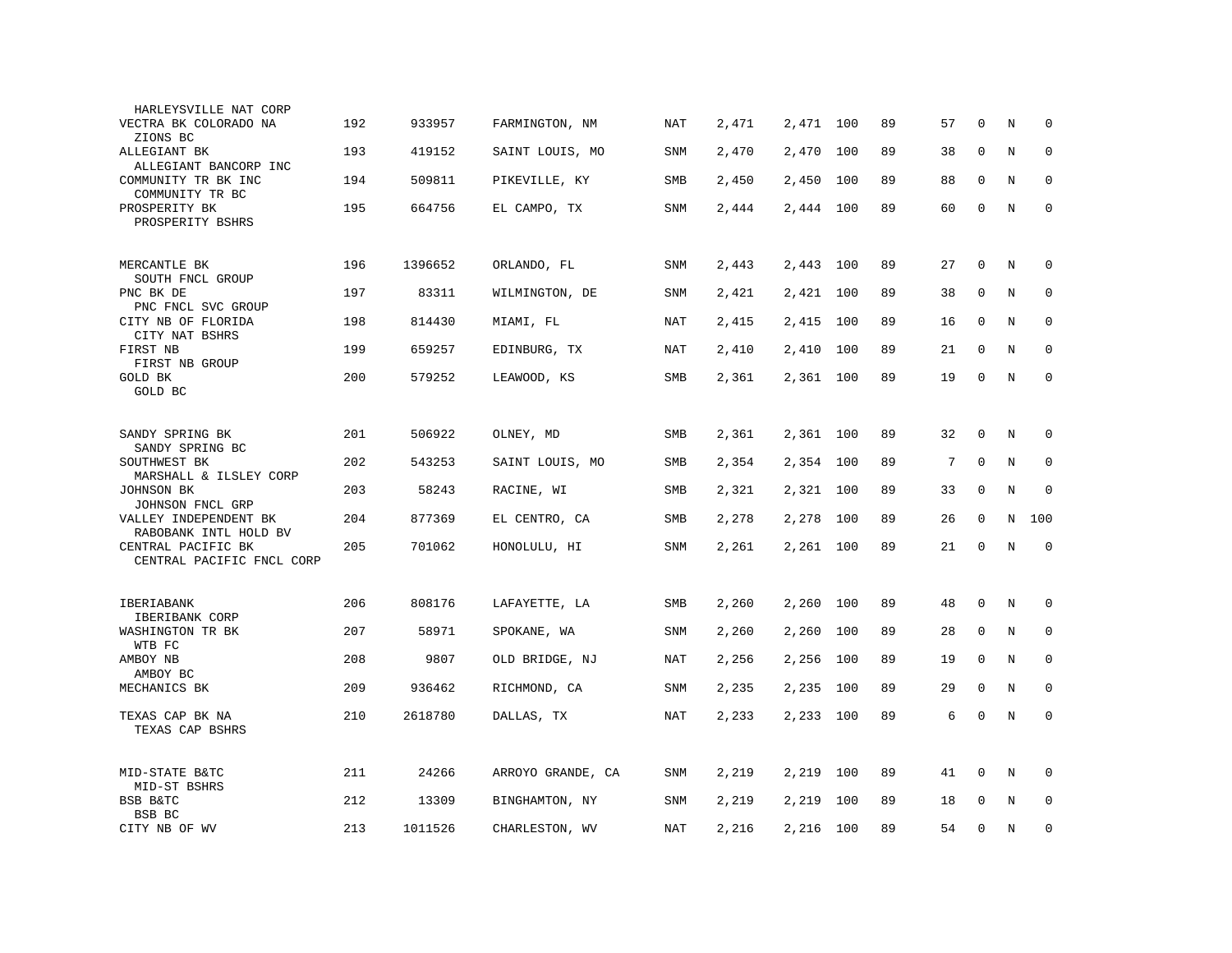| CITY HC                                                      |     |         |                     |            |       |           |     |    |              |              |         |             |
|--------------------------------------------------------------|-----|---------|---------------------|------------|-------|-----------|-----|----|--------------|--------------|---------|-------------|
| REPUBLIC B&TC<br>REPUBLIC BANCORP INC                        | 214 | 316840  | LOUISVILLE, KY      | SNM        | 2,169 | 2,169     | 100 | 89 | 21           | $\Omega$     | N       | $\Omega$    |
| SIGNATURE BK<br>ZOHAR HASHEMESH LE HASHKAOT                  | 215 | 2942690 | NEW YORK, NY        | <b>SNM</b> | 2,168 | 2,168     | 100 | 89 | 7            | $\mathbf 0$  | $\rm N$ | 31          |
| PLAINSCAPITAL BK<br>MAEDGEN & WHITE                          | 216 | 637451  | LUBBOCK, TX         | SMB        | 2,152 | 2,152 100 |     | 89 | 17           | 0            | N       | $\mathbf 0$ |
| FIRST NB ALASKA                                              | 217 | 114260  | ANCHORAGE, AK       | NAT        | 2,151 | 2,151 100 |     | 89 | 27           | 0            | N       | 0           |
| FIRST IN BK NA<br>FIRST IN CORP                              | 218 | 889876  | INDIANAPOLIS, IN    | NAT        | 2,140 | 2,140     | 100 | 89 | 9            | $\mathbf 0$  | N       | $\mathbf 0$ |
| FRONTIER BK<br>FRONTIER FC                                   | 219 | 150071  | EVERETT, WA         | SMB        | 2,132 | 2,132     | 100 | 89 | 36           | $\Omega$     | N       | $\mathbf 0$ |
| SECOND NB<br>SECOND BC                                       | 220 | 351122  | WARREN, OH          | NAT        | 2,112 | 2,112     | 100 | 89 | 29           | 0            | $\rm N$ | $\mathbf 0$ |
|                                                              |     |         |                     |            |       |           |     |    |              |              |         |             |
| SAN DIEGO NB<br>FBOP CORP                                    | 221 | 127260  | SAN DIEGO, CA       | NAT        | 2,105 | 2,105     | 100 | 89 | 14           | 0            | N       | 0           |
| IMPERIAL CAP BK<br>ITLA CAP CORP                             | 222 | 1349890 | LA JOLLA, CA        | SNM        | 2,069 | 2,069     | 100 | 89 | 16           | 0            | N       | 0           |
| WASHINGTON TC<br>WASHINGTON TR BC                            | 223 | 816603  | WESTERLY, RI        | SNM        | 2,055 | 2,055     | 100 | 90 | 12           | $\mathbf 0$  | N       | $\mathbf 0$ |
| MAIN ST BK<br>MAIN ST BK                                     | 224 | 467630  | COVINGTON, GA       | <b>SNM</b> | 2,031 | 2,031     | 100 | 90 | 28           | $\mathbf 0$  | N       | $\mathbf 0$ |
| MELLON UNITED NB<br>MELLON FNCL CORP                         | 225 | 53033   | MIAMI, FL           | NAT        | 2,013 | 2,013     | 100 | 90 | 13           | $\mathbf 0$  | Y       | $\mathbf 0$ |
|                                                              |     |         |                     |            |       |           |     |    |              |              |         |             |
| RIVERSIDE NB OF FLORIDA<br>RIVERSIDE BKG CO                  | 226 | 101233  | FORT PIERCE, FL     | NAT        | 2,003 | 2,003     | 100 | 90 | 47           | 0            | N       | $\mathbf 0$ |
| ASSOCIATED BK MN NA<br>ASSOCIATED BANC-CORP                  | 227 | 870258  | MINNEAPOLIS, MN     | NAT        | 1,963 | 1,963     | 100 | 90 | 20           | 0            | N       | $\mathbf 0$ |
| CAPITAL CITY BK                                              | 228 | 876634  | TALLAHASSEE, FL     | SMB        | 1,954 | 1,954     | 100 | 90 | 61           | 0            | N       | $\mathbf 0$ |
| CAPITAL CITY BK GROUP<br>MIDWEST B&TC<br>MIDWEST BANC HOLD   | 229 | 968436  | ELMWOOD PARK, IL    | SMB        | 1,953 | 1,953     | 100 | 90 | 14           | $\mathbf 0$  | N       | $\mathbf 0$ |
| COMMUNITY BKS<br>COMMUNITY BKS                               | 230 | 138211  | MILLERSBURG, PA     | SNM        | 1,936 | 1,936     | 100 | 90 | 43           | 0            | N       | $\mathbf 0$ |
|                                                              |     |         |                     |            |       |           |     |    |              |              |         |             |
| PRIVATEBANK & TC<br>PRIVATEBANCORP                           | 231 | 1842065 | CHICAGO, IL         | SNM        | 1,926 | 1,926     | 100 | 90 | 5            | $\mathbf 0$  | N       | $\mathbf 0$ |
| METLIFE BK NA<br>METLIFE                                     | 232 | 2777650 | BRIDGEWATER, NJ     | NAT        | 1,919 | 1,919     | 100 | 90 | $\mathsf 0$  | $\mathbf 0$  | N       | $\mathbf 0$ |
| OAK BROOK BK                                                 | 233 | 847643  | OAK BROOK, IL       | SNM        | 1,918 | 1,918     | 100 | 90 | 10           | $\mathbf 0$  | N       | $\mathbf 0$ |
| FIRST OAK BROOK BSHRS<br>FIRST AMER BK<br>FIRST AMER BK CORP | 234 | 850036  | CARPENTERSVILLE, IL | SNM        | 1,904 | 1,904     | 100 | 90 | 33           | $\Omega$     | N       | $\mathbf 0$ |
| CALIFORNIA CMRC BK                                           | 235 | 750864  | CENTURY CITY, CA    | <b>SNM</b> | 1,903 | 1,686     | 89  | 90 | $\mathbf{1}$ | $\mathbf{0}$ | Y       | $\mathbf 0$ |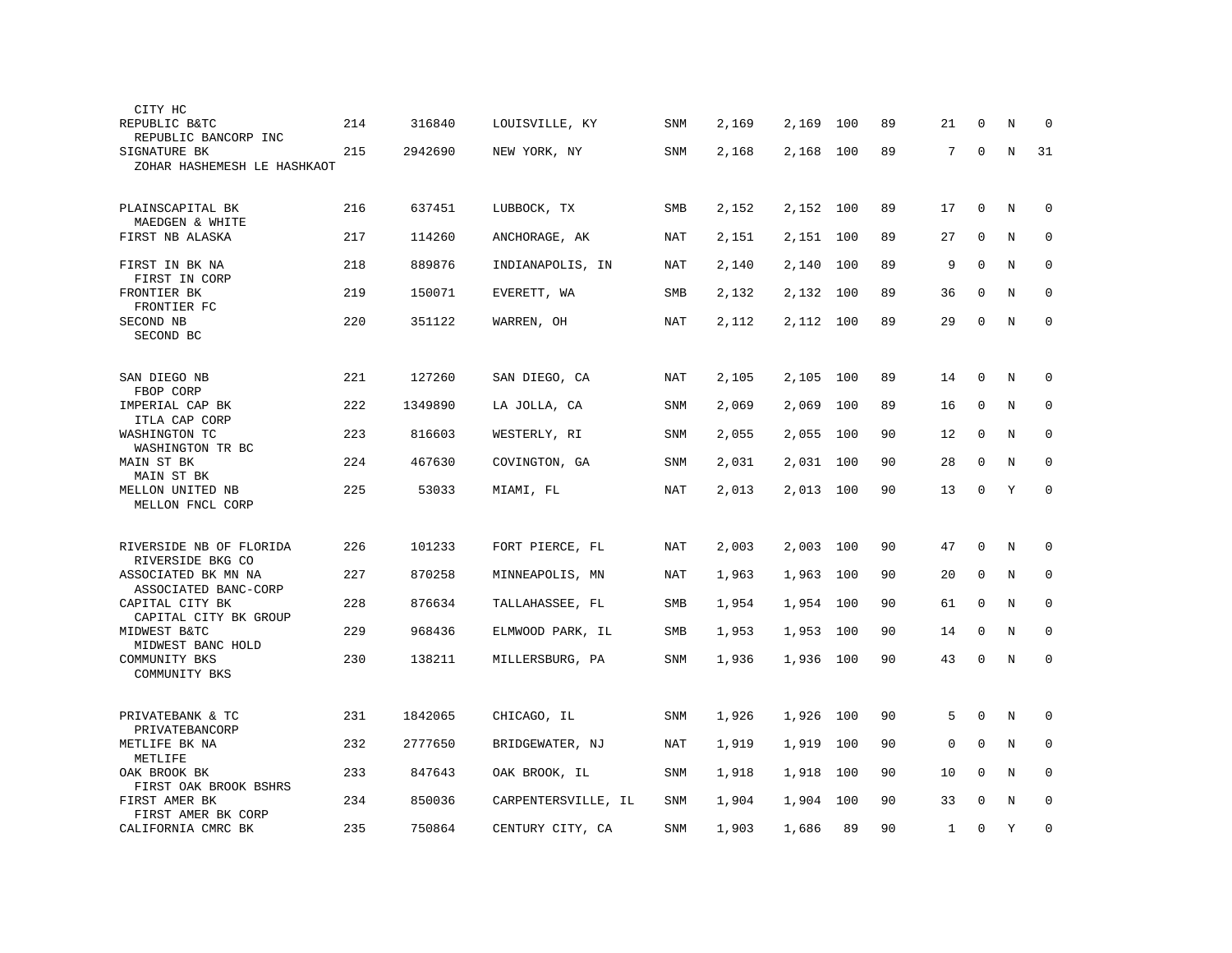| CITY BK<br>CB BSHRS                                  | 236 | 776060  | HONOLULU, HI         | SNM        | 1,875 | 1,875     | 100 | 90 | 20 | $\mathbf 0$ | N           | $\Omega$     |
|------------------------------------------------------|-----|---------|----------------------|------------|-------|-----------|-----|----|----|-------------|-------------|--------------|
| BREMER BK NA<br>OTTO BREMER FOUNDATION               | 237 | 800657  | SOUTH SAINT PAUL, MN | NAT        | 1,872 | 1,872     | 100 | 90 | 28 | $\mathbf 0$ | N           | $\mathbf 0$  |
| CHINATRUST BK USA<br>CHINA TR HC                     | 238 | 996260  | TORRANCE, CA         | SNM        | 1,820 | 1,820     | 100 | 90 | 17 | 0           | N           | 100          |
| FIRST TR CORP                                        | 239 | 665052  | DENVER, CO           | SNM        | 1,819 | 1,819     | 100 | 90 | 0  | $\mathbf 0$ | $\rm N$     | $\mathbf 0$  |
| COLUMBIA ST BK<br>COLUMBIA BKG SYS                   | 240 | 2078290 | TACOMA, WA           | <b>SNM</b> | 1,796 | 1,796 100 |     | 90 | 33 | $\Omega$    | N           | $\mathbf{0}$ |
| HANCOCK BK OF LOUISIANA<br>HANCOCK HC                | 241 | 1464122 | BATON ROUGE, LA      | SNM        | 1,777 | 1,777 100 |     | 90 | 55 | $\mathbf 0$ | N           | 0            |
| HANMI BK<br>HANMI FC                                 | 242 | 657365  | LOS ANGELES, CA      | SMB        | 1,757 | 1,757 100 |     | 90 | 14 | $\Omega$    | $\mathbf N$ | $\mathbf 0$  |
| FAR EAST NB<br>SINOPAC BC                            | 243 | 676160  | LOS ANGELES, CA      | NAT        | 1,750 | 1,750     | 100 | 90 | 11 | $\mathbf 0$ | N           | 100          |
| WEST SUBURBAN BK<br>WEST SUBURBAN BC                 | 244 | 375034  | LOMBARD, IL          | SNM        | 1,744 | 1,744 100 |     | 90 | 30 | $\mathbf 0$ | N           | 0            |
| PEOPLES BK NA<br>PEOPLES BC                          | 245 | 577128  | MARIETTA, OH         | NAT        | 1,711 | 1,711 100 |     | 90 | 50 | 0           | $\rm N$     | 0            |
| AMERICAN ST BK                                       | 246 | 822154  | LUBBOCK, TX          | SNM        | 1,704 | 1,704 100 |     | 90 | 26 | $\mathbf 0$ | N           | $\mathbf 0$  |
| AMERICAN ST FNCL CORP<br>FIRST FNCL BK NA            | 247 | 165628  | HAMILTON, OH         | NAT        | 1,701 | 1,701 100 |     | 90 | 39 | $\mathbf 0$ | N           | $\mathbf 0$  |
| FIRST FNCL BC<br>BANK OF NORTH GEORGIA<br>SYNOVUS FC | 248 | 832377  | ALPHARETTA, GA       | <b>SNM</b> | 1,693 | 1,693     | 100 | 90 | 9  | $\mathbf 0$ | N           | $\mathbf 0$  |
| HUDSON VALLEY BK<br>HUDSON VALLEY HOLD CORP          | 249 | 436711  | YONKERS, NY          | SNM        | 1,689 | 1,689     | 100 | 90 | 15 | 0           | N           | 0            |
| FIRST CMNTY BK NA<br>FIRST CMNTY BSHRS               | 250 | 2353595 | BLUEFIELD, VA        | NAT        | 1,688 | 1,688     | 100 | 90 | 47 | $\mathbf 0$ | N           | $\mathbf 0$  |
| FREMONT BK<br>FREMONT BC                             | 251 | 739560  | FREMONT, CA          | SNM        | 1,687 | 1,687 100 |     | 90 | 20 | $\mathbf 0$ | N           | 0            |
| WEST COAST BK<br>WEST COAST BC                       | 252 | 593865  | LAKE OSWEGO, OR      | SNM        | 1,681 | 1,681 100 |     | 90 | 44 | 0           | N           | 0            |
| WELLS FARGO FNCL BK<br>WELLS FARGO & CO              | 253 | 363956  | SIOUX FALLS, SD      | SNM        | 1,681 | 1,681     | 100 | 90 | 0  | 0           | N           | 0            |
| BANK OF STOCKTON<br>1867 WESTERN FC                  | 254 | 479268  | STOCKTON, CA         | <b>SNM</b> | 1,680 | 1,680     | 100 | 90 | 15 | $\mathbf 0$ | N           | $\mathbf{0}$ |
| BOSTON PRIVATE B&TC<br>BOSTON PRIVATE FNCL HOLD      | 255 | 964700  | BOSTON, MA           | SNM        | 1,677 | 1,677     | 100 | 90 | 5  | $\Omega$    | N           | $\mathbf 0$  |
| COMMUNITY BK                                         | 256 | 770367  | PASADENA, CA         | SNM        | 1,670 | 1,670 100 |     | 90 | 16 | 0           | N           | 0            |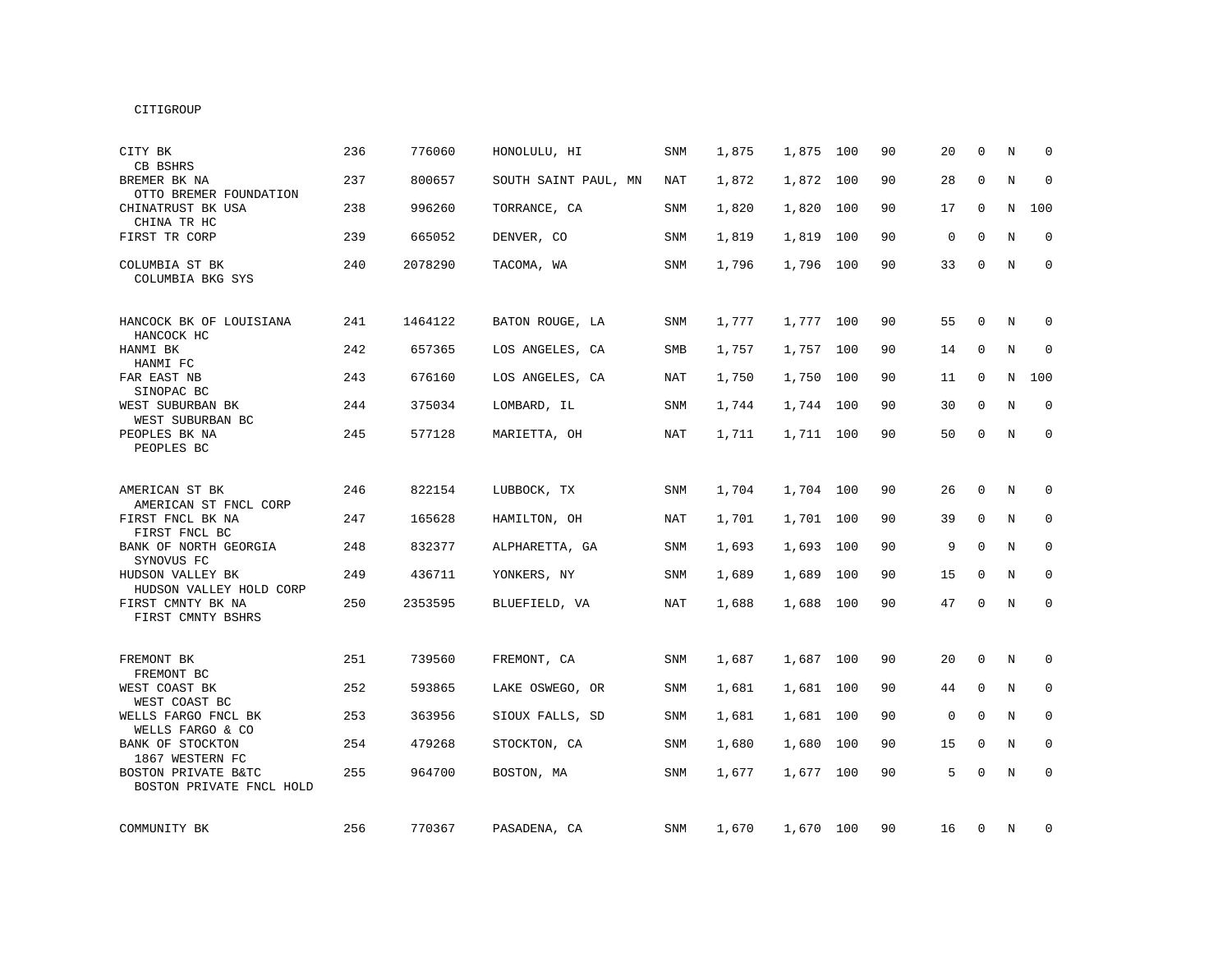| STERLING NB<br>STERLING BC                                    | 257 | 64619   | NEW YORK, NY        | NAT        | 1,668 | 1,664     | 100 | 90 | 6  | $\Omega$     | Υ       | $\Omega$    |
|---------------------------------------------------------------|-----|---------|---------------------|------------|-------|-----------|-----|----|----|--------------|---------|-------------|
| STILLWATER NB&TC<br>SOUTHWEST BC                              | 258 | 398350  | STILLWATER, OK      | <b>NAT</b> | 1,666 | 1,666     | 100 | 90 | 8  | $\mathbf 0$  | $\rm N$ | $\mathbf 0$ |
| PINNACLE BK<br>PINNACLE BC                                    | 259 | 913856  | PAPILLION, NE       | SMB        | 1,661 | 1,661     | 100 | 90 | 55 | $\mathbf 0$  | N       | $\mathbf 0$ |
| FARMERS FIRST BK<br>SUSQUEHANNA BSHRS                         | 260 | 682611  | LITITZ, PA          | SNM        | 1,661 | 1,661     | 100 | 90 | 42 | $\mathbf{0}$ | N       | $\mathsf 0$ |
| PARK NB<br>PARK NAT CORP                                      | 261 | 489623  | NEWARK, OH          | NAT        | 1,656 | 1,656 100 |     | 90 | 27 | 0            | N       | 0           |
| CHEMICAL B&TC<br>CHEMICAL FC                                  | 262 | 542649  | MIDLAND, MI         | SMB        | 1,655 | 1,655     | 100 | 91 | 61 | $\mathbf 0$  | N       | $\mathbf 0$ |
| FIRST ST BK NM<br>FIRST ST BC                                 | 263 | 236751  | TAOS, NM            | SMB        | 1,640 | 1,640     | 100 | 91 | 31 | $\mathbf 0$  | N       | $\mathbf 0$ |
| F&M BK-WI<br>CITIZENS BKG CORP                                | 264 | 282141  | KAUKAUNA, WI        | SMB        | 1,628 | 1,628     | 100 | 91 | 62 | $\mathbf 0$  | N       | $\mathbf 0$ |
| UNIVEST NB&TC<br>UNIVEST CORP OF PA                           | 265 | 354310  | SOUDERTON, PA       | <b>NAT</b> | 1,612 | 1,612     | 100 | 91 | 41 | $\Omega$     | N       | $\mathbf 0$ |
| CENTURY B&TC                                                  | 266 | 377908  | SOMERVILLE, MA      | <b>SNM</b> | 1,599 | 1,599     | 100 | 91 | 18 | 0            | N       | $\mathbf 0$ |
| CENTURY BC<br>GREAT SOUTHERN BK<br>GREAT SOUTHERN BANCORP INC | 267 | 572374  | REEDS SPRING, MO    | SNM        | 1,597 | 1,597     | 100 | 91 | 28 | $\mathbf 0$  | N       | $\mathbf 0$ |
| LAKELAND BK<br>LAKELAND BC                                    | 268 | 687009  | NEWFOUNDLAND, NJ    | SNM        | 1,585 | 1,585     | 100 | 91 | 37 | $\mathbf{0}$ | N       | $\mathbf 0$ |
| BANKERS TC NA<br>BTC FC                                       | 269 | 811046  | DES MOINES, IA      | NAT        | 1,584 | 1,584     | 100 | 91 | 7  | $\mathbf{0}$ | N       | 0           |
| BANKERS BK<br>COMMUNITY FNCL SVC                              | 270 | 740931  | ATLANTA, GA         | SMB        | 1,577 | 1,577     | 100 | 91 | 0  | $\mathbf{0}$ | $\rm N$ | $\mathbf 0$ |
| PARKWAY B&TC<br>PARKWAY BC                                    | 271 | 1001639 | HARWOOD HEIGHTS, IL | SNM        | 1,569 | 1,569     | 100 | 91 | 16 | $\mathbf 0$  | N       | 0           |
| FIRST CMRL BK<br>SYNOVUS FC                                   | 272 | 44134   | BIRMINGHAM, AL      | <b>SNM</b> | 1,548 | 1,536     | 99  | 91 | 9  | $\mathbf{1}$ | N       | 0           |
| FIRST FNCL BK NA<br>FIRST FC                                  | 273 | 693345  | TERRE HAUTE, IN     | NAT        | 1,530 | 1,530     | 100 | 91 | 14 | $\mathbf{0}$ | N       | $\mathbf 0$ |
| BANK OF LANCASTER CTY NA<br>STERLING FNCL CORP                | 274 | 872711  | STRASBURG, PA       | <b>NAT</b> | 1,525 | 1,525     | 100 | 91 | 33 | $\Omega$     | N       | $\Omega$    |
| FARMERS & MECHANICS BK<br>MERCANTILE BSHRS CORP               | 275 | 802129  | FREDERICK, MD       | SMB        | 1,518 | 1,518     | 100 | 91 | 54 | $\mathbf 0$  | N       | $\mathbf 0$ |
| MANUFACTURERS BK                                              | 276 | 930965  | LOS ANGELES, CA     | SNM        | 1,511 | 1,511     | 100 | 91 | 8  | 0            | N       | 100         |
| HARRIS BK BARRINGTON NA<br>HARRIS FC                          | 277 | 938233  | BARRINGTON, IL      | <b>NAT</b> | 1,509 | 1,509     | 100 | 91 | 6  | $\mathbf 0$  | N       | 100         |
| FIRST BK                                                      | 278 | 216922  | TROY, NC            | <b>SNM</b> | 1,495 | 1,495 100 |     | 91 | 55 | $\Omega$     | N       | $\mathbf 0$ |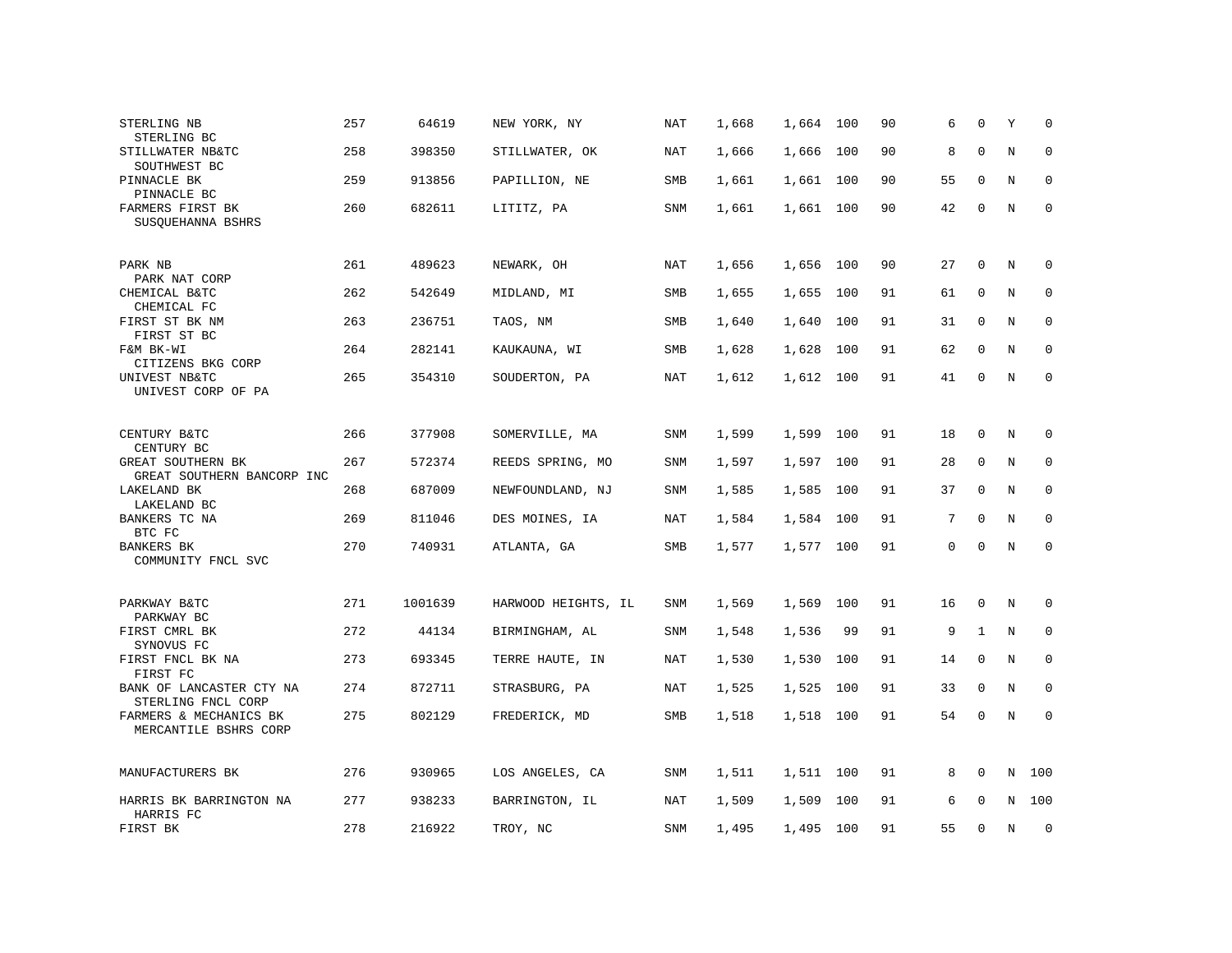| FIRST BC                                |     |         |                    |            |       |       |     |    |    |              |   |              |
|-----------------------------------------|-----|---------|--------------------|------------|-------|-------|-----|----|----|--------------|---|--------------|
| CIB BK                                  | 279 | 881133  | HILLSIDE, IL       | <b>SNM</b> | 1,493 | 1,493 | 100 | 91 | 13 | 1            | N | $\Omega$     |
| CIB MARINE BSHRS                        |     |         |                    |            |       |       |     |    |    |              |   |              |
| STATE FNCL BK NA                        | 280 | 925840  | HALES CORNERS, WI  | NAT        | 1,486 | 1,486 | 100 | 91 | 30 | $\mathbf 0$  | N | $\mathbf 0$  |
| STATE FS CORP                           |     |         |                    |            |       |       |     |    |    |              |   |              |
|                                         | 281 |         |                    |            |       |       |     | 91 |    | $\mathbf{0}$ |   |              |
| AMARILLO NB<br>AMARILLO NAT BC          |     | 353555  | AMARILLO, TX       | <b>NAT</b> | 1,485 | 1,485 | 100 |    | 14 |              | N | $\mathbf 0$  |
| SOUTHSIDE BK                            | 282 | 361167  | TYLER, TX          | <b>SNM</b> | 1,475 | 1,475 | 100 | 91 | 10 | $\Omega$     | N | $\mathbf 0$  |
| SOUTHSIDE BSHRS<br>FIDUCIARY TC INTL    | 283 | 160614  | NEW YORK, NY       | SNM        | 1,472 | 1,448 | 98  | 91 | 0  | 1            | Υ | 0            |
| FRANKLIN RESOURCES                      |     |         |                    |            |       |       |     |    |    |              |   |              |
| MACATAWA BK<br>MACATAWA BC              | 284 | 2634351 | HOLLAND, MI        | SNM        | 1,451 | 1,451 | 100 | 91 | 15 | $\mathbf 0$  | N | $\mathbf{0}$ |
| TRI COUNTIES BK                         | 285 | 100562  | CHICO, CA          | <b>SNM</b> | 1,450 | 1,450 | 100 | 91 | 45 | $\mathbf 0$  | N | $\mathbf 0$  |
| TRICO BSHRS                             |     |         |                    |            |       |       |     |    |    |              |   |              |
|                                         |     |         |                    |            |       |       |     |    |    |              |   |              |
| PEOPLES B&TC<br>PEOPLES HOLDING COMPANY | 286 | 749242  | TUPELO, MS         | SNM        | 1,448 | 1,448 | 100 | 91 | 47 | $\mathbf 0$  | N | $\mathbf 0$  |
| CENTRAL TR BK                           | 287 | 853952  | JEFFERSON CITY, MO | SNM        | 1,447 | 1,447 | 100 | 91 | 8  | $\mathbf 0$  | N | 0            |
| CENTRAL BANCOMPANY INC                  |     |         |                    |            |       |       |     |    |    | $\mathbf{0}$ |   |              |
| HUMBOLDT BK<br>HUMBOLDT BC              | 288 | 1416381 | EUREKA, CA         | <b>SNM</b> | 1,440 | 1,440 | 100 | 91 | 41 |              | N | $\mathbf 0$  |
| STATE BK OF LONG ISLAND                 | 289 | 651103  | NEW HYDE PARK, NY  | <b>SNM</b> | 1,431 | 1,431 | 100 | 91 | 14 | $\mathbf 0$  | N | $\mathbf 0$  |
| STATE BC<br>COBIZ BK NA                 | 290 | 56557   | DENVER, CO         | <b>NAT</b> | 1,423 | 1,423 | 100 | 91 | 12 | $\mathbf 0$  | N | $\mathbf 0$  |
| COBIZ                                   |     |         |                    |            |       |       |     |    |    |              |   |              |
|                                         |     |         |                    |            |       |       |     |    |    |              |   |              |
| BANK OF THE OZARKS                      | 291 | 107244  | LITTLE ROCK, AR    | SNM        | 1,421 | 1,421 | 100 | 91 | 23 | $\mathbf 0$  | N | $\mathbf 0$  |
| BANK OF THE OZARKS INC<br>FIRST NB&TC   | 292 | 399142  | KOKOMO, IN         | <b>NAT</b> | 1,415 | 1,415 | 100 | 91 | 29 | $\mathbf{0}$ | N | $\mathbf 0$  |
| HASTEN BSHRS                            |     |         |                    |            |       |       |     |    |    |              |   |              |
| STANDARD B&TC<br>STANDARD BSHRS         | 293 | 19730   | HICKORY HILLS, IL  | <b>SNM</b> | 1,414 | 1,414 | 100 | 91 | 33 | $\Omega$     | N | $\mathbf 0$  |
| MONROE BK & TR                          | 294 | 364449  | MONROE, MI         | <b>SNM</b> | 1,414 | 1,414 | 100 | 91 | 22 | $\mathbf 0$  | N | $\mathbf 0$  |
| MBT FC                                  |     |         |                    |            |       |       |     |    |    |              |   |              |
| NATIONAL BK OF CMRC<br>ALABAMA NBC      | 295 | 682732  | BIRMINGHAM, AL     | NAT        | 1,413 | 1,413 | 100 | 91 | 17 | $\mathbf 0$  | N | $\mathbf 0$  |
|                                         |     |         |                    |            |       |       |     |    |    |              |   |              |
| AMERICAN CHARTERED BK                   | 296 | 231242  | SCHAUMBURG, IL     | <b>SNM</b> | 1,409 | 1,409 | 100 | 91 | 3  | $\mathbf{0}$ | N | $\mathbf 0$  |
| AMERICAN CHARTERED BC                   |     |         |                    |            |       |       |     |    |    |              |   |              |
| SHOREBANK<br>SHOREBANK CORP             | 297 | 141734  | CHICAGO, IL        | <b>SNM</b> | 1,404 | 1,404 | 100 | 91 | 10 | $\mathbf 0$  | N | $\mathbf 0$  |
| FIRST NB&TC TREASURE COAST              | 298 | 34537   | STUART, FL         | NAT        | 1,401 | 1,401 | 100 | 91 | 30 | $\mathbf 0$  | N | 0            |
| SEACOAST BKG CORP OF FLORIDA            |     |         |                    |            |       |       |     |    |    | $\Omega$     |   |              |
| <b>BUSEY BK</b><br>FIRST BUSEY CORP     | 299 | 416245  | URBANA, IL         | <b>SNM</b> | 1,400 | 1,400 | 100 | 91 | 19 |              | N | $\mathbf 0$  |
| BANKWEST OF NEVADA                      | 300 | 2197098 | LAS VEGAS, NV      | <b>SNM</b> | 1,381 | 1,381 | 100 | 91 | 3  | $\mathbf{0}$ | N | $\mathbf 0$  |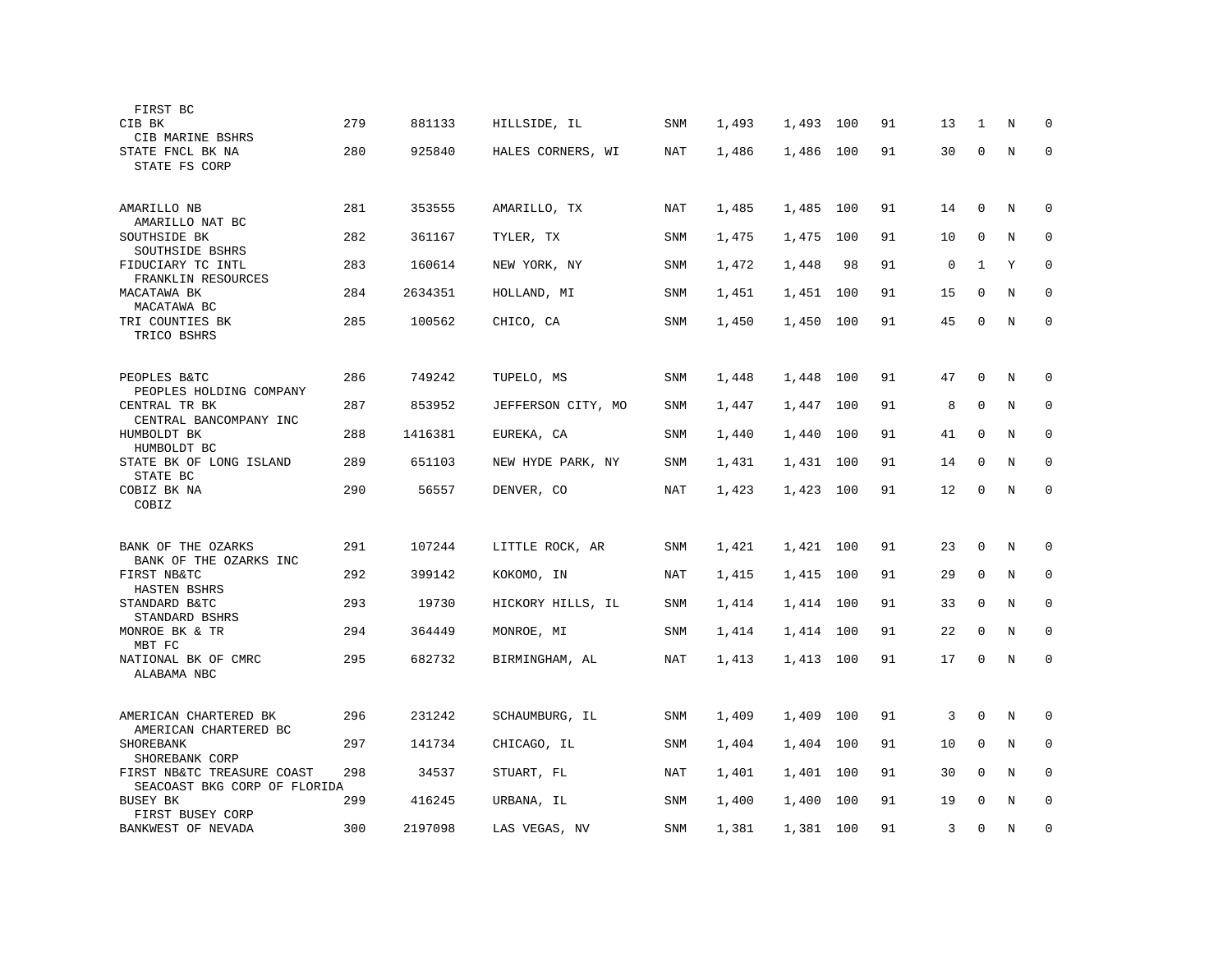#### WESTERN ALLIANCE BC

| INTERCHANGE BK<br>INTERCHANGE FNCL SVC CORP   | 301 | 3506    | SADDLE BROOK, NJ  | SMB        | 1,381 | 1,381     | 100 | 91 | 28           | $\mathbf{0}$ | N           | $\mathbf 0$  |
|-----------------------------------------------|-----|---------|-------------------|------------|-------|-----------|-----|----|--------------|--------------|-------------|--------------|
| WOODFOREST NB<br>WOODFOREST FNCL GROUP        | 302 | 412751  | HOUSTON, TX       | NAT        | 1,375 | 1,375     | 100 | 91 | 43           | $\mathbf{0}$ | $\rm N$     | $\mathbf 0$  |
| MARQUETTE BK<br>MARQUETTE NAT CORP            | 303 | 716833  | CHICAGO, IL       | SMB        | 1,370 | 1,370     | 100 | 91 | 15           | $\mathbf 0$  | N           | $\mathbf 0$  |
| CENTIER BK<br>FIRST BSHRS                     | 304 | 783648  | WHITING, IN       | SNM        | 1,360 | 1,360     | 100 | 91 | 23           | $\mathbf 0$  | N           | $\mathbf 0$  |
| BROADWAY NB<br>BROADWAY BSHRS                 | 305 | 474254  | SAN ANTONIO, TX   | <b>NAT</b> | 1,350 | 1,350     | 100 | 91 | 20           | $\Omega$     | N           | $\Omega$     |
| TEXASBANK<br><b>DOSS</b>                      | 306 | 491569  | FORT WORTH, TX    | SMB        | 1,347 | 1,347     | 100 | 91 | 27           | 0            | N           | $\mathbf 0$  |
| BANK OF ALBUQUERQUE NA<br>BOK FC              | 307 | 2727673 | ALBUQUERQUE, NM   | NAT        | 1,344 | 1,344     | 100 | 91 | 18           | $\mathbf 0$  | N           | 0            |
| STAR FNCL BK<br>STAR FNCL GRP                 | 308 | 547840  | FORT WAYNE, IN    | SNM        | 1,341 | 1,341     | 100 | 91 | 37           | $\Omega$     | N           | 0            |
| FIRST NB OF AZ<br>FIRST NAT BHC               | 309 | 1397190 | SCOTTSDALE, AZ    | NAT        | 1,330 | 1,330     | 100 | 91 | 10           | $\mathbf{0}$ | N           | $\mathbf 0$  |
| OLD SECOND NB AURORA<br>OLD SECOND BC         | 310 | 936136  | AURORA, IL        | <b>NAT</b> | 1,329 | 1,329     | 100 | 92 | 10           | $\Omega$     | N           | $\mathbf{0}$ |
| AMERICAN NAT BK<br>STURM FNCL GROUP INC       | 311 | 828651  | DENVER, CO        | NAT        | 1,316 | 1,316     | 100 | 92 | 36           | $\Omega$     | N           | 0            |
| TOWNEBANK                                     | 312 | 2797724 | PORTSMOUTH, VA    | <b>SNM</b> | 1,310 | 1,310     | 100 | 92 | 7            | $\Omega$     | N           | $\mathbf 0$  |
| PACIFIC WESTERN NB<br>WJR CORP                | 313 | 494261  | SANTA MONICA, CA  | <b>NAT</b> | 1,305 | 1,305     | 100 | 92 | 42           | $\Omega$     | N           | $\mathbf 0$  |
| PACIFIC WESTERN NB<br>EGGEMEYER ADVISORY CORP | 313 | 494261  | SANTA MONICA, CA  | <b>NAT</b> |       |           |     |    |              |              |             |              |
| NORTHERN TR BK CA NA<br>NORTHERN TR CORP      | 314 | 846262  | SANTA BARBARA, CA | <b>NAT</b> | 1,303 | 1,303 100 |     | 92 | 10           | $\mathbf{0}$ | N           | $\mathbf 0$  |
| SUFFOLK CTY NB<br>SUFFOLK BC                  | 315 | 799612  | RIVERHEAD, NY     | NAT        | 1,298 | 1,298     | 100 | 92 | 26           | $\mathbf{0}$ | N           | $\mathbf 0$  |
| SUSQUEHANNA BK<br>SUSQUEHANNA BSHRS           | 316 | 787570  | BALTIMORE, MD     | SNM        | 1,296 | 1,296     | 100 | 92 | 20           | $\mathbf{0}$ | N           | 0            |
| MERCANTILE BK WEST MI<br>MERCANTILE BK CORP   | 317 | 2608754 | GRAND RAPIDS, MI  | SNM        | 1,292 | 1,292     | 100 | 92 | $\mathbf{1}$ | $\mathbf 0$  | N           | 0            |
| LAKE CITY BK<br>LAKELAND FC                   | 318 | 874845  | WARSAW, IN        | <b>SNM</b> | 1,283 | 1,283     | 100 | 92 | 43           | $\mathbf 0$  | $\mathbf N$ | $\mathbf 0$  |
| CAPE COD B&TC CO NA<br>CCBT FNCL COMPANIES    | 319 | 620305  | HYANNIS, MA       | NAT        | 1,283 | 1,283     | 100 | 92 | 29           | $\mathbf 0$  | $\mathbf N$ | $\mathbf{0}$ |
| NARA BK NA                                    | 320 | 1398580 | LOS ANGELES, CA   | NAT        | 1,276 | 1,276 100 |     | 92 | 11           | 0            | N           | 0            |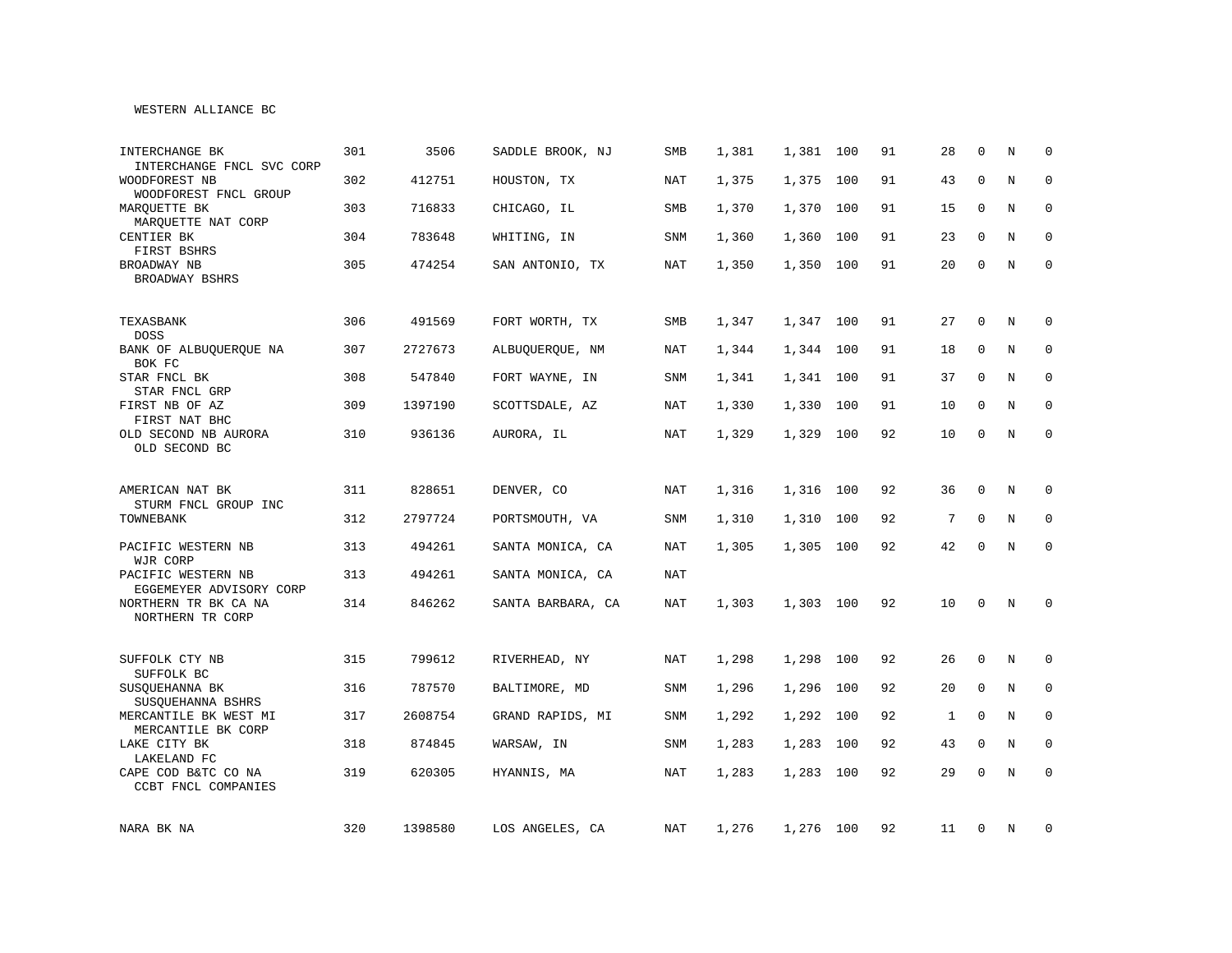| UNION B&TC<br>FARMERS & MRCH INV<br>TIB INDEPENDENT BANKERSBANK<br>INDEPENDENT BKR FC<br>COUNTY BK<br>CAPITAL CORP OF THE WEST<br>HARRIS BK JOLIET NA<br>HARRIS FC<br>PACIFIC UNION BK<br>BANK<br>BANC CORP<br>CHEMICAL BK SHORELINE | 321<br>322<br>323<br>324<br>325<br>326<br>327 | 450856<br>529958<br>191663<br>885337<br>803162<br>358635 | LINCOLN, NE<br>IRVING, TX<br>MERCED, CA<br>JOLIET, IL<br>LOS ANGELES, CA | <b>SNM</b><br>SMB<br>SMB<br><b>NAT</b><br>SNM | 1,271<br>1,264<br>1,264<br>1,251 | 1,271<br>1,264<br>1,264<br>1,251 | 100<br>100<br>100<br>100 | 92<br>92<br>92<br>92 | 32<br>$\mathbf{1}$<br>17<br>16 | $\Omega$<br>$\mathbf 0$<br>$\mathbf 0$<br>$\mathbf{0}$ | N<br>Ν<br>N<br>N | $\Omega$<br>0<br>$\mathbf 0$<br>100 |
|--------------------------------------------------------------------------------------------------------------------------------------------------------------------------------------------------------------------------------------|-----------------------------------------------|----------------------------------------------------------|--------------------------------------------------------------------------|-----------------------------------------------|----------------------------------|----------------------------------|--------------------------|----------------------|--------------------------------|--------------------------------------------------------|------------------|-------------------------------------|
|                                                                                                                                                                                                                                      |                                               |                                                          |                                                                          |                                               |                                  |                                  |                          |                      |                                |                                                        |                  |                                     |
|                                                                                                                                                                                                                                      |                                               |                                                          |                                                                          |                                               |                                  |                                  |                          |                      |                                |                                                        |                  |                                     |
|                                                                                                                                                                                                                                      |                                               |                                                          |                                                                          |                                               |                                  |                                  |                          |                      |                                |                                                        |                  |                                     |
|                                                                                                                                                                                                                                      |                                               |                                                          |                                                                          |                                               |                                  |                                  |                          |                      |                                |                                                        |                  |                                     |
|                                                                                                                                                                                                                                      |                                               |                                                          |                                                                          |                                               | 1,249                            | 1,249                            | 100                      | 92                   | 12                             | 0                                                      | Ν                | 9                                   |
|                                                                                                                                                                                                                                      |                                               |                                                          | WARRIOR, AL                                                              | SMB                                           | 1,241                            | 1,241                            | 100                      | 92                   | 29                             | $\mathbf 0$                                            | N                | 0                                   |
| CHEMICAL FC                                                                                                                                                                                                                          |                                               | 963543                                                   | BENTON HARBOR, MI                                                        | SNM                                           | 1,233                            | 1,233                            | 100                      | 92                   | 36                             | $\mathbf 0$                                            | N                | $\mathbf 0$                         |
| CITIZENS BK<br>CITIZENS FNCL GROUP                                                                                                                                                                                                   | 328                                           | 3041983                                                  | WILMINGTON, DE                                                           | SNM                                           | 1,224                            | 1,224                            | 100                      | 92                   | 18                             | $\Omega$                                               | N                | 2                                   |
| ALPINE BK<br>ALPINE BK OF CO                                                                                                                                                                                                         | 329                                           | 260055                                                   | GLENWOOD SPRINGS, CO                                                     | <b>SNM</b>                                    | 1,220                            | 1,220                            | 100                      | 92                   | 23                             | $\mathbf 0$                                            | N                | $\mathbf 0$                         |
|                                                                                                                                                                                                                                      |                                               |                                                          |                                                                          |                                               |                                  |                                  |                          |                      |                                |                                                        |                  |                                     |
| GLENS FALLS NB&TC<br>ARROW FC                                                                                                                                                                                                        | 330                                           | 866000                                                   | GLENS FALLS, NY                                                          | NAT                                           | 1,220                            | 1,220                            | 100                      | 92                   | 24                             | $\mathbf{0}$                                           | N                | 0                                   |
| <b>BANKPLUS</b><br>BANCPLUS CORP                                                                                                                                                                                                     | 331                                           | 121642                                                   | BELZONI, MS                                                              | <b>SNM</b>                                    | 1,220                            | 1,220                            | 100                      | 92                   | 45                             | $\mathbf 0$                                            | N                | $\mathbf 0$                         |
| LAFAYETTE AMBASSADOR BK<br>FULTON FNCL CORP                                                                                                                                                                                          | 332                                           | 140018                                                   | EASTON, PA                                                               | SMB                                           | 1,219                            | 1,219                            | 100                      | 92                   | 23                             | $\Omega$                                               | N                | $\mathbf 0$                         |
| COMMERCE BK NA<br>COMMERCE BSHRS                                                                                                                                                                                                     | 333                                           | 500050                                                   | WICHITA, KS                                                              | <b>NAT</b>                                    | 1,211                            | 1,211                            | 100                      | 92                   | 34                             | $\mathbf 0$                                            | N                | 0                                   |
| INDEPENDENT BK<br>INDEPENDENT BK CORP                                                                                                                                                                                                | 334                                           | 636771                                                   | BAY CITY, MI                                                             | SNM                                           | 1,210                            | 1,210                            | 100                      | 92                   | 25                             | $\mathbf 0$                                            | N                | $\mathbf 0$                         |
|                                                                                                                                                                                                                                      |                                               |                                                          |                                                                          |                                               |                                  |                                  |                          |                      |                                |                                                        |                  |                                     |
| BURKE & HERBERT B&TC                                                                                                                                                                                                                 | 335                                           | 933621                                                   | ALEXANDRIA, VA                                                           | <b>SNM</b>                                    | 1,208                            | 1,208                            | 100                      | 92                   | 13                             | $\Omega$                                               | N                | $\Omega$                            |
| HILLS B&TC<br>HILLS BC                                                                                                                                                                                                               | 336                                           | 731247                                                   | HILLS, IA                                                                | SNM                                           | 1,205                            | 1,205                            | 100                      | 92                   | 7                              | $\mathbf 0$                                            | $\rm N$          | 0                                   |
| SIMMONS FIRST NB<br>SIMMONS FIRST NATIONAL CORP                                                                                                                                                                                      | 337                                           | 663245                                                   | PINE BLUFF, AR                                                           | NAT                                           | 1,172                            | 1,172                            | 100                      | 92                   | 37                             | $\mathbf 0$                                            | N                | 0                                   |
| <b>EXCHANGE BK</b><br>FRANK P DOYLE TR ARTICLE IX                                                                                                                                                                                    | 338                                           | 507068                                                   | SANTA ROSA, CA                                                           | <b>SNM</b>                                    | 1,167                            | 1,167                            | 100                      | 92                   | 17                             | $\mathbf 0$                                            | N                | $\mathbf 0$                         |
| FIRST NB<br>WJR CORP                                                                                                                                                                                                                 | 339                                           | 931766                                                   | RANCHO SANTA FE, CA                                                      | NAT                                           | 1,163                            | 1,163                            | 100                      | 92                   | 50                             | $\mathbf 0$                                            | N                | $\Omega$                            |
| FIRST NB<br>EGGEMEYER ADVISORY CORP                                                                                                                                                                                                  | 339                                           | 931766                                                   | RANCHO SANTA FE, CA                                                      | NAT                                           |                                  |                                  |                          |                      |                                |                                                        |                  |                                     |
| FIRST NB<br>LAURITZEN CORP                                                                                                                                                                                                           | 340                                           | 552451                                                   | FORT COLLINS, CO                                                         | NAT                                           | 1,159                            | 1,159                            | 100                      | 92                   | 7                              | $\Omega$                                               | N                | $\mathbf 0$                         |
| STATE NB                                                                                                                                                                                                                             | 341                                           | 2443478                                                  | LUBBOCK, TX                                                              | <b>NAT</b>                                    | 1,155                            | 1,155 100                        |                          | 92                   | 84                             | $\Omega$                                               | N                | $\mathbf 0$                         |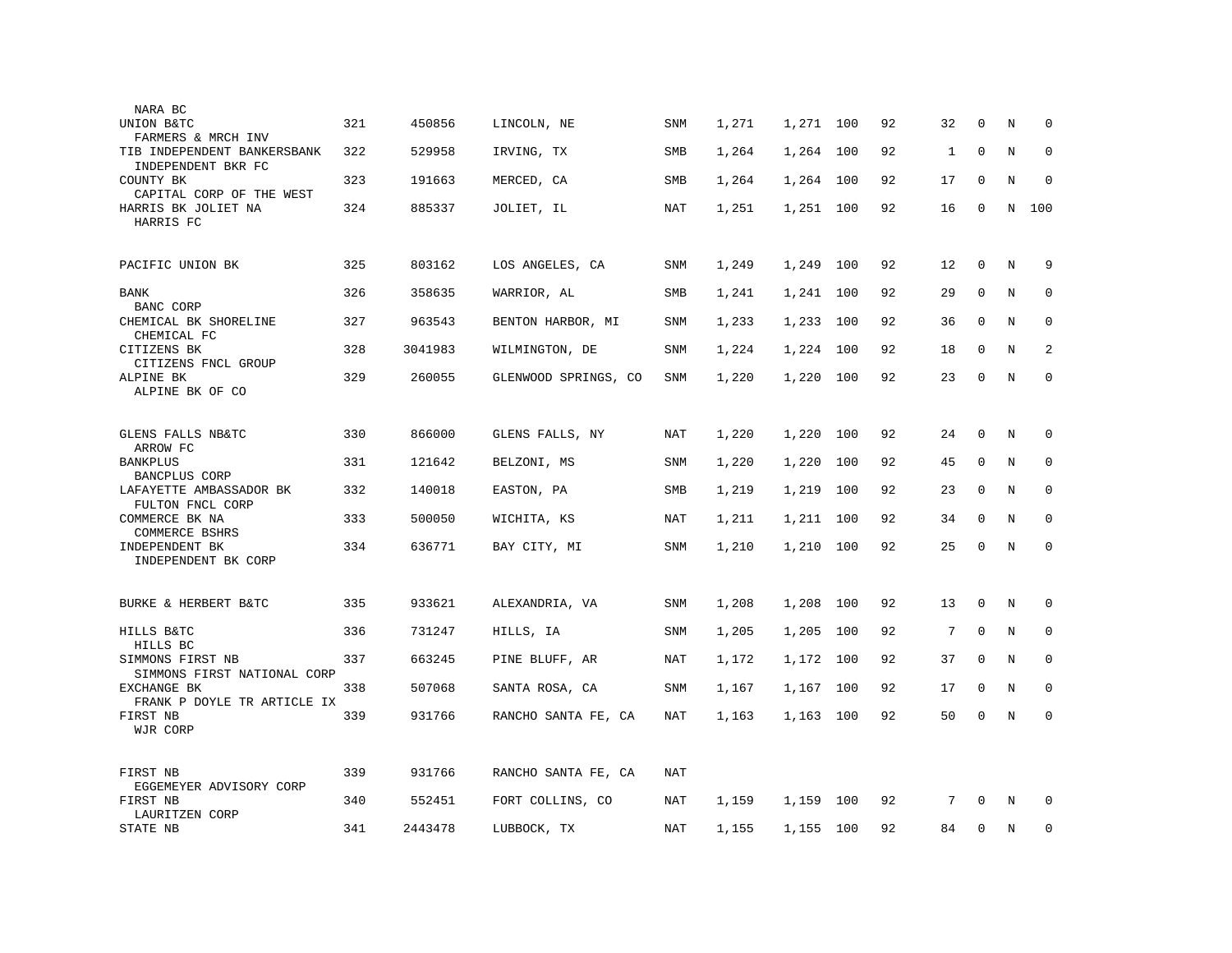| EGGEMEYER ADVISORY CORP                            |     |         |                      |            |       |           |     |    |    |             |   |             |
|----------------------------------------------------|-----|---------|----------------------|------------|-------|-----------|-----|----|----|-------------|---|-------------|
| STATE NB                                           | 341 | 2443478 | LUBBOCK, TX          | NAT        |       |           |     |    |    |             |   |             |
| WJR CORP                                           |     |         |                      |            |       |           |     |    |    |             |   |             |
| NORTHERN TR BK NA<br>NORTHERN TR CORP              | 342 | 943068  | PHOENIX, AZ          | NAT        | 1,150 | 1,150     | 100 | 92 | 10 | $\mathbf 0$ | N | $\mathbf 0$ |
|                                                    |     |         |                      |            |       |           |     |    |    |             |   |             |
|                                                    | 343 | 61122   |                      |            |       | 1,142 100 |     | 92 |    | $\mathbf 0$ | N | $\mathbf 0$ |
| FIRST UNITED B&TC<br>FIRST UNITED CORP             |     |         | OAKLAND, MD          | <b>SNM</b> | 1,142 |           |     |    | 23 |             |   |             |
| ROYAL BK AMERICA                                   | 344 | 471217  | NARBERTH, PA         | SNM        | 1,140 | 1,140     | 100 | 92 | 17 | $\mathbf 0$ | N | $\mathbf 0$ |
| ROYAL BSHRS OF PA<br>SOUTH CAROLINA B&T NA         | 345 | 540926  | ORANGEBURG, SC       | <b>NAT</b> | 1,139 | 1,139     | 100 | 92 | 27 | $\Omega$    | N | 0           |
| SCBT FNCL CORP                                     |     |         |                      |            |       |           |     |    |    |             |   |             |
| FIDELITY BK<br>FIDELITY SOUTHERN CORP              | 346 | 598534  | NORCROSS, GA         | SNM        | 1,139 | 1,139     | 100 | 92 | 18 | 0           | N | $\mathbf 0$ |
| COMMERCE B&TC                                      | 347 | 824000  | WORCESTER, MA        | <b>SNM</b> | 1,136 | 1,136     | 100 | 92 | 11 | $\Omega$    | N | $\mathbf 0$ |
| COMMERCE BSHRS CORP                                |     |         |                      |            |       |           |     |    |    |             |   |             |
|                                                    |     |         |                      |            |       |           |     |    |    |             |   |             |
| PULLMAN B&TC                                       | 348 | 15536   | CHICAGO, IL          | SMB        | 1,134 | 1,134 100 |     | 92 | 8  | $\mathbf 0$ | N | 0           |
| FBOP CORP<br>FIRST NB OF ST LOUIS                  | 349 | 506249  | CLAYTON, MO          | NAT        | 1,131 | 1,131     | 100 | 92 | 9  | $\mathbf 0$ | N | 0           |
| CENTRAL BANCOMPANY INC                             |     |         |                      |            |       |           |     |    |    |             |   |             |
| GREENE CTY BK<br>GREENE CTY BSHRS                  | 350 | 488439  | GREENEVILLE, TN      | <b>SNM</b> | 1,129 | 1,129     | 100 | 92 | 36 | $\mathbf 0$ | N | $\mathbf 0$ |
| STOCK YARDS B&TC                                   | 351 | 317342  | LOUISVILLE, KY       | <b>SNM</b> | 1,129 | 1,129     | 100 | 92 | 12 | $\Omega$    | N | $\mathbf 0$ |
| S Y BANCORP INC<br><b>BANK RHODE ISLAND</b>        | 352 | 2434113 | EAST PROVIDENCE, RI  | SNM        | 1,129 | 1,129     | 100 | 92 | 13 | $\mathbf 0$ | N | $\mathbf 0$ |
| BANCORP RHODE ISLAND                               |     |         |                      |            |       |           |     |    |    |             |   |             |
|                                                    |     |         |                      |            |       |           |     |    |    |             |   |             |
| FIDELITY BK                                        | 353 | 584920  | FUQUAY-VARINA, NC    | SNM        | 1,128 | 1,128     | 100 | 92 | 39 | $\mathbf 0$ | N | $\mathbf 0$ |
| FIDELITY BSHRS NC                                  |     |         |                      |            |       |           |     |    |    |             |   |             |
| UNION SAFE DEP BK<br>USDB BC                       | 354 | 480563  | STOCKTON, CA         | SMB        | 1,127 | 1,127     | 100 | 92 | 19 | $\mathbf 0$ | N | $\mathbf 0$ |
| CITIZENS NB                                        | 355 | 229427  | LAUREL, MD           | NAT        | 1,124 | 1,124     | 100 | 92 | 16 | $\Omega$    | N | $\mathbf 0$ |
| MERCANTILE BSHRS CORP                              |     |         |                      |            |       |           |     |    |    |             |   |             |
| FARMERS & MRCH BK CENTRAL CA<br>FARMERS & MRCHS BC | 356 | 808260  | LODI, CA             | <b>SMB</b> | 1,119 | 1,119     | 100 | 92 | 16 | $\mathbf 0$ | N | $\mathbf 0$ |
| CROSS COUNTRY BK                                   | 357 | 2467670 | WILMINGTON, DE       | SNM        | 1,114 | 1,114     | 100 | 92 | 0  | $\mathbf 0$ | N | $\mathbf 0$ |
|                                                    |     |         |                      |            |       |           |     |    |    |             |   |             |
|                                                    |     |         |                      |            |       |           |     |    |    |             |   |             |
| OMEGA BK NA                                        | 358 | 868817  | STATE COLLEGE, PA    | <b>NAT</b> | 1,113 | 1,113     | 100 | 92 | 39 | $\mathbf 0$ | N | $\mathbf 0$ |
| OMEGA FNCL CORP<br>FIRST SECURITY BK               | 359 | 673440  | SEARCY, AR           | SNM        | 1,111 | 1,111     | 100 | 92 | 19 | $\mathbf 0$ | N | $\mathbf 0$ |
| FIRST SECURITY BANCORP                             |     |         |                      |            |       |           |     |    |    |             |   |             |
| <b>GOLD BK</b><br>GOLD BC                          | 360 | 360852  | HENNESSEY, OK        | SMB        | 1,108 | 1,108     | 100 | 92 | 18 | $\mathbf 0$ | N | $\mathbf 0$ |
| VINEYARD BK                                        | 361 | 807665  | RANCHO CUCAMONGA, CA | SNM        | 1,102 | 1,102     | 100 | 92 | 7  | $\Omega$    | N | $\mathbf 0$ |
| VINEYARD NAT BC                                    | 362 | 400253  |                      |            |       |           |     | 92 |    | $\mathbf 0$ |   | $\mathbf 0$ |
| HILLCREST BK                                       |     |         | OVERLAND PARK, KS    | <b>SNM</b> | 1,101 | 1,101 100 |     |    | 16 |             | N |             |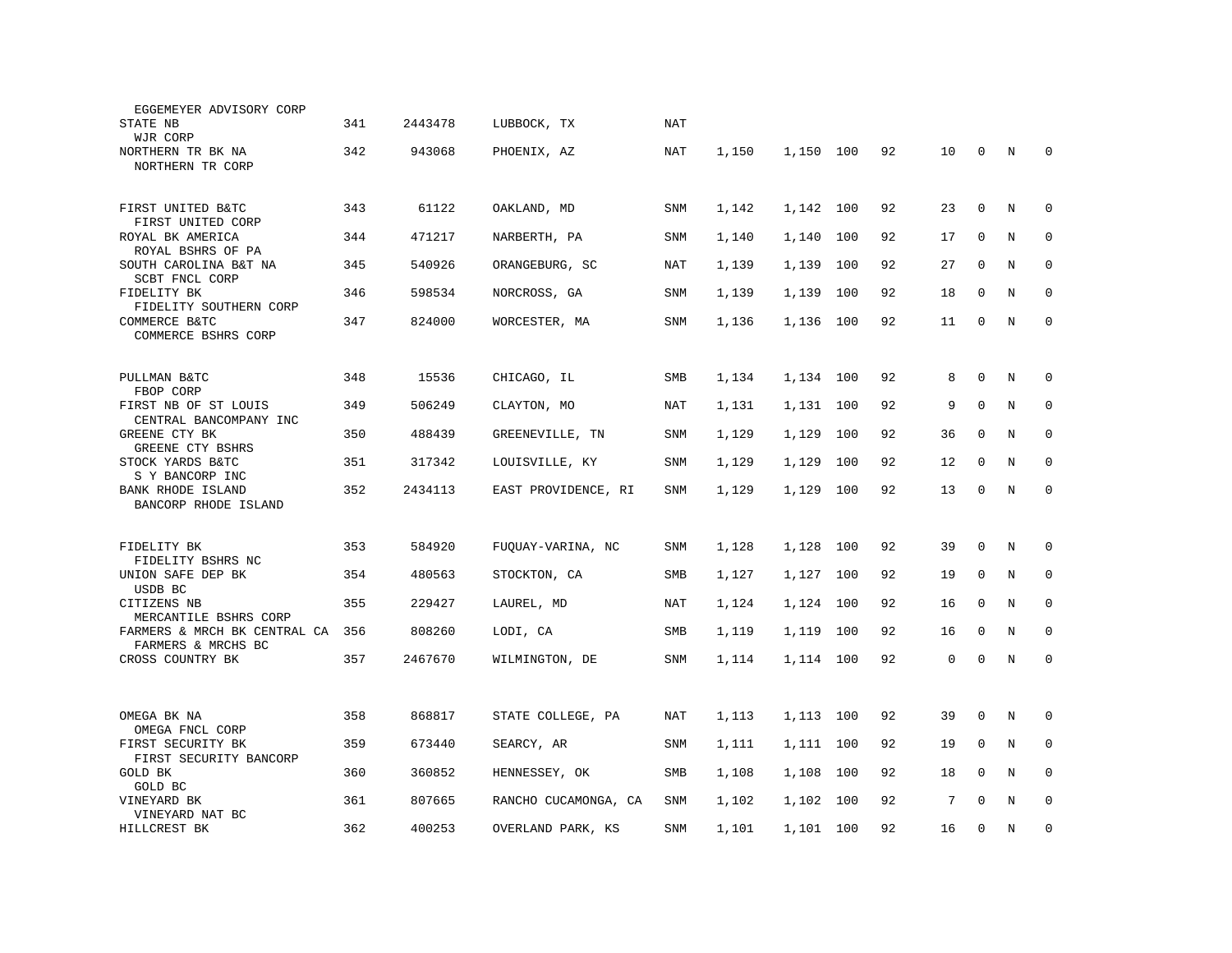## HILLCREST BSHRS

| SOUTHERN FNCL BK<br>SOUTHERN FNCL BC                  | 363 | 47377   | WARRENTON, VA     | <b>SMB</b> | 1,099 | 1,099     | 100 | 92 | 27 | $\Omega$     | N | $\Omega$     |
|-------------------------------------------------------|-----|---------|-------------------|------------|-------|-----------|-----|----|----|--------------|---|--------------|
| COMMERCE BK HARRISBURG NA<br>PENNSYLVANIA COMMERCE BC | 364 | 775214  | CAMP HILL, PA     | <b>NAT</b> | 1,097 | 1,097     | 100 | 92 | 20 | $\Omega$     | N | $\mathbf 0$  |
| FIRST BK<br>FIRST SOUTH BANCORP INC                   | 365 | 436159  | LEXINGTON, TN     | SNM        | 1,093 | 1,093     | 100 | 92 | 31 | $\Omega$     | N | $\mathbf 0$  |
| MERCHANTS & FARMERS BK<br>FIRST M & F CORP            | 366 | 844343  | KOSCIUSKO, MS     | SNM        | 1,093 | 1,093     | 100 | 92 | 36 | $\mathbf 0$  | N | $\mathbf 0$  |
| AMERISERV FNCL BK<br>AMERISERV FNCL                   | 367 | 928618  | JOHNSTOWN, PA     | SMB        | 1,093 | 1,093     | 100 | 92 | 25 | $\Omega$     | N | $\mathbf{0}$ |
| CITIZENS & NORTHERN BK<br>CITIZENS & NORTHERN CORP    | 368 | 895710  | WELLSBORO, PA     | SNM        | 1,093 | 1,093     | 100 | 93 | 16 | $\mathbf 0$  | N | 0            |
| CENTRAL B&TC<br>CENTRAL BSHRS                         | 369 | 1007015 | LEXINGTON, KY     | <b>SNM</b> | 1,090 | 1,090     | 100 | 93 | 13 | $\mathbf 0$  | N | $\mathbf 0$  |
| TOMPKINS TC<br>TOMPKINS TRUSTCO                       | 370 | 433608  | ITHACA, NY        | SNM        | 1,089 | 1,089     | 100 | 93 | 13 | $\Omega$     | N | $\mathbf 0$  |
| BLUE BALL NB<br>PENNROCK FNCL SVC CORP                | 371 | 613213  | BLUE BALL, PA     | <b>NAT</b> | 1,085 | 1,085     | 100 | 93 | 17 | $\mathbf 0$  | N | 0            |
| COLUMBIA BK<br>COLUMBIA BC                            | 372 | 1189993 | COLUMBIA, MD      | <b>SNM</b> | 1,082 | 1,082     | 100 | 93 | 18 | $\mathbf 0$  | N | 0            |
| BRIDGEVIEW BK GRP                                     | 373 | 312730  | BRIDGEVIEW, IL    | <b>SNM</b> | 1,080 | 1,080     | 100 | 93 | 9  | $\mathbf{0}$ | N | $\mathbf 0$  |
| BRIDGEVIEW BC<br>FNB OF KS<br>LAURITZEN CORP          | 374 | 2033123 | OVERLAND PARK, KS | NAT        | 1,080 | 1,080     | 100 | 93 | 6  | $\mathbf{0}$ | N | $\mathbf 0$  |
| NATIONAL BK OF CMRC OF MS<br>NBC CAPITAL CORP         | 375 | 115641  | STARKVILLE, MS    | <b>NAT</b> | 1,074 | 1,074     | 100 | 93 | 32 | $\Omega$     | N | $\mathbf 0$  |
| <b>GUARANTY B&amp;TC</b><br>GUARANTY CORP             | 376 | 666657  | DENVER, CO        | <b>SNM</b> | 1,070 | 1,070     | 100 | 93 | 7  | $\mathbf{0}$ | N | $\mathbf 0$  |
| LAKE FOREST B&TC<br>WINTRUST FC                       | 377 | 1917301 | LAKE FOREST, IL   | SMB        | 1,069 | 1,069     | 100 | 93 | 6  | $\mathbf 0$  | N | $\mathbf 0$  |
| HERITAGE BK OF CMRC<br>HERITAGE CMRC CORP             | 378 | 2209553 | SAN JOSE, CA      | SMB        | 1,068 | 1,068     | 100 | 93 | 8  | $\mathbf{0}$ | N | $\mathbf 0$  |
| CENTER BK<br>CENTER FC                                | 379 | 671464  | LOS ANGELES, CA   | SNM        | 1,067 | 1,067     | 100 | 93 | 5  | $\mathbf 0$  | N | $\mathbf 0$  |
| WILSHIRE ST BK                                        | 380 | 382667  | LOS ANGELES, CA   | SNM        | 1,066 | 1,066     | 100 | 93 | 11 | 0            | N | $\mathbf 0$  |
| FIRST MARINER BK<br>FIRST MARINER BC                  | 381 | 309570  | BALTIMORE, MD     | <b>SNM</b> | 1,060 | 1,060     | 100 | 93 | 25 | $\Omega$     | N | $\mathbf 0$  |
| MORTON CMNTY BK<br>HOMETOWN CMNTY BC ESOP & TR        | 382 | 825146  | MORTON, IL        | <b>SNM</b> | 1,051 | 1,051     | 100 | 93 | 5  | $\Omega$     | N | $\mathbf 0$  |
| <b>BANK</b>                                           | 383 | 1407932 | WOODBURY, NJ      | <b>SNM</b> | 1,049 | 1,049 100 |     | 93 | 25 | $\mathbf 0$  | Ν | 0            |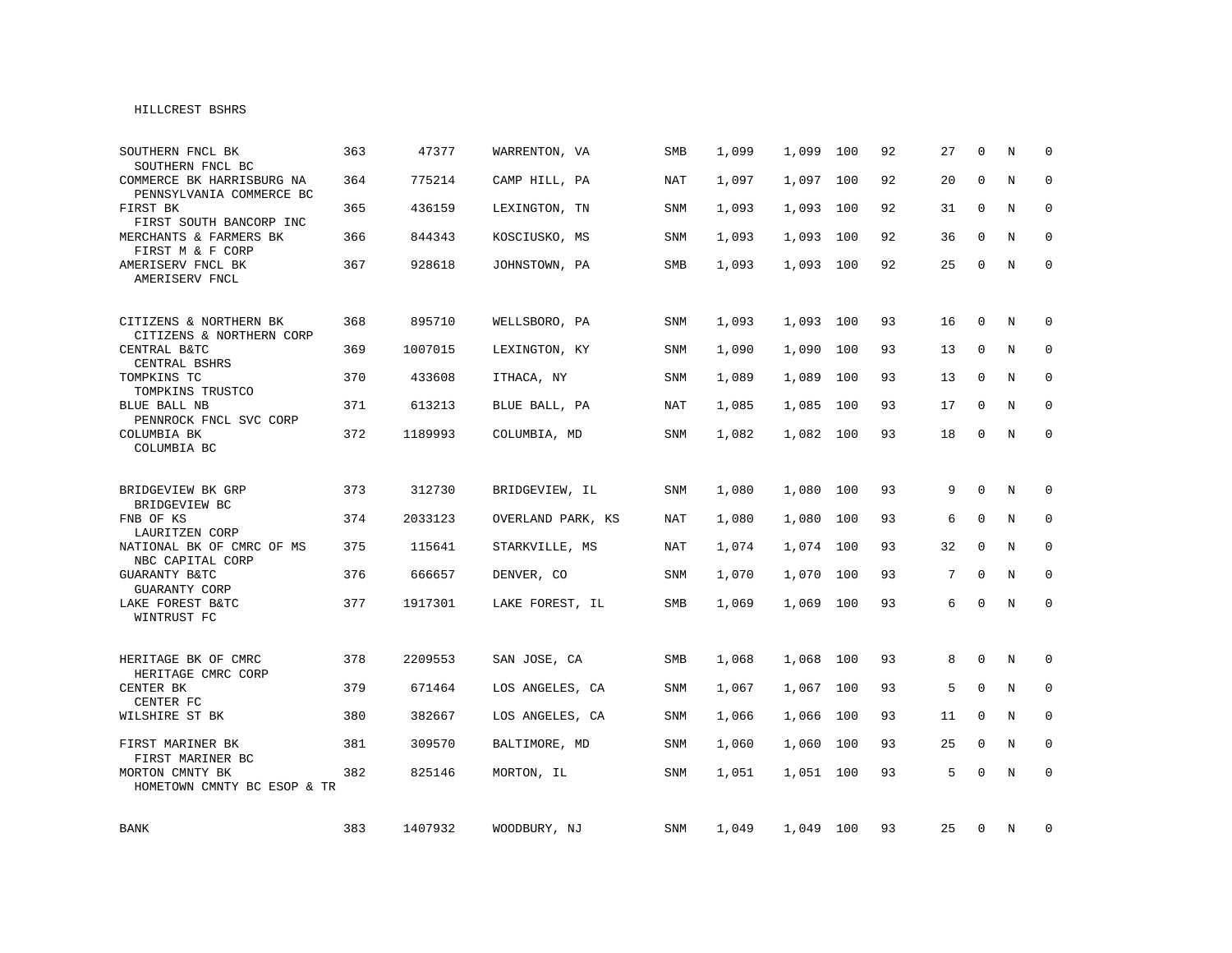| FULTON FNCL CORP                                           |     |        |                  |            |       |           |     |    |    |              |             |             |
|------------------------------------------------------------|-----|--------|------------------|------------|-------|-----------|-----|----|----|--------------|-------------|-------------|
| AMERICAN NB TX<br>ANB HC                                   | 384 | 599764 | TERRELL, TX      | NAT        | 1,046 | 1,046     | 100 | 93 | 26 | $\mathbf 0$  | N           | $\mathbf 0$ |
| SUN BK                                                     | 385 | 281416 | LEWISBURG, PA    | SNM        | 1,044 | 1,044     | 100 | 93 | 23 | $\mathbf 0$  | N           | $\mathbf 0$ |
| FNB CORP<br>INTERNATIONAL BK OF MIAMI NA<br>GRANVALOR HOLD | 386 | 666031 | CORAL GABLES, FL | NAT        | 1,043 | 808       | 78  | 93 | 1  | $\mathbf 0$  | Υ           | 40          |
| BANK CALUMET NA<br><b>BANK CALUMET</b>                     | 387 | 471945 | HAMMOND, IN      | <b>NAT</b> | 1,039 | 1,039     | 100 | 93 | 17 | $\mathbf 0$  | N           | $\mathbf 0$ |
| <b>GRANITE BK</b>                                          | 388 | 375409 | KEENE, NH        | SNM        | 1,038 | 1,038     | 100 | 93 | 18 | 0            | N           | $\mathbf 0$ |
| CHITTENDEN CORP<br>PATRIOT BK                              | 389 | 133270 | POTTSTOWN, PA    | SMB        | 1,036 | 1,036     | 100 | 93 | 16 | $\Omega$     | N           | $\mathbf 0$ |
| PATRIOT BC<br>ORION BK<br>ORION BC                         | 390 | 270036 | NAPLES, FL       | SMB        | 1,029 | 1,029     | 100 | 93 | 13 | $\mathbf 0$  | N           | $\mathbf 0$ |
| F&M B&TC<br>ONE RICH HILL MINING LLC                       | 391 | 405959 | TULSA, OK        | SMB        | 1,024 | 1,024     | 100 | 93 | 9  | $\mathbf 0$  | N           | $\mathbf 0$ |
| BANK OF EDWARDSVILLE<br>BANC ED CORP                       | 392 | 219343 | EDWARDSVILLE, IL | <b>SNM</b> | 1,019 | 1,019     | 100 | 93 | 14 | $\mathbf 0$  | N           | $\mathbf 0$ |
|                                                            |     |        |                  |            |       |           |     |    |    |              |             |             |
| STATE B&T<br>STATE BSHRS                                   | 393 | 929352 | FARGO, ND        | SNM        | 1,018 | 1,018     | 100 | 93 | 7  | $\mathbf 0$  | N           | $\mathbf 0$ |
| FIRST NB OF NEVADA<br>FIRST NAT BHC                        | 394 | 411464 | RENO, NV         | NAT        | 1,015 | 1,015     | 100 | 93 | 6  | $\mathbf 0$  | N           | $\mathbf 0$ |
| COMMUNITY BK OF CENTRAL CALI<br>CENTRAL COAST BC           | 395 | 262068 | SALINAS, CA      | <b>SNM</b> | 1,015 | 1,015     | 100 | 93 | 9  | $\mathbf{0}$ | N           | 0           |
| AMERICANWEST BK<br>AMERICANWEST BC                         | 396 | 39475  | SPOKANE, WA      | <b>SNM</b> | 1,013 | 1,013     | 100 | 93 | 42 | $\mathbf 0$  | N           | $\mathbf 0$ |
| CITIZENS B&TC<br>CITIZENS BSHRS CO                         | 397 | 381343 | CHILLICOTHE, MO  | SNM        | 1,013 | 1,013 100 |     | 93 | 22 | $\mathbf 0$  | $\mathbf N$ | $\mathbf 0$ |
|                                                            |     |        |                  |            |       |           |     |    |    |              |             |             |
| FIRST UNITED B&TC<br>DURANT BC                             | 398 | 509950 | DURANT, OK       | SNM        | 1,003 | 1,003     | 100 | 93 | 19 | 0            | N           | 0           |
| LOS ALAMOS NB<br>TRINITY CAP CORP                          | 399 | 205654 | LOS ALAMOS, NM   | NAT        | 1,003 | 1,003     | 100 | 93 | 3  | $\mathbf 0$  | N           | 0           |
| NLSB<br>NEW LENOX HC                                       | 400 | 5247   | NEW LENOX, IL    | SNM        | 1,000 | 1,000     | 100 | 93 | 5  | $\mathbf 0$  | N           | $\mathbf 0$ |
| MOODY NB<br>MOODY BSHRS                                    | 401 | 253356 | GALVESTON, TX    | <b>NAT</b> | 999   | 999       | 100 | 93 | 17 | $\mathbf{0}$ | N           | $\mathbf 0$ |
| AMERICAN NB<br>AMERICAN NAT CORP                           | 402 | 660655 | OMAHA, NE        | NAT        | 998   | 998       | 100 | 93 | 24 | $\mathbf 0$  | N           | $\mathbf 0$ |
| SOUTHERN B&TC<br>SOUTHERN BSHRS NC                         | 403 | 717924 | MOUNT OLIVE, NC  | SNM        | 994   | 994       | 100 | 93 | 43 | 0            | Ν           | $\mathbf 0$ |
| BAYLAKE BK<br><b>BAYLAKE CORP</b>                          | 404 | 280044 | STURGEON BAY, WI | SMB        | 993   | 993       | 100 | 93 | 27 | $\Omega$     | N           | $\mathbf 0$ |
| BANK OF COLORADO                                           | 405 | 255659 | FORT COLLINS, CO | SMB        | 992   | 992       | 100 | 93 | 25 | $\mathbf 0$  | N           | $\mathbf 0$ |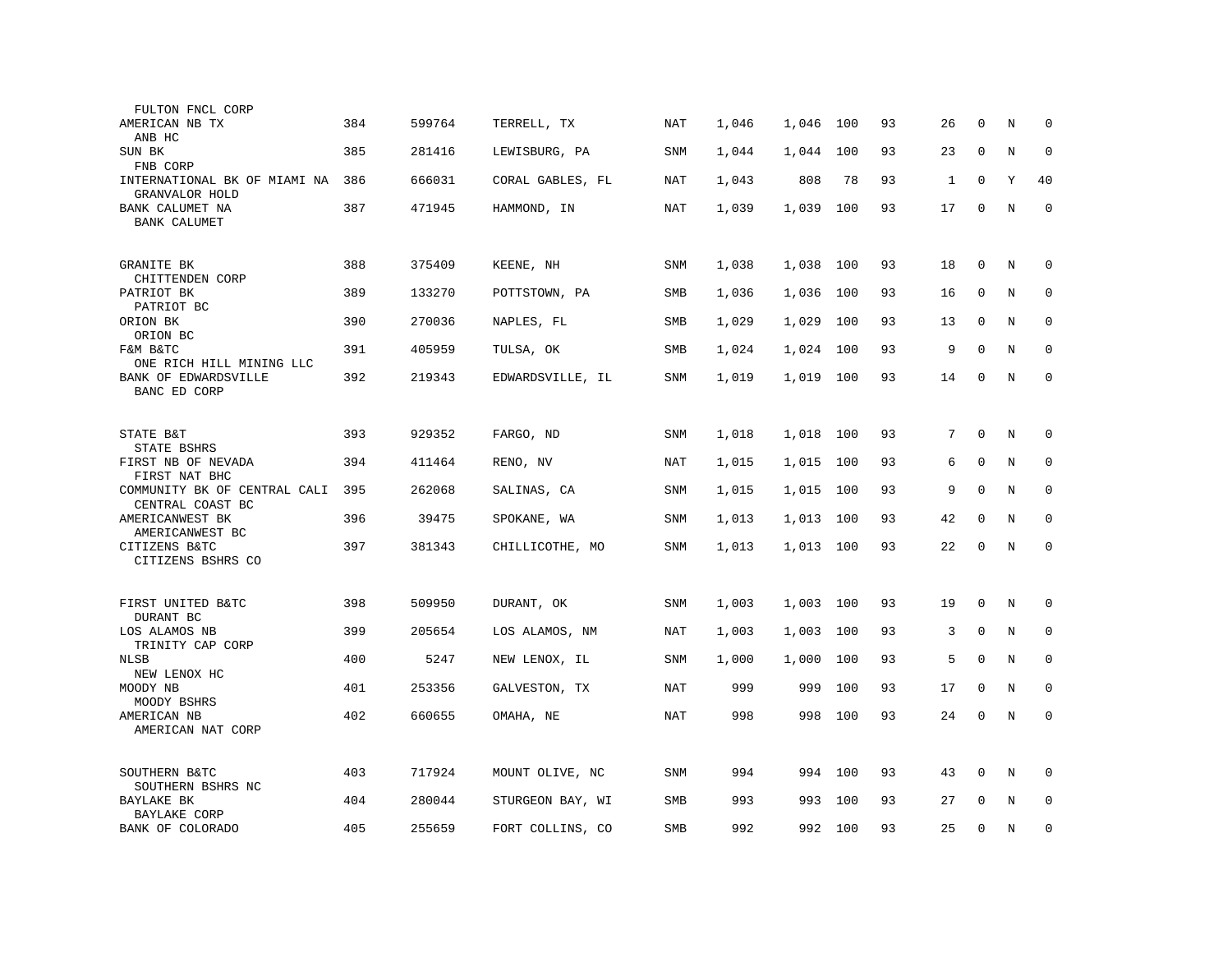| PINNACLE BC                                         |     |         |                     |            |     |     |         |    |             |              |         |             |
|-----------------------------------------------------|-----|---------|---------------------|------------|-----|-----|---------|----|-------------|--------------|---------|-------------|
| SUNFLOWER BK NA<br>SUNFLOWER BK                     | 406 | 474759  | SALINA, KS          | NAT        | 987 | 987 | 100     | 93 | 27          | 0            | N       | 0           |
| FLORIDA BK NA<br>FLORIDA BK                         | 407 | 1211429 | TAMPA, FL           | NAT        | 987 | 987 | 100     | 93 | 6           | $\mathbf 0$  | N       | $\mathbf 0$ |
| JP MORGAN TC NA<br>J P MORGAN CHASE & CO            | 408 | 2607382 | LOS ANGELES, CA     | NAT        | 981 |     | 981 100 | 93 | 3           | $\mathbf{0}$ | N       | $\mathbf 0$ |
| COMMERCE BK NA<br>COMMERCE BSHRS                    | 409 | 741545  | PEORIA, IL          | <b>NAT</b> | 977 | 977 | 100     | 93 | 13          | $\mathbf 0$  | N       | $\mathbf 0$ |
| SOUTHERN NB OF TX<br>SNB BSHRS                      | 410 | 195353  | SUGAR LAND, TX      | <b>NAT</b> | 977 | 977 | 100     | 93 | 4           | $\mathbf{0}$ | N       | $\mathbf 0$ |
| UNION BK OF FLORIDA<br>UB FC                        | 411 | 672836  | LAUDERHILL, FL      | SNM        | 974 | 974 | 100     | 93 | 15          | $\Omega$     | N       | $\mathbf 0$ |
| COMMERCE B&TC<br>COMMERCE FNCL CORP ESOP            | 412 | 361055  | TOPEKA, KS          | SNM        | 972 | 972 | 100     | 93 | 22          | $\Omega$     | N       | $\Omega$    |
| WEST BK<br>WEST BC                                  | 413 | 139740  | WEST DES MOINES, IA | SNM        | 966 | 966 | 100     | 93 | 8           | 0            | N       | 0           |
| SALIN B&TC<br>SALIN BSHRS                           | 414 | 123646  | INDIANAPOLIS, IN    | <b>SMB</b> | 965 | 965 | 100     | 93 | 30          | $\mathbf 0$  | N       | $\mathbf 0$ |
| BANK OF UTICA                                       | 415 | 254317  | UTICA, NY           | <b>SNM</b> | 964 | 964 | 100     | 93 | 0           | $\mathbf 0$  | N       | $\mathbf 0$ |
| MERCHANTS BK<br>GENERAL EDUC FUND                   | 416 | 166803  | BURLINGTON, VT      | <b>SNM</b> | 963 | 963 | 100     | 93 | 35          | $\mathbf{0}$ | N       | $\mathbf 0$ |
| PEAPACK GLADSTONE BK<br>PEAPACK GLADSTONE FNCL CORP | 417 | 236706  | GLADSTONE, NJ       | SMB        | 963 | 963 | 100     | 93 | 16          | $\mathbf 0$  | N       | $\mathbf 0$ |
| ENTERPRISE BK & TR<br>ENTERPRISE FINANCIAL SVC CORP | 418 | 1190476 | CLAYTON, MO         | SNM        | 962 | 962 | 100     | 93 | 4           | $\Omega$     | N       | $\Omega$    |
| GREAT WESTERN BK<br>GREAT WESTERN BC                | 419 | 131650  | WATERTOWN, SD       | <b>SNM</b> | 959 | 959 | 100     | 93 | 24          | $\mathbf 0$  | N       | 0           |
| CAPITAL CROSSING BK                                 | 420 | 1167889 | BOSTON, MA          | <b>SNM</b> | 959 | 959 | 100     | 93 | $\mathbf 0$ | $\mathbf 0$  | N       | $\mathbf 0$ |
| VIRGINIA CMRC BK<br>VIRGINIA CMRC BC                | 421 | 1190074 | ARLINGTON, VA       | SMB        | 956 | 956 | 100     | 93 | 13          | $\mathbf{0}$ | N       | $\mathbf 0$ |
| NORTHERN TR BK OF TX NA<br>NORTHERN TR CORP         | 422 | 980353  | DALLAS, TX          | NAT        | 954 | 954 | 100     | 93 | 7           | $\mathbf 0$  | N       | $\mathbf 0$ |
| MIDWEST BANKCENTRE<br>STUPP BROS INC                | 423 | 657459  | LEMAY, MO           | SMB        | 950 | 950 | 100     | 93 | 12          | $\mathbf{0}$ | N       | $\mathbf 0$ |
| EQUITY BK<br>SUSQUEHANNA BSHRS                      | 424 | 189419  | MARLTON, NJ         | SMB        | 946 | 946 | 100     | 93 | 16          | 0            | $\rm N$ | 0           |
| OAK HILL BK<br>OAK HILL FNCL                        | 425 | 623922  | JACKSON, OH         | SNM        | 946 | 946 | 100     | 93 | 26          | $\mathbf 0$  | N       | $\mathbf 0$ |
| FRANKLIN NB<br>FRANKLIN FC                          | 426 | 1408069 | FRANKLIN, TN        | <b>NAT</b> | 946 | 946 | 100     | 93 | 10          | $\Omega$     | N       | $\mathbf 0$ |
| <b>BANK OF GRANITE</b>                              | 427 | 470724  | GRANITE FALLS, NC   | <b>SNM</b> | 943 | 943 | 100     | 93 | 16          | $\mathbf{0}$ | N       | $\mathbf 0$ |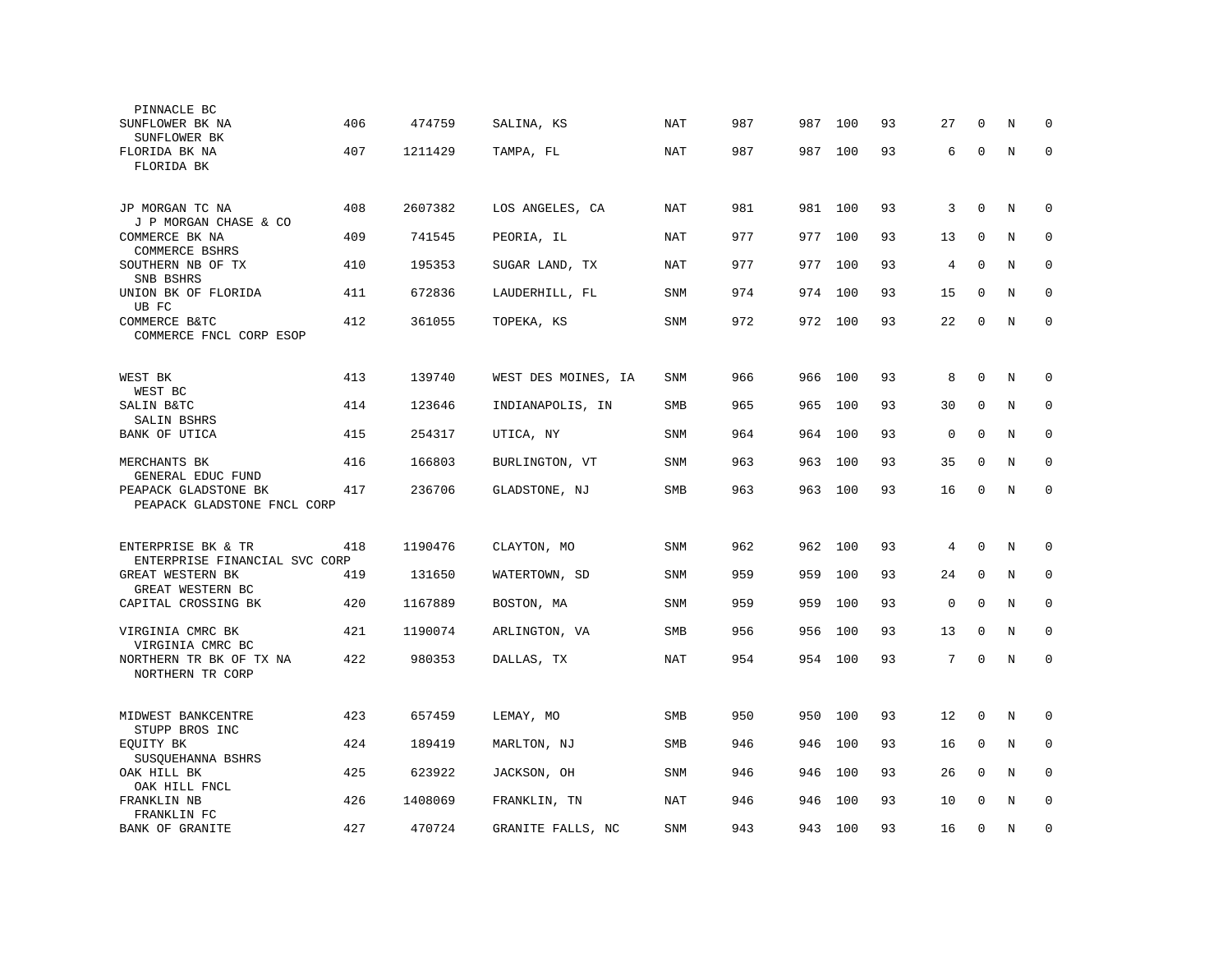BANK OF GRANITE CORP

| LONE STAR NB<br>LONE STAR NATL BSHRS TX               | 428 | 842460  | PHARR, TX         | <b>NAT</b> | 942 | 942 | 100     | 93 | 5              | $\Omega$    | N | $\Omega$    |
|-------------------------------------------------------|-----|---------|-------------------|------------|-----|-----|---------|----|----------------|-------------|---|-------------|
| METROPOLITAN NB<br>ROGERS BANCSHARES INC              | 429 | 874649  | LITTLE ROCK, AR   | <b>NAT</b> | 938 | 938 | 100     | 93 | 31             | $\Omega$    | N | $\Omega$    |
| PLACER SIERRA BK<br>BELVEDERE CAP PTNR LLC            | 430 | 33772   | AUBURN, CA        | SMB        | 938 | 938 | 100     | 93 | 22             | $\Omega$    | N | $\Omega$    |
| FIRST AMER BK<br>FIRST AMER BK GRP                    | 431 | 653648  | FORT DODGE, IA    | <b>SMB</b> | 937 | 937 | 100     | 93 | 15             | 0           | N | $\mathbf 0$ |
| FIRSTBANK OF COLORADO<br>FIRSTBANK HC                 | 432 | 288853  | LAKEWOOD, CO      | <b>SNM</b> | 937 |     | 937 100 | 93 | $\overline{4}$ | $\Omega$    | N | $\Omega$    |
| BERKSHIRE BK<br>BERKSHIRE BC                          | 433 | 1396764 | NEW YORK, NY      | SNM        | 929 | 929 | 100     | 93 | 8              | $\mathbf 0$ | N | $\mathbf 0$ |
| BANTERRA BK<br>BANTERRA CORP                          | 434 | 502849  | MARION, IL        | SNM        | 927 | 927 | 100     | 93 | 26             | 0           | N | 0           |
| BOONE COUNTY NB OF COLUMBIA<br>CENTRAL BANCOMPANY INC | 435 | 299046  | COLUMBIA, MO      | NAT        | 926 | 926 | 100     | 93 | 14             | $\Omega$    | N | $\mathbf 0$ |
| FIRST NB OF LONG ISLAND<br>FIRST OF LONG ISLAND CORP  | 436 | 837000  | HUNTINGTON, NY    | <b>NAT</b> | 923 | 923 | 100     | 93 | 24             | $\Omega$    | N | $\mathbf 0$ |
| CAMDEN NB<br>CAMDEN NAT CORP                          | 437 | 593007  | CAMDEN, ME        | <b>NAT</b> | 922 |     | 922 100 | 93 | 11             | $\mathbf 0$ | N | $\mathbf 0$ |
| FIRST PREMIER BK                                      | 438 | 374653  | SIOUX FALLS, SD   | <b>SMB</b> | 921 |     | 921 100 | 94 | 12             | 0           | N | 0           |
| UNITED NAT CORP<br>SECURITY NB&TC<br>PARK NAT CORP    | 439 | 429526  | SPRINGFIELD, OH   | <b>NAT</b> | 917 |     | 917 100 | 94 | 21             | $\mathbf 0$ | N | $\mathbf 0$ |
| UNION CTR NB<br>CENTER BC                             | 440 | 29104   | UNION, NJ         | NAT        | 913 | 913 | 100     | 94 | 10             | $\mathbf 0$ | N | $\mathbf 0$ |
| WELLS FARGO HSBC TRADE BK NA<br>WELLS FARGO & CO      | 441 | 2332808 | SAN FRANCISCO, CA | NAT        | 911 |     | 911 100 | 94 | 0              | 0           | N | 20          |
| FIRST AMER BK<br>ALABAMA NBC                          | 442 | 424035  | DECATUR, AL       | <b>SNM</b> | 909 |     | 909 100 | 94 | 18             | 0           | N | $\mathbf 0$ |
| FARMERS & MRCH B&TC<br>SUSOUEHANNA BSHRS              | 443 | 818625  | HAGERSTOWN, MD    | <b>SNM</b> | 906 | 906 | 100     | 94 | 26             | $\mathbf 0$ | N | $\mathbf 0$ |
| CANANDAIGUA NB&TC<br>CANANDAIGUA NAT CORP             | 444 | 161602  | CANANDAIGUA, NY   | NAT        | 905 | 905 | 100     | 94 | 17             | $\mathbf 0$ | N | 0           |
| SONOMA NB<br>NORTHERN EMPIRE BSHRS                    | 445 | 420868  | SANTA ROSA, CA    | NAT        | 904 | 904 | 100     | 94 | 4              | $\mathbf 0$ | N | 0           |
| ATHENS FIRST B&TC<br>SYNOVUS FC                       | 446 | 947178  | ATHENS, GA        | SNM        | 901 | 901 | 100     | 94 | 13             | $\Omega$    | N | $\mathbf 0$ |
| GLENVIEW ST BK<br>CUMMINS-AMER CORP                   | 447 | 750239  | GLENVIEW, IL      | SNM        | 900 | 900 | 100     | 94 | 5              | $\Omega$    | N | $\mathbf 0$ |
| CITY BK                                               | 448 | 575254  | LUBBOCK, TX       | SNM        | 898 |     | 898 100 | 94 | 13             | 0           | N | 0           |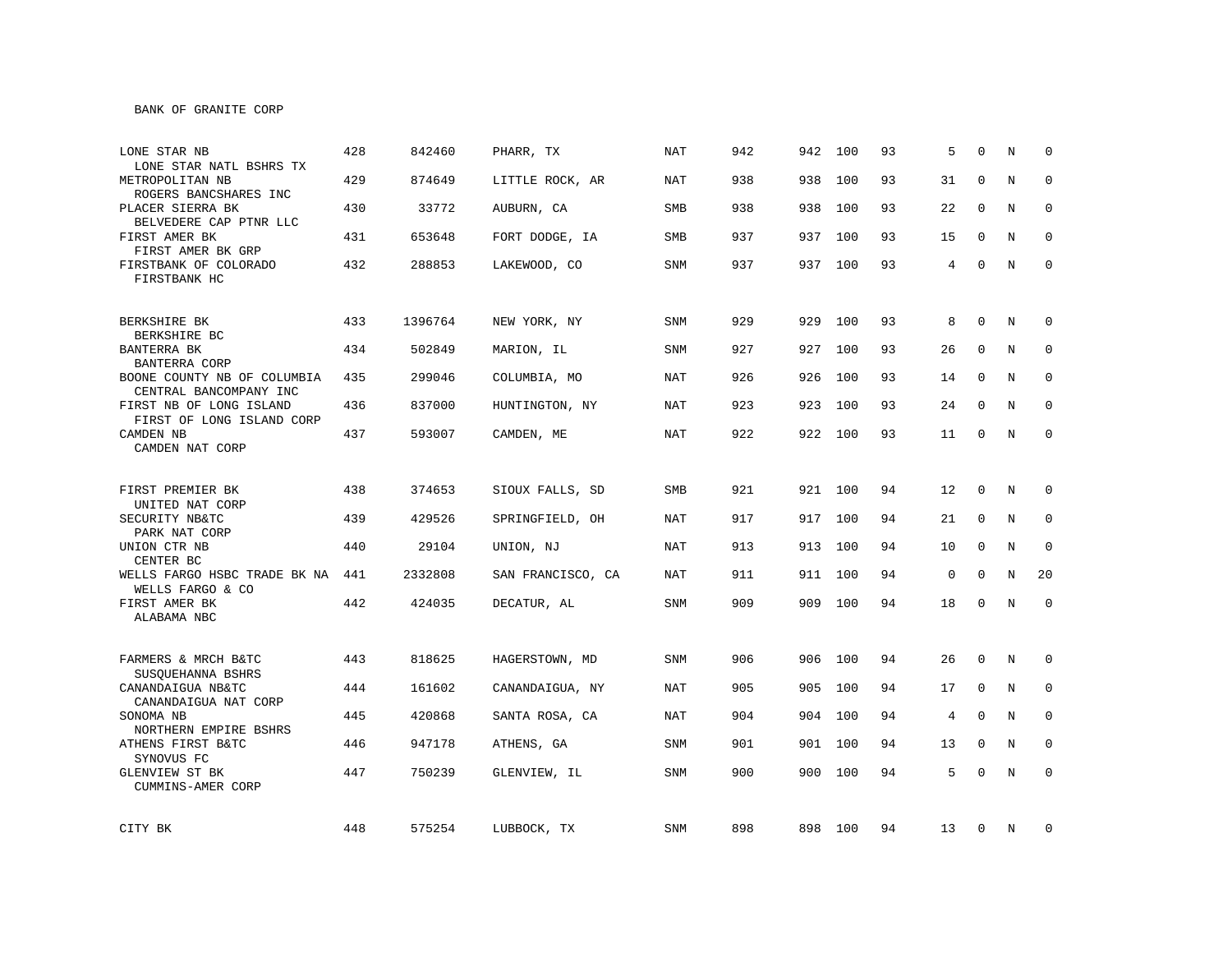| SOUTH PLAINS FNCL                                         |     |         |                    |            |     |         |         |    |    |              |         |             |
|-----------------------------------------------------------|-----|---------|--------------------|------------|-----|---------|---------|----|----|--------------|---------|-------------|
| GOLD BK<br>GOLD BC                                        | 449 | 1394667 | BRADENTON, FL      | <b>SNM</b> | 897 | 897     | 100     | 94 | 6  | $\mathbf 0$  | N       | $\mathbf 0$ |
| CASCADE BK<br>CASCADE FC                                  | 450 | 641476  | EVERETT, WA        | <b>SNM</b> | 896 | 896     | 100     | 94 | 3  | $\Omega$     | N       | $\mathbf 0$ |
| STOCKMAN BK OF MT                                         | 451 | 651859  | MILES CITY, MT     | SNM        | 894 | 894     | 100     | 94 | 20 | 0            | N       | $\mathbf 0$ |
| STOCKMAN FC<br>PALMETTO BK<br>PALMETTO BSHRS              | 452 | 862824  | LAURENS, SC        | SNM        | 893 | 893     | 100     | 94 | 33 | $\mathbf 0$  | N       | $\mathbf 0$ |
|                                                           |     |         |                    |            |     |         |         |    |    |              |         |             |
| CAPITAL BK<br>CAPITAL BK CORP                             | 453 | 2532662 | RALEIGH, NC        | <b>SNM</b> | 891 | 891 100 |         | 94 | 20 | $\mathbf{0}$ | N       | $\mathbf 0$ |
| RESOURCE BK<br>RESOURCE BSHRS CORP                        | 454 | 1216291 | VIRGINIA BEACH, VA | <b>SMB</b> | 887 | 887     | 100     | 94 | 5  | $\Omega$     | N       | $\mathbf 0$ |
| LEGACY BK OF TX<br>LEGACY TX GROUP                        | 455 | 913267  | PLANO, TX          | <b>SMB</b> | 883 | 883     | 100     | 94 | 13 | $\mathbf 0$  | N       | $\mathbf 0$ |
| NATIONAL BK INDIANAPOLIS<br>NATIONAL BK INDIANAPOLIS CORP | 456 | 2132941 | INDIANAPOLIS, IN   | NAT        | 880 | 880     | 100     | 94 | 4  | $\Omega$     | N       | $\Omega$    |
| LEXINGTON ST BK<br>LSB BSHRS                              | 457 | 617024  | LEXINGTON, NC      | SNM        | 877 | 877     | 100     | 94 | 24 | $\mathbf 0$  | N       | $\mathbf 0$ |
|                                                           |     |         |                    |            |     |         |         |    |    |              |         |             |
| KISLAK NB<br>KISLAK FC                                    | 458 | 311331  | MIAMI LAKES, FL    | NAT        | 876 | 876     | 100     | 94 | 8  | $\mathbf 0$  | N       | $\mathbf 0$ |
| INWOOD NB<br>INWOOD BSHRS                                 | 459 | 913753  | DALLAS, TX         | NAT        | 874 | 874     | 100     | 94 | 17 | $\mathbf{0}$ | N       | $\mathbf 0$ |
| INTERVEST NB<br>INTERVEST BSHRS CORP                      | 460 | 2764258 | NEW YORK, NY       | NAT        | 872 | 872     | 100     | 94 | 5  | $\mathbf{0}$ | N       | $\mathbf 0$ |
| NORTH SHORE CMNTY B&T<br>WINTRUST FC                      | 461 | 2239288 | WILMETTE, IL       | <b>SMB</b> | 870 | 870     | 100     | 94 | 8  | $\Omega$     | N       | 0           |
| UNION B&TC<br>UNION BSHRS                                 | 462 | 693224  | BOWLING GREEN, VA  | SMB        | 870 | 870     | 100     | 94 | 19 | $\mathbf 0$  | N       | $\mathbf 0$ |
|                                                           |     |         |                    |            |     |         |         |    |    |              |         |             |
| WESTMINSTER UNION BK<br>MERCANTILE BSHRS CORP             | 463 | 526229  | WESTMINSTER, MD    | SNM        | 869 | 869     | 100     | 94 | 18 | $\mathbf 0$  | N       | 0           |
| GREAT WESTERN BK<br>GREAT WESTERN BC                      | 464 | 465757  | OMAHA, NE          | SNM        | 869 | 869     | 100     | 94 | 10 | $\mathbf{0}$ | N       | $\mathbf 0$ |
| HOMEFEDERAL BK<br>HOME FED BC                             | 465 | 832470  | COLUMBUS, IN       | SMB        | 868 | 868     | 100     | 94 | 1  | $\mathbf 0$  | N       | $\mathbf 0$ |
| YADKIN VALLEY B&TC                                        | 466 | 282329  | ELKIN, NC          | <b>SNM</b> | 865 | 865     | 100     | 94 | 16 | $\mathbf 0$  | N       | $\mathbf 0$ |
| LAFAYETTE B&TC NA<br>FIRST MRCH CORP                      | 467 | 308649  | LAFAYETTE, IN      | NAT        | 865 | 865     | 100     | 94 | 18 | 0            | N       | $\Omega$    |
|                                                           |     |         |                    |            |     |         |         |    |    |              |         |             |
| UNITED CMNTY BK<br>UNITED CMNTY BK                        | 468 | 749121  | MURPHY, NC         | SNM        | 862 | 862     | 100     | 94 | 13 | 0            | $\rm N$ | 0           |
| SAND RIDGE BK<br>FIRST FNCL BC                            | 469 | 244345  | HIGHLAND, IN       | <b>SMB</b> | 862 | 862     | 100     | 94 | 14 | $\mathbf 0$  | N       | $\mathbf 0$ |
| ADAMS CTY NB                                              | 470 | 5210    | GETTYSBURG, PA     | <b>NAT</b> | 861 |         | 861 100 | 94 | 18 | $\Omega$     | N       | $\mathbf 0$ |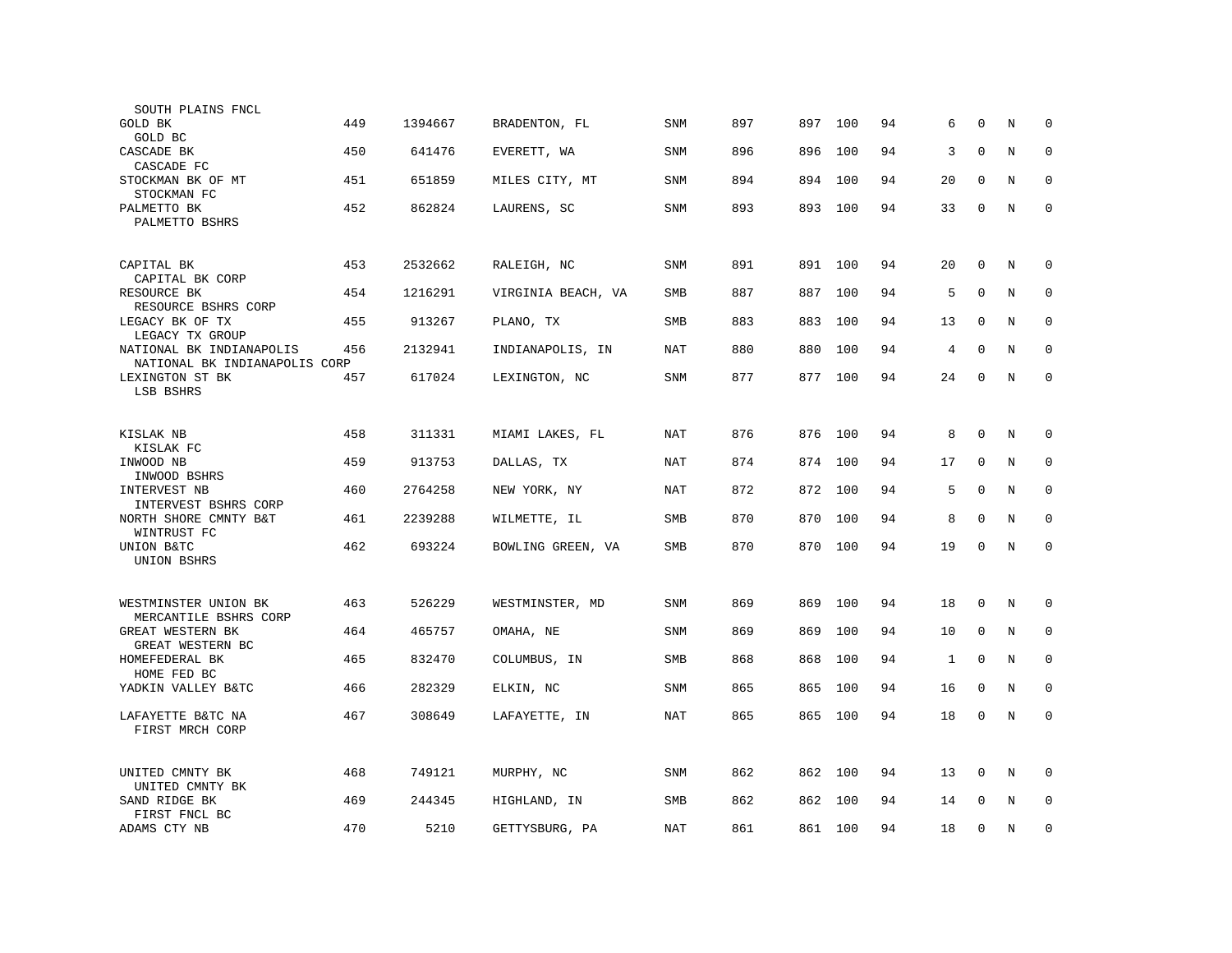| ACNB CORP                                             |     |         |                     |            |     |     |     |    |              |              |   |             |
|-------------------------------------------------------|-----|---------|---------------------|------------|-----|-----|-----|----|--------------|--------------|---|-------------|
| SUMMIT BK NA<br>SUMMIT BSHRS                          | 471 | 243151  | FORT WORTH, TX      | NAT        | 860 | 860 | 100 | 94 | 5            | $\Omega$     | N | 0           |
| ALLIANCE BK NA<br>ALLIANCE FC                         | 472 | 814216  | ONEIDA, NY          | NAT        | 860 | 860 | 100 | 94 | 15           | $\mathbf 0$  | N | $\mathbf 0$ |
| METROBANK NA                                          | 473 | 189352  | HOUSTON, TX         | NAT        | 858 | 858 | 100 | 94 | 15           | $\mathbf{0}$ | N | $\mathbf 0$ |
| METROCORP BSHRS<br>NORTH DALLAS B&TC                  | 474 | 490450  | DALLAS, TX          | <b>SNM</b> | 858 | 858 | 100 | 94 | 3            | $\mathbf{0}$ | N | 0           |
| FIRST RGNL BK                                         | 475 | 974866  | LOS ANGELES, CA     | SNM        | 856 | 856 | 100 | 94 | 5            | $\mathbf{0}$ | N | $\mathbf 0$ |
| FIRST RGNL BC<br>UNITED NB                            | 476 | 301668  | SAN MARINO, CA      | NAT        | 852 | 852 | 100 | 94 | 7            | $\Omega$     | N | $\mathbf 0$ |
| PENINSULA BK<br>MERCANTILE BSHRS CORP                 | 477 | 550523  | PRINCESS ANNE, MD   | SNM        | 850 | 850 | 100 | 94 | 25           | $\Omega$     | N | $\Omega$    |
| STEARNS BK NA                                         | 478 | 141556  | ST CLOUD, MN        | NAT        | 845 | 845 | 100 | 94 | 5            | 0            | N | 0           |
| STEARNS FNCL SVC ESOP<br>EXTRACO BKS NA               | 479 | 537560  | TEMPLE, TX          | NAT        | 844 | 844 | 100 | 94 | 11           | $\mathbf 0$  | N | $\mathbf 0$ |
| EXTRACO CORP<br>INTERAUDI BK                          | 480 | 538802  | NEW YORK, NY        | SNM        | 840 | 840 | 100 | 94 | $\mathbf{1}$ | $\mathbf{0}$ | Y | $\mathbf 0$ |
| COMMERCIAL BK FLORIDA                                 | 481 | 889036  | MIAMI, FL           | SMB        | 839 | 839 | 100 | 94 | 13           | $\mathbf{0}$ | N | $\mathbf 0$ |
| COMMERCIAL BSHRS<br>CENTRAL IL BK<br>CIB MARINE BSHRS | 482 | 340742  | CHAMPAIGN, IL       | SNM        | 838 | 838 | 100 | 94 | 17           | $\mathbf 0$  | N | $\mathbf 0$ |
| CNB NB                                                | 483 | 900230  | LAKE CITY, FL       | NAT        | 833 | 833 | 100 | 94 | 17           | $\Omega$     | N | $\Omega$    |
| CNB FLORIDA BSHRS                                     |     |         |                     |            |     |     |     |    |              |              |   |             |
| FIRST NAT CMNTY BK<br>FIRST NAT CMNTY BC              | 484 | 239613  | DUNMORE, PA         | <b>NAT</b> | 829 | 829 | 100 | 94 | 14           | $\mathbf 0$  | N | $\mathbf 0$ |
| HARRIS BK NAPERVILLE<br>HARRIS FC                     | 485 | 834849  | NAPERVILLE, IL      | SNM        | 829 | 829 | 100 | 94 | 4            | $\mathbf 0$  | N | 100         |
| POTOMAC VALLEY BK<br>MERCANTILE BSHRS CORP            | 486 | 895822  | GAITHERSBURG, MD    | SNM        | 828 | 828 | 100 | 94 | 10           | $\mathbf{0}$ | N | $\mathbf 0$ |
| HOME NB<br>HNB CORP                                   | 487 | 518952  | BLACKWELL, OK       | NAT        | 827 | 827 | 100 | 94 | 15           | $\mathbf 0$  | N | $\mathbf 0$ |
| COMMUNITY BK OF NORTHERN VA                           | 488 | 1931941 | STERLING, VA        | <b>SNM</b> | 827 | 827 | 100 | 94 | 11           | $\mathbf 0$  | N | 0           |
| HORIZON BK NA<br>HORIZON BC                           | 489 | 130541  | MICHIGAN CITY, IN   | <b>NAT</b> | 821 | 821 | 100 | 94 | 9            | $\mathbf 0$  | N | 0           |
| BANK OF THE SIERRA<br>SIERRA BC                       | 490 | 662369  | PORTERVILLE, CA     | SNM        | 821 | 821 | 100 | 94 | 16           | $\mathbf 0$  | N | $\mathbf 0$ |
| FIRST FARMERS & MRCH NB<br>FIRST FARMERS & MRCH CORP  | 491 | 150035  | COLUMBIA, TN        | <b>NAT</b> | 819 | 819 | 100 | 94 | 24           | $\Omega$     | N | $\mathbf 0$ |
| BANK OF KY                                            | 492 | 1459034 | CRESTVIEW HILLS, KY | SNM        | 818 | 818 | 100 | 94 | 21           | $\mathbf 0$  | N | $\mathbf 0$ |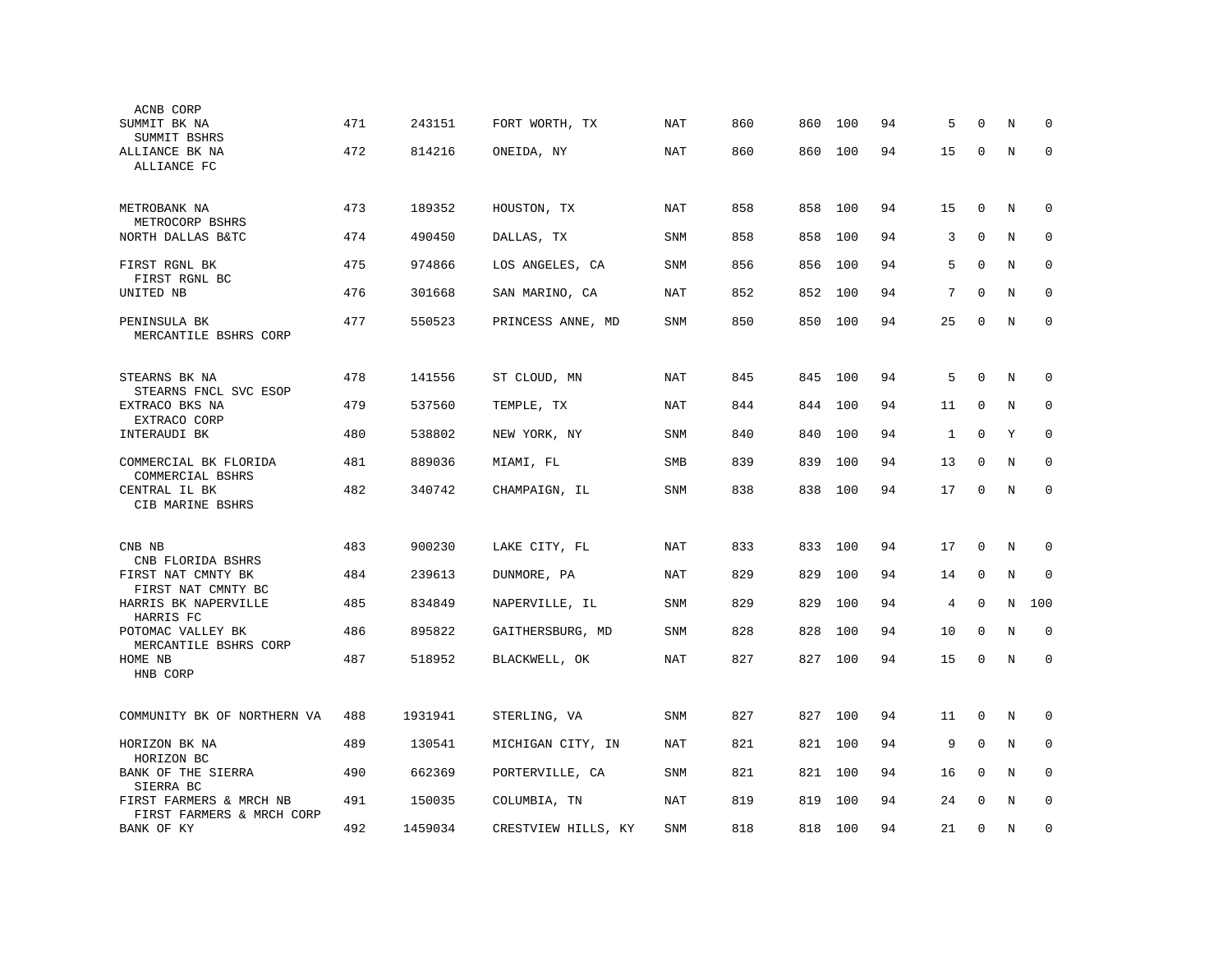| WILMINGTON TR OF PA<br>WILMINGTON TR CORP             | 493 | 551315  | VILLANOVA, PA     | <b>SMB</b> | 813 | 813 | 100     | 94 | 2  | $\Omega$    | N           | $\Omega$     |
|-------------------------------------------------------|-----|---------|-------------------|------------|-----|-----|---------|----|----|-------------|-------------|--------------|
| SOUTHERN CMNTY B&TC<br>SOUTHERN CMNTY FC              | 494 | 2514547 | WINSTON-SALEM, NC | SMB        | 813 | 813 | 100     | 94 | 7  | $\Omega$    | N           | $\mathbf 0$  |
| FIRST VICTORIA NB<br>MOW/RPW MGMT II                  | 495 | 488167  | VICTORIA, TX      | <b>NAT</b> | 812 |     | 812 100 | 94 | 9  | $\Omega$    | N           | 0            |
| STOCKMENS BK<br>STOCKMENS BC                          | 496 | 458263  | KINGMAN, AZ       | SNM        | 812 |     | 812 100 | 94 | 37 | 0           | N           | $\mathbf 0$  |
| BANK OF THE CASCADES<br>CASCADE BC                    | 497 | 17464   | BEND, OR          | SNM        | 811 |     | 811 100 | 94 | 15 | 0           | N           | $\mathbf 0$  |
| WELLS FARGO FNCL NB<br>WELLS FARGO & CO               | 498 | 1225761 | LAS VEGAS, NV     | <b>NAT</b> | 809 | 809 | 100     | 94 | 0  | $\Omega$    | N           | $\mathbf 0$  |
| PREFERRED BK                                          | 499 | 1918344 | LOS ANGELES, CA   | SNM        | 809 | 809 | 100     | 94 | 6  | 0           | N           | $\mathbf 0$  |
| MAINSOURCE BK<br>MAINSOURCE FNCL GROUP                | 500 | 623445  | GREENSBURG, IN    | SNM        | 807 |     | 807 100 | 94 | 35 | 0           | N           | 0            |
| AMERICAN BK OF TX<br>NORTH AMER BSHRS                 | 501 | 627658  | SHERMAN, TX       | SNM        | 800 |     | 800 100 | 94 | 18 | 0           | N           | 0            |
| FARMERS NB<br>FARMERS NAT BC                          | 502 | 680813  | CANFIELD, OH      | <b>NAT</b> | 798 |     | 798 100 | 94 | 17 | $\mathbf 0$ | $\mathbf N$ | $\mathbf 0$  |
| FNB SOUTHEAST                                         | 503 | 390925  | REIDSVILLE, NC    | SMB        | 794 |     | 794 100 | 94 | 17 | $\mathbf 0$ | N           | $\mathbf 0$  |
| FNB FNCL SVC CORP<br>WYOMING CTY BK<br>FINANCIAL INST | 504 | 464116  | WARSAW, NY        | SNM        | 790 |     | 790 100 | 94 | 14 | 0           | N           | $\mathbf 0$  |
| BANK OF PENSACOLA<br>SYNOVUS FC                       | 505 | 391838  | PENSACOLA, FL     | SNM        | 784 |     | 784 100 | 94 | 11 | 0           | N           | 0            |
| LEBANON VALLEY FARMERS BK<br>FULTON FNCL CORP         | 506 | 674513  | LEBANON, PA       | <b>SMB</b> | 783 |     | 783 100 | 94 | 13 | $\mathbf 0$ | N           | $\mathbf 0$  |
| FIRST NB IN SIOUX FALLS<br>MINNEHAHA BSHRS            | 507 | 326858  | SIOUX FALLS, SD   | <b>NAT</b> | 782 |     | 782 100 | 94 | 14 | $\mathbf 0$ | N           | $\mathbf 0$  |
| DACOTAH BK<br>DACOTAH BKS                             | 508 | 256553  | ABERDEEN, SD      | SMB        | 781 |     | 781 100 | 94 | 22 | $\mathbf 0$ | N           | 0            |
| PEOPLES B&TC<br>PEOPLES BANCTRUST CO                  | 509 | 237936  | SELMA, AL         | SMB        | 781 | 781 | 100     | 94 | 24 | 0           | N           | 0            |
| LIBERTY BANK OF ARKANSAS<br>LIBERTY BANCSHARES INC    | 510 | 2967349 | JONESBORO, AR     | SNM        | 779 | 779 | 100     | 94 | 12 | $\mathbf 0$ | N           | $\mathbf 0$  |
| FIRST MID-IL B&T NA<br>FIRST MID-IL BSHRS             | 511 | 762447  | MATTOON, IL       | <b>NAT</b> | 779 | 779 | 100     | 94 | 21 | $\mathbf 0$ | N           | $\mathbf{0}$ |
| UNIONBANK<br>UNIONBANCORP                             | 512 | 457547  | STREATOR, IL      | SMB        | 778 | 778 | 100     | 94 | 25 | $\Omega$    | N           | $\mathbf 0$  |
| PLANTERS B&TC OF VA                                   | 513 | 985620  | STAUNTON, VA      | SMB        | 778 |     | 778 100 | 94 | 23 | 0           | N           | 0            |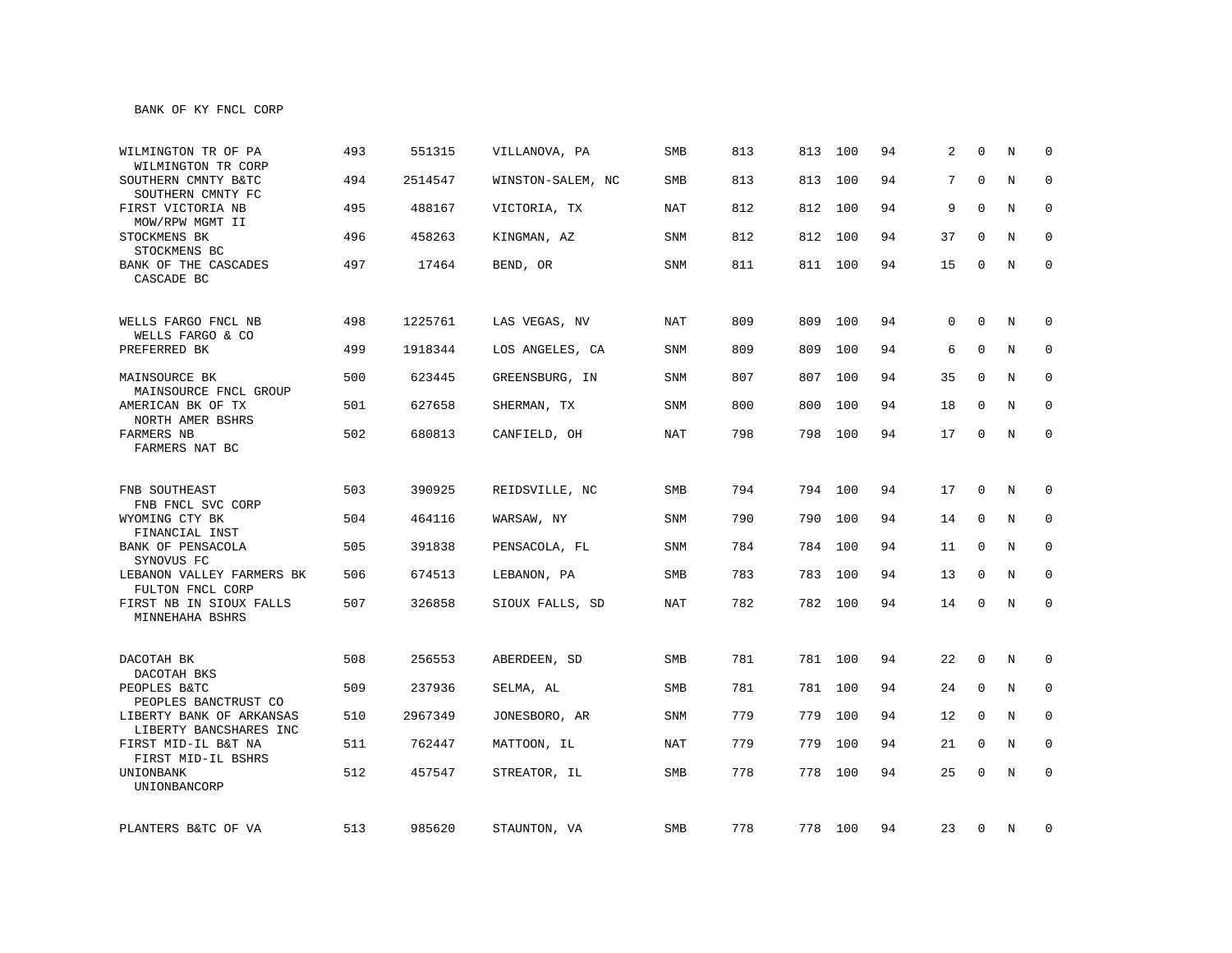| VIRGINIA FNCL GROUP                            |     |         |                 |            |     |         |         |    |    |              |         |             |
|------------------------------------------------|-----|---------|-----------------|------------|-----|---------|---------|----|----|--------------|---------|-------------|
| HARRIS BK HINSDALE NA<br>HARRIS FC             | 514 | 628235  | HINSDALE, IL    | NAT        | 778 | 778     | 100     | 94 | 2  | 0            | N       | 100         |
| STATE BK COUNTRYSIDE<br><b>SBC</b>             | 515 | 225335  | COUNTRYSIDE, IL | <b>SNM</b> | 775 | 775     | 100     | 94 | 3  | $\mathbf{0}$ | N       | $\mathbf 0$ |
| NATIONAL EXCHANGE B&T<br>NEB CORP              | 516 | 722544  | FOND DU LAC, WI | <b>NAT</b> | 775 | 775     | 100     | 94 | 19 | $\mathbf 0$  | N       | $\mathbf 0$ |
| HINSDALE B&TC<br>WINTRUST FC                   | 517 | 2119773 | HINSDALE, IL    | SMB        | 774 | 774 100 |         | 94 | 4  | $\mathbf 0$  | $\rm N$ | $\mathbf 0$ |
| ENTERPRISE B&TC<br>ENTERPRISE BC               | 518 | 1356768 | LOWELL, MA      | <b>SNM</b> | 773 | 773     | 100     | 94 | 11 | $\mathbf 0$  | N       | $\mathbf 0$ |
| CHEMICAL BK W<br>CHEMICAL FC                   | 519 | 886343  | WALKER, MI      | SNM        | 770 | 770     | 100     | 94 | 28 | $\mathbf 0$  | N       | $\mathbf 0$ |
| MERCANTILE NB IN<br>MERCANTILE BC              | 520 | 236649  | HAMMOND, IN     | NAT        | 761 | 761     | 100     | 94 | 14 | $\mathbf 0$  | N       | $\mathbf 0$ |
| FIRST CITIZENS NB<br>FIRST CITIZENS FC         | 521 | 186744  | MASON CITY, IA  | NAT        | 760 | 760     | 100     | 94 | 9  | $\Omega$     | N       | $\mathbf 0$ |
| FIRST MRCH BK NA<br>FIRST MRCH CORP            | 522 | 17147   | MUNCIE, IN      | NAT        | 759 | 759     | 100     | 95 | 12 | 0            | N       | $\mathbf 0$ |
| INTER NB<br>INB FNCL CORP                      | 523 | 894553  | MCALLEN, TX     | <b>NAT</b> | 757 |         | 757 100 | 95 | 6  | $\mathbf{0}$ | N       | 0           |
| CHEMUNG CANAL TC<br>CHEMUNG FC                 | 524 | 884303  | ELMIRA, NY      | <b>SMB</b> | 755 | 755     | 100     | 95 | 13 | $\mathbf{0}$ | N       | $\mathbf 0$ |
| PACIFIC MERCANTILE BK<br>PACIFIC MERCANTILE BC | 525 | 2717012 | COSTA MESA, CA  | SMB        | 753 | 753     | 100     | 95 | 5  | $\Omega$     | N       | $\mathbf 0$ |
| <b>FOUNDERS BK</b><br>PEOTONE BC               | 526 | 554745  | WORTH, IL       | <b>SNM</b> | 751 | 751     | 100     | 95 | 7  | $\Omega$     | N       | $\mathbf 0$ |
| LORAIN NB<br>LNB BC                            | 527 | 39420   | LORAIN, OH      | <b>NAT</b> | 749 | 749     | 100     | 95 | 20 | $\Omega$     | N       | $\Omega$    |
| PREMIERWEST BK<br>PREMIERWEST BC               | 528 | 1457003 | MEDFORD, OR     | <b>SNM</b> | 748 | 748     | 100     | 95 | 29 | $\mathbf 0$  | N       | 0           |
| FIRST NB<br>FIRST FNCL BSHRS                   | 529 | 470050  | ABILENE, TX     | <b>NAT</b> | 748 | 748     | 100     | 95 | 6  | $\mathbf 0$  | N       | $\mathbf 0$ |
| DUBUOUE B&TC<br>HEARTLAND FNCL USA             | 530 | 642549  | DUBUQUE, IA     | <b>SNM</b> | 747 | 747     | 100     | 95 | 8  | $\mathbf 0$  | N       | $\mathbf 0$ |
| BAC FLORIDA BK                                 | 531 | 725732  | MIAMI, FL       | SNM        | 747 | 746     | 100     | 95 | 0  | $\mathbf{0}$ | Y       | $\Omega$    |
| FIRST ST BK EAST DETROIT<br>FIRST ST FC        | 532 | 113740  | EASTPOINTE, MI  | <b>SNM</b> | 746 | 746     | 100     | 95 | 11 | $\mathbf 0$  | N       | $\mathbf 0$ |
| NORTHRIM BK<br>NORTHRIM BC                     | 533 | 1718188 | ANCHORAGE, AK   | SNM        | 741 | 741     | 100     | 95 | 9  | $\mathbf 0$  | N       | $\mathbf 0$ |
| WILBER NB<br>WILBER CORP                       | 534 | 875918  | ONEONTA, NY     | <b>NAT</b> | 740 | 740     | 100     | 95 | 17 | $\Omega$     | N       | $\mathbf 0$ |
| CITIZENS NB OF MERIDIAN                        | 535 | 69333   | MERIDIAN, MS    | NAT        | 740 | 740     | 100     | 95 | 22 | $\mathbf{0}$ | N       | $\mathbf 0$ |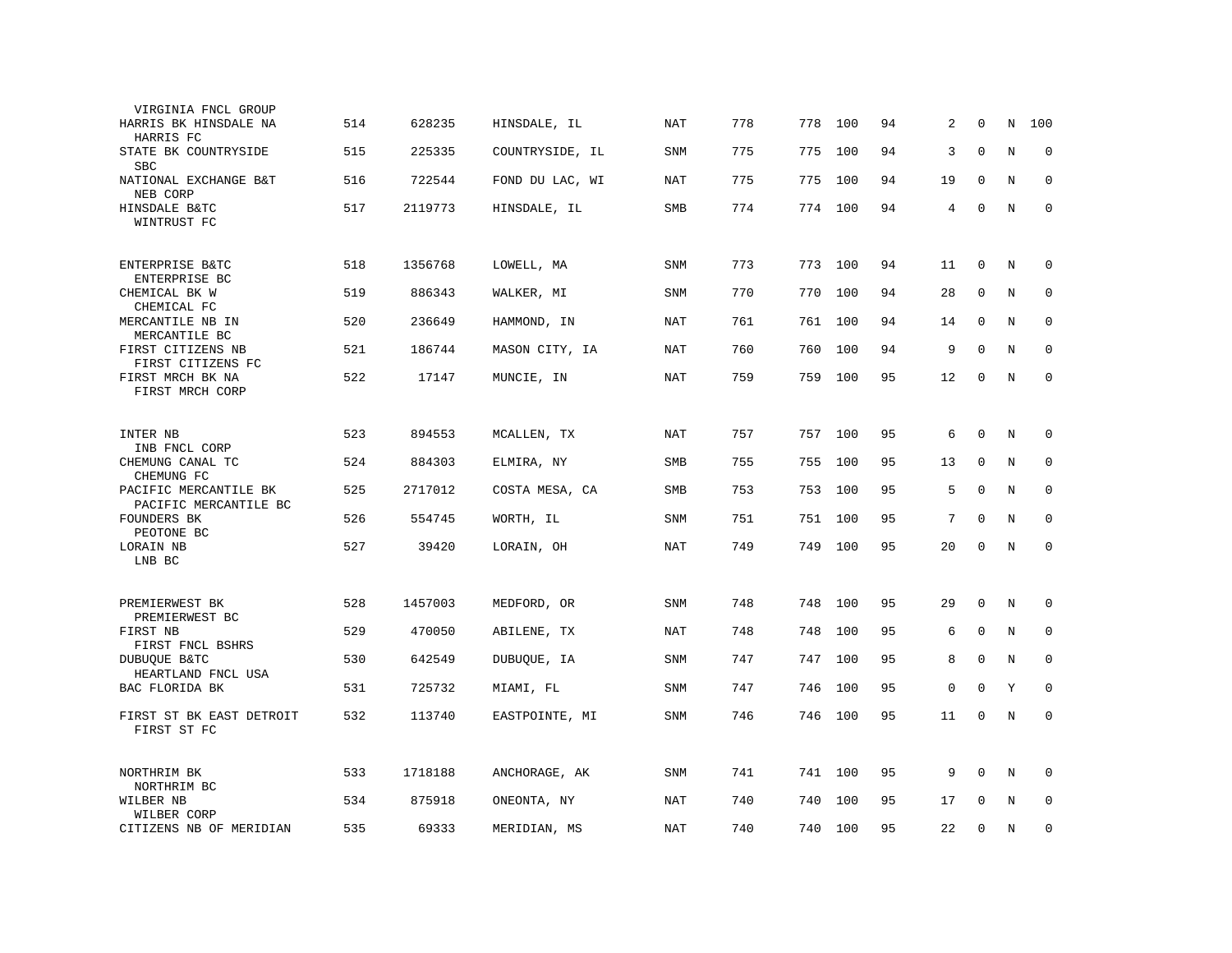| CITIZENS NAT BANC CORP                               |     |         |                      |            |     |     |     |    |    |              |   |             |
|------------------------------------------------------|-----|---------|----------------------|------------|-----|-----|-----|----|----|--------------|---|-------------|
| FIRST CITIZENS NB<br>FIRST CITIZENS BANCSHARES INC   | 536 | 133850  | DYERSBURG, TN        | NAT        | 734 | 734 | 100 | 95 | 17 | $\Omega$     | N | ∩           |
| PARK AVE BK<br>PAB BSHRS                             | 537 | 104038  | VALDOSTA, GA         | <b>SMB</b> | 733 | 733 | 100 | 95 | 15 | $\mathbf{0}$ | N | $\mathbf 0$ |
| WESTBANK<br>WESTBANK CORP                            | 538 | 893800  | WEST SPRINGFIELD, MA | SNM        | 729 | 729 | 100 | 95 | 17 | 0            | N | 0           |
| FIRST-KNOX NB<br>PARK NAT CORP                       | 539 | 273523  | MOUNT VERNON, OH     | <b>NAT</b> | 729 | 729 | 100 | 95 | 15 | $\mathbf 0$  | N | $\mathbf 0$ |
| FOOTHILL INDEPENDENT BK<br>FOOTHILL INDEPENDENT BC   | 540 | 181169  | GLENDORA, CA         | SMB        | 728 | 728 | 100 | 95 | 11 | $\Omega$     | N | $\mathbf 0$ |
| NORTH VALLEY BK<br>NORTH VALLEY BC                   | 541 | 808167  | REDDING, CA          | SMB        | 728 | 728 | 100 | 95 | 19 | $\Omega$     | N | $\mathbf 0$ |
| BANKILLINOIS<br>MAIN ST TR                           | 542 | 251736  | CHAMPAIGN, IL        | <b>SNM</b> | 725 | 725 | 100 | 95 | 8  | $\mathbf 0$  | N | $\mathbf 0$ |
| RIVER CITY BK<br>RCB CORP                            | 543 | 253468  | SACRAMENTO, CA       | SNM        | 715 | 715 | 100 | 95 | 11 | 0            | Ν | 0           |
| FARMERS & MRCH ST BK<br>FARMERS & MRCH BC            | 544 | 214414  | ARCHBOLD, OH         | <b>SNM</b> | 713 | 713 | 100 | 95 | 12 | 0            | N | $\mathbf 0$ |
| HEARTLAND B&TC<br>HEARTLAND BC                       | 545 | 426534  | BLOOMINGTON, IL      | <b>SNM</b> | 710 | 710 | 100 | 95 | 14 | 0            | N | $\mathbf 0$ |
| COMMERCE BK OF WA NA<br>ZIONS BC                     | 546 | 1198641 | SEATTLE, WA          | <b>NAT</b> | 710 | 710 | 100 | 95 | 0  | $\mathbf 0$  | N | $\mathbf 0$ |
| FIRST SOUTH BK<br>FIRST SOUTH BC                     | 547 | 883874  | WASHINGTON, NC       | <b>SNM</b> | 710 | 710 | 100 | 95 | 21 | $\mathbf 0$  | N | $\mathbf 0$ |
| TIB BK OF THE KEYS<br>TIB FNCL CORP                  | 548 | 267737  | KEY LARGO, FL        | SNM        | 709 | 709 | 100 | 95 | 13 | $\mathbf 0$  | N | $\mathbf 0$ |
| NATIONAL BK OF GENEVA<br>FINANCIAL INST              | 549 | 715809  | GENEVA, NY           | <b>NAT</b> | 708 | 708 | 100 | 95 | 10 | $\mathbf 0$  | N | $\mathbf 0$ |
| INTERNATIONAL BK OF CMRC<br>INTERNATIONAL BSHRS CORP | 550 | 230759  | BROWNSVILLE, TX      | <b>SNM</b> | 706 | 706 | 100 | 95 | 10 | $\Omega$     | N | $\mathbf 0$ |
| CAMBRIDGE TC<br>CITIZENS FNCL GROUP                  | 551 | 736206  | CAMBRIDGE, MA        | <b>SNM</b> | 705 | 705 | 100 | 95 | 9  | $\mathbf 0$  | N | 0           |
| FIRST NB OF CHESTER CTY<br>FIRST CHESTER CTY CORP    | 552 | 23812   | WEST CHESTER, PA     | NAT        | 704 | 704 | 100 | 95 | 15 | $\mathbf 0$  | N | $\mathbf 0$ |
| FIRST INDEPENDENT BK<br>FIRST INDEPENDENT INV GROUP  | 553 | 6972    | VANCOUVER, WA        | SNM        | 703 | 703 | 100 | 95 | 19 | $\mathbf 0$  | Ν | 0           |
| OHIO VALLEY BK CO<br>OHIO VALLEY BC                  | 554 | 498317  | GALLIPOLIS, OH       | <b>SNM</b> | 702 | 702 | 100 | 95 | 14 | $\mathbf 0$  | N | $\mathbf 0$ |
| FIRST NAT BK OF CO<br>LAURITZEN CORP                 | 555 | 888758  | BOULDER, CO          | NAT        | 702 | 702 | 100 | 95 | 8  | $\Omega$     | N | $\mathbf 0$ |
| CENTENNIAL BK W<br>CENTENNIAL BK HOLD                | 556 | 83450   | FORT COLLINS, CO     | SMB        | 698 | 698 | 100 | 95 | 12 | $\mathbf 0$  | N | $\mathbf 0$ |
| WILSON B&TC                                          | 557 | 159636  | LEBANON, TN          | SNM        | 697 | 697 | 100 | 95 | 13 | $\mathbf 0$  | N | $\mathbf 0$ |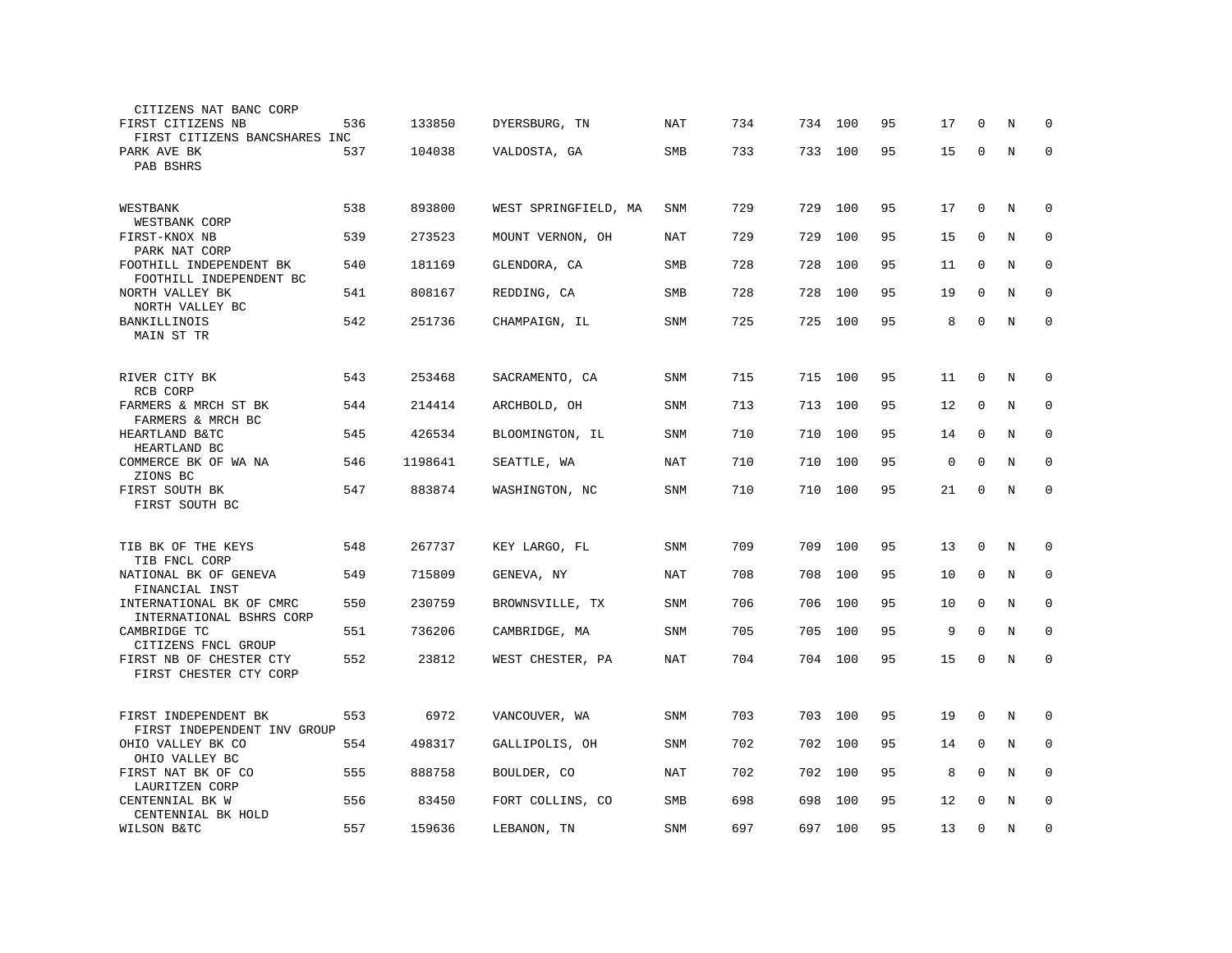## WILSON BHC

| <b>BANKFIRST</b><br>BANKFIRST CORP                     | 558 | 2352507 | SIOUX FALLS, SD    | <b>SMB</b> | 697 | 697 | 100     | 95 | 4           | $\Omega$    | N | $\Omega$     |
|--------------------------------------------------------|-----|---------|--------------------|------------|-----|-----|---------|----|-------------|-------------|---|--------------|
| COUNTY NB<br>CNB FNCL CORP                             | 559 | 399517  | CLEARFIELD, PA     | <b>NAT</b> | 696 | 696 | 100     | 95 | 19          | $\Omega$    | N | $\Omega$     |
| FIRST NB OF SHELBY                                     | 560 | 86527   | SHELBY, NC         | NAT        | 696 | 696 | 100     | 95 | 11          | $\mathbf 0$ | N | $\Omega$     |
| GREAT LAKES BK NA<br>GREAT LAKES FNCL RESOURCE ESOP    | 561 | 395836  | BLUE ISLAND, IL    | NAT        | 694 | 694 | 100     | 95 | 10          | $\mathbf 0$ | N | $\mathbf 0$  |
| DEUTSCHE BK TR CO DE<br>TAUNUS CORP                    | 562 | 304913  | WILMINGTON, DE     | SNM        | 693 | 693 | 100     | 95 | 0           | 1           | N | 100          |
| FIRST NB<br>FNB CORP                                   | 563 | 1009420 | CHRISTIANSBURG, VA | NAT        | 692 |     | 692 100 | 95 | 11          | $\mathbf 0$ | N | $\mathbf 0$  |
| WHITAKER BK NA<br>WHITAKER BC                          | 564 | 1445943 | LEXINGTON, KY      | NAT        | 692 | 692 | 100     | 95 | 19          | $\mathbf 0$ | N | 0            |
| ASSOCIATED BK CHICAGO<br>ASSOCIATED BANC-CORP          | 565 | 336932  | CHICAGO, IL        | SNM        | 691 | 691 | 100     | 95 | 5           | $\Omega$    | N | $\mathbf 0$  |
| BANK OF HANOVER & TC<br>STERLING FNCL CORP             | 566 | 438715  | HANOVER, PA        | SNM        | 688 | 688 | 100     | 95 | 13          | $\mathbf 0$ | N | 0            |
| SOUTHERN CMNTY BK<br>SOUTHERN CMNTY BC                 | 567 | 2753542 | ORLANDO, FL        | <b>SNM</b> | 688 | 688 | 100     | 95 | 7           | $\Omega$    | N | $\mathbf 0$  |
| CARDINAL BK NA<br>CARDINAL FC                          | 568 | 2683014 | MCLEAN, VA         | <b>NAT</b> | 688 | 688 | 100     | 95 | 11          | 0           | N | $\mathbf 0$  |
| FIRST FSB<br>FIRST FED FNCL CORP                       | 569 | 368175  | ELIZABETHTOWN, KY  | <b>SNM</b> | 686 | 686 | 100     | 95 | 0           | $\mathbf 0$ | N | $\mathbf 0$  |
| PEOPLES BK<br>PEOPLES BC OF NC                         | 570 | 220527  | NEWTON, NC         | SNM        | 685 | 685 | 100     | 95 | 9           | $\mathbf 0$ | N | $\mathbf 0$  |
| FIRST NB OF FORT SMITH<br>FIRST BANK CORP              | 571 | 397540  | FORT SMITH, AR     | <b>NAT</b> | 682 | 682 | 100     | 95 | 11          | $\Omega$    | N | $\Omega$     |
| FLAG BK<br>FLAG FC                                     | 572 | 203333  | ATLANTA, GA        | <b>SNM</b> | 679 | 679 | 100     | 95 | 20          | $\mathbf 0$ | N | $\mathbf 0$  |
| ALIANT BK<br>ALIANT FNCL CORP                          | 573 | 861434  | ALEXANDER CITY, AL | SMB        | 679 | 679 | 100     | 95 | 12          | 0           | N | 0            |
| NATIONAL B&TC<br>ESOP NB&T FNCL GROUP                  | 574 | 328423  | WILMINGTON, OH     | NAT        | 672 | 672 | 100     | 95 | 18          | 0           | N | 0            |
| FIRST BK HIGHLAND PARK<br>BANK HIGHLAND PARK FNCL CORP | 575 | 804338  | HIGHLAND PARK, IL  | SNM        | 671 |     | 671 100 | 95 | $\mathbf 0$ | $\mathbf 0$ | N | $\mathbf 0$  |
| CASTLE BK NA<br>LAURITZEN CORP                         | 576 | 779539  | DE KALB, IL        | <b>NAT</b> | 670 | 670 | 100     | 95 | 9           | $\mathbf 0$ | N | $\mathbf{0}$ |
| RCB BK<br>RCB HC                                       | 577 | 945053  | CLAREMORE, OK      | <b>SNM</b> | 669 | 669 | 100     | 95 | 10          | $\mathbf 0$ | N | $\mathbf 0$  |
| COMMUNITY FIRST B&TC                                   | 578 | 820310  | CELINA, OH         | SMB        | 667 |     | 667 100 | 95 | 22          | 0           | N | 0            |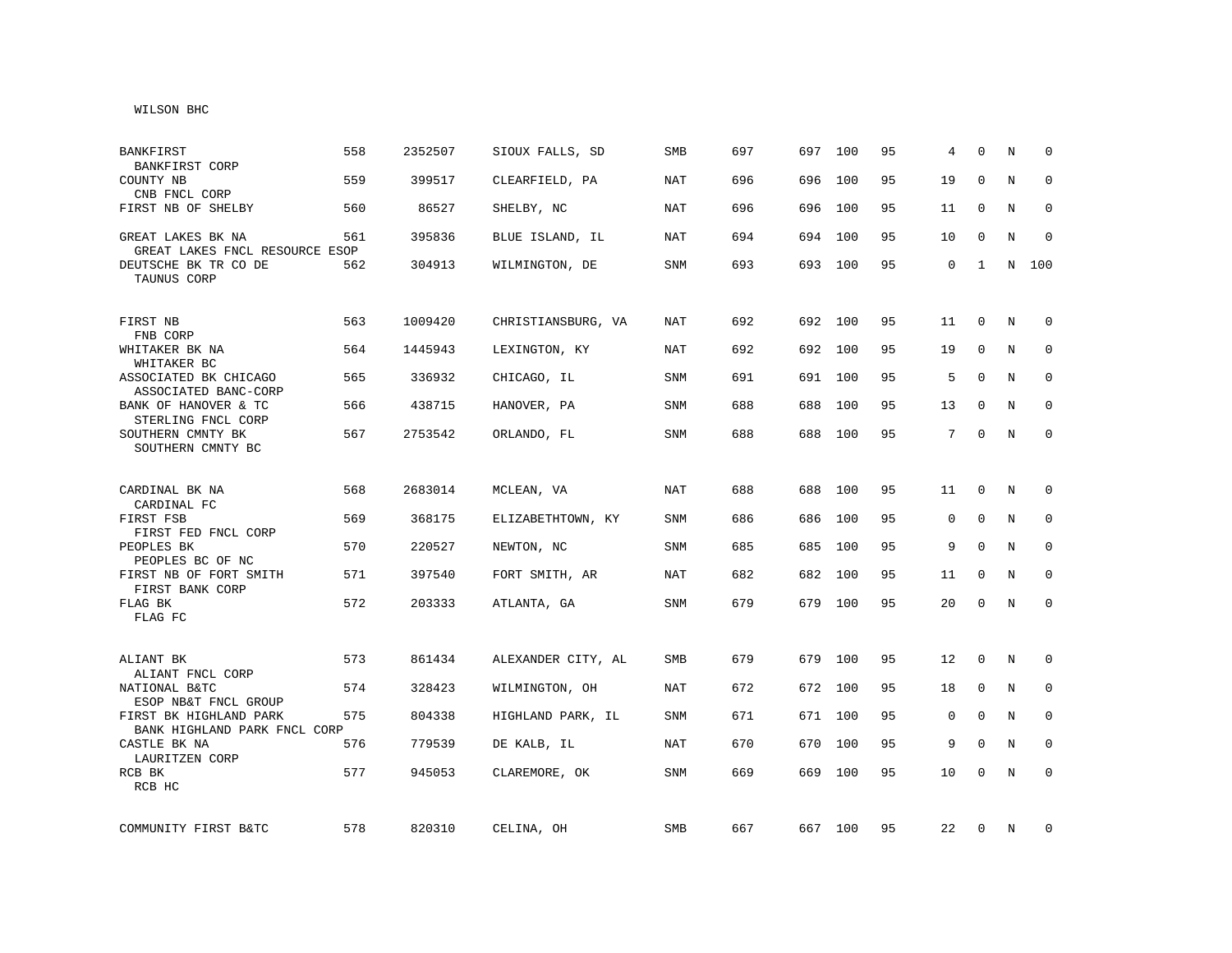| FIRST FNCL BC                                                       |     |         |                   |            |     |     |         |    |             |              |         |             |
|---------------------------------------------------------------------|-----|---------|-------------------|------------|-----|-----|---------|----|-------------|--------------|---------|-------------|
| BANK OF WAUKEGAN<br>NORTHERN ST FC                                  | 579 | 545042  | WAUKEGAN, IL      | <b>SNM</b> | 666 | 666 | 100     | 95 | 5           | 0            | N       | 0           |
| <b>JEFFERSON B&amp;TC</b><br>DELTA BANCSHARES COMPANY               | 580 | 598954  | EUREKA, MO        | <b>SNM</b> | 665 | 665 | 100     | 95 | 3           | $\mathbf 0$  | N       | $\mathbf 0$ |
| MARATHON NB OF NY<br>MARATHON BKG CORP                              | 581 | 1416327 | ASTORIA, NY       | <b>NAT</b> | 663 | 663 | 100     | 95 | 10          | $\mathbf 0$  | N       | 78          |
| AMERICREST BK<br>AMERICREST BSHRS                                   | 582 | 36054   | OKLAHOMA CITY, OK | <b>SNM</b> | 661 |     | 661 100 | 95 | 6           | $\mathbf 0$  | N       | $\mathbf 0$ |
| REPUBLIC FIRST BK                                                   | 583 | 1216321 | PHILADELPHIA, PA  | SNM        | 659 | 659 | 100     | 95 | 8           | $\mathbf 0$  | N       | $\mathbf 0$ |
| REPUBLIC FIRST BC<br><b>BANK OF MARIN</b>                           | 584 | 1436204 | CORTE MADERA, CA  | <b>SNM</b> | 656 | 656 | 100     | 95 | 5           | $\Omega$     | N       | $\mathbf 0$ |
| OLD POINT NB OF PHOEBUS<br>OLD POINT FC                             | 585 | 186221  | HAMPTON, VA       | NAT        | 656 | 656 | 100     | 95 | 18          | $\mathbf 0$  | N       | $\mathbf 0$ |
| FIRST ST BK                                                         | 586 | 126254  | UNION CITY, TN    | <b>SNM</b> | 655 | 655 | 100     | 95 | 25          | $\mathbf{0}$ | N       | $\mathbf 0$ |
| COMMUNITY FIRST BANCSHARES INC<br>COMMUNITY B&TC<br>COMMUNITY BSHRS | 587 | 184937  | CORNELIA, GA      | SNM        | 655 | 655 | 100     | 95 | 33          | $\mathbf 0$  | N       | $\mathbf 0$ |
|                                                                     |     |         |                   |            |     |     |         |    |             |              |         |             |
| STATE BK<br>TEXAS UNITED BSHRS                                      | 588 | 620453  | LA GRANGE, TX     | SNM        | 654 |     | 654 100 | 95 | 14          | $\mathbf 0$  | N       | $\mathbf 0$ |
| WORLD FNCL NETWORK NB                                               | 589 | 1391778 | GAHANNA, OH       | <b>NAT</b> | 653 | 653 | 100     | 95 | $\mathsf 0$ | $\mathbf 0$  | $\rm N$ | 0           |
| GEORGIA B&TC OF AUGUSTA<br>GEORGIA BK FC                            | 590 | 1402610 | AUGUSTA, GA       | <b>SNM</b> | 652 | 652 | 100     | 95 | 7           | $\mathbf 0$  | N       | 0           |
| SAVINGS BK OF MENDOCINO CTY                                         | 591 | 146663  | UKIAH, CA         | SNM        | 651 | 651 | 100     | 95 | 8           | $\mathbf 0$  | N       | $\mathbf 0$ |
| FIRST NB&TC<br>FNB CORP                                             | 592 | 591825  | ASHEBORO, NC      | <b>NAT</b> | 647 | 647 | 100     | 95 | 18          | $\mathbf{0}$ | N       | $\mathbf 0$ |
| FSGBANK NA                                                          | 593 | 2920737 | CHATTANOOGA, TN   | NAT        | 647 | 647 | 100     | 95 | 21          | $\mathbf{0}$ | N       | 0           |
| FIRST SCTY GROUP                                                    |     |         |                   |            |     |     |         |    |             |              |         |             |
| CITRUS & CHEM BK<br>CITRUS & CHEMICAL BC                            | 594 | 391137  | BARTOW, FL        | <b>SNM</b> | 645 | 645 | 100     | 95 | 6           | $\mathbf 0$  | N       | 0           |
| AMERICAN NB&TC<br>AMERICAN NAT BSHRS                                | 595 | 958727  | DANVILLE, VA      | NAT        | 645 | 645 | 100     | 95 | 13          | $\mathbf 0$  | N       | $\mathbf 0$ |
| BANK OF TAMPA<br>TAMPA BKG CO                                       | 596 | 273336  | TAMPA, FL         | <b>SNM</b> | 644 | 644 | 100     | 95 | 8           | $\Omega$     | N       | $\Omega$    |
| IRWIN B&TC<br>IBT BC                                                | 597 | 938523  | IRWIN, PA         | <b>SNM</b> | 644 | 644 | 100     | 95 | 11          | $\mathbf 0$  | $\rm N$ | $\mathbf 0$ |
| TRI CITY NB                                                         | 598 | 242444  | OAK CREEK, WI     | NAT        | 643 | 643 | 100     | 95 | 28          | $\mathbf 0$  | N       | $\mathbf 0$ |
| TRI CITY BSHRS CORP<br>CONWAY NB                                    | 599 | 631422  | CONWAY, SC        | <b>NAT</b> | 643 | 643 | 100     | 95 | 11          | $\Omega$     | N       | $\mathbf 0$ |
| CNB CORP<br>WAINWRIGHT B&TC                                         | 600 | 689302  | BOSTON, MA        | SNM        | 643 | 643 | 100     | 95 | 6           | $\mathbf{0}$ | N       | $\mathbf 0$ |
|                                                                     |     |         |                   |            |     |     |         |    |             |              |         |             |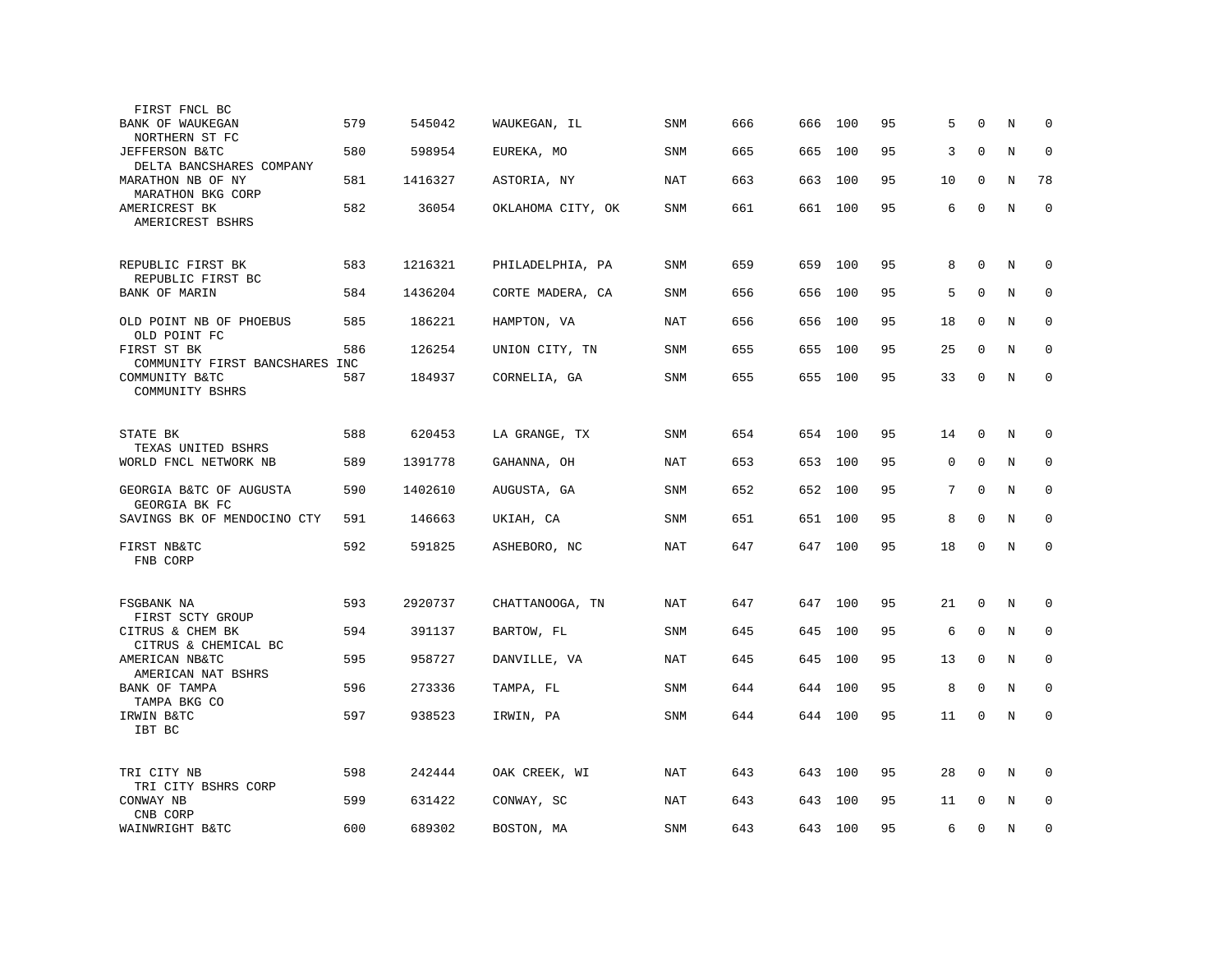| HIGH POINT B&TC<br>HIGH POINT BK CORP                             | 601 | 49821   | HIGH POINT, NC    | SNM        | 639 | 639 | 100     | 95 | 5  | $\Omega$     | N | $\Omega$    |
|-------------------------------------------------------------------|-----|---------|-------------------|------------|-----|-----|---------|----|----|--------------|---|-------------|
| WOORI AMER BK                                                     | 602 | 384018  | NEW YORK, NY      | <b>SNM</b> | 639 | 639 | 100     | 95 | 11 | $\mathbf 0$  | N | 100         |
| FIRST FIDELITY BK NA<br>FIRST FIDELITY BC                         | 603 | 106359  | OKLAHOMA CITY, OK | NAT        | 638 | 638 | 100     | 95 | 16 | $\mathbf 0$  | N | $\mathbf 0$ |
| CASHMERE VALLEY BK                                                | 604 | 574976  | CASHMERE, WA      | <b>SNM</b> | 638 | 638 | 100     | 95 | 6  | $\mathbf 0$  | N | 0           |
| BRYN MAWR TC<br>BRYN MAWR BK CORP                                 | 605 | 765019  | BRYN MAWR, PA     | SMB        | 636 | 636 | 100     | 95 | 13 | 0            | N | 0           |
| BNC NB<br><b>BNCCORP</b>                                          | 606 | 2358769 | PHOENIX, AZ       | NAT        | 635 | 635 | 100     | 95 | 14 | $\mathbf 0$  | N | $\mathbf 0$ |
| FIRST NB&TC NEWTOWN<br>FNB BC                                     | 607 | 1007417 | NEWTOWN, PA       | NAT        | 635 |     | 635 100 | 95 | 14 | $\mathbf 0$  | N | $\mathbf 0$ |
| SOUTH TX NB<br>INCUS                                              | 608 | 755551  | LAREDO, TX        | NAT        | 633 | 633 | 100     | 95 | 6  | $\Omega$     | N | 71          |
| STATE B&TC<br>STATE BK & TR CO ESOP                               | 609 | 736448  | CLEVELAND, MS     | SNM        | 631 | 631 | 100     | 95 | 22 | $\mathbf 0$  | N | $\mathbf 0$ |
| MARINE BK SPRINGFIELD<br>MARINE BC                                | 610 | 258445  | SPRINGFIELD, IL   | <b>SNM</b> | 630 | 630 | 100     | 95 | 4  | $\mathbf{0}$ | N | $\mathbf 0$ |
| FIRST FNCL BK<br>CHESTER VALLEY BC                                | 611 | 770572  | DOWNINGTOWN, PA   | <b>SNM</b> | 627 | 627 | 100     | 95 | 9  | $\Omega$     | N | $\mathbf 0$ |
| CITY BK                                                           | 612 | 456474  | LYNNWOOD, WA      | SNM        | 627 | 627 | 100     | 95 | 8  | $\mathbf 0$  | N | $\mathbf 0$ |
| MISSOURI ST B&TC                                                  | 613 | 602851  | CLAYTON, MO       | <b>SNM</b> | 625 | 625 | 100     | 95 | 6  | $\mathbf 0$  | N | $\mathbf 0$ |
| TRUSTCORP FINANCIAL INC<br>VALLEY VIEW ST BK<br>VALLEY VIEW BSHRS | 614 | 339951  | OVERLAND PARK, KS | SNM        | 624 | 624 | 100     | 95 | 9  | $\mathbf 0$  | N | 0           |
| WHIDBEY ISLAND BK<br>WASHINGTON BKG CO                            | 615 | 63078   | OAK HARBOR, WA    | <b>SNM</b> | 622 | 622 | 100     | 95 | 12 | $\mathbf 0$  | N | $\mathbf 0$ |
| BANK OF SMITHTOWN<br>SMITHTOWN BC                                 | 616 | 475215  | SMITHTOWN, NY     | SMB        | 620 | 620 | 100     | 95 | 9  | $\mathbf 0$  | N | $\mathbf 0$ |
| CITYWIDE BKS<br>CITYWIDE BKS CO                                   | 617 | 697754  | AURORA, CO        | SNM        | 620 | 620 | 100     | 95 | 12 | $\mathbf 0$  | N | $\mathbf 0$ |
| AMERICAN T&SB<br>AMTRUST                                          | 618 | 596848  | DUBUQUE, IA       | SMB        | 618 | 618 | 100     | 95 | 9  | $\mathbf 0$  | N | $\mathbf 0$ |
| AUSTIN BK TX NA<br>JANE AUSTIN CHAPMAN LP                         | 619 | 548351  | JACKSONVILLE, TX  | NAT        | 617 |     | 617 100 | 95 | 44 | $\mathbf 0$  | N | $\mathbf 0$ |
| AUSTIN BK TX NA<br>JSA FAM LP                                     | 619 | 548351  | JACKSONVILLE, TX  | <b>NAT</b> |     |     |         |    |    |              |   |             |
| BRAND BKG CO                                                      | 620 | 701736  | LAWRENCEVILLE, GA | SMB        | 614 | 614 | 100     | 95 | 5  | $\Omega$     | N | $\Omega$    |
| FIRST INTERNATIONAL B&TC                                          | 621 | 236153  | WATFORD CITY, ND  | <b>SNM</b> | 613 | 613 | 100     | 95 | 14 | $\mathbf 0$  | N | 0           |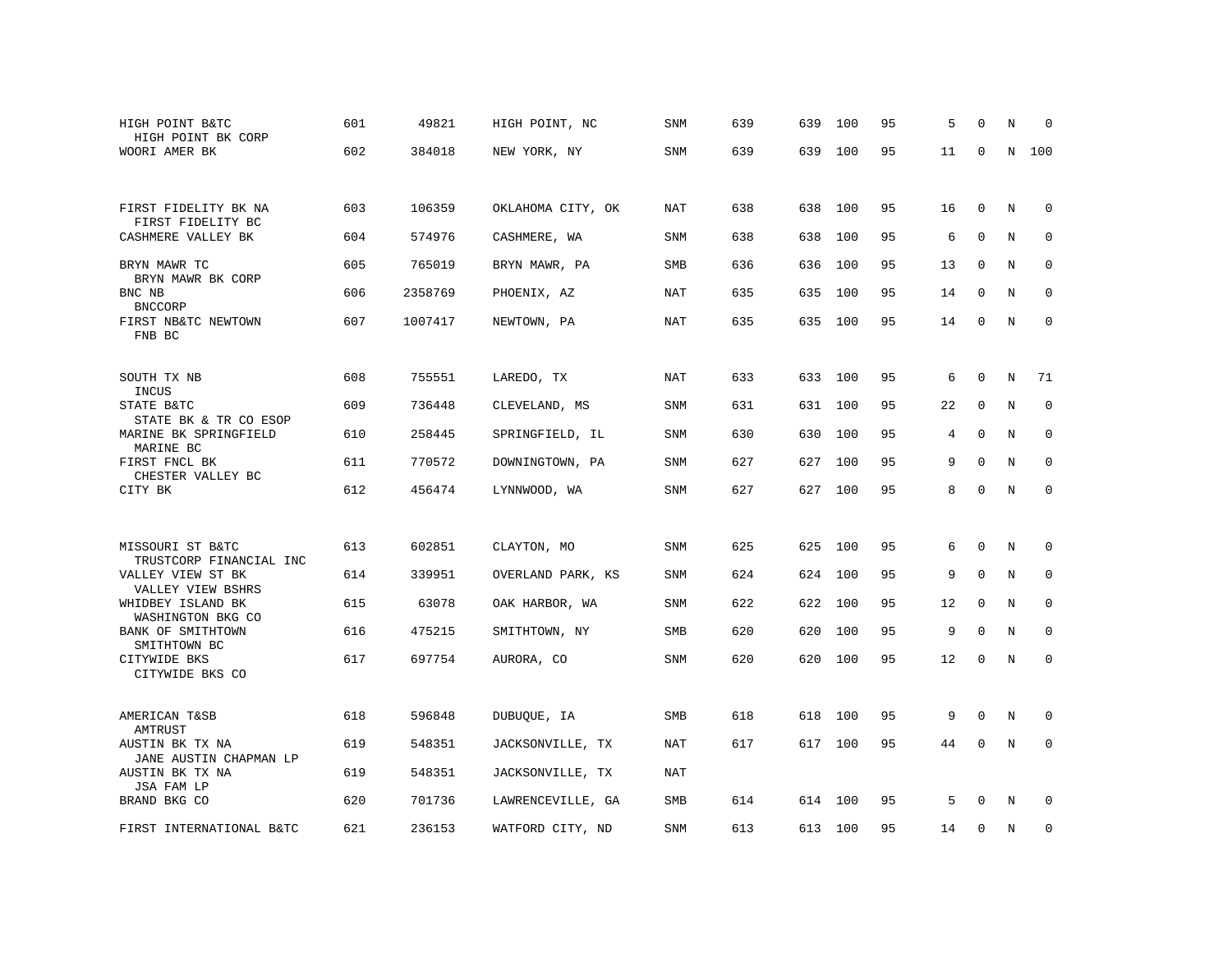## WATFORD CITY BSHRS

| FIRST NB OF VALPARAISO<br>FINA BC              | 622 | 703141  | VALPARAISO, IN       | <b>NAT</b> | 612 | 612 | 100     | 95 | 13              | $\mathbf 0$ | N | $\Omega$     |
|------------------------------------------------|-----|---------|----------------------|------------|-----|-----|---------|----|-----------------|-------------|---|--------------|
| AMALGAMATED BK CHICAGO<br>AMALGAMATED INV CO   | 623 | 397531  | CHICAGO, IL          | SNM        | 612 | 612 | 100     | 95 | $\mathbf 0$     | $\mathbf 0$ | N | $\mathbf 0$  |
| BAR HARBOR BKG&TC<br>BAR HARBOR BSHRS          | 624 | 522605  | BAR HARBOR, ME       | SNM        | 612 | 612 | 100     | 96 | 10              | 0           | N | $\mathbf 0$  |
| CITIZENS FIRST NB<br>PRINCETON NAT BC          | 625 | 669443  | PRINCETON, IL        | <b>NAT</b> | 611 |     | 611 100 | 96 | 13              | $\Omega$    | N | $\mathbf 0$  |
| CENTRUE BK<br>CENTRUE FC                       | 626 | 212979  | KANKAKEE, IL         | SNM        | 611 |     | 611 100 | 96 | 16              | 0           | N | $\mathbf 0$  |
| FIRST B&TC<br>FIRST BC                         | 627 | 223322  | LEBANON, VA          | <b>SMB</b> | 610 | 610 | 100     | 96 | 13              | 0           | N | $\mathbf 0$  |
| BANK OF NASHVILLE<br>SYNOVUS FC                | 628 | 1407521 | NASHVILLE, TN        | SNM        | 610 | 610 | 100     | 96 | 7               | $\mathbf 0$ | N | $\mathbf 0$  |
| MONTGOMERY FIRST NB<br>MONTGOMERY BANCORP INC  | 629 | 613558  | SIKESTON, MO         | NAT        | 609 | 609 | 100     | 96 | 11              | $\mathbf 0$ | N | 0            |
| BANK OF BLUE VALLEY<br>BLUE VALLEY BC          | 630 | 1421161 | OVERLAND PARK, KS    | <b>SMB</b> | 609 | 609 | 100     | 96 | 6               | $\Omega$    | N | $\mathbf 0$  |
| CITIZENS 1ST BK                                | 631 | 869663  | TYLER, TX            | <b>SNM</b> | 608 | 608 | 100     | 96 | 6               | $\mathbf 0$ | N | $\mathbf 0$  |
|                                                |     |         |                      |            |     |     |         |    |                 |             |   |              |
| NORCROWN BK                                    | 632 | 172000  | LIVINGSTON, NJ       | SNM        | 607 |     | 607 100 | 96 | 8               | $\Omega$    | N | 0            |
| HARRIS BK PALATINE NA<br>HARRIS FC             | 633 | 645942  | PALATINE, IL         | <b>NAT</b> | 607 | 607 | 100     | 96 | 6               | $\mathbf 0$ | N | 100          |
| EMPIRE BK<br>CENTRAL BANCOMPANY INC            | 634 | 290052  | SPRINGFIELD, MO      | <b>SNM</b> | 606 | 606 | 100     | 96 | 14              | $\mathbf 0$ | N | $\mathbf 0$  |
| ADIRONDACK TC<br>ADIRONDACK TR CO ESOT         | 635 | 645317  | SARATOGA SPRINGS, NY | <b>SMB</b> | 606 | 606 | 100     | 96 | $7\overline{ }$ | $\Omega$    | N | $\mathbf 0$  |
| AUBURNBANK<br>AUBURN NBC                       | 636 | 749635  | AUBURN, AL           | SMB        | 606 |     | 606 100 | 96 | 6               | $\Omega$    | N | $\mathbf 0$  |
|                                                |     |         |                      |            |     |     |         |    |                 |             |   |              |
| BOREL PRIVATE B&TC<br>BOSTON PRIVATE FNCL HOLD | 637 | 208169  | SAN MATEO, CA        | SNM        | 604 | 604 | 100     | 96 | 0               | 0           | N | 0            |
| WESTSTAR BK<br>VAIL BKS                        | 638 | 352857  | VAIL, CO             | SMB        | 604 | 604 | 100     | 96 | 23              | $\mathbf 0$ | N | $\mathbf{0}$ |
| GLACIER BK<br>GLACIER BC                       | 639 | 2634191 | KALISPELL, MT        | SMB        | 604 | 604 | 100     | 96 | 9               | $\mathbf 0$ | N | $\mathbf 0$  |
| INDIAN RIVER NB<br>ALABAMA NBC                 | 640 | 576439  | VERO BEACH, FL       | NAT        | 603 | 603 | 100     | 96 | 8               | $\mathbf 0$ | N | 0            |
| OCEAN NB<br>CHITTENDEN CORP                    | 641 | 252706  | KENNEBUNK, ME        | NAT        | 602 | 602 | 100     | 96 | 22              | $\Omega$    | N | $\mathbf 0$  |
| PROSPERITY BK                                  | 642 | 879532  | SAINT AUGUSTINE, FL  | SNM        | 601 |     | 601 100 | 96 | 7               | 0           | N | 0            |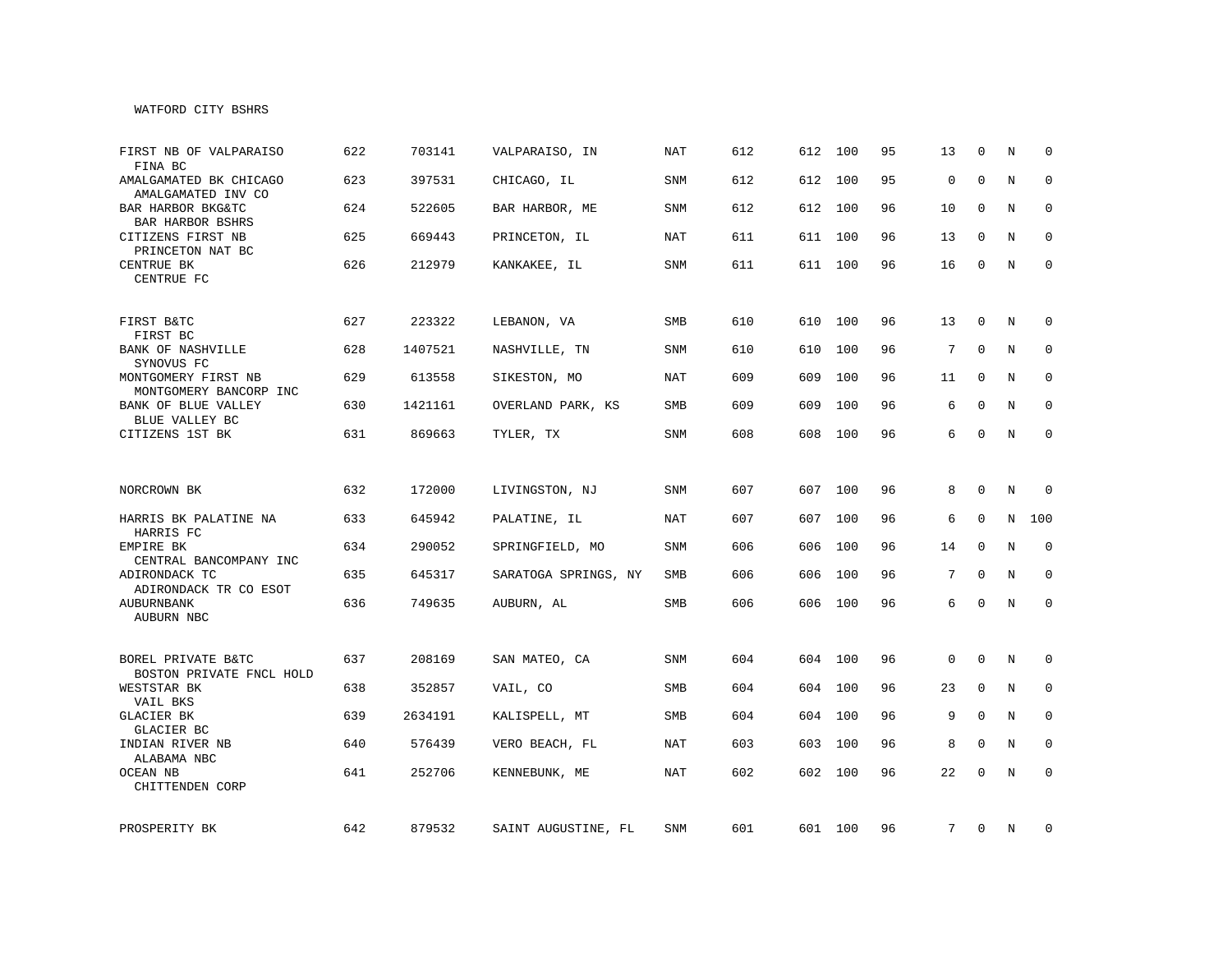| PROSPERITY BKG CO                           |     |         |                   |            |     |     |     |    |    |              |         |             |
|---------------------------------------------|-----|---------|-------------------|------------|-----|-----|-----|----|----|--------------|---------|-------------|
| MONTECITO B&T<br>MONTECITO BC               | 643 | 514066  | SANTA BARBARA, CA | <b>SNM</b> | 600 | 600 | 100 | 96 | 5  | $\mathbf 0$  | N       | $\mathbf 0$ |
| SILVER ST BK<br>SILVER ST BC                | 644 | 2479310 | HENDERSON, NV     | SNM        | 600 | 600 | 100 | 96 | 5  | $\Omega$     | N       | $\mathbf 0$ |
| QUAD CTY B&TC<br>QCR HOLD                   | 645 | 2142155 | BETTENDORF, IA    | SMB        | 599 | 599 | 100 | 96 | 3  | $\mathbf 0$  | N       | $\mathbf 0$ |
| FIRST SECURITY BK MISSOULA<br>GLACIER BC    | 646 | 652351  | MISSOULA, MT      | SMB        | 598 | 598 | 100 | 96 | 7  | $\mathbf 0$  | N       | $\mathbf 0$ |
| COLUMBIA RIVER BK<br>COLUMBIA BC            | 647 | 644178  | THE DALLES, OR    | <b>SNM</b> | 598 | 598 | 100 | 96 | 16 | $\mathbf 0$  | N       | $\mathbf 0$ |
| MERIDIAN BANK NA<br>MAROUETTE FNCL CO       | 648 | 978369  | WICKENBURG, AZ    | NAT        | 594 | 594 | 100 | 96 | 9  | $\mathbf 0$  | N       | $\mathbf 0$ |
| PEOPLES BK<br>PEOPLES FC                    | 649 | 870539  | BILOXI, MS        | <b>SNM</b> | 594 | 594 | 100 | 96 | 15 | $\Omega$     | N       | $\mathbf 0$ |
| LIBERTYVILLE B&TC<br>WINTRUST FC            | 650 | 2339795 | LIBERTYVILLE, IL  | <b>SMB</b> | 593 | 593 | 100 | 96 | 4  | $\Omega$     | N       | $\Omega$    |
| MONROE BK<br>MONROE BC                      | 651 | 220545  | BLOOMINGTON, IN   | SNM        | 593 | 593 | 100 | 96 | 12 | $\mathbf 0$  | $\rm N$ | $\mathbf 0$ |
| FIRST B&TC<br>FIRSTRUST CORP                | 652 | 1862719 | NEW ORLEANS, LA   | <b>SNM</b> | 592 | 592 | 100 | 96 | 11 | $\mathbf 0$  | N       | 0           |
| PARK BK<br>BANKMANAGERS CORP                | 653 | 200640  | MILWAUKEE, WI     | SNM        | 590 | 590 | 100 | 96 | 7  | $\mathbf 0$  | N       | $\mathbf 0$ |
| LEESPORT BK<br>LEESPORT FNCL CORP           | 654 | 678717  | WYOMISSING, PA    | SNM        | 590 | 590 | 100 | 96 | 12 | $\mathbf 0$  | N       | $\mathbf 0$ |
| BREMER BK NA<br>OTTO BREMER FOUNDATION      | 655 | 995450  | GRAND FORKS, ND   | NAT        | 589 | 589 | 100 | 96 | 13 | $\Omega$     | N       | $\mathbf 0$ |
| ALERUS FNCL NA<br>ALERUS FC                 | 656 | 933256  | GRAND FORKS, ND   | NAT        | 589 | 589 | 100 | 96 | 10 | $\mathbf 0$  | N       | 0           |
| JACKSON ST BK & TR<br>UNITED BC OF WY       | 657 | 14258   | JACKSON, WY       | <b>SMB</b> | 588 | 588 | 100 | 96 | 3  | $\mathbf{0}$ | N       | $\mathbf 0$ |
| METROBANK NA<br>METROCORP                   | 658 | 729637  | DAVENPORT, IA     | <b>NAT</b> | 586 | 586 | 100 | 96 | 16 | $\mathbf{0}$ | N       | $\mathbf 0$ |
| FIRST NB MANITOWOC<br>FIRST MANITOWOC BC    | 659 | 594947  | MANITOWOC, WI     | NAT        | 584 | 584 | 100 | 96 | 8  | $\mathbf 0$  | N       | $\mathbf 0$ |
| SUMMIT BK<br>SUMMIT BANCORP INC             | 660 | 2505787 | ARKADELPHIA, AR   | SNM        | 584 | 584 | 100 | 96 | 10 | $\mathbf 0$  | N       | $\mathbf 0$ |
| PENN SECURITY B&TC<br>PENSECO FNCL SVC CORP | 661 | 528616  | SCRANTON, PA      | <b>SNM</b> | 582 | 582 | 100 | 96 | 8  | $\mathbf 0$  | N       | $\Omega$    |
| KLEIN BK<br>KLEIN BSHRS                     | 662 | 618656  | KLEIN, TX         | SNM        | 581 | 581 | 100 | 96 | 26 | 0            | N       | 0           |
| BARRINGTON B&TC NA<br>WINTRUST FC           | 663 | 2508751 | BARRINGTON, IL    | <b>NAT</b> | 580 | 580 | 100 | 96 | 0  | $\Omega$     | N       | $\mathbf 0$ |
| FIRST BK RICHMOND NA                        | 664 | 419675  | RICHMOND, IN      | NAT        | 580 | 580 | 100 | 96 | 4  | $\Omega$     | N       | $\mathbf 0$ |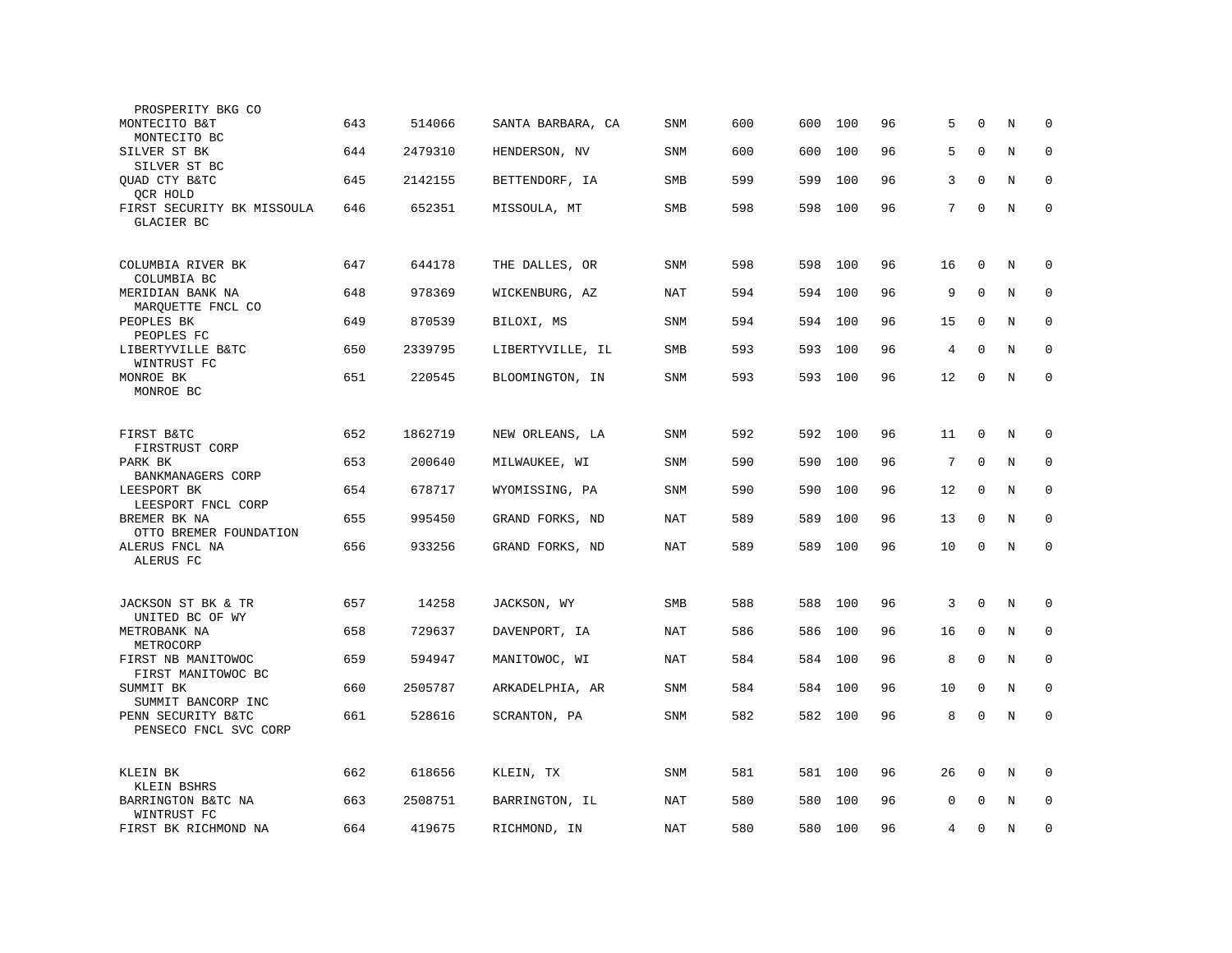| FIRST MUTUAL RICHMOND<br>MINOTOLA NB                | 665 | 680617  | VINELAND, NJ       | NAT        | 579 | 579 | 100     | 96 | 11 | $\Omega$     | N | $\Omega$    |
|-----------------------------------------------------|-----|---------|--------------------|------------|-----|-----|---------|----|----|--------------|---|-------------|
| CITIZENS NB<br>HENDERSON CITIZENS BSHRS             | 666 | 56351   | HENDERSON, TX      | <b>NAT</b> | 578 | 578 | 100     | 96 | 15 | $\mathbf 0$  | N | $\mathbf 0$ |
| TEXAS B&TC<br>OVERTON FC                            | 667 | 949154  | LONGVIEW, TX       | <b>SNM</b> | 577 |     | 577 100 | 96 | 6  | $\mathbf 0$  | N | 0           |
| FIRST NB IN BROOKINGS<br>FISHBACK FC                | 668 | 77851   | BROOKINGS, SD      | NAT        | 577 | 577 | 100     | 96 | 4  | 0            | N | $\Omega$    |
| OZAUKEE BK                                          | 669 | 180649  | CEDARBURG, WI      | <b>SNM</b> | 576 | 576 | 100     | 96 | 6  | $\mathbf 0$  | N | $\mathbf 0$ |
| TOTALBANK                                           | 670 | 790534  | MIAMI, FL          | SNM        | 576 | 576 | 100     | 96 | 16 | $\mathbf 0$  | Y | $\mathbf 0$ |
| FIRST NB OF DAMARISCOTTA<br>FIRST NAT LINCOLN CORP  | 671 | 439404  | DAMARISCOTTA, ME   | NAT        | 576 | 576 | 100     | 96 | 6  | $\Omega$     | N | $\mathbf 0$ |
| AMERICAN BK NA<br>AMERICAN BK HOLDING CORP          | 672 | 807955  | CORPUS CHRISTI, TX | NAT        | 573 | 573 | 100     | 96 | 8  | $\mathbf 0$  | N | 0           |
| FIRST UNITED SCTY BK<br>UNITED SCTY BSHRS           | 673 | 259330  | THOMASVILLE, AL    | SNM        | 572 | 572 | 100     | 96 | 18 | $\mathbf 0$  | N | $\mathbf 0$ |
| CITIZENS & FARMERS BK<br>C&F FC                     | 674 | 928421  | WEST POINT, VA     | <b>SNM</b> | 569 | 569 | 100     | 96 | 13 | 0            | N | $\mathbf 0$ |
| CENTRAL NB<br>CENTRAL OF KS                         | 675 | 234355  | JUNCTION CITY, KS  | <b>NAT</b> | 569 | 569 | 100     | 96 | 31 | $\mathbf 0$  | N | $\mathbf 0$ |
| WAUKESHA ST BK                                      | 676 | 290249  | WAUKESHA, WI       | <b>SNM</b> | 568 | 568 | 100     | 96 | 11 | $\mathbf 0$  | N | $\mathbf 0$ |
| SPIRITBANK                                          | 677 | 142955  | TULSA, OK          | <b>SNM</b> | 568 | 568 | 100     | 96 | 12 | $\mathbf 0$  | N | 0           |
| SPIRIT BC<br>REPUBLIC BK OF CHICAGO                 | 678 | 671334  | DARIEN, IL         | SNM        | 568 | 568 | 100     | 96 | 6  | $\mathbf 0$  | N | $\mathbf 0$ |
| REPUBLIC BC CO<br>AMERICAN BK                       | 679 | 34153   | SAINT PAUL, MN     | <b>SMB</b> | 565 | 565 | 100     | 96 | 10 | $\mathbf 0$  | N | $\mathbf 0$ |
| AMERICAN BC<br>FLORIDA CMNTY BK<br>FLORIDA CMNTY BK | 680 | 92630   | IMMOKALEE, FL      | SNM        | 565 | 565 | 100     | 96 | 4  | $\mathbf 0$  | N | $\mathbf 0$ |
| SECURITY NB SIOUX CITY<br>SECURITY NAT CORP         | 681 | 418249  | SIOUX CITY, IA     | NAT        | 565 | 565 | 100     | 96 | 3  | $\Omega$     | N | $\Omega$    |
| CITIZENS BK<br>CITIZENS HC                          | 682 | 29636   | PHILADELPHIA, MS   | SNM        | 564 | 564 | 100     | 96 | 18 | $\mathbf 0$  | N | $\mathbf 0$ |
| BLACKHAWK ST BK<br>BLACKHAWK BC                     | 683 | 890742  | MILAN, IL          | SNM        | 563 | 563 | 100     | 96 | 4  | $\mathbf 0$  | N | $\mathbf 0$ |
| TRADITIONAL BK<br>TRADITIONAL BC                    | 684 | 786210  | MOUNT STERLING, KY | SNM        | 562 | 562 | 100     | 96 | 8  | $\Omega$     | N | 0           |
| FIDELITY DEPOSIT & DISCOUNT<br>FIDELITY D&D BC INC  | 685 | 1007819 | DUNMORE, PA        | SNM        | 560 | 560 | 100     | 96 | 11 | $\Omega$     | N | $\mathbf 0$ |
| COMMUNITY BK                                        | 686 | 594134  | BLOUNTSVILLE, AL   | <b>SNM</b> | 559 | 559 | 100     | 96 | 21 | $\mathbf{0}$ | N | $\mathbf 0$ |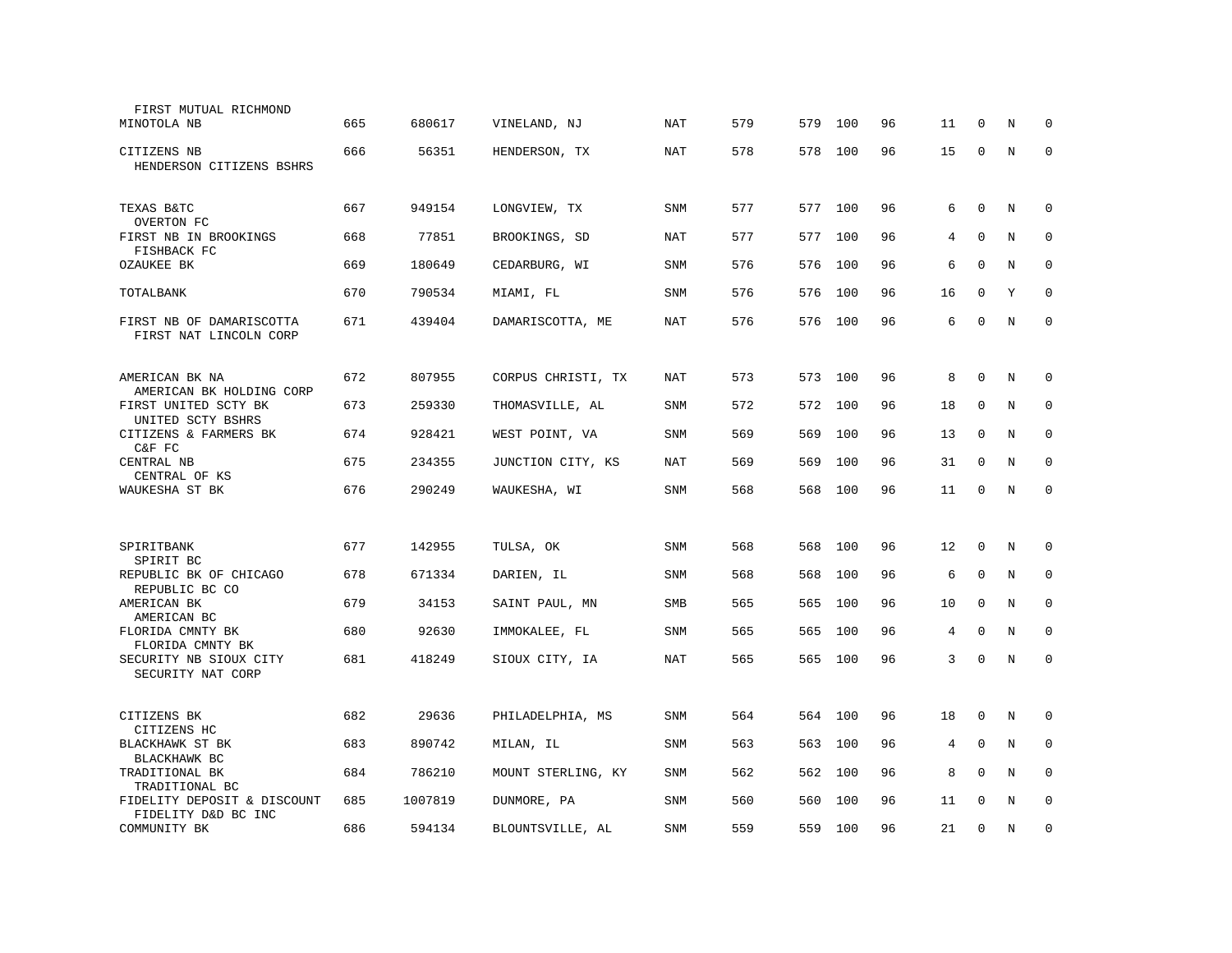#### COMMUNITY BSHRS

| MOUNTAIN WEST BK<br>GLACIER BC                       | 687 | 2114282 | COEUR D'ALENE, ID    | <b>SNM</b> | 558 | 558 | 100     | 96 | 10           | $\Omega$     | N | $\Omega$     |
|------------------------------------------------------|-----|---------|----------------------|------------|-----|-----|---------|----|--------------|--------------|---|--------------|
| CITIZENS FIRST BK<br>VILLAGES BC                     | 688 | 1867983 | THE VILLAGES, FL     | SNM        | 558 | 558 | 100     | 96 | $\mathbf{1}$ | $\mathbf{0}$ | N | $\Omega$     |
| FIRST NORTHERN BK<br>FIRST NORTHERN CMNTY BC         | 689 | 783161  | DIXON, CA            | SNM        | 557 | 557 | 100     | 96 | 6            | $\Omega$     | N | $\mathbf 0$  |
| BANK OF THE WEST<br>WEST FNCL                        | 690 | 1447639 | EL PASO, TX          | SMB        | 557 | 557 | 100     | 96 | 5            | $\Omega$     | N | $\mathbf 0$  |
| FIRST BKG CTR<br>FIRST BKG CTR                       | 691 | 41647   | BURLINGTON, WI       | SMB        | 554 |     | 554 100 | 96 | 16           | $\mathbf 0$  | N | $\mathbf 0$  |
| TEAMBANK NA<br>TEAM FNCL ESOP                        | 692 | 181851  | PAOLA, KS            | NAT        | 553 | 553 | 100     | 96 | 14           | 0            | N | $\mathbf 0$  |
| BARNES BKG CO<br>BARNES BC                           | 693 | 868376  | KAYSVILLE, UT        | <b>SMB</b> | 553 | 553 | 100     | 96 | 5            | $\mathbf 0$  | N | $\mathbf 0$  |
| BANK OF UTAH<br>BOU BC                               | 694 | 933975  | OGDEN, UT            | <b>SMB</b> | 553 | 553 | 100     | 96 | 13           | $\mathbf 0$  | N | $\mathbf 0$  |
| HOME ST BK NA<br>HOME ST BC                          | 695 | 696430  | CRYSTAL LAKE, IL     | NAT        | 551 | 551 | 100     | 96 | 4            | $\mathbf 0$  | N | 0            |
| ARMED FORCES BK NA<br>DICKINSON FC II                | 696 | 983457  | FORT LEAVENWORTH, KS | NAT        | 549 | 549 | 100     | 96 | 27           | $\Omega$     | N | $\mathbf{0}$ |
| HIGHLANDS UNION BK<br>HIGHLANDS BSHRS                | 697 | 969424  | ABINGDON, VA         | SMB        | 548 | 548 | 100     | 96 | 10           | $\mathbf 0$  | N | $\mathbf 0$  |
| BREMER BK NA<br>OTTO BREMER FOUNDATION               | 698 | 824550  | SAINT CLOUD, MN      | <b>NAT</b> | 548 | 548 | 100     | 96 | 4            | $\mathbf 0$  | N | 0            |
| NEXITY BK<br>NEXITY FC                               | 699 | 509231  | BIRMINGHAM, AL       | SNM        | 547 | 547 | 100     | 96 | 0            | $\mathbf 0$  | N | 0            |
| DELAWARE CTY B&TC<br>DCB FNCL CORP                   | 700 | 616410  | LEWIS CENTER, OH     | <b>SNM</b> | 546 | 546 | 100     | 96 | 16           | $\Omega$     | N | $\mathbf 0$  |
| PEOPLES BK<br>PEOPLES BC                             | 701 | 455972  | LYNDEN, WA           | <b>SNM</b> | 546 |     | 546 100 | 96 | 13           | $\mathbf 0$  | N | $\mathbf 0$  |
| BANK OF WESTERN MA<br>CHITTENDEN CORP                | 702 | 387000  | SPRINGFIELD, MA      | SNM        | 546 | 546 | 100     | 96 | 12           | 0            | N | 0            |
| FARMERS BK & CAPITAL TC<br>FARMERS CAPITAL BANK CORP | 703 | 728742  | FRANKFORT, KY        | SNM        | 544 | 544 | 100     | 96 | 4            | $\mathbf 0$  | N | 0            |
| ISABELLA B&T<br>IBT BC                               | 704 | 74140   | MOUNT PLEASANT, MI   | <b>SMB</b> | 544 | 544 | 100     | 96 | 14           | $\mathbf 0$  | N | $\mathbf 0$  |
| FRANKLIN BK NA<br>FRANKLIN BC                        | 705 | 558172  | SOUTHFIELD, MI       | <b>NAT</b> | 544 | 544 | 100     | 96 | 4            | $\mathbf 0$  | N | $\mathbf{0}$ |
| FIRST B&TC OF IL<br>HERSHENHORN BC                   | 706 | 646444  | PALATINE, IL         | SNM        | 543 |     | 543 100 | 96 | $\mathbf{1}$ | $\mathbf 0$  | N | $\mathbf{0}$ |
| RICHLAND TC                                          | 707 | 695228  | MANSFIELD, OH        | SNM        | 543 |     | 543 100 | 96 | 12           | 0            | N | 0            |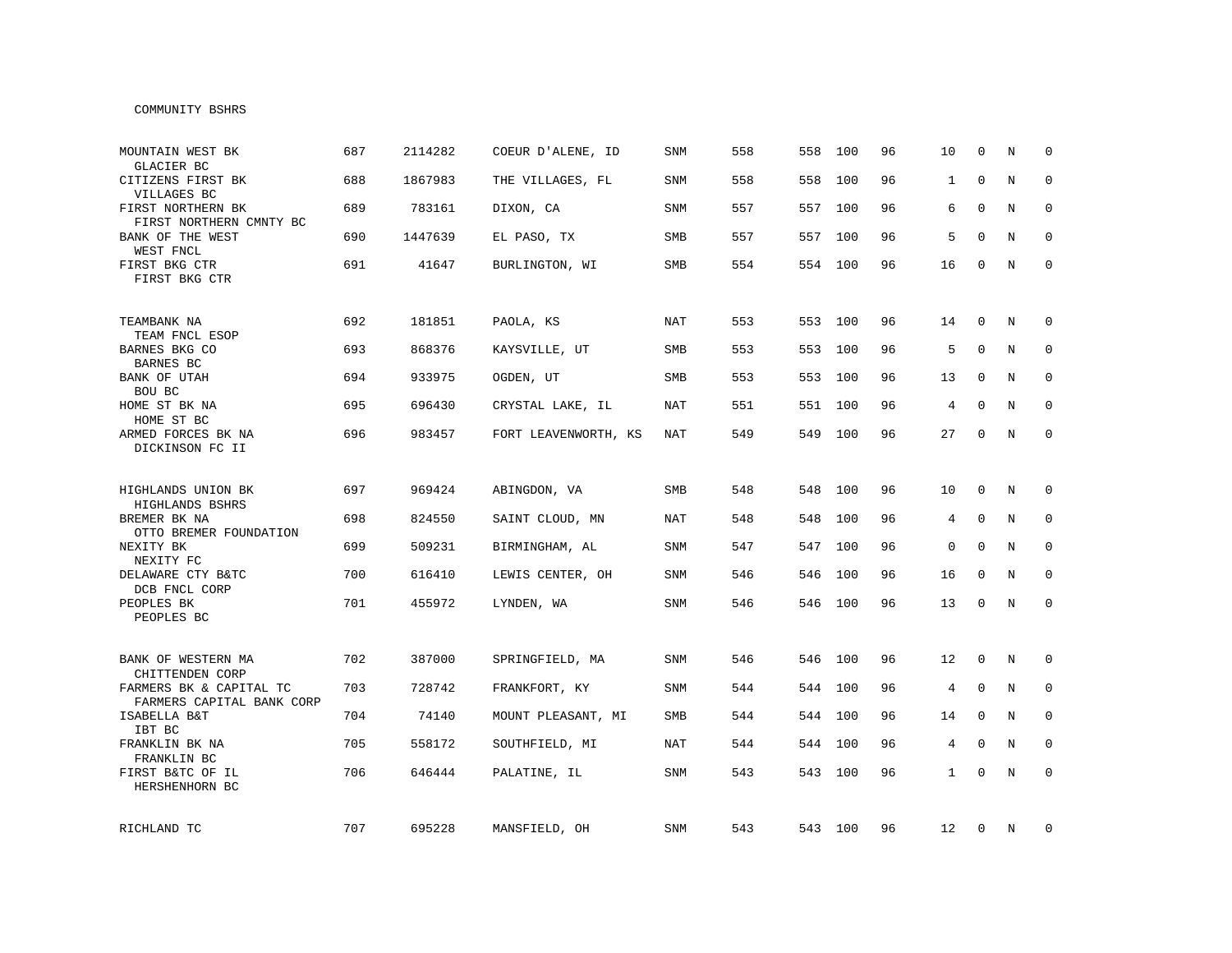| PARK NAT CORP                                          |     |         |                  |            |     |         |     |    |                 |              |         |             |
|--------------------------------------------------------|-----|---------|------------------|------------|-----|---------|-----|----|-----------------|--------------|---------|-------------|
| HARRIS BK GLENCOE-NORTHBRK N<br>HARRIS FC              | 708 | 873035  | GLENCOE, IL      | NAT        | 541 | 541     | 100 | 96 | 2               | 0            | N       | 100         |
| FARMERS & MRCH TC OF CHMRSBR<br>FRANKLIN FNCL SVC CORP | 709 | 289515  | CHAMBERSBURG, PA | SNM        | 541 | 541     | 100 | 96 | 13              | $\mathbf 0$  | $\rm N$ | 0           |
| PINNACLE NB<br>PINNACLE FNCL PTNR                      | 710 | 2925666 | NASHVILLE, TN    | NAT        | 541 | 541     | 100 | 96 | 4               | $\mathbf 0$  | N       | $\mathbf 0$ |
| HARRIS BK ROSELLE<br>HARRIS FC                         | 711 | 882644  | ROSELLE, IL      | SNM        | 540 | 540     | 100 | 96 | 3               | $\mathbf 0$  | N       | 100         |
| COMMUNITY BK SOUTHERN IN<br>COMMUNITY BANK SHARES      | 712 | 54375   | NEW ALBANY, IN   | SNM        | 540 | 540     | 100 | 96 | 7               | $\Omega$     | $\rm N$ | 0           |
| HERITAGE BK<br>HERITAGE FNCL HC                        | 713 | 2301952 | DECATUR, AL      | SNM        | 539 | 539     | 100 | 96 | 8               | $\mathbf 0$  | N       | $\mathbf 0$ |
| NODAWAY VALLEY BK<br>NODAWAY VALLEY BSHRS              | 714 | 770657  | MARYVILLE, MO    | SNM        | 539 | 539     | 100 | 96 | 8               | $\mathbf{0}$ | N       | $\mathbf 0$ |
| FIRST ST BK CENTRAL TX<br>CENTRAL CMNTY CORP           | 715 | 751759  | TEMPLE, TX       | SNM        | 538 | 538     | 100 | 96 | 19              | $\Omega$     | N       | $\Omega$    |
| UMB NB OF AMER<br>UMB FC                               | 716 | 597555  | SALINA, KS       | NAT        | 538 | 538     | 100 | 96 | 22              | $\mathbf 0$  | N       | $\mathbf 0$ |
|                                                        |     |         |                  |            |     |         |     |    |                 |              |         |             |
| QUAKERTOWN NB<br>QNB CORP                              | 717 | 852713  | QUAKERTOWN, PA   | <b>NAT</b> | 537 | 537 100 |     | 96 | 8               | $\mathbf 0$  | N       | 0           |
| FIRST NB OF OLATHE<br>FIRST OLATHE BSHRS               | 718 | 456456  | OLATHE, KS       | <b>NAT</b> | 537 | 537 100 |     | 96 | $7\overline{ }$ | $\mathbf{0}$ | N       | $\mathbf 0$ |
| CENTURY BK NA<br>CENTURY BSHRS                         | 719 | 896566  | NEW BOSTON, TX   | <b>NAT</b> | 536 | 536     | 100 | 96 | 5               | $\Omega$     | N       | $\mathbf 0$ |
| LAKESIDE BK<br>LAKESIDE BC                             | 720 | 201834  | CHICAGO, IL      | SNM        | 536 | 536     | 100 | 96 | 5               | $\mathbf 0$  | N       | 0           |
| FIRST NAT B&TC<br>CENTRE 1 BC                          | 721 | 207845  | BELOIT, WI       | <b>NAT</b> | 536 | 536     | 100 | 96 | 11              | $\mathbf 0$  | N       | $\mathbf 0$ |
|                                                        |     |         |                  |            |     |         |     |    |                 |              |         |             |
| JEFFERSON ST BK<br><b>JEFFERSON BSHRS</b>              | 722 | 45560   | SAN ANTONIO, TX  | <b>SNM</b> | 535 | 535     | 100 | 96 | 6               | 0            | N       | 0           |
| LONG ISLAND CMRL BK<br>LONG ISLAND FNCL CORP           | 723 | 1438589 | ISLANDIA, NY     | SNM        | 535 | 535     | 100 | 96 | 10              | $\mathbf 0$  | N       | $\mathbf 0$ |
| BROADWAY BK                                            | 724 | 268734  | CHICAGO, IL      | SNM        | 533 | 533     | 100 | 96 | 2               | 0            | N       | 0           |
| UNITED BK                                              | 725 | 37435   | ZEBULON, GA      | <b>SNM</b> | 533 | 533     | 100 | 96 | 12              | $\mathbf 0$  | N       | $\mathbf 0$ |
| UNITED BC<br>FIRST ST BK                               | 726 | 151331  | STOCKBRIDGE, GA  | <b>SNM</b> | 533 | 533 100 |     | 96 | 5               | $\mathbf 0$  | $\rm N$ | $\mathbf 0$ |
| HENRY CTY BSHRS                                        |     |         |                  |            |     |         |     |    |                 |              |         |             |
| SECURITY BK OF KANSAS CITY<br>VALLEY VIEW BSHRS        | 727 | 1009354 | KANSAS CITY, KS  | SNM        | 533 | 533     | 100 | 96 | 7               | $\mathbf 0$  | Ν       | 0           |
| PREMIER BK<br>FULTON FNCL CORP                         | 728 | 1954294 | DOYLESTOWN, PA   | <b>SMB</b> | 532 | 532     | 100 | 96 | 6               | $\Omega$     | N       | $\mathbf 0$ |
| FIRST ST BK OF THE FLORIDA                             | 729 | 191935  | KEY WEST, FL     | SNM        | 531 | 531 100 |     | 96 | 6               | $\mathbf 0$  | N       | $\mathbf 0$ |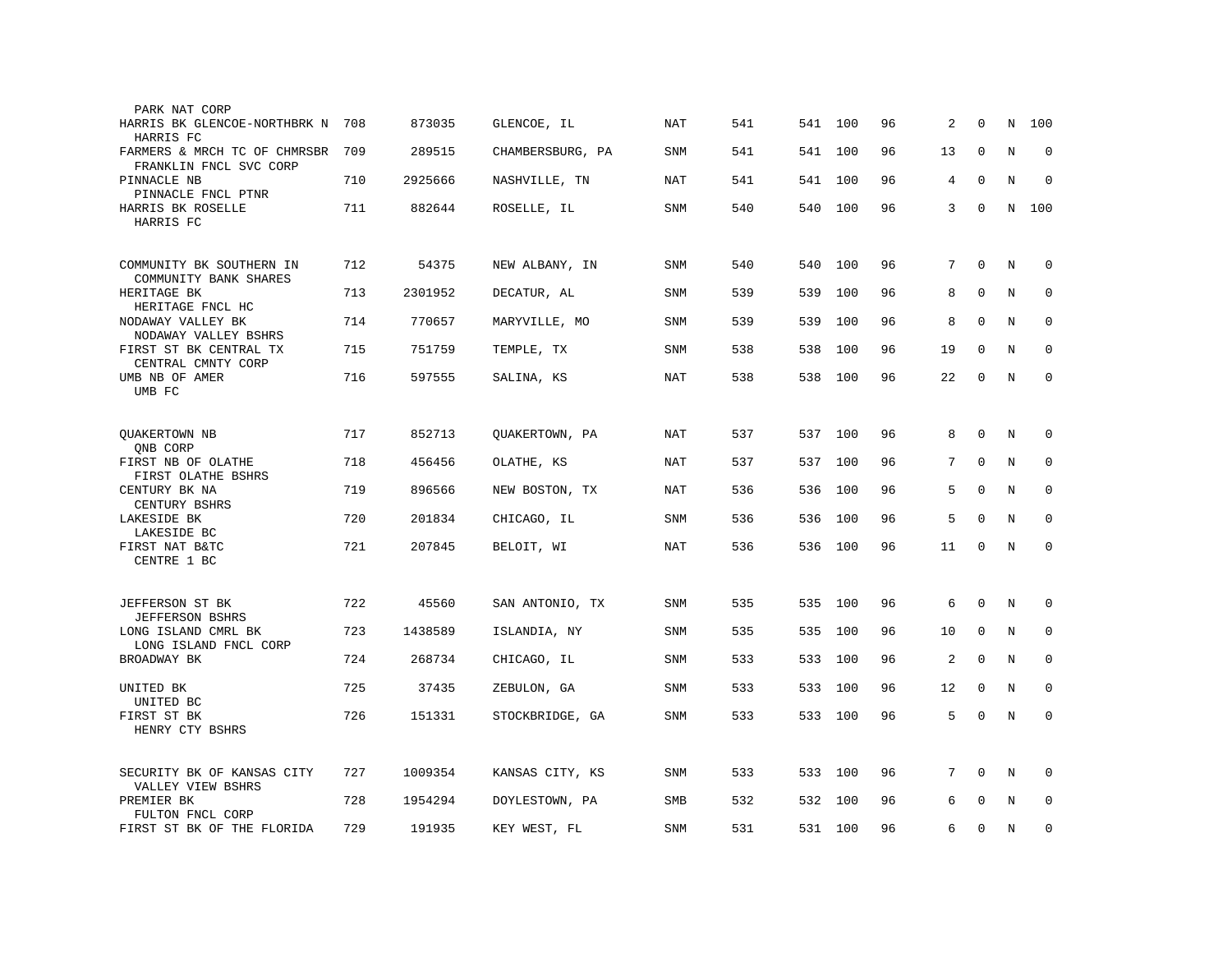| FIRST B&TC EAST TX<br>DIBOLL ST BSHRS                       | 730 | 642259  | DIBOLL, TX         | <b>SNM</b> | 531 | 531 | 100 | 96 | 11          | $\Omega$     | N | $\Omega$    |
|-------------------------------------------------------------|-----|---------|--------------------|------------|-----|-----|-----|----|-------------|--------------|---|-------------|
| HARRIS BK NA<br>HARRIS FC                                   | 731 | 528568  | SCOTTSDALE, AZ     | NAT        | 531 | 531 | 100 | 96 | 9           | $\mathbf 0$  | N | 100         |
| KITSAP BK<br>OLYMPIC BC                                     | 732 | 584377  | PORT ORCHARD, WA   | <b>SNM</b> | 530 | 530 | 100 | 96 | 19          | $\mathbf 0$  | N | $\mathbf 0$ |
| LIBERTYBANK<br>LIBERTY FNCL GROUP                           | 733 | 650674  | EUGENE, OR         | <b>SNM</b> | 528 | 528 | 100 | 96 | $\mathbf 0$ | $\mathbf 0$  | N | $\mathbf 0$ |
| EXCHANGE NB OF JEFFERSON CIT<br>EXCHANGE NAT BANCSHARES INC | 734 | 640451  | JEFFERSON CITY, MO | <b>NAT</b> | 528 | 528 | 100 | 96 | 6           | $\mathbf{0}$ | N | 0           |
| EMPRISE BK<br>EMPRISE FC                                    | 735 | 65858   | WICHITA, KS        | <b>SNM</b> | 527 | 527 | 100 | 96 | 16          | $\Omega$     | N | $\mathbf 0$ |
| BANK OF CMRC                                                | 736 | 324863  | IDAHO FALLS, ID    | SNM        | 527 | 527 | 100 | 96 | 12          | $\mathbf 0$  | N | $\mathbf 0$ |
|                                                             |     |         |                    |            |     |     |     |    |             |              |   |             |
| BRIDGEHAMPTON NB<br>BRIDGE BC                               | 737 | 23504   | BRIDGEHAMPTON, NY  | NAT        | 525 | 525 | 100 | 96 | 10          | $\Omega$     | N | 0           |
| EPHRATA NB<br>HIBSHMAN TR FOR EPHRATA NB STK                | 738 | 425911  | EPHRATA, PA        | NAT        | 525 | 525 | 100 | 96 | 4           | $\mathbf 0$  | N | $\mathbf 0$ |
| MIDDLEBURG BK<br>MIDDLEBURG FC                              | 739 | 679826  | MIDDLEBURG, VA     | SMB        | 524 | 524 | 100 | 96 | 5           | $\Omega$     | N | $\mathbf 0$ |
| BANK OF AMER FORK<br>PEOPLES UT BC                          | 740 | 984379  | AMERICAN FORK, UT  | SNM        | 524 | 524 | 100 | 96 | 7           | $\Omega$     | N | $\Omega$    |
| FIRST ST CMNTY BK<br>FIRST STATE BANCSHARES INC             | 741 | 707354  | FARMINGTON, MO     | SNM        | 523 | 523 | 100 | 96 | 15          | $\Omega$     | N | $\mathbf 0$ |
| ESPIRITO SANTO BK                                           | 742 | 729132  | MIAMI, FL          | <b>SNM</b> | 523 | 523 | 100 | 96 | $\Omega$    | 0            | Y | 19          |
| BREMER BK NA                                                | 743 | 2516327 | MOORHEAD, MN       | NAT        | 523 | 523 | 100 | 96 | 9           | $\mathbf 0$  | N | $\mathbf 0$ |
| OTTO BREMER FOUNDATION<br>BANK OF THE ORIENT                | 744 | 777366  | SAN FRANCISCO, CA  | SMB        | 522 | 518 | 99  | 96 | 9           | $\mathbf{1}$ | Y | $\mathbf 0$ |
| ORIENT BC<br>GREAT WESTERN BK                               | 745 | 813844  | CLIVE, IA          | <b>SNM</b> | 521 | 521 | 100 | 96 | 33          | $\Omega$     | N | $\Omega$    |
| GREAT WESTERN BC<br>KENTUCKY BK                             | 746 | 373115  | PARIS, KY          | SNM        | 519 | 519 | 100 | 96 | 11          | $\mathbf 0$  | N | $\mathbf 0$ |
| KENTUCKY BSHRS INC                                          |     |         |                    |            |     |     |     |    |             |              |   |             |
| ARKANSAS NB<br>ARKANSAS NAT BANCSHARES INC                  | 747 | 2203355 | BENTONVILLE, AR    | NAT        | 519 | 519 | 100 | 96 | 8           | $\mathbf 0$  | N | $\mathbf 0$ |
| COOPERATIVE BK<br>COOPERATIVE BSHRS                         | 748 | 642370  | WILMINGTON, NC     | <b>SNM</b> | 519 | 519 | 100 | 96 | 14          | $\mathbf 0$  | N | $\mathbf 0$ |
| SUBURBAN B&TC<br>SUBURBAN IL BC                             | 749 | 591937  | ELMHURST, IL       | SNM        | 518 | 518 | 100 | 97 | 6           | $\mathbf{0}$ | N | $\mathbf 0$ |
| GUARANTY BOND BK<br>GUARANTY BSHRS                          | 750 | 112163  | MOUNT PLEASANT, TX | <b>SNM</b> | 518 | 518 | 100 | 97 | 9           | $\Omega$     | N | $\Omega$    |
| FIRST NB OF JASPER                                          | 751 | 157838  | JASPER, AL         | <b>NAT</b> | 517 | 517 | 100 | 97 | 8           | $\mathbf 0$  | N | $\mathbf 0$ |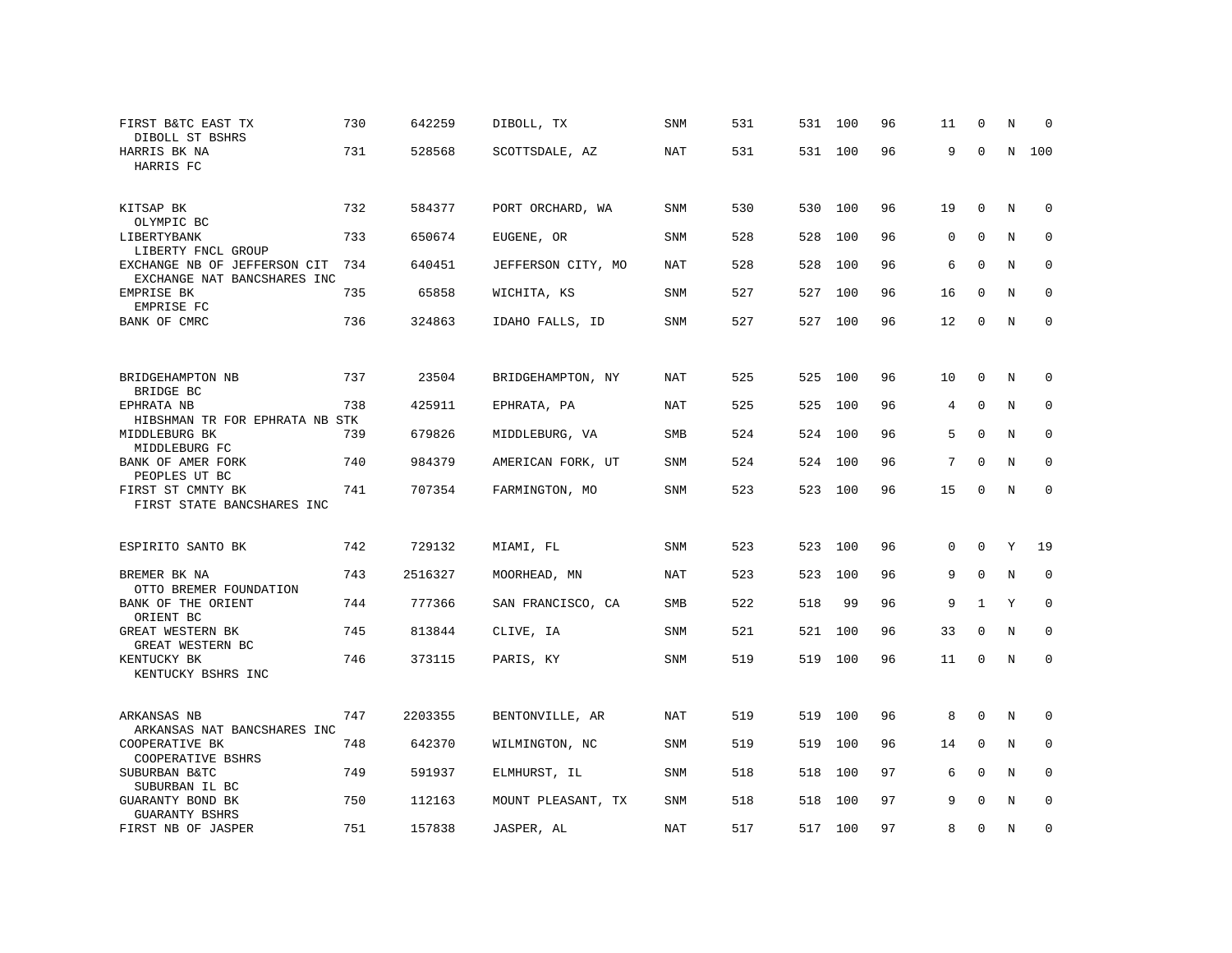| NORTHSIDE BK<br>NSD BC                                        | 752 | 171227  | PITTSBURGH, PA    | SNM        | 516 | 516     | 100     | 97 | 11 | $\Omega$     | N | $\Omega$    |
|---------------------------------------------------------------|-----|---------|-------------------|------------|-----|---------|---------|----|----|--------------|---|-------------|
| CITIZENS BK<br>CITCO CMNTY BSHRS                              | 753 | 778738  | ELIZABETHTON, TN  | SNM        | 515 | 515     | 100     | 97 | 13 | $\mathbf{0}$ | N | $\mathbf 0$ |
| BANK ONE TC NA<br>BANK ONE CORP                               | 754 | 8417    | COLUMBUS, OH      | <b>NAT</b> | 515 | 515     | 100     | 97 | 2  | $\Omega$     | N | 0           |
| COMMUNITY BK OF MISSISSIPPI<br>COMMUNITY BSHRS OF MISSISSIPPI | 755 | 460033  | FOREST, MS        | SNM        | 515 | 515     | 100     | 97 | 5  | $\mathbf 0$  | N | 0           |
| NATIONAL BK OF THE REDWOODS<br>REDWOOD EMPIRE BC              | 756 | 236667  | SANTA ROSA, CA    | NAT        | 514 | 514 100 |         | 97 | 6  | $\mathbf 0$  | N | $\mathbf 0$ |
| BREMER BK NA<br>OTTO BREMER FOUNDATION                        | 757 | 503453  | MENOMONIE, WI     | <b>NAT</b> | 514 | 514 100 |         | 97 | 15 | $\mathbf 0$  | N | $\mathbf 0$ |
| IOWA ST B&TC<br>ISB FC                                        | 758 | 836843  | IOWA CITY, IA     | SNM        | 514 | 514 100 |         | 97 | 5  | $\mathbf 0$  | N | $\mathbf 0$ |
| BYRON CTR ST BK<br>OAK FC                                     | 759 | 945941  | BYRON CENTER, MI  | SMB        | 511 | 511 100 |         | 97 | 11 | $\mathbf 0$  | N | 0           |
| VENTURE BK<br>VENTURE FNCL GROUP                              | 760 | 452270  | LACEY, WA         | SNM        | 511 | 511 100 |         | 97 | 18 | 0            | N | 0           |
| JERSEY SHORE ST BK<br>PENNS WOODS BC                          | 761 | 732918  | JERSEY SHORE, PA  | <b>SNM</b> | 510 |         | 510 100 | 97 | 12 | $\mathbf 0$  | N | $\mathbf 0$ |
| SLADES FERRY TC<br>SLADES FERRY BC                            | 762 | 500407  | SOMERSET, MA      | SNM        | 510 | 510 100 |         | 97 | 11 | $\mathbf 0$  | N | $\mathbf 0$ |
| BESSEMER TC<br>BESSEMER GROUP                                 | 763 | 7009    | WOODBRIDGE, NJ    | SNM        | 509 | 509     | 100     | 97 | 0  | $\mathbf 0$  | N | $\mathbf 0$ |
| EAGLE B&TC OF MISSOURI<br>JEFFERSON COUNTY BANCSHARES         | 764 | 846356  | HILLSBORO, MO     | SNM        | 509 | 509     | 100     | 97 | 8  | $\mathbf{0}$ | N | $\mathbf 0$ |
| VANGUARD B&TC<br>SYNOVUS FC                                   | 765 | 293736  | VALPARAISO, FL    | <b>SNM</b> | 508 | 508     | 100     | 97 | 9  | $\Omega$     | N | $\mathbf 0$ |
| SECURITY BK OF BIBB CTY<br>SECURITY BK CORP                   | 766 | 1221558 | MACON, GA         | SNM        | 508 |         | 508 100 | 97 | 8  | $\Omega$     | N | $\mathbf 0$ |
| UNITED NE BK<br>UNITED NE FNCL CO                             | 767 | 2203337 | GRAND ISLAND, NE  | SNM        | 506 | 506 100 |         | 97 | 15 | 0            | N | 0           |
| UNITED SCTY BK<br>UNITED SCTY BSHRS                           | 768 | 1162017 | FRESNO, CA        | SMB        | 505 | 505     | 100     | 97 | 6  | 0            | N | 0           |
| FIRST GUARANTY BK                                             | 769 | 422433  | HAMMOND, LA       | SNM        | 505 | 505     | 100     | 97 | 16 | $\mathbf 0$  | N | 0           |
| CITIZENS BK & SVG CO<br>CBS BANC CORP                         | 770 | 594433  | RUSSELLVILLE, AL  | SNM        | 504 | 504     | 100     | 97 | 12 | 0            | N | $\mathbf 0$ |
| COMMUNITY B&TC<br>COMM BC                                     | 771 | 151818  | CLARKS SUMMIT, PA | SMB        | 504 | 504     | 100     | 97 | 17 | 0            | N | $\mathbf 0$ |
| JOHNSON BK ARIZONA NA                                         | 772 | 436467  | PHOENIX, AZ       | NAT        | 502 |         | 502 100 | 97 | 3  | 0            | N | 0           |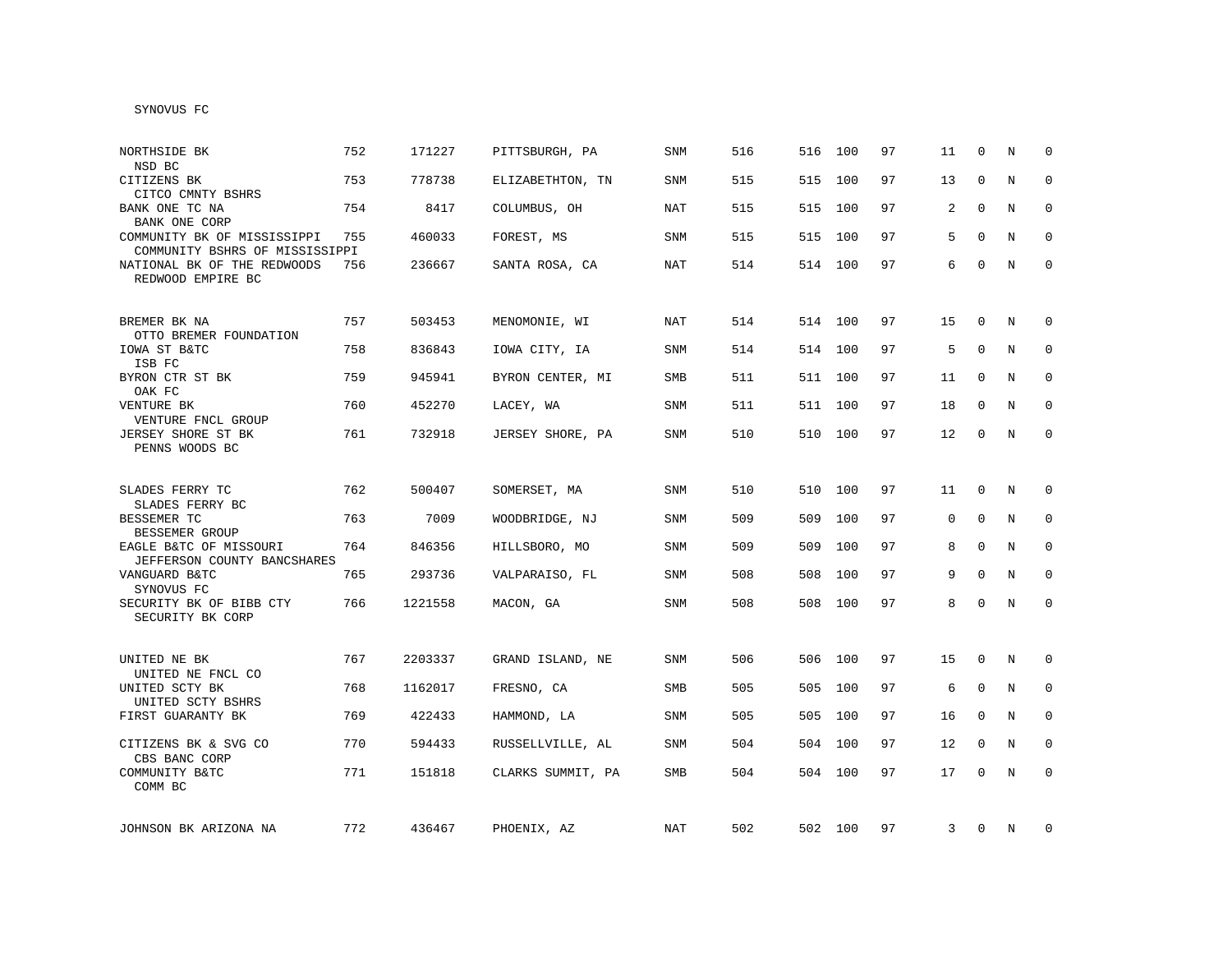| JOHNSON FNCL GRP                           |     |         |                    |            |     |     |     |    |             |              |             |             |
|--------------------------------------------|-----|---------|--------------------|------------|-----|-----|-----|----|-------------|--------------|-------------|-------------|
| UNION BK                                   | 773 | 687858  | KANSAS CITY, MO    | <b>SNM</b> | 502 | 502 | 100 | 97 | 9           | $\mathbf 0$  | N           | $\mathbf 0$ |
| FIRST OLATHE BSHRS<br>COMMUNITY NB         | 774 | 175560  | FALLBROOK, CA      | NAT        | 502 | 502 | 100 | 97 | 3           | $\Omega$     | $\rm N$     | 0           |
| COMMUNITY BC<br>WESTERN NB<br>WNB BSHRS    | 775 | 778466  | ODESSA, TX         | NAT        | 500 | 500 | 100 | 97 | 5           | $\mathbf{0}$ | N           | $\mathbf 0$ |
| FIRST NB TX<br>FIRST CMNTY BSHRS           | 776 | 613950  | KILLEEN, TX        | NAT        | 500 | 500 | 100 | 97 | 70          | $\mathbf 0$  | N           | $\mathbf 0$ |
|                                            |     |         |                    |            |     |     |     |    |             |              |             |             |
| CITIZENS BKG CO<br>FIRST CITIZENS BC       | 777 | 542528  | SANDUSKY, OH       | SMB        | 499 | 499 | 100 | 97 | 10          | $\mathbf 0$  | N           | $\mathbf 0$ |
| GREATER CMNTY BK<br>GREATER CMNTY BC       | 778 | 367208  | TOTOWA, NJ         | <b>SNM</b> | 499 | 499 | 100 | 97 | 6           | $\Omega$     | N           | $\mathbf 0$ |
| CAPITALBANK<br>COMMUNITY CAPITAL CORP      | 779 | 1356535 | GREENWOOD, SC      | SMB        | 498 | 498 | 100 | 97 | 13          | $\mathbf{0}$ | N           | $\mathbf 0$ |
| CAVALRY BKG<br>CAVALRY BC                  | 780 | 461870  | MURFREESBORO, TN   | SMB        | 498 | 498 | 100 | 97 | 8           | $\Omega$     | N           | $\mathbf 0$ |
| SECURITY ST B&TC<br>SECURITY HC            | 781 | 247355  | FREDERICKSBURG, TX | SNM        | 498 | 498 | 100 | 97 | 11          | $\mathbf 0$  | N           | $\mathbf 0$ |
|                                            |     |         |                    |            |     |     |     |    |             |              |             |             |
| AMERICAN BK<br>AMERICAN BK INC             | 782 | 2580243 | ALLENTOWN, PA      | <b>SMB</b> | 497 | 497 | 100 | 97 | $\mathbf 0$ | $\mathbf 0$  | N           | $\mathbf 0$ |
| LEBANON CITIZENS NB<br>LCNB CORP           | 783 | 785923  | LEBANON, OH        | <b>NAT</b> | 495 | 495 | 100 | 97 | 19          | $\mathbf 0$  | N           | 0           |
| FIRST NB&TC<br>QUEENSBOROUGH CO            | 784 | 960935  | LOUISVILLE, GA     | <b>NAT</b> | 495 | 495 | 100 | 97 | 18          | $\mathbf{0}$ | N           | $\mathbf 0$ |
| UNION BK CO<br>UNITED BSHRS                | 785 | 780218  | COLUMBUS GROVE, OH | SNM        | 493 | 493 | 100 | 97 | 12          | $\mathbf{0}$ | N           | $\mathbf 0$ |
| FIRST NB OF BERWICK<br>FIRST KEYSTONE CORP | 786 | 790918  | BERWICK, PA        | NAT        | 493 | 493 | 100 | 97 | 8           | $\mathbf 0$  | N           | $\mathbf 0$ |
|                                            |     |         |                    |            |     |     |     |    |             |              |             |             |
| SKAGIT ST BK                               | 787 | 227179  | BURLINGTON, WA     | SNM        | 491 | 491 | 100 | 97 | 11          | 0            | N           | $\mathbf 0$ |
| HARRIS BK ST CHARLES<br>HARRIS FC          | 788 | 516042  | SAINT CHARLES, IL  | SMB        | 491 | 491 | 100 | 97 | 4           | $\mathbf 0$  | N           | 100         |
| PARISH NB                                  | 789 | 651037  | BOGALUSA, LA       | <b>NAT</b> | 490 | 490 | 100 | 97 | 14          | $\mathbf{0}$ | N           | $\mathbf 0$ |
| FIRST MORRIS B&TC                          | 790 | 926203  | MORRISTOWN, NJ     | SNM        | 489 | 489 | 100 | 97 | 7           | $\mathbf{0}$ | $\mathbf N$ | $\mathbf 0$ |
| SUMMIT NB<br>SUMMIT BC                     | 791 | 1167393 | ATLANTA, GA        | NAT        | 489 | 489 | 100 | 97 | 5           | $\mathbf 0$  | N           | $\Omega$    |
| <b>BANK OF CASTILE</b><br>TOMPKINS TRUSTCO | 792 | 165806  | CASTILE, NY        | <b>SNM</b> | 489 | 489 | 100 | 97 | 12          | 0            | $\rm N$     | 0           |
| WESTERN SIERRA NB<br>WESTERN SIERRA BC     | 793 | 7166    | CAMERON PARK, CA   | <b>NAT</b> | 487 | 487 | 100 | 97 | 11          | $\mathbf 0$  | N           | $\mathbf 0$ |
| FIRST PENN BK                              | 794 | 833271  | PHILADELPHIA, PA   | <b>SMB</b> | 487 | 487 | 100 | 97 | 11          | $\mathbf 0$  | N           | $\mathbf 0$ |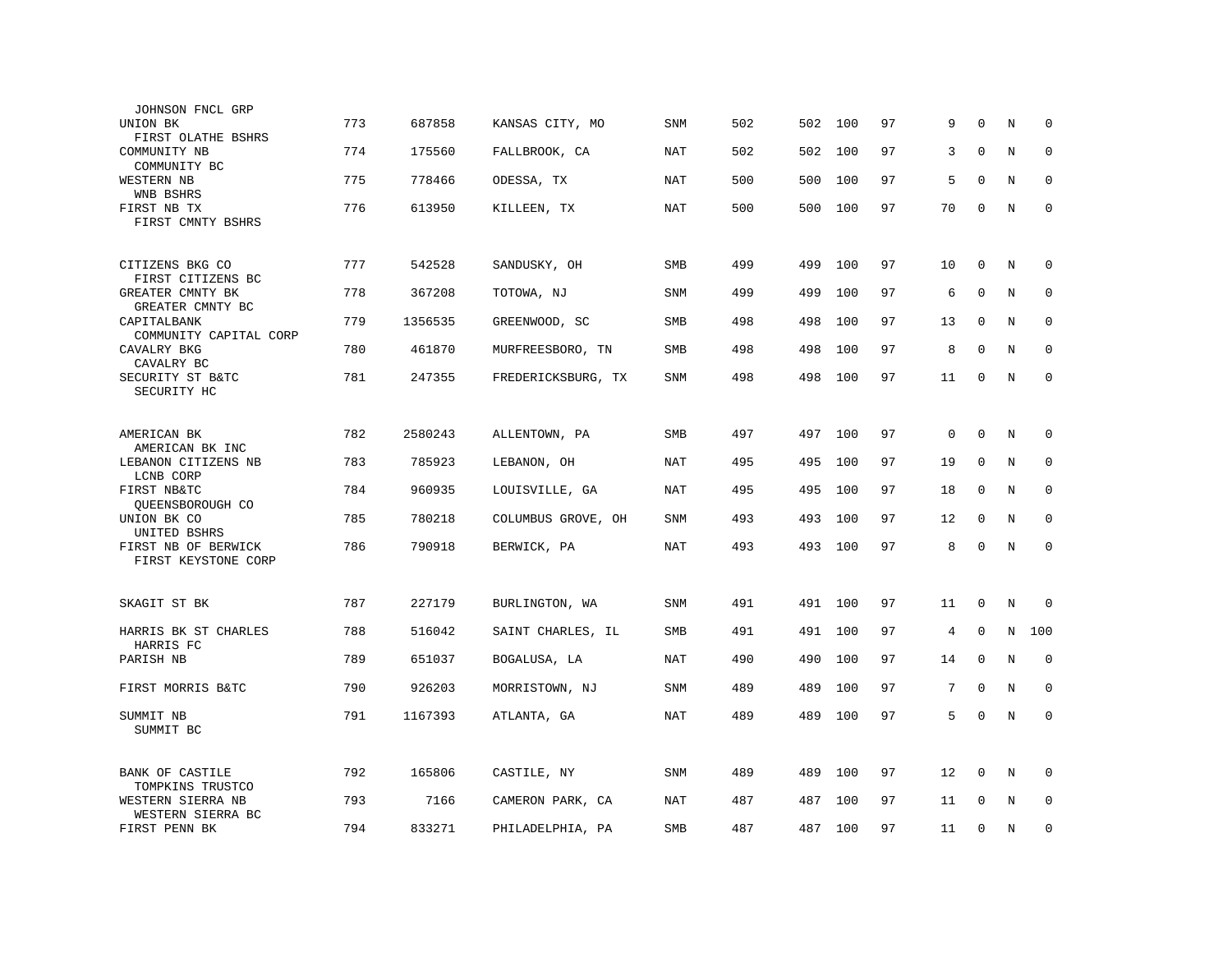| PSB BC                                              |     |         |                       |            |     |     |     |    |    |              |   |             |
|-----------------------------------------------------|-----|---------|-----------------------|------------|-----|-----|-----|----|----|--------------|---|-------------|
| FIRST CAPITAL BK<br>FIRST CAPITAL BC                | 795 | 627135  | NORCROSS, GA          | SNM        | 486 | 486 | 100 | 97 | 1  | 0            | N | 0           |
| INSOUTH BK<br>INDEPENDENT SO BSHRS ESOT             | 796 | 329550  | BROWNSVILLE, TN       | SNM        | 486 | 486 | 100 | 97 | 10 | $\mathbf 0$  | N | $\Omega$    |
| RIVERSIDE BK<br>ABS INVESTORS LLC                   | 797 | 789136  | MARIETTA, GA          | SNM        | 485 | 485 | 100 | 97 | 6  | $\mathbf{0}$ | N | $\mathbf 0$ |
| COMMUNITY BKS OF CO<br>COMMUNITY BSHRS              | 798 | 785259  | GREENWOOD VILLAGE, CO | SMB        | 484 | 484 | 100 | 97 | 9  | $\mathbf{0}$ | N | $\mathbf 0$ |
| FIRST NB<br>LAURITZEN CORP                          | 799 | 181459  | NORTH PLATTE, NE      | NAT        | 484 | 484 | 100 | 97 | 6  | $\mathbf{0}$ | N | $\mathbf 0$ |
| OXFORD BK<br>OXFORD BK CORP                         | 800 | 448040  | OXFORD, MI            | SNM        | 483 | 483 | 100 | 97 | 5  | $\Omega$     | N | $\mathbf 0$ |
| BANK OF WALNUT CREEK<br>BWC FC                      | 801 | 18368   | WALNUT CREEK, CA      | SNM        | 483 | 483 | 100 | 97 | 6  | $\Omega$     | N | $\Omega$    |
| FIRST WASHINGTON ST BK<br>FIRST WASHINGTON FNCLCORP | 802 | 1412598 | WINDSOR, NJ           | SNM        | 483 | 483 | 100 | 97 | 12 | 0            | N | 0           |
| EAST CAROLINA BK<br>ECB BC                          | 803 | 580726  | ENGELHARD, NC         | <b>SNM</b> | 482 | 482 | 100 | 97 | 17 | $\mathbf 0$  | N | $\mathbf 0$ |
| FLAGSHIP B&TC<br>CHITTENDEN CORP                    | 804 | 1162147 | WORCESTER, MA         | SNM        | 481 | 481 | 100 | 97 | 6  | $\mathbf{0}$ | N | $\mathbf 0$ |
| FIRST CMNTY BK NA<br>FIRST CMNTY CAP CORP           | 805 | 2328230 | HOUSTON, TX           | <b>NAT</b> | 481 | 481 | 100 | 97 | 12 | $\mathbf{0}$ | N | $\mathbf 0$ |
| SOUTH SIDE T&SB PEORIA<br>MID IL BC                 | 806 | 662640  | PEORIA, IL            | SNM        | 480 | 480 | 100 | 97 | 9  | $\Omega$     | N | $\mathbf 0$ |
| CENTURY NB<br>PARK NAT CORP                         | 807 | 195072  | ZANESVILLE, OH        | NAT        | 479 | 479 | 100 | 97 | 10 | $\Omega$     | N | $\Omega$    |
| COMMUNITY BK OF NEVADA<br>COMMUNITY BC              | 808 | 2319676 | LAS VEGAS, NV         | SMB        | 479 | 479 | 100 | 97 | 5  | $\mathbf{0}$ | N | $\mathbf 0$ |
| PUTNAM CTY BK<br>PUTNAM BSHRS                       | 809 | 417626  | HURRICANE, WV         | SMB        | 479 | 479 | 100 | 97 | 2  | $\mathbf 0$  | N | $\mathbf 0$ |
| MERCANTILE T&SB<br>MERCANTILE BANCORP INC           | 810 | 481542  | QUINCY, IL            | SNM        | 479 | 479 | 100 | 97 | 5  | $\mathbf{0}$ | N | $\mathbf 0$ |
| COMMONWEALTH B&TC<br>COMMONWEALTH BANCSHARES INC    | 811 | 189044  | LOUISVILLE, KY        | SNM        | 478 | 478 | 100 | 97 | 11 | $\mathbf 0$  | N | $\mathbf 0$ |
| <b>GRABILL BK</b><br>GRABILL BC                     | 812 | 435349  | GRABILL, IN           | SNM        | 476 | 476 | 100 | 97 | 5  | $\mathbf{0}$ | N | $\mathbf 0$ |
| ORRSTOWN BK<br>ORRSTOWN FNCL SVC                    | 813 | 342410  | SHIPPENSBURG, PA      | SMB        | 476 | 476 | 100 | 97 | 12 | $\mathbf 0$  | N | 0           |
| FIRST DAKOTA NB<br>FIRST DAKOTA FC                  | 814 | 441256  | YANKTON, SD           | NAT        | 476 | 476 | 100 | 97 | 11 | $\mathbf 0$  | N | $\mathbf 0$ |
| UNION COLONY BK<br>LAURITZEN CORP                   | 815 | 440352  | GREELEY, CO           | SMB        | 475 | 475 | 100 | 97 | 10 | $\Omega$     | N | $\mathbf 0$ |
| CITIZENS B&TC OF WEST GEORGI                        | 816 | 557933  | CARROLLTON, GA        | <b>SNM</b> | 473 | 473 | 100 | 97 | 10 | $\mathbf{0}$ | N | $\mathbf 0$ |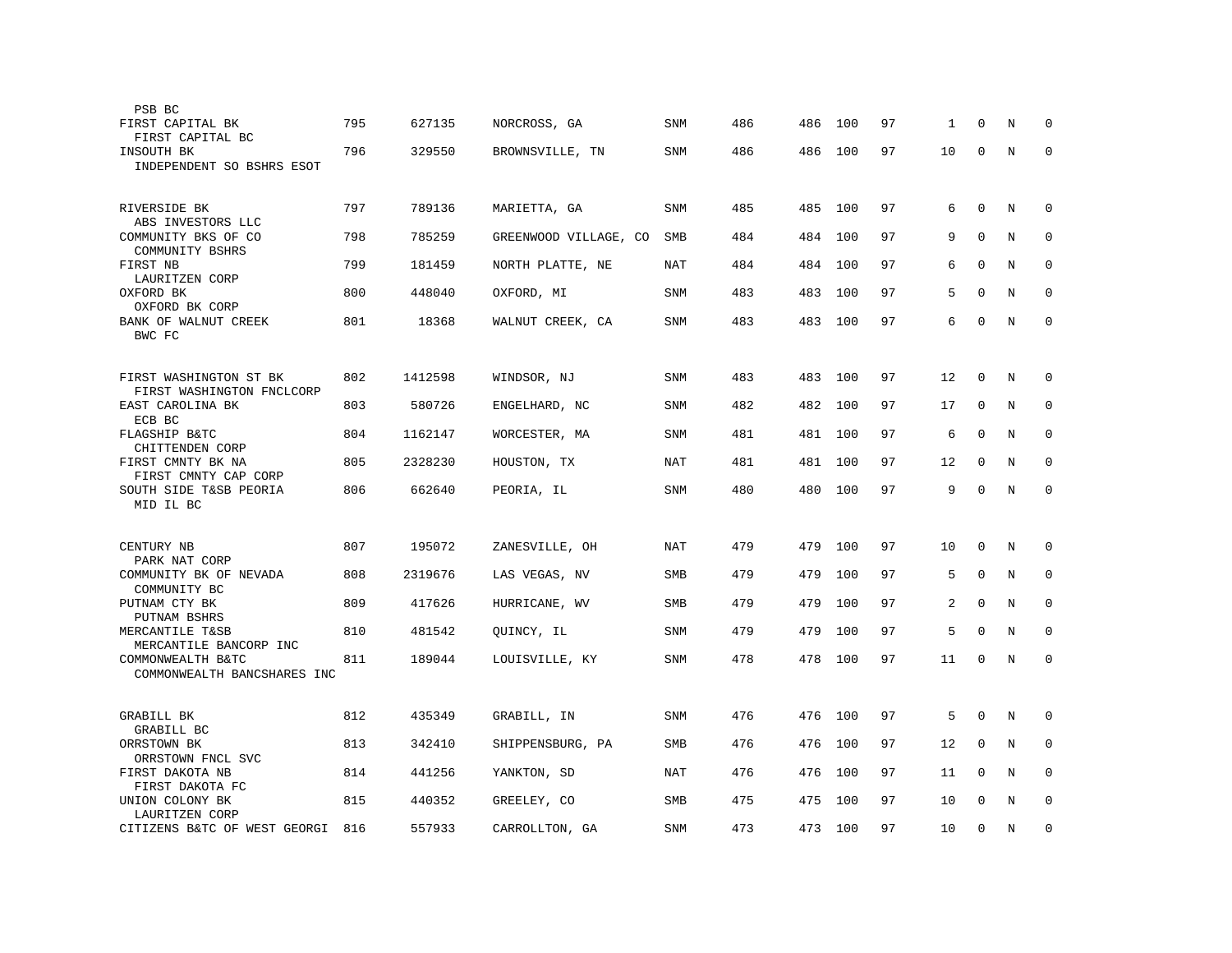# SYNOVUS FC

| UNITY BK<br>UNITY BC                                                   | 817 | 1890525 | CLINTON, NJ           | <b>SNM</b> | 472 | 472 | 100     | 97 | 11             | $\Omega$     | N | $\Omega$     |
|------------------------------------------------------------------------|-----|---------|-----------------------|------------|-----|-----|---------|----|----------------|--------------|---|--------------|
| SOUTHERN COMMERCIAL BK<br>SOUTHERN BANCSHARES CORP                     | 818 | 420457  | SAINT LOUIS, MO       | <b>SMB</b> | 472 | 472 | 100     | 97 | 9              | $\Omega$     | N | $\Omega$     |
| FIRSTBANK OF SOUTH JEFFCO<br>FIRSTBANK HC                              | 819 | 328553  | LITTLETON, CO         | SNM        | 472 | 472 | 100     | 97 | 4              | $\Omega$     | N | $\Omega$     |
| FIRST NB<br>CAPITOL BC                                                 | 820 | 355858  | FT. PIERRE, SD        | <b>NAT</b> | 470 | 470 | 100     | 97 | 14             | $\Omega$     | N | $\mathbf 0$  |
| HARRIS BK WINNETKA NA<br>HARRIS FC                                     | 821 | 368447  | WINNETKA, IL          | <b>NAT</b> | 470 | 470 | 100     | 97 | 1              | $\mathbf 0$  | N | 100          |
| TWIN CITY BK                                                           | 822 | 2907484 | NORTH LITTLE ROCK, AR | <b>SNM</b> | 469 | 469 | 100     | 97 | 10             | $\Omega$     | N | $\Omega$     |
| HOME BANCSHARES INC<br>FIRST FINANCIAL BK<br>FIRST FINANCIAL BANC CORP | 823 | 48374   | EL DORADO, AR         | <b>SMB</b> | 469 | 469 | 100     | 97 | 6              | $\mathbf{0}$ | N | $\mathbf 0$  |
| FIRST CITIZENS NB<br>CITIZENS FNCL SVC                                 | 824 | 978118  | MANSFIELD, PA         | NAT        | 469 | 469 | 100     | 97 | 15             | $\Omega$     | N | $\mathbf{0}$ |
| FARMERS BK FRANKFORT IN<br>FARMERS BC                                  | 825 | 423449  | FRANKFORT, IN         | SNM        | 468 | 468 | 100     | 97 | 7              | $\Omega$     | N | $\mathbf 0$  |
| INDEPENDENT BK WEST MI<br>INDEPENDENT BK CORP                          | 826 | 938644  | ROCKFORD, MI          | SNM        | 468 | 468 | 100     | 97 | 14             | $\mathbf 0$  | N | $\mathbf 0$  |
| K BK                                                                   | 827 | 357375  | OWINGS MILLS, MD      | SNM        | 468 | 468 | 100     | 97 | 6              | $\Omega$     | N | 0            |
| K CAP CORP<br>UNITED B&T<br>UNITED BC                                  | 828 | 401148  | TECUMSEH, MI          | <b>SNM</b> | 468 | 468 | 100     | 97 | 14             | $\mathbf 0$  | N | $\mathbf 0$  |
| BATH NB<br>FINANCIAL INST                                              | 829 | 66903   | BATH, NY              | <b>NAT</b> | 467 | 467 | 100     | 97 | 15             | $\Omega$     | N | $\mathbf 0$  |
| TEMECULA VALLEY BK NA<br>TEMECULA VALLEY BC                            | 830 | 2522681 | TEMECULA, CA          | <b>NAT</b> | 466 | 466 | 100     | 97 | $\overline{c}$ | $\mathbf{0}$ | N | $\Omega$     |
| MIZUHO CORPORATE BK OF CA                                              | 831 | 742560  | LOS ANGELES, CA       | SNM        | 466 |     | 466 100 | 97 | $\mathbf{1}$   | $\mathbf 0$  |   | Y 100        |
| UNITED CMNTY BK<br>UNITED CMNTY BC                                     | 832 | 439338  | CHATHAM, IL           | SNM        | 466 | 466 | 100     | 97 | 7              | $\mathbf 0$  | N | 0            |
| DARBY B&TC<br>DBT HC                                                   | 833 | 446336  | VIDALIA, GA           | SNM        | 465 | 465 | 100     | 97 | $\overline{4}$ | $\mathbf 0$  | N | $\mathbf 0$  |
| HAGERSTOWN TC<br>FULTON FNCL CORP                                      | 834 | 822529  | HAGERSTOWN, MD        | SNM        | 464 | 464 | 100     | 97 | 13             | $\mathbf 0$  | N | $\mathbf 0$  |
| AMERICAN HERITAGE BK<br>AMERICAN BC                                    | 835 | 311050  | SAPULPA, OK           | <b>SMB</b> | 464 | 464 | 100     | 97 | 15             | $\mathbf 0$  | N | $\mathbf{0}$ |
| NATIONAL REPUBLIC BK CHICAGO                                           | 836 | 215130  | CHICAGO, IL           | NAT        | 464 | 464 | 100     | 97 | $\mathbf{1}$   | $\mathbf 0$  | N | $\mathbf 0$  |
| REPUBLIC NB                                                            | 837 | 2745565 | HOUSTON, TX           | NAT        | 463 |     | 463 100 | 97 | 3              | 0            | N | 0            |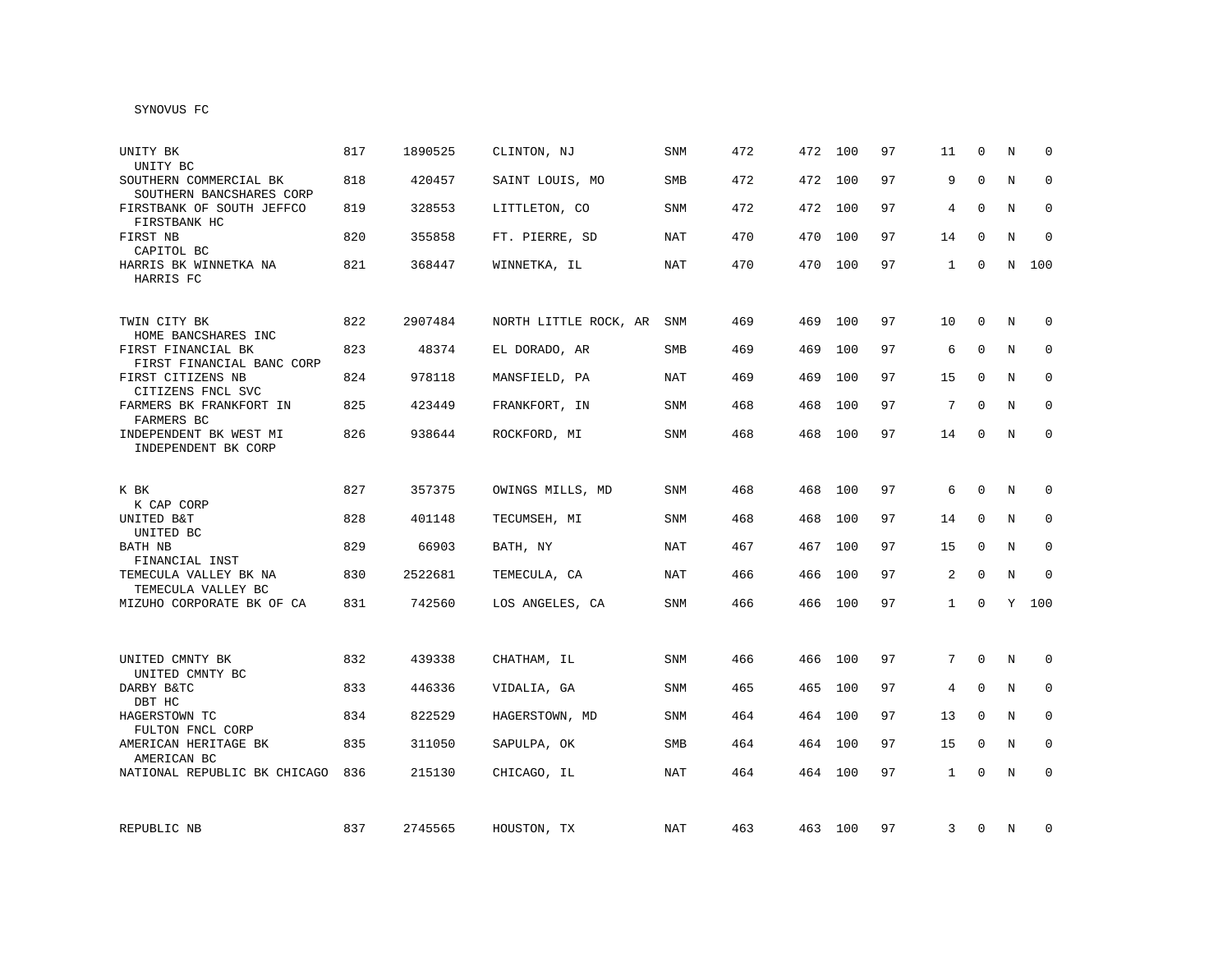| REPUBLIC BSHRS TX                                           |     |         |                      |            |     |     |         |    |              |              |   |              |
|-------------------------------------------------------------|-----|---------|----------------------|------------|-----|-----|---------|----|--------------|--------------|---|--------------|
| SUPERIOR SVG OF NEW ENGLAND<br>NORTH FORK BC                | 838 | 110404  | BRANFORD, CT         | NAT        | 462 | 462 | 100     | 97 | 1            | $\mathbf 0$  | N | $\mathbf 0$  |
| FIRST NB<br>FIRST PARAGOULD BANKSHARES INC                  | 839 | 42448   | PARAGOULD, AR        | NAT        | 460 | 460 | 100     | 97 | 7            | $\Omega$     | N | $\Omega$     |
| ALLIANCE BK CORP                                            | 840 | 2712978 | FAIRFAX, VA          | <b>SMB</b> | 460 | 460 | 100     | 97 | 4            | $\mathbf 0$  | N | $\mathbf 0$  |
| ALLIANCE BSHRS CORP<br>COMMUNITY BK DEARBORN<br>DEARBORN BC | 841 | 2171100 | DEARBORN, MI         | SNM        | 458 | 458 | 100     | 97 | 4            | $\mathbf 0$  | N | $\mathbf{0}$ |
| TOWN NORTH BK NA                                            | 842 | 384652  | FARMERS BRANCH, TX   | NAT        | 457 |     | 457 100 | 97 | 0            | $\mathbf 0$  | N | 0            |
| <b>CU BK SHARES</b><br>FIRST NB<br>GREATBANC                | 843 | 26233   | CHICAGO HEIGHTS, IL  | <b>NAT</b> | 456 | 456 | 100     | 97 | 5            | $\mathbf 0$  | N | 0            |
| LIBERTY BK<br>LIBERTY BANCSHARES INC                        | 844 | 2352235 | SPRINGFIELD, MO      | <b>SNM</b> | 456 | 456 | 100     | 97 | 7            | $\mathbf 0$  | N | $\mathbf 0$  |
| UNITED B&TC<br>SYNOVUS FC                                   | 845 | 900137  | SAINT PETERSBURG, FL | <b>SMB</b> | 456 | 456 | 100     | 97 | 6            | $\Omega$     | N | $\mathbf 0$  |
| EXCEL BK MN<br>EXCEL BC                                     | 846 | 131351  | MINNEAPOLIS, MN      | SNM        | 456 | 456 | 100     | 97 | $\mathbf{1}$ | $\mathbf 0$  | N | $\mathbf 0$  |
|                                                             |     |         |                      |            |     |     |         |    |              |              |   |              |
| BANCORP BK<br><b>BANCORP</b>                                | 847 | 2858960 | WILMINGTON, DE       | <b>SNM</b> | 455 | 455 | 100     | 97 | $\mathbf 0$  | $\mathbf 0$  | N | 0            |
| MIDSOUTH BK NA<br>MIDSOUTH BC                               | 848 | 223331  | LAFAYETTE, LA        | <b>NAT</b> | 455 | 455 | 100     | 97 | 19           | 0            | N | $\mathbf 0$  |
| CITIZENS BK MUKWONAGO<br>CITIZENS BK HOLD                   | 849 | 783844  | MUKWONAGO, WI        | <b>SNM</b> | 453 | 453 | 100     | 97 | 9            | $\mathbf{0}$ | N | $\mathbf 0$  |
| ANNAPOLIS BKG&TC<br>MERCANTILE BSHRS CORP                   | 850 | 809324  | ANNAPOLIS, MD        | SMB        | 453 | 453 | 100     | 97 | 10           | $\mathbf 0$  | N | $\mathbf 0$  |
| PEOPLES BK OF OXFORD<br>PEOPLES FIRST                       | 851 | 124513  | OXFORD, PA           | SNM        | 453 | 453 | 100     | 97 | 7            | $\mathbf{0}$ | N | $\mathbf 0$  |
|                                                             |     |         |                      |            |     |     |         |    |              |              |   |              |
| HORIZON BK NA<br>BIG SANDY HC                               | 852 | 515353  | LIMON, CO            | NAT        | 453 | 453 | 100     | 97 | 3            | $\Omega$     | N | $\Omega$     |
| FIRST NB OF HUTCHINSON<br>FIRST KS BSHRS                    | 853 | 754853  | HUTCHINSON, KS       | <b>NAT</b> | 453 | 453 | 100     | 97 | 4            | $\mathbf 0$  | N | 0            |
| F&M BK-IA<br>CITIZENS BKG CORP                              | 854 | 689740  | MARSHALLTOWN, IA     | <b>SMB</b> | 453 | 453 | 100     | 97 | 13           | $\mathbf 0$  | N | $\mathbf 0$  |
| WARREN BK<br>WARREN BC                                      | 855 | 2685504 | WARREN, MI           | <b>SMB</b> | 452 | 452 | 100     | 97 | 2            | $\mathbf 0$  | N | $\mathbf 0$  |
| BREMER BK NA<br>OTTO BREMER FOUNDATION                      | 856 | 268556  | ALEXANDRIA, MN       | NAT        | 452 | 452 | 100     | 97 | 7            | $\mathbf 0$  | N | $\mathbf 0$  |
| AMERICAN B&TC NA<br>AMBANK HOLD                             | 857 | 2733263 | DAVENPORT, IA        | NAT        | 451 | 451 | 100     | 97 | 5            | $\mathbf 0$  | N | 0            |
| MERCHANTS BK NA<br>MERCHANTS FNCL GROUP                     | 858 | 779351  | WINONA, MN           | <b>NAT</b> | 451 | 451 | 100     | 97 | 7            | $\Omega$     | N | $\mathbf 0$  |
| COMMUNITY ST BK NA                                          | 859 | 790543  | ANKENY, IA           | NAT        | 450 | 450 | 100     | 97 | 7            | $\mathbf 0$  | N | $\mathbf 0$  |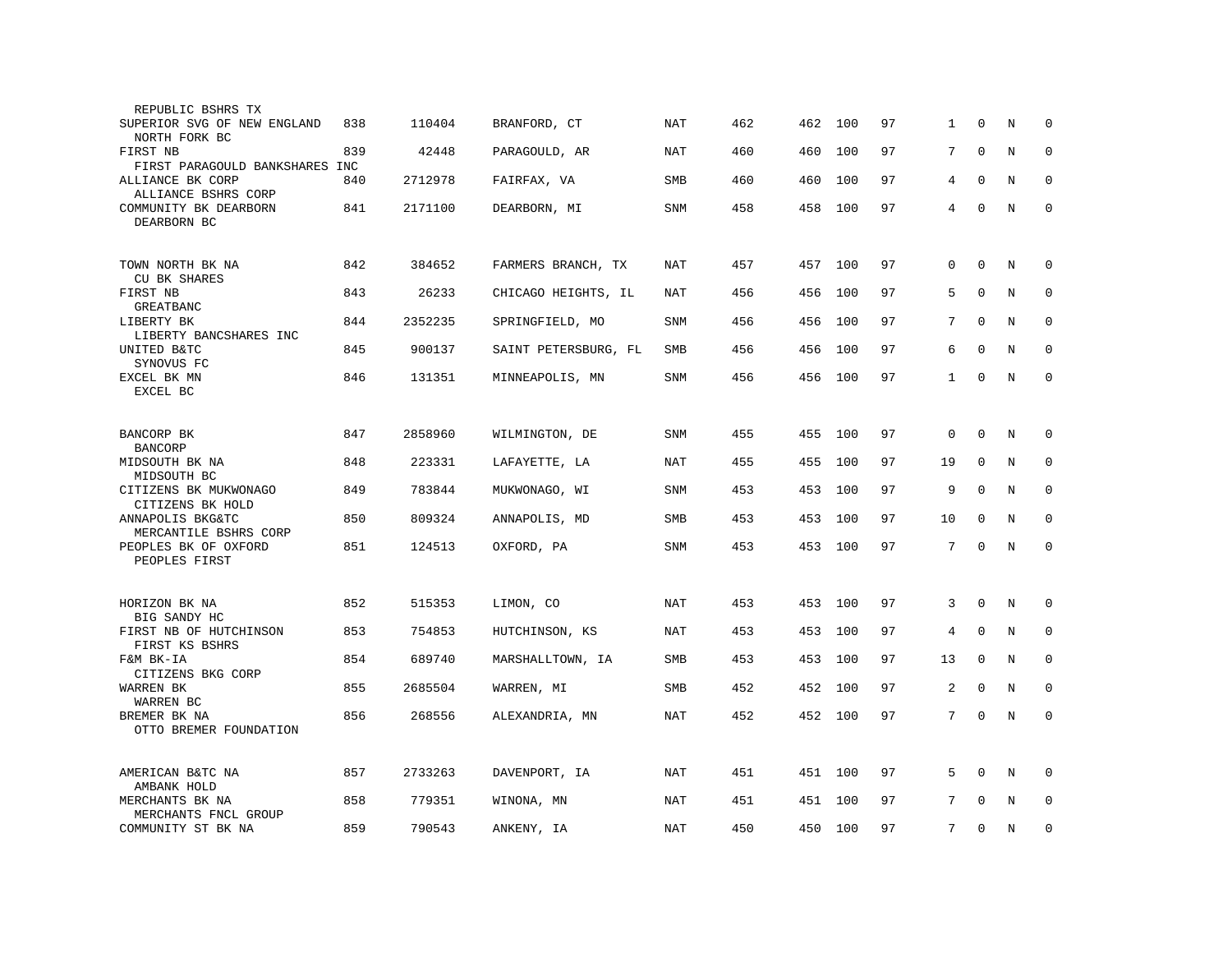| VAN DIEST INV CO                                     |     |         |                  |            |     |     |     |    |    |              |   |             |
|------------------------------------------------------|-----|---------|------------------|------------|-----|-----|-----|----|----|--------------|---|-------------|
| TRUST ONE BK                                         | 860 | 2331838 | MEMPHIS, TN      | <b>SNM</b> | 450 | 450 | 100 | 97 | 5  | $\Omega$     | N | $\Omega$    |
| EAGLEBANK<br>EAGLE BC                                | 861 | 2652092 | BETHESDA, MD     | SMB        | 450 | 450 | 100 | 97 | 7  | $\mathbf{0}$ | N | $\mathbf 0$ |
| WESTERN SCTY BK                                      | 862 | 2999845 | BILLINGS, MT     | SMB        | 449 | 449 | 100 | 97 | 8  | $\mathbf 0$  | N | $\Omega$    |
| GLACIER BC<br>CITIZENS NB                            | 863 | 315629  | EVANS CITY, PA   | NAT        | 449 | 449 | 100 | 97 | 15 | $\mathbf 0$  | N | $\mathbf 0$ |
| CITIZENS<br>BROTHERHOOD B&TC                         | 864 | 246657  | KANSAS CITY, KS  | <b>SNM</b> | 447 | 447 | 100 | 97 | 10 | $\mathbf 0$  | N | $\mathbf 0$ |
| INTERNATIONAL BHOOD BOILERMKRS<br>FIRST AR VALLEY BK | 865 | 701240  | RUSSELLVILLE, AR | <b>SNM</b> | 447 | 447 | 100 | 97 | 6  | $\Omega$     | N | $\mathbf 0$ |
| RUSSELLVILLE BANCSHARES INC<br>FIRST BUS BK          | 866 | 537449  | MADISON, WI      | <b>SNM</b> | 446 | 446 | 100 | 97 | 0  | $\mathbf 0$  | N | $\mathbf 0$ |
| FIRST BUS FS                                         |     |         |                  |            |     |     |     |    |    |              |   |             |
| FIRST AMER B&TC                                      | 867 | 101037  | VACHERIE, LA     | <b>SNM</b> | 446 | 446 | 100 | 97 | 20 | $\mathbf 0$  | N | $\mathbf 0$ |
| ONE AMER CORP<br>FIRST NB IN HOWELL<br>FNBH BC       | 868 | 755047  | HOWELL, MI       | NAT        | 446 | 446 | 100 | 97 | 5  | $\Omega$     | N | $\mathbf 0$ |
| BLUE RIDGE B&TC<br>BLUE RIDGE BSHRS                  | 869 | 935250  | INDEPENDENCE, MO | <b>SNM</b> | 446 | 446 | 100 | 97 | 10 | $\mathbf 0$  | N | 0           |
| TOWER B&TC<br>TOWER FC                               | 870 | 2744063 | FORT WAYNE, IN   | SMB        | 446 | 446 | 100 | 97 | 3  | $\mathbf{0}$ | N | $\mathbf 0$ |
| CRYSTAL LAKE B&TC NA<br>WINTRUST FC                  | 871 | 2624400 | CRYSTAL LAKE, IL | NAT        | 446 | 446 | 100 | 97 | 2  | $\Omega$     | N | $\mathbf 0$ |
|                                                      |     |         |                  |            |     |     |     |    |    |              |   |             |
| CITIZENS BK<br>CITIZENS BNCSHS OF BATESVILLE         | 872 | 856748  | BATESVILLE, AR   | SMB        | 446 | 446 | 100 | 97 | 7  | $\Omega$     | N | $\Omega$    |
| FIRST VOLUNTEER BK OF TENNES<br>FIRST VOLUNTEER CORP | 873 | 234739  | CHATTANOOGA, TN  | <b>SNM</b> | 445 | 445 | 100 | 97 | 20 | $\mathbf 0$  | N | $\mathbf 0$ |
| CUSTODIAL TC<br>BEAR STEARNS CO                      | 874 | 931319  | PRINCETON, NJ    | <b>SNM</b> | 445 | 445 | 100 | 97 | 0  | $\mathbf 0$  | N | 0           |
| BANK OF ORANGE CTY<br>BELVEDERE CAP PTNR LLC         | 875 | 738367  | ORANGE, CA       | <b>SMB</b> | 445 | 445 | 100 | 97 | 7  | $\mathbf 0$  | N | $\mathbf 0$ |
| SECURITY FIRST BK<br>STOCKMENS FC                    | 876 | 276850  | SIDNEY, NE       | SNM        | 444 | 444 | 100 | 97 | 18 | $\mathbf 0$  | N | $\mathbf 0$ |
|                                                      |     |         |                  |            |     |     |     |    |    |              |   |             |
| FIRST NB OF PALMERTON<br>PALM BC                     | 877 | 186717  | PALMERTON, PA    | NAT        | 444 | 444 | 100 | 97 | 7  | $\mathbf 0$  | N | $\mathbf 0$ |
| FIRST NB DECATUR<br>MAIN ST TR                       | 878 | 774833  | DECATUR, IL      | NAT        | 443 | 443 | 100 | 97 | 5  | $\mathbf 0$  | N | $\mathbf 0$ |
| NORTHWEST GEORGIA BK<br>N W SVC CORP                 | 879 | 712031  | RINGGOLD, GA     | SNM        | 443 | 443 | 100 | 97 | 7  | $\Omega$     | N | $\mathbf 0$ |
| ONE UNITED BK                                        | 880 | 935308  | BOSTON, MA       | SNM        | 443 | 443 | 100 | 97 | 9  | $\mathbf 0$  | N | $\mathbf 0$ |
| FIRST SIGNATURE B&TC                                 | 881 | 204808  | PORTSMOUTH, NH   | SNM        | 443 | 443 | 100 | 97 | 0  | $\mathbf 0$  | N | $\mathbf 0$ |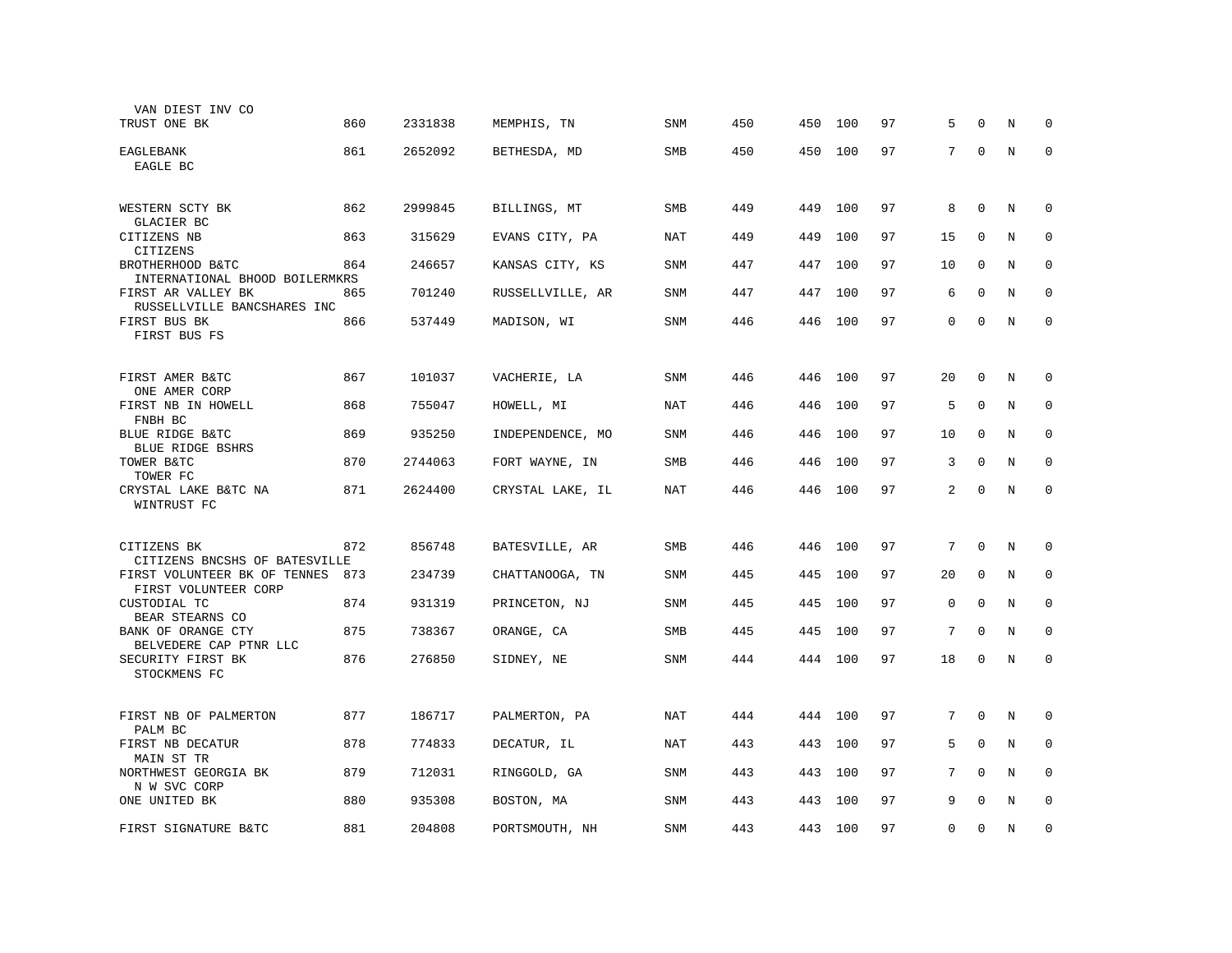| NORTHSIDE CMNTY BK<br>ALIKAT INV                 | 882 | 2533119 | GURNEE, IL         | SMB        | 442 |     | 442 100 | 97 | 2               | $\Omega$     | N              | $\Omega$     |
|--------------------------------------------------|-----|---------|--------------------|------------|-----|-----|---------|----|-----------------|--------------|----------------|--------------|
| FIRST NB OF SANTA FE<br>NEW MEXICO BANQUEST CORP | 883 | 787253  | SANTA FE, NM       | <b>NAT</b> | 442 |     | 442 100 | 97 | 8               | $\Omega$     | N              | $\mathbf 0$  |
| CITIZENS UNION BK<br>LEA M MCMULLAN TR           | 884 | 65746   | SHELBYVILLE, KY    | <b>SNM</b> | 441 |     | 441 100 | 97 | 12              | $\Omega$     | N              | $\mathbf{0}$ |
| TENNESSEE ST BK<br>TENNESSEE ST BSHRS            | 885 | 479839  | PIGEON FORGE, TN   | SMB        | 441 |     | 441 100 | 97 | 11              | $\Omega$     | N              | $\mathbf 0$  |
| OMNI BK<br>OMNI BSHRS                            | 886 | 1229424 | METAIRIE, LA       | <b>SNM</b> | 440 |     | 440 100 | 97 | $7\overline{ }$ | 0            | N              | $\mathbf 0$  |
| SOMERSET VALLEY BK<br>SVB FNCL SVC               | 887 | 1916612 | SOMERVILLE, NJ     | <b>SNM</b> | 439 | 439 | 100     | 97 | 8               | $\mathbf 0$  | N              | 0            |
| FARMERS & MRCH BK<br>F&M FC                      | 888 | 741330  | CLARKSVILLE, TN    | <b>SNM</b> | 439 | 439 | 100     | 97 | 9               | $\mathbf 0$  | $\rm N$        | 0            |
| MISSION BK<br>VALLEY VIEW BSHRS                  | 889 | 170051  | MISSION, KS        | <b>SNM</b> | 439 | 439 | 100     | 97 | 4               | $\Omega$     | N              | $\mathbf 0$  |
| <b>JUNIPER BK</b><br>CIBC WORLD MARKETS          | 890 | 2980209 | WILMINGTON, DE     | <b>SNM</b> | 439 | 439 | 100     | 97 | 0               | $\Omega$     | $\overline{N}$ | 74           |
| CATAWBA VALLEY BK<br>INTEGRITY FNCL CORP         | 891 | 2356336 | HICKORY, NC        | <b>SNM</b> | 439 |     | 439 100 | 97 | 9               | $\Omega$     | $\rm N$        | $\Omega$     |
| CUMBERLAND VALLEY NB&TC                          | 892 | 647218  | EAST BERNSTADT, KY | <b>NAT</b> | 439 | 439 | 100     | 97 | 18              | $\mathbf 0$  | N              | $\mathbf 0$  |
| CUMBERLAND VALLEY FNCL CO<br>SAN JOAQUIN BK      | 893 | 91969   | BAKERSFIELD, CA    | SNM        | 438 | 438 | 100     | 97 | 2               | $\mathbf 0$  | N              | 0            |
| CITIZENS BK                                      | 894 | 126834  | CARTHAGE, TN       | SNM        | 438 | 438 | 100     | 97 | 8               | $\mathbf{0}$ | N              | 0            |
| CITIZENS NB<br>CNB BSHRS                         | 895 | 717737  | SEVIERVILLE, TN    | NAT        | 438 | 438 | 100     | 97 | 14              | 0            | N              | 0            |
| ALPINE BK IL<br>LANDMARK FNCL GRP                | 896 | 813947  | ROCKFORD, IL       | <b>SNM</b> | 438 |     | 438 100 | 98 | 5               | $\Omega$     | N              | $\mathbf 0$  |
| HERITAGE BK<br>HERITAGE GROUP                    | 897 | 666554  | WOOD RIVER, NE     | SNM        | 438 | 438 | 100     | 98 | 10              | $\mathbf 0$  | N              | 0            |
| TALBOT BK OF EASTON MD<br>SHORE BSHRS            | 898 | 796125  | EASTON, MD         | SNM        | 437 | 437 | 100     | 98 | 4               | $\mathbf 0$  | N              | $\mathbf 0$  |
| FIRST CMRL BK OF HUNTSVILLE<br>SYNOVUS FC        | 899 | 130635  | HUNTSVILLE, AL     | SNM        | 437 | 437 | 100     | 98 | 6               | $\mathbf 0$  | N              | 0            |
| FARMERS ST BK<br>NEIGHBOR INS AGY                | 900 | 1006148 | MARION, IA         | SNM        | 436 | 436 | 100     | 98 | 5               | $\mathbf 0$  | N              | $\mathbf 0$  |
| HAWAII NB<br>HAWAII NAT BSHRS                    | 901 | 915065  | HONOLULU, HI       | NAT        | 436 | 436 | 100     | 98 | 15              | $\mathbf 0$  | N              | $\mathbf 0$  |
| PEOPLES NB MCLEANSBORO                           | 902 | 375043  | MCLEANSBORO, IL    | NAT        | 435 |     | 435 100 | 98 | 9               | 0            | N              | 0            |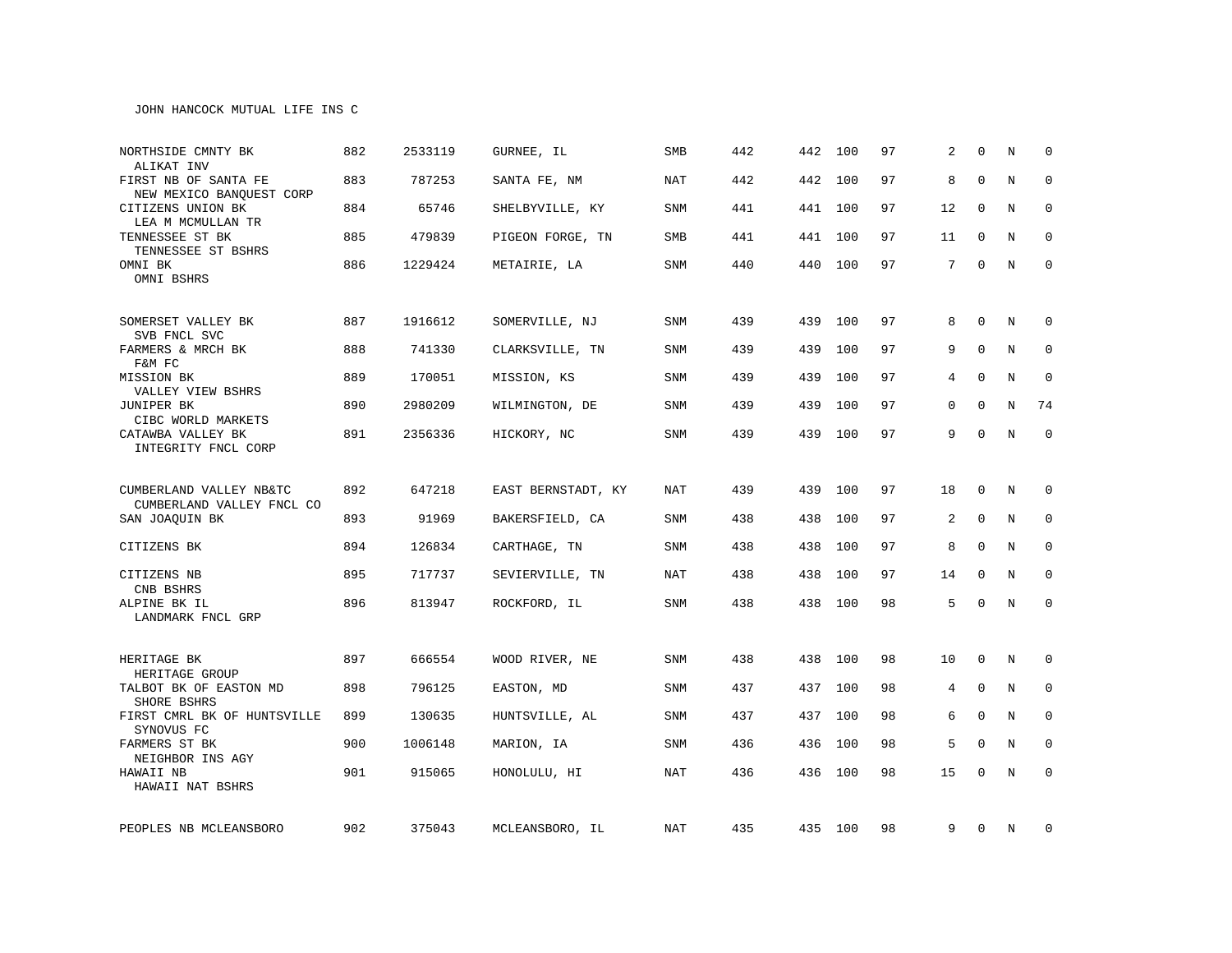| MARKET STREET BANCSHARES INC                            |     |         |                            |            |     |         |     |    |    |             |         |             |
|---------------------------------------------------------|-----|---------|----------------------------|------------|-----|---------|-----|----|----|-------------|---------|-------------|
| PACIFIC CONTINENTAL BK<br>PACIFIC CONTINENTAL CORP      | 903 | 693662  | EUGENE, OR                 | SNM        | 435 | 435     | 100 | 98 | 9  | $\Omega$    | N       | 0           |
| FIRST NB OF NORTHERN CA<br>FNB BC                       | 904 | 167060  | SOUTH SAN FRANCISCO, CANAT |            | 435 | 435     | 100 | 98 | 12 | $\mathbf 0$ | N       | $\mathbf 0$ |
| VOYAGER BK<br>VOYAGER FS CORP                           | 905 | 430670  | EDEN PRAIRIE, MN           | SNM        | 435 | 435     | 100 | 98 | 2  | $\mathbf 0$ | N       | $\mathbf 0$ |
| CEDARS BK                                               | 906 | 1156221 | LOS ANGELES, CA            | <b>SNM</b> | 434 | 434     | 100 | 98 | 2  | $\mathbf 0$ | $\rm N$ | $\mathbf 0$ |
|                                                         |     |         |                            |            |     |         |     |    |    |             |         |             |
| UNION TC<br>UNION BSHRS                                 | 907 | 563907  | ELLSWORTH, ME              | SMB        | 434 | 434 100 |     | 98 | 13 | 0           | N       | 0           |
| DESERT CMNTY BK                                         | 908 | 155263  | VICTORVILLE, CA            | SMB        | 434 | 434     | 100 | 98 | 6  | $\mathbf 0$ | N       | 0           |
| WEST POINTE B&TC<br>WEST POINTE BANCORP INC             | 909 | 1824285 | BELLEVILLE, IL             | <b>SNM</b> | 432 | 432     | 100 | 98 | 3  | $\mathbf 0$ | N       | $\mathbf 0$ |
| PANHANDLE ST BK<br>INTERMOUNTAIN CMNTY BC               | 910 | 257868  | SANDPOINT, ID              | <b>SNM</b> | 432 | 432     | 100 | 98 | 10 | $\Omega$    | N       | $\mathbf 0$ |
| FIRST COLLINSVILLE BK<br>FIRST CO BANCORP INC           | 911 | 1459717 | COLLINSVILLE, IL           | <b>SNM</b> | 432 | 432     | 100 | 98 | 3  | $\Omega$    | N       | $\Omega$    |
|                                                         |     |         |                            |            |     |         |     |    |    |             |         |             |
| SOLVAY BK<br>SOLVAY BC                                  | 912 | 722816  | SOLVAY, NY                 | <b>SMB</b> | 432 | 432     | 100 | 98 | 6  | $\mathbf 0$ | N       | 0           |
| CORTLAND SVG & BKG CO<br>CORTLAND BC                    | 913 | 846619  | CORTLAND, OH               | SMB        | 432 | 432     | 100 | 98 | 13 | $\mathbf 0$ | N       | $\mathbf 0$ |
| FIRST NB OF PULASKI<br>FIRST PULASKI NAT CORP           | 914 | 972732  | PULASKI, TN                | NAT        | 431 | 431     | 100 | 98 | 7  | $\Omega$    | N       | $\mathbf 0$ |
| FIRST NB&TC<br>FIRST OF MCALESTER CORP                  | 915 | 830355  | MCALESTER, OK              | <b>NAT</b> | 431 | 431     | 100 | 98 | 3  | $\mathbf 0$ | N       | $\mathbf 0$ |
| BANK OF SOUTHSIDE VA<br>BANK OF SOUTHSIDE VA CORP       | 916 | 610128  | CARSON, VA                 | <b>SNM</b> | 430 | 430     | 100 | 98 | 14 | $\mathbf 0$ | N       | $\mathbf 0$ |
|                                                         |     |         |                            |            |     |         |     |    |    |             |         |             |
| TRANSATLANTIC BK                                        | 917 | 972237  | MIAMI, FL                  | <b>SMB</b> | 430 | 430     | 100 | 98 | 6  | $\Omega$    | N       | $\Omega$    |
| FIRST NATION BK<br>SYNOVUS FC                           | 918 | 304034  | COVINGTON, GA              | SMB        | 430 | 430     | 100 | 98 | 9  | $\mathbf 0$ | $\rm N$ | 0           |
| APPALACHIAN CMNTY BK<br>APPALACHIAN BSHRS               | 919 | 2280552 | ELLIJAY, GA                | <b>SNM</b> | 429 | 429     | 100 | 98 | 5  | $\mathbf 0$ | N       | $\mathbf 0$ |
| ALBANY B&TC NA<br>ALBANK CORP                           | 920 | 2732    | CHICAGO, IL                | <b>NAT</b> | 429 | 429     | 100 | 98 | 3  | $\mathbf 0$ | N       | $\mathbf 0$ |
| WAYNE CTY NB<br>WAYNE BC                                | 921 | 295628  | WOOSTER, OH                | NAT        | 428 | 428     | 100 | 98 | 12 | $\mathbf 0$ | N       | $\Omega$    |
|                                                         |     |         |                            |            |     |         |     |    |    |             |         |             |
| BANK OF NY DE<br>BANK OF NY CO                          | 922 | 488318  | NEWARK, DE                 | SNM        | 428 | 428     | 100 | 98 | 0  | 1           | Ν       | 0           |
| WASHINGTON FIRST INTL BK<br>WASHINGTON FIRST FNCL GROUP | 923 | 1450620 | SEATTLE, WA                | SNM        | 428 | 428     | 100 | 98 | 2  | $\mathbf 0$ | N       | $\mathbf 0$ |
| AMERICAN BK CMRC                                        | 924 | 215662  | WOLFFORTH, TX              | SNM        | 426 | 426     | 100 | 98 | 6  | $\Omega$    | N       | $\mathbf 0$ |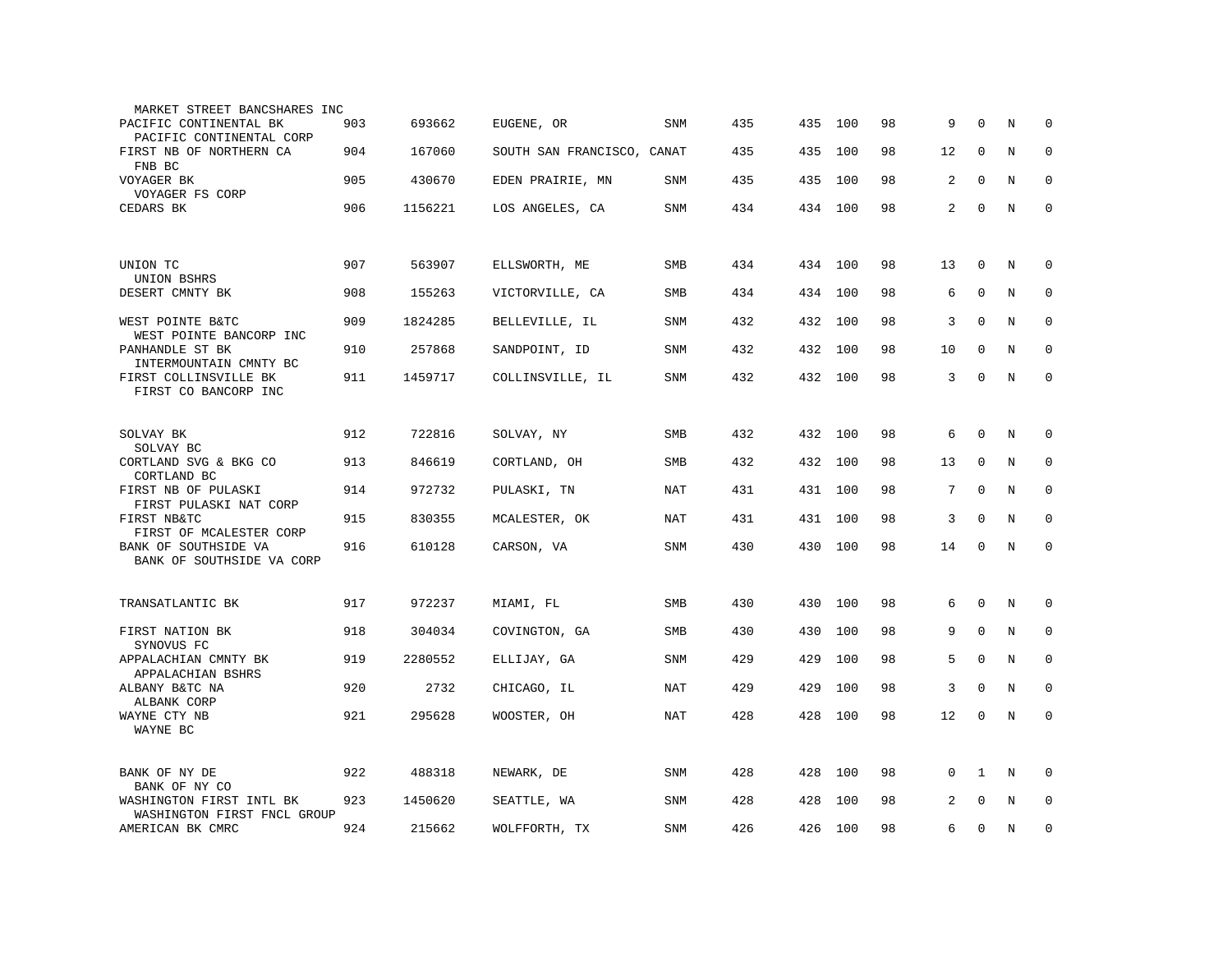| AMERICO BSHRS                                      |     |         |                     |            |     |     |     |    |              |              |         |             |
|----------------------------------------------------|-----|---------|---------------------|------------|-----|-----|-----|----|--------------|--------------|---------|-------------|
| CENTRAL PROGRESSIVE BK<br>BLOSSMAN BSHRS           | 925 | 185037  | LACOMBE, LA         | <b>SNM</b> | 425 | 425 | 100 | 98 | 13           | $\Omega$     | N       | $\Omega$    |
| <b>CHAMBERS BK</b>                                 | 926 | 517049  | DANVILLE, AR        | <b>SNM</b> | 424 | 424 | 100 | 98 | 7            | $\mathbf 0$  | $\rm N$ | $\mathbf 0$ |
| CHAMBERS BANCSHARES INC                            |     |         |                     |            |     |     |     |    |              |              |         |             |
|                                                    |     |         |                     |            |     |     |     |    |              |              |         |             |
| COMMUNITY B&TC                                     | 927 | 1463086 | WOLFEBORO, NH       | <b>SNM</b> | 424 | 424 | 100 | 98 | 5            | $\mathbf 0$  | N       | $\mathbf 0$ |
|                                                    |     |         |                     |            | 424 |     |     | 98 |              | $\mathbf 0$  | Υ       | 99          |
| DELTA NB&TC<br>DELTA INV CO CAYMAN                 | 928 | 65513   | NEW YORK, NY        | NAT        |     | 424 | 100 |    | $\mathbf{1}$ |              |         |             |
| CITIZENS BK                                        | 929 | 961259  | FARMINGTON, NM      | <b>SNM</b> | 424 | 424 | 100 | 98 | 4            | $\mathbf 0$  | $\rm N$ | $\mathbf 0$ |
| EMPLOYEE STOCK BONUS TR EMPL<br>ALLIANCE BK        | 930 | 176464  | SULPHUR SPRINGS, TX | <b>SNM</b> | 424 | 424 | 100 | 98 | 7            | $\Omega$     | N       | $\Omega$    |
| TEXAS SECURITY FIRST BSHRS                         |     |         |                     |            |     |     |     |    |              |              |         |             |
| <b>BANKWEST</b><br>SOUTH DAKOTA BSHRS              | 931 | 540551  | PIERRE, SD          | SNM        | 423 | 423 | 100 | 98 | 10           | $\mathbf 0$  | $\rm N$ | $\mathbf 0$ |
|                                                    |     |         |                     |            |     |     |     |    |              |              |         |             |
|                                                    | 932 |         |                     |            | 423 |     |     |    |              | $\mathbf 0$  |         |             |
| PLANTERS B&TC<br>PLANTERS HOLDING COMPANY          |     | 972648  | INDIANOLA, MS       | SNM        |     | 423 | 100 | 98 | 13           |              | N       | 0           |
| COMMERCIAL B&TC                                    | 933 | 467658  | PARIS, TN           | SNM        | 422 | 422 | 100 | 98 | 7            | $\Omega$     | N       | 0           |
| COMMERCIAL HOLDING COMPANY<br>COMMERCE NB          | 934 | 1866762 | COLUMBUS, OH        | <b>NAT</b> | 422 | 422 | 100 | 98 | $\mathbf{1}$ | $\mathbf{0}$ | N       | $\mathbf 0$ |
| FIRST MRCH CORP                                    |     |         |                     |            |     |     |     |    |              |              |         |             |
| SKYLANDS CMNTY BK<br>FULTON FNCL CORP              | 935 | 1484595 | HACKETTSTOWN, NJ    | <b>SNM</b> | 422 | 422 | 100 | 98 | 7            | $\mathbf 0$  | N       | $\Omega$    |
| FIRST NB OF ST MARYS                               | 936 | 30025   | LEONARDTOWN, MD     | <b>NAT</b> | 422 | 422 | 100 | 98 | 5            | $\mathbf 0$  | N       | $\mathbf 0$ |
| MERCANTILE BSHRS CORP                              |     |         |                     |            |     |     |     |    |              |              |         |             |
|                                                    |     |         |                     |            |     |     |     |    |              |              |         |             |
| SOUTHWEST MO BK                                    | 937 | 760854  | CARTHAGE, MO        | SNM        | 421 | 421 | 100 | 98 | 9            | $\Omega$     | N       | $\mathbf 0$ |
| SOUTHWEST MO BC<br>PEOPLES ST BK                   | 938 | 340144  | WAUSAU, WI          | SNM        | 421 | 421 | 100 | 98 | 4            | $\Omega$     | N       | $\Omega$    |
| <b>PSB HOLD</b>                                    |     |         |                     |            |     |     |     |    |              |              |         |             |
| SECURITY NB OF OMAHA<br>SECURITY NAT CORP          | 939 | 844053  | OMAHA, NE           | <b>NAT</b> | 420 | 420 | 100 | 98 | 9            | $\mathbf{0}$ | N       | 0           |
| DOWNINGTOWN NB                                     | 940 | 71318   | DOWNINGTOWN, PA     | NAT        | 420 | 420 | 100 | 98 | 9            | $\mathbf 0$  | N       | $\mathbf 0$ |
| DNB FNCL CORP                                      |     |         |                     |            |     |     |     |    |              |              |         |             |
| INDEPENDENT BKR BK<br>BANKERS BC                   | 941 | 343341  | SPRINGFIELD, IL     | SMB        | 420 | 420 | 100 | 98 | 0            | $\mathbf 0$  | N       | $\mathbf 0$ |
|                                                    |     |         |                     |            |     |     |     |    |              |              |         |             |
| ARCHER BK                                          | 942 | 323035  | CHICAGO, IL         | SNM        | 420 | 420 | 100 | 98 | 5            | $\mathbf 0$  | $\rm N$ | $\mathbf 0$ |
| METROPOLITAN BK GRP                                |     |         |                     |            |     |     |     |    |              |              |         |             |
| COMMERCIAL BK OF PENNSYLVANI                       | 943 | 945026  | LATROBE, PA         | SNM        | 420 | 420 | 100 | 98 | 10           | $\mathbf 0$  | N       | $\mathbf 0$ |
| COMMERCIAL NAT FNCL CORP<br>FIRST NB OF LITCHFIELD | 944 | 695705  | LITCHFIELD, CT      | NAT        | 419 | 419 | 100 | 98 | 6            | $\Omega$     | N       | $\mathbf 0$ |
| FIRST LITCHFIELD FNCL CORP                         |     |         |                     |            |     |     |     |    |              |              |         |             |
| CARROLLTON BK<br>CBX CORP                          | 945 | 1001648 | CARROLLTON, IL      | SNM        | 419 | 419 | 100 | 98 | 6            | $\Omega$     | N       | $\mathbf 0$ |
| FIRST NB SD                                        | 946 | 379359  | YANKTON, SD         | <b>NAT</b> | 419 | 419 | 100 | 98 | 5            | $\mathbf 0$  | N       | $\mathbf 0$ |
|                                                    |     |         |                     |            |     |     |     |    |              |              |         |             |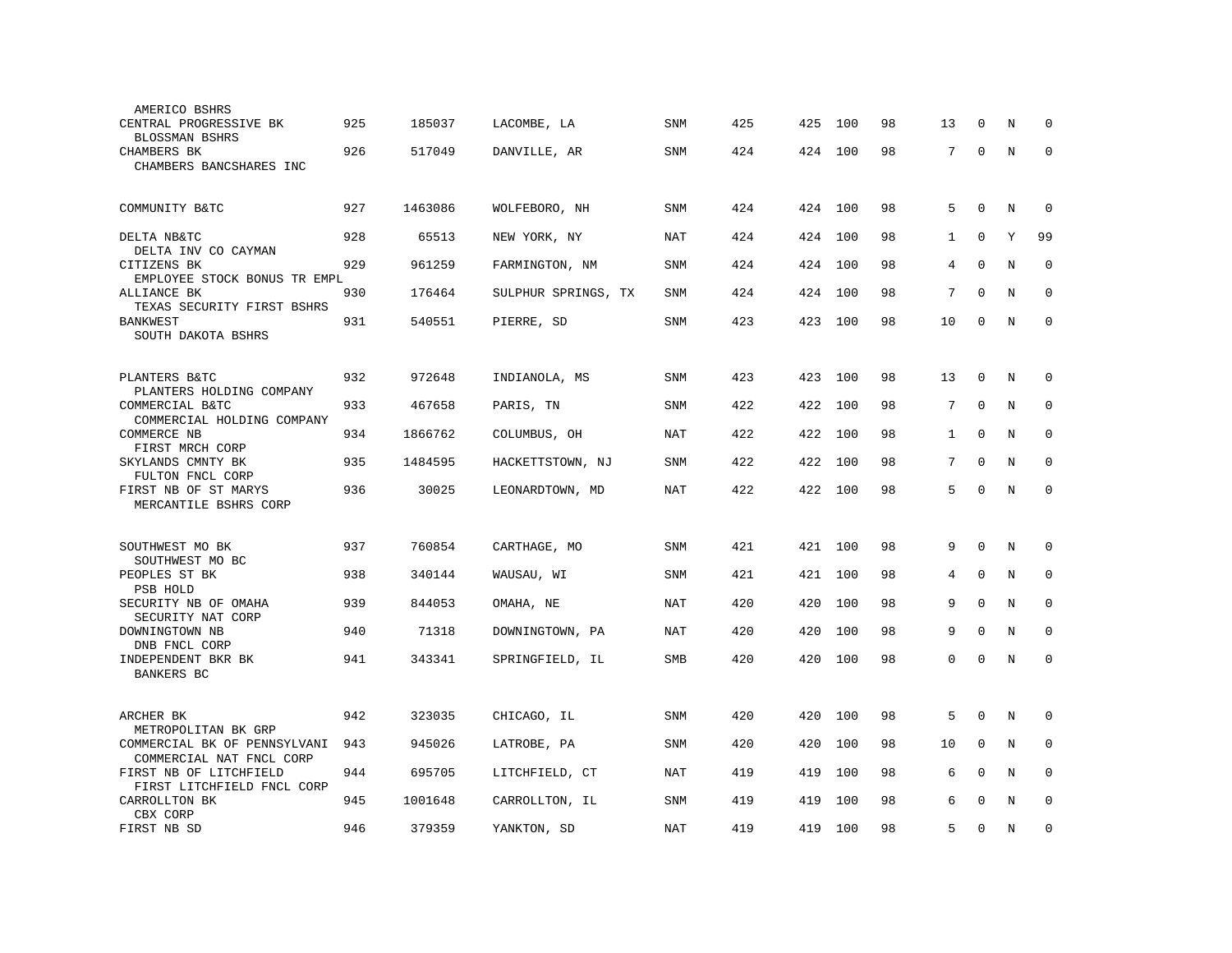# LAURITZEN CORP

| COMMUNITY NB<br>COMMUNITY BC                         | 947 | 923752  | CHANUTE, KS         | <b>NAT</b> | 419 | 419     | 100     | 98 | 19           | $\Omega$     | N | $\Omega$     |
|------------------------------------------------------|-----|---------|---------------------|------------|-----|---------|---------|----|--------------|--------------|---|--------------|
| MITSUBISHI TR & BKG CORP USA                         | 948 | 128511  | NEW YORK, NY        | SNM        | 419 | 172     | 41      | 98 | $\mathbf 0$  | $\Omega$     | Y | 100          |
| BLACKHAWK ST BK<br>BLACKHAWK BC                      | 949 | 27548   | BELOIT, WI          | SNM        | 417 | 417     | 100     | 98 | 11           | $\Omega$     | N | $\mathbf 0$  |
| MAHOPAC NB<br>TOMPKINS TRUSTCO                       | 950 | 521804  | MAHOPAC, NY         | NAT        | 417 | 417     | 100     | 98 | 4            | $\Omega$     | N | $\mathbf 0$  |
| SHREWSBURY ST BK<br>SHREWSBURY BC                    | 951 | 134400  | SHREWSBURY, NJ      | SNM        | 417 | 417     | 100     | 98 | 10           | 0            | N | $\mathbf 0$  |
| WEST GEORGIA NB OF CARROLLTO<br>WGNB CORP            | 952 | 147839  | CARROLLTON, GA      | <b>NAT</b> | 417 | 417     | 100     | 98 | 6            | $\Omega$     | N | $\mathbf 0$  |
| BANK OF TENNESSEE<br>BANCTENN CORP                   | 953 | 340135  | KINGSPORT, TN       | <b>SNM</b> | 417 | 417     | 100     | 98 | 8            | $\mathbf 0$  | N | $\mathbf 0$  |
| NEWFIELD NB<br>NEWFIELD BC                           | 954 | 632410  | NEWFIELD, NJ        | NAT        | 417 | 417     | 100     | 98 | 7            | $\Omega$     | N | $\mathbf 0$  |
| FIRST BK SW NA<br>FIRSTPERRYTON BC                   | 955 | 840363  | AMARILLO, TX        | NAT        | 416 | 416     | 100     | 98 | 8            | $\mathbf 0$  | N | 0            |
| INDEPENDENCE BK OF KY<br>INDEPENDENCE BANCSHARES INC | 956 | 648242  | OWENSBORO, KY       | SNM        | 416 |         | 416 100 | 98 | 14           | $\Omega$     | N | $\mathbf{0}$ |
| HINSBROOK B&T<br>HINSBROOK BSHRS                     | 957 | 428547  | WILLOWBROOK, IL     | SMB        | 416 | 416     | 100     | 98 | 4            | $\Omega$     | N | $\mathbf 0$  |
| FIRST ST BK<br>HOME BANCSHARES INC                   | 958 | 456045  | CONWAY, AR          | <b>SNM</b> | 415 | 415     | 100     | 98 | 7            | $\mathbf 0$  | N | 0            |
| BANK OF THE PACIFIC<br>PACIFIC FC                    | 959 | 307679  | ABERDEEN, WA        | <b>SNM</b> | 415 | 415     | 100     | 98 | 15           | 0            | N | 0            |
| NEW FRONTIER BK<br>NEW FRONTIER BC                   | 960 | 2694935 | GREELEY, CO         | <b>SNM</b> | 414 | 414     | 100     | 98 | $\mathbf{1}$ | $\Omega$     | N | $\mathbf 0$  |
| COUNTRY CLUB BK NA<br>CCB CORP                       | 961 | 625654  | SHAWNEE MISSION, KS | <b>NAT</b> | 413 | 413 100 |         | 98 | 11           | $\mathbf 0$  | N | $\Omega$     |
| CAMERON ST BK<br>CAMERON BSHRS                       | 962 | 472335  | LAKE CHARLES, LA    | SNM        | 413 | 413     | 100     | 98 | 23           | 0            | N | 0            |
| COLORADO ST B&TC NA<br>BOK FC                        | 963 | 658559  | DENVER, CO          | NAT        | 413 | 413     | 100     | 98 | 3            | 0            | N | 0            |
| BERLIN CITY BK<br>NORTHWAY FNCL                      | 964 | 30502   | BERLIN, NH          | <b>SNM</b> | 412 | 412     | 100     | 98 | 10           | $\mathbf 0$  | N | $\mathbf 0$  |
| DESTIN BK<br>DESTIN BSHRS                            | 965 | 217479  | DESTIN, FL          | <b>SNM</b> | 412 | 412     | 100     | 98 | 3            | $\mathbf 0$  | N | $\mathbf{0}$ |
| SECOND B&TC<br>VIRGINIA FNCL GROUP                   | 966 | 831727  | CULPEPER, VA        | SMB        | 412 |         | 412 100 | 98 | 8            | $\mathbf{0}$ | N | $\mathbf{0}$ |
| FARMERS & MRCH BK                                    | 967 | 57134   | DUBLIN, GA          | SNM        | 411 |         | 411 100 | 98 | 3            | 0            | N | 0            |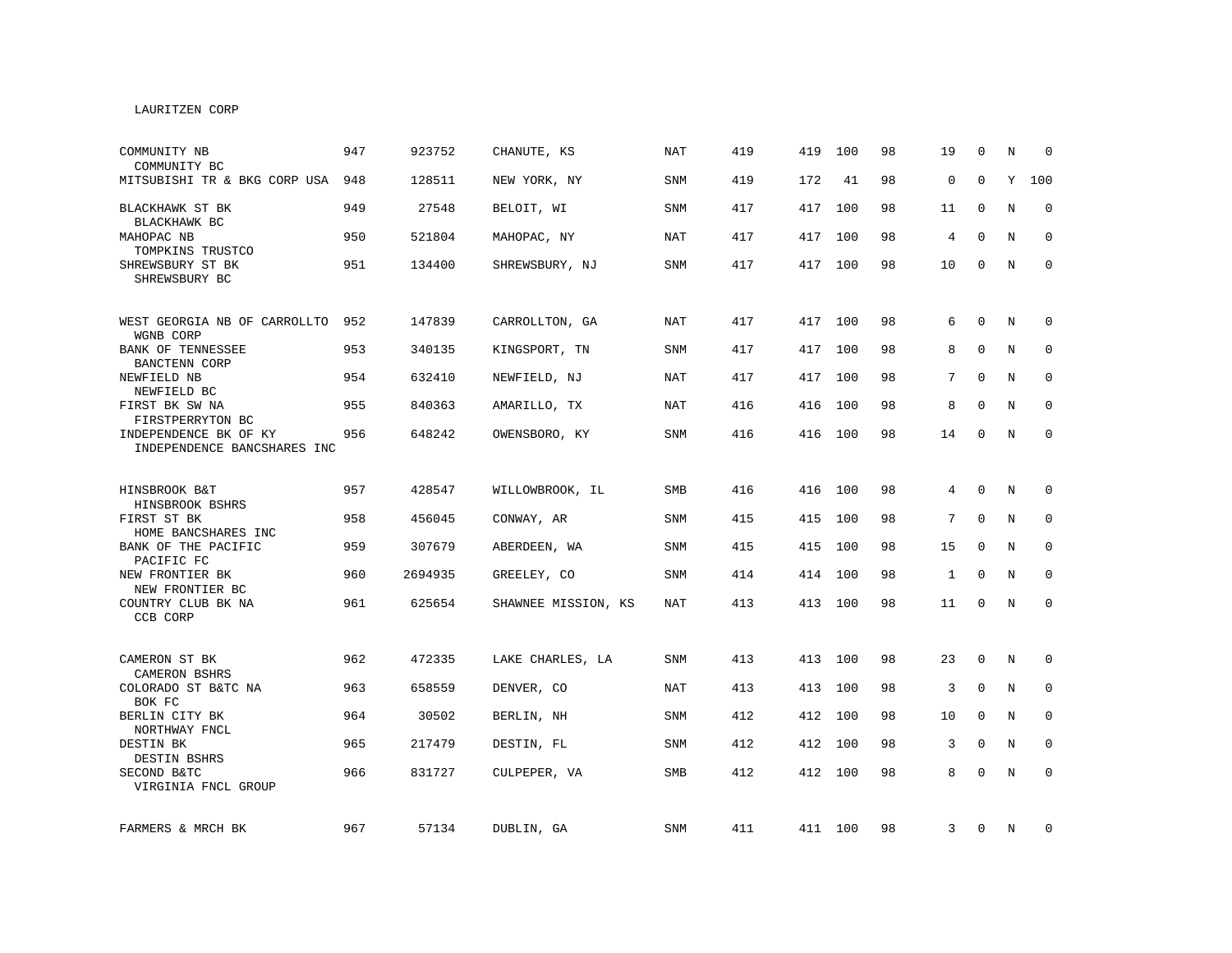| BANK OF BARTLETT<br>WEST TENNESSEE BANCSHARES INC | 968 | 225559  | BARTLETT, TN      | <b>SNM</b> | 410 | 410 | 100 | 98 | 6  | $\Omega$     | N       | $\Omega$    |
|---------------------------------------------------|-----|---------|-------------------|------------|-----|-----|-----|----|----|--------------|---------|-------------|
| FARMERS B&TC<br>MAGNOLIA BANKING CORP             | 969 | 12946   | MAGNOLIA, AR      | SNM        | 410 | 410 | 100 | 98 | 9  | $\mathbf{0}$ | $\rm N$ | $\mathbf 0$ |
| FIRSTBANK OF BOULDER<br>FIRSTBANK HC              | 970 | 616755  | BOULDER, CO       | SNM        | 410 | 410 | 100 | 98 | 5  | $\mathbf 0$  | N       | 0           |
| UMB BK COLORADO NA<br>UMB FC                      | 971 | 593753  | DENVER, CO        | NAT        | 410 | 410 | 100 | 98 | 11 | $\mathbf 0$  | N       | $\mathbf 0$ |
| OXFORD B&T<br>OXFORD FC                           | 972 | 647432  | ADDISON, IL       | <b>SNM</b> | 410 | 410 | 100 | 98 | 4  | $\mathbf 0$  | N       | $\mathbf 0$ |
| PALOS B&TC<br>PALOS BSHRS                         | 973 | 859945  | PALOS HEIGHTS, IL | SNM        | 410 | 410 | 100 | 98 | 2  | $\mathbf 0$  | N       | $\mathbf 0$ |
| COASTAL BK OF GEORGIA<br>SYNOVUS FC               | 974 | 300531  | BRUNSWICK, GA     | <b>SNM</b> | 409 | 409 | 100 | 98 | 6  | $\mathbf 0$  | N       | $\mathbf 0$ |
| GAINESVILLE B&TC<br><b>GB&amp;T BSHRS</b>         | 975 | 1164329 | GAINESVILLE, GA   | SNM        | 408 | 408 | 100 | 98 | 7  | $\Omega$     | N       | $\mathbf 0$ |
| PEOPLES ST BK<br>PSB GROUP                        | 976 | 749046  | HAMTRAMCK, MI     | SNM        | 408 | 408 | 100 | 98 | 10 | 0            | N       | $\mathbf 0$ |
| BANK INDEPENDENT<br>BANCINDEPENDENT               | 977 | 539032  | SHEFFIELD, AL     | <b>SMB</b> | 408 | 408 | 100 | 98 | 15 | $\mathbf 0$  | N       | $\mathbf 0$ |
| BANK OF NC<br>BNC BC                              | 978 | 1908082 | THOMASVILLE, NC   | SNM        | 408 | 408 | 100 | 98 | 4  | $\mathbf 0$  | N       | $\mathbf 0$ |
| STATE BK THE LAKES<br>ANTIOCH HC                  | 979 | 595430  | ANTIOCH, IL       | SNM        | 407 | 407 | 100 | 98 | 3  | $\mathbf{0}$ | N       | 0           |
| BREMER BK NA<br>OTTO BREMER FOUNDATION            | 980 | 760555  | MINOT, ND         | <b>NAT</b> | 407 | 407 | 100 | 98 | 12 | $\mathbf 0$  | N       | 0           |
| BANK ANN ARBOR<br>ARBOR BC                        | 981 | 2390929 | ANN ARBOR, MI     | <b>SNM</b> | 406 | 406 | 100 | 98 | 0  | $\mathbf{0}$ | N       | $\mathbf 0$ |
| FIRST NB AMES IA<br>AMES NAT CORP                 | 982 | 820048  | AMES, IA          | NAT        | 406 | 406 | 100 | 98 | 3  | $\mathbf 0$  | N       | 0           |
| M&T BK NA<br>M&T BK CORP                          | 983 | 2265456 | OAKFIELD, NY      | <b>NAT</b> | 406 | 406 | 100 | 98 | 0  | $\mathbf 0$  | N       | 22          |
| NATIONAL BK OF BLACKSBURG<br>NATIONAL BSHRS       | 984 | 754929  | BLACKSBURG, VA    | <b>NAT</b> | 406 | 406 | 100 | 98 | 13 | $\Omega$     | N       | $\Omega$    |
| MUTUAL BK<br>FIRST MUTUAL BC IL                   | 985 | 754433  | HARVEY, IL        | <b>SNM</b> | 406 | 406 | 100 | 98 | 3  | $\mathbf 0$  | N       | $\mathbf 0$ |
| GERMAN AMERICAN BK<br>GERMAN AMERICAN BANCORP     | 986 | 37640   | JASPER, IN        | <b>SNM</b> | 406 | 406 | 100 | 98 | 10 | $\mathbf 0$  | N       | $\mathbf 0$ |
| COUNTY BKG&TC<br>MERCANTILE BSHRS CORP            | 987 | 610623  | ELKTON, MD        | <b>SNM</b> | 406 | 406 | 100 | 98 | 10 | $\mathbf 0$  | N       | $\mathbf 0$ |
| COCONUT GROVE BK<br>COCONUT GROVE BSHRS           | 988 | 648130  | MIAMI, FL         | SMB        | 405 | 405 | 100 | 98 | 2  | $\mathbf 0$  | N       | $\mathbf 0$ |
| <b>BUILDERS BK</b>                                | 989 | 2595975 | CHICAGO, IL       | SNM        | 405 | 405 | 100 | 98 | 0  | $\mathbf 0$  | N       | $\mathbf 0$ |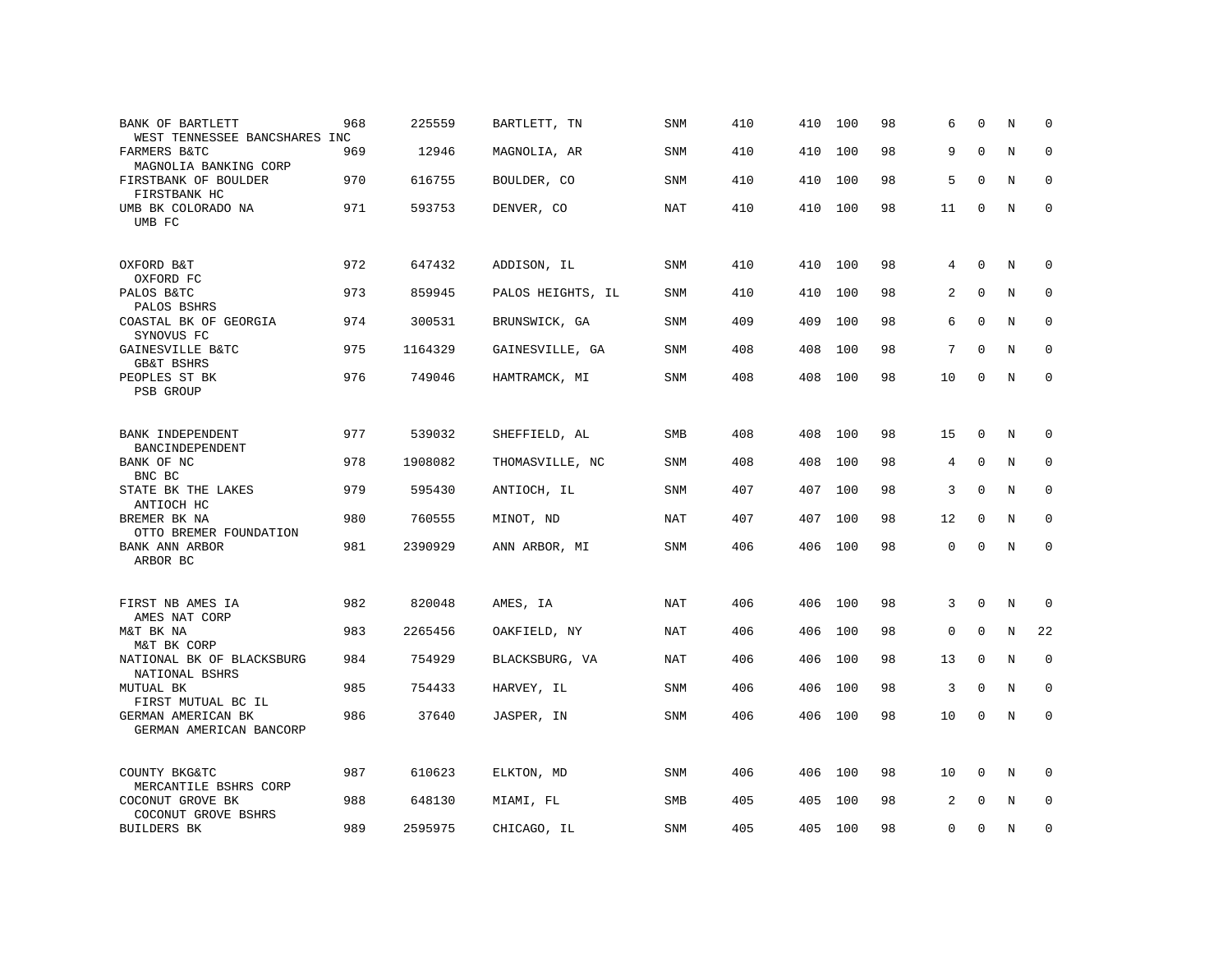| BUILDERS FC                                                          |      |         |                    |            |     |     |     |    |    |              |         |             |
|----------------------------------------------------------------------|------|---------|--------------------|------------|-----|-----|-----|----|----|--------------|---------|-------------|
| EVANGELINE B&TC<br>EVANGELINE BSHRS                                  | 990  | 372538  | VILLE PLATTE, LA   | <b>SNM</b> | 405 | 405 | 100 | 98 | 7  | 0            | N       | 0           |
| FAUOUIER BK<br>FAUQUIER BSHRS                                        | 991  | 976226  | WARRENTON, VA      | SMB        | 405 | 405 | 100 | 98 | 6  | $\mathbf{0}$ | N       | $\mathbf 0$ |
| UNITED BK IA                                                         | 992  | 738040  | IDA GROVE, IA      | SNM        | 404 | 404 | 100 | 98 | 11 | $\mathbf 0$  | $\rm N$ | 0           |
| IDA GROVE BSHRS<br>AMERICAN RIVER BK                                 | 993  | 735768  | SACRAMENTO, CA     | SNM        | 404 | 404 | 100 | 98 | 7  | $\mathbf 0$  | N       | $\mathbf 0$ |
| AMERICAN RIVER HOLD<br>SOMERSET TC                                   | 994  | 212522  | SOMERSET, PA       | SMB        | 403 | 403 | 100 | 98 | 6  | $\mathbf 0$  | N       | $\mathbf 0$ |
| SOMERSET TR HC<br>FIRST SECURITY BK                                  | 995  | 633154  | BOZEMAN, MT        | <b>SNM</b> | 403 | 403 | 100 | 98 | 5  | $\Omega$     | N       | $\Omega$    |
| INTER-MOUNTAIN BC<br>FIRST MAINSTREET BK NA<br>FIRST MAINSTREET FNCL | 996  | 456858  | LONGMONT, CO       | NAT        | 403 | 403 | 100 | 98 | 4  | $\Omega$     | N       | $\Omega$    |
| HARRIS BK ARGO<br>HARRIS FC                                          | 997  | 461441  | SUMMIT, IL         | SNM        | 402 | 402 | 100 | 98 | 3  | 0            | N       | 100         |
| CROGHAN COLONIAL BK<br>CROGHAN BSHRS                                 | 998  | 362717  | FREMONT, OH        | SMB        | 402 | 402 | 100 | 98 | 13 | $\mathbf{0}$ | N       | $\mathbf 0$ |
| FARMERS & MRCH ST BK<br>F&M HC                                       | 999  | 245566  | MERIDIAN, ID       | <b>SNM</b> | 402 | 402 | 100 | 98 | 6  | $\mathbf 0$  | N       | $\mathbf 0$ |
| JEFFERSON BK OF MO<br>CENTRAL BANCOMPANY INC                         | 1000 | 854454  | JEFFERSON CITY, MO | SNM        | 402 | 402 | 100 | 98 | 3  | $\mathbf 0$  | $\rm N$ | $\mathbf 0$ |
| SABINE ST B&TC<br>SABINE BSHRS                                       | 1001 | 125855  | MANY, LA           | SNM        | 401 | 401 | 100 | 98 | 25 | 0            | N       | $\mathbf 0$ |
| MOUNTAIN WEST BK NA<br>MOUNTAIN WEST FC                              | 1002 | 1861927 | HELENA, MT         | NAT        | 400 | 400 | 100 | 98 | 8  | $\Omega$     | N       | $\Omega$    |
| EVANS NB<br>EVANS BC                                                 | 1003 | 292908  | ANGOLA, NY         | NAT        | 400 | 400 | 100 | 98 | 7  | $\mathbf 0$  | N       | $\mathbf 0$ |
| INDEPENDENT BK<br>INDEPENDENT HOLDINGS INC                           | 1004 | 2666400 | MEMPHIS, TN        | <b>SNM</b> | 400 | 400 | 100 | 98 | 3  | $\mathbf 0$  | N       | $\mathbf 0$ |
| BLOOMINGDALE B&T<br>BB&T BSHRS CORP                                  | 1005 | 1887516 | BLOOMINGDALE, IL   | <b>SMB</b> | 400 | 400 | 100 | 98 | 3  | $\mathbf 0$  | N       | $\mathbf 0$ |
| NORTH COUNTRY B&TC<br>NORTH CNTRY FC                                 | 1006 | 132554  | MANISTIQUE, MI     | SNM        | 399 | 399 | 100 | 98 | 35 | $\mathbf 0$  | N       | $\mathbf 0$ |
| COMMERCIAL BK<br>SYNOVUS FC                                          | 1007 | 438238  | THOMASVILLE, GA    | SNM        | 399 | 399 | 100 | 98 | 3  | $\mathbf 0$  | N       | $\mathbf 0$ |
| CENTRAL BK<br>CENTRAL BC                                             | 1008 | 622774  | PROVO, UT          | SNM        | 398 | 398 | 100 | 98 | 7  | $\mathbf 0$  | N       | 0           |
| NATIONAL B&TC OF SYCAMORE<br>N I BSHRS CORP                          | 1009 | 534345  | SYCAMORE, IL       | <b>NAT</b> | 398 | 398 | 100 | 98 | 1  | $\mathbf 0$  | N       | $\mathbf 0$ |
| STATE BK OF CROSS PLAINS<br>SBCP BC                                  | 1010 | 525549  | CROSS PLAINS, WI   | SNM        | 397 | 397 | 100 | 98 | 4  | $\Omega$     | N       | $\mathbf 0$ |
| FIRST FARMERS B&T                                                    | 1011 | 139843  | CONVERSE, IN       | SMB        | 397 | 397 | 100 | 98 | 13 | $\mathbf 0$  | $\rm N$ | $\mathbf 0$ |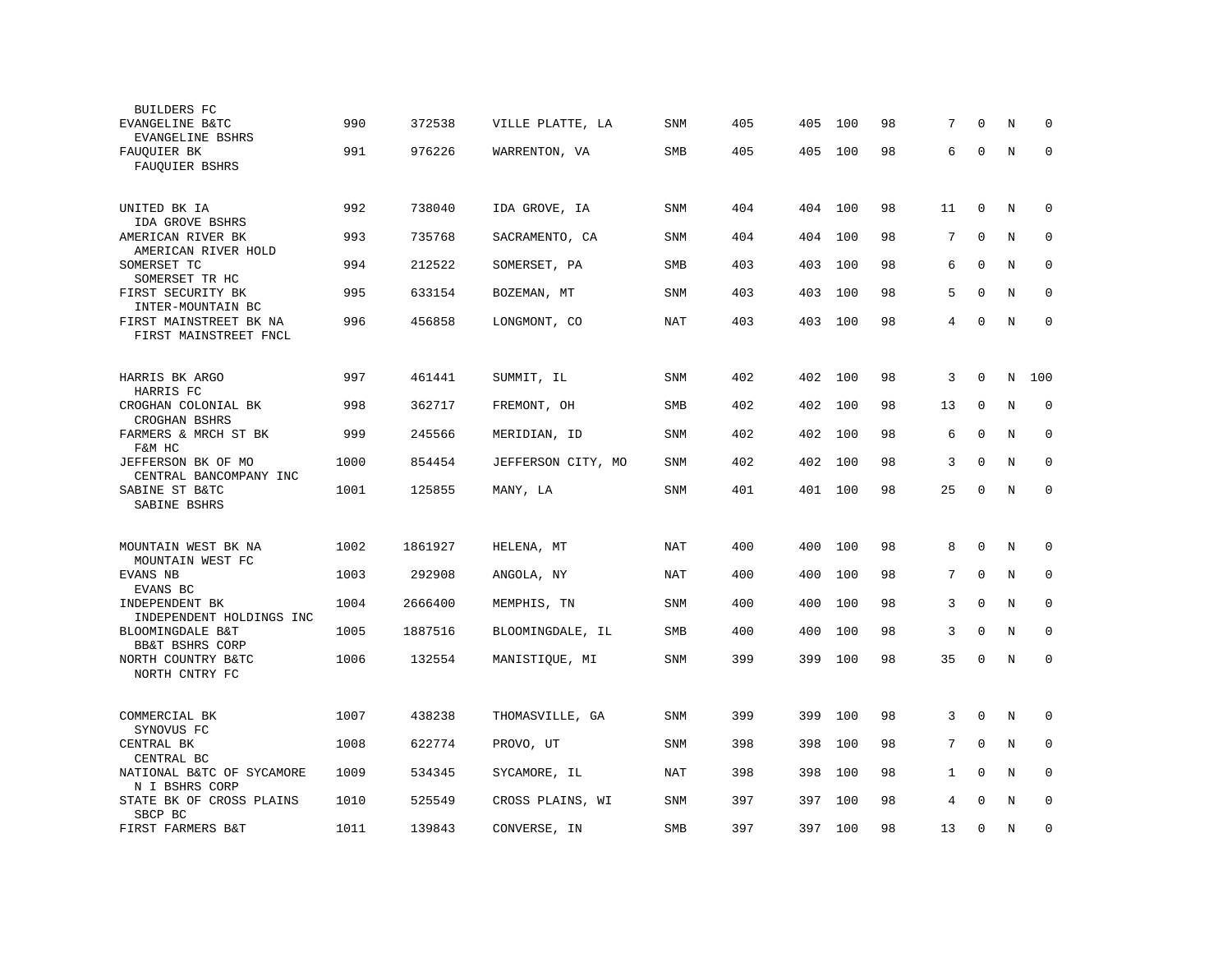| FIRST NB<br>WAUPACA BC                                   | 1012 | 466642  | WAUPACA, WI      | <b>NAT</b> | 397 | 397     | 100 | 98 | 5              | $\Omega$    | N | $\Omega$     |
|----------------------------------------------------------|------|---------|------------------|------------|-----|---------|-----|----|----------------|-------------|---|--------------|
| STATE B&TC<br>RURBAN FNCL CORP                           | 1013 | 614313  | DEFIANCE, OH     | SMB        | 397 | 397     | 100 | 98 | 12             | $\Omega$    | N | $\mathbf 0$  |
| <b>GUARANTY BK</b><br>GUARANTY FEDERAL BSHRS INC         | 1014 | 131173  | SPRINGFIELD, MO  | SNM        | 397 | 397 100 |     | 98 | 4              | 0           | N | 0            |
| PLUMAS BK<br>PLUMAS BC                                   | 1015 | 670467  | QUINCY, CA       | SNM        | 397 | 397 100 |     | 98 | 14             | $\Omega$    | N | $\Omega$     |
| ATLANTIC STEWARDSHIP BK<br>STEWARDSHIP FNCL CORP         | 1016 | 527507  | MIDLAND PARK, NJ | SNM        | 396 | 396 100 |     | 98 | 5              | $\Omega$    | N | $\mathbf{0}$ |
| ARTHUR ST BK<br>FOJ MGMT CO LLC                          | 1017 | 591320  | UNION, SC        | SNM        | 396 | 396 100 |     | 98 | 52             | $\Omega$    | N | $\Omega$     |
| ARTHUR ST BK<br>HAO MGMT CO LLC                          | 1017 | 591320  | UNION, SC        | <b>SNM</b> |     |         |     |    |                |             |   |              |
| ARTHUR ST BK<br>FRANCES W ARTHUR IRREVOCABLE T           | 1017 | 591320  | UNION, SC        | <b>SNM</b> |     |         |     |    |                |             |   |              |
| ARTHUR ST BK<br>JCO VENTURES LLC                         | 1017 | 591320  | UNION, SC        | <b>SNM</b> |     |         |     |    |                |             |   |              |
| PREMIER BK                                               | 1018 | 33259   | MAPLEWOOD, MN    | <b>SNM</b> | 395 | 395 100 |     | 98 | 4              | $\Omega$    | N | $\Omega$     |
|                                                          |      |         |                  |            |     |         |     |    |                |             |   |              |
| BUTTE CMNTY BK<br>COMMUNITY VALLEY BC                    | 1019 | 1821976 | CHICO, CA        | SNM        | 395 | 395 100 |     | 98 | 4              | $\Omega$    | N | $\Omega$     |
| REDDING BK OF CMRC<br>REDDING BC                         | 1020 | 933863  | REDDING, CA      | <b>SNM</b> | 395 | 395     | 100 | 98 | $\overline{a}$ | $\mathbf 0$ | N | $\mathbf 0$  |
| FIRST NB AMER<br>FIRST NAT BSHRS                         | 1021 | 413141  | EAST LANSING, MI | <b>NAT</b> | 394 | 394     | 100 | 98 | 0              | $\mathbf 0$ | N | 0            |
| COMMERCIAL BK<br>ROBERTSON HC LP                         | 1022 | 497039  | HARROGATE, TN    | <b>SMB</b> | 394 | 394     | 100 | 98 | 10             | $\Omega$    | N | $\mathbf 0$  |
| LUBBOCK NB<br>COMMERCE NAT FNCL SVC                      | 1023 | 766258  | LUBBOCK, TX      | NAT        | 394 | 394 100 |     | 98 | 5              | $\mathbf 0$ | N | $\mathbf{0}$ |
| BAKER BOYER NB                                           | 1024 | 69678   | WALLA WALLA, WA  | NAT        | 394 | 394     | 100 | 98 | 8              | 0           | N | 0            |
| BAKER BOYER BC                                           |      |         |                  |            |     |         |     |    |                |             |   |              |
| FIRST NB&TC OF COLUMBUS<br>LAURITZEN CORP                | 1025 | 77758   | COLUMBUS, NE     | <b>NAT</b> | 394 | 394     | 100 | 98 | 4              | $\Omega$    | N | $\mathbf 0$  |
| COMMUNITY BK OF FLORIDA<br>COMMUNITY BK OF SOUTH FLORIDA | 1026 | 999430  | HOMESTEAD, FL    | SNM        | 393 | 393     | 100 | 98 | 20             | $\mathbf 0$ | N | 0            |
| LINCOLN ST BK<br>MERCHANTS & MFR BC                      | 1027 | 969349  | MILWAUKEE, WI    | SNM        | 393 | 393     | 100 | 98 | 15             | 0           | N | $\mathbf 0$  |
| FIRST NB OF ELK RIVER<br>FIRST NAT FS                    | 1028 | 970055  | ELK RIVER, MN    | <b>NAT</b> | 393 | 393     | 100 | 98 | 6              | $\Omega$    | N | $\Omega$     |
| BARABOO NB                                               | 1029 | 24949   | BARABOO, WI      | NAT        | 392 | 392 100 |     | 98 | 5              | 0           | N | 0            |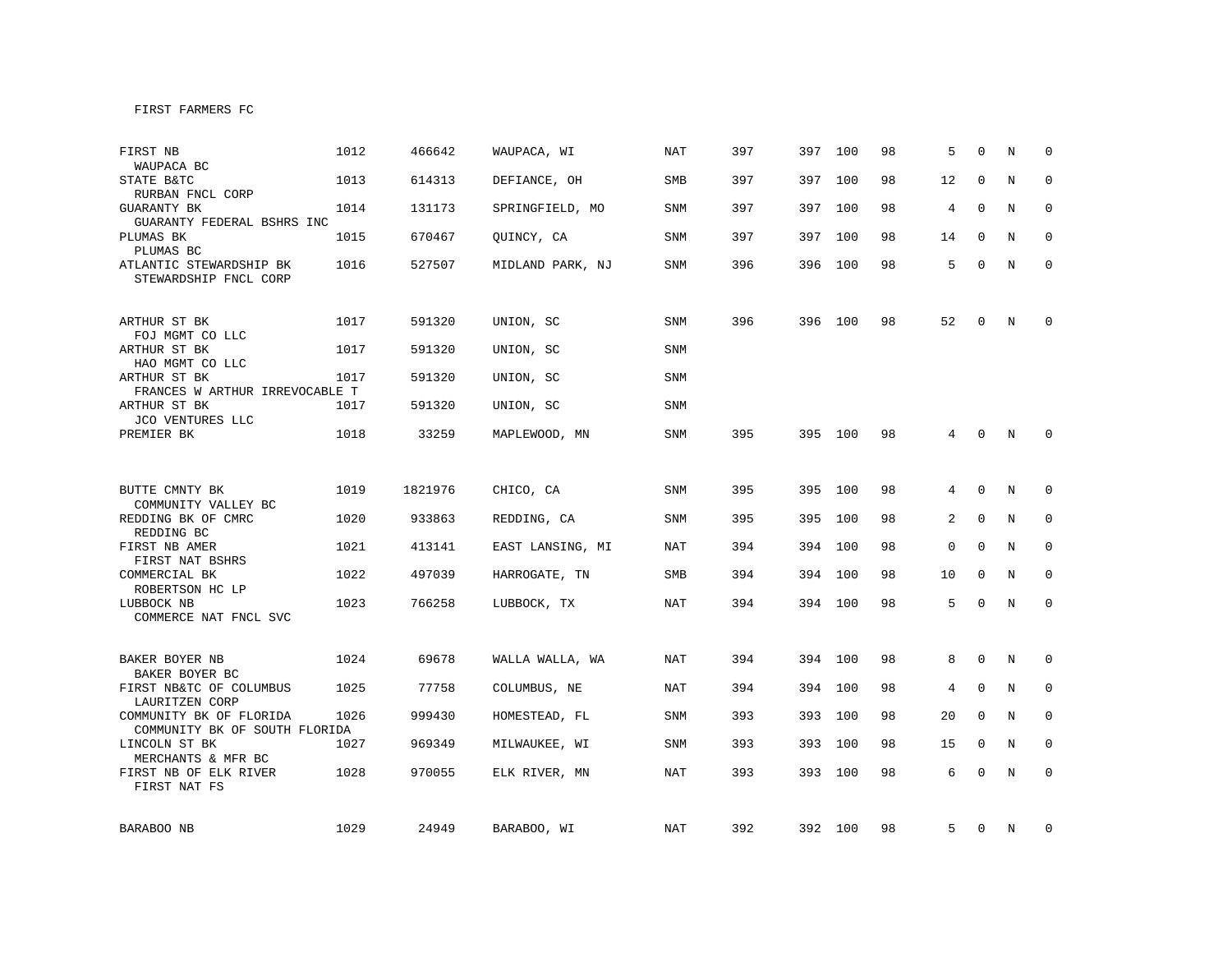| BARABOO BC                                                  |      |         |                    |            |     |     |     |    |          |              |   |             |
|-------------------------------------------------------------|------|---------|--------------------|------------|-----|-----|-----|----|----------|--------------|---|-------------|
| CITY NB&TC<br>CNB BC                                        | 1030 | 845108  | GLOVERSVILLE, NY   | NAT        | 391 | 391 | 100 | 98 | 6        | $\mathbf 0$  | N | $\mathbf 0$ |
| BESSEMER TC NA<br>BESSEMER GROUP                            | 1031 | 976703  | NEW YORK, NY       | NAT        | 391 | 391 | 100 | 98 | $\Omega$ | $\Omega$     | N | $\mathbf 0$ |
| MINERS & MRCH B&TC<br>COMMONWEALTH CMNTY BC                 | 1032 | 274829  | GRUNDY, VA         | SMB        | 391 | 391 | 100 | 98 | 8        | $\mathbf{0}$ | N | $\mathbf 0$ |
| SUMMIT CMNTY BK<br>SUMMIT FNCL GROUP                        | 1033 | 828530  | MOOREFIELD, WV     | SMB        | 390 | 390 | 100 | 98 | 4        | $\mathbf 0$  | N | $\mathbf 0$ |
| HERITAGE BK<br>FRONT RANGE CAP CORP                         | 1034 | 283054  | LOUISVILLE, CO     | SMB        | 389 | 389 | 100 | 98 | 11       | 0            | N | 0           |
| SECOND NB<br>PARK NAT CORP                                  | 1035 | 236519  | GREENVILLE, OH     | NAT        | 389 | 389 | 100 | 98 | 9        | $\Omega$     | N | $\mathbf 0$ |
| STARION FNCL<br>STARION BC                                  | 1036 | 2009605 | BISMARCK, ND       | <b>SNM</b> | 389 | 389 | 100 | 98 | 6        | $\mathbf 0$  | N | $\mathbf 0$ |
| NORTH SIDE B&TC                                             | 1037 | 615217  | CINCINNATI, OH     | <b>SMB</b> | 389 | 389 | 100 | 98 | 4        | $\mathbf{0}$ | N | $\mathbf 0$ |
| GULF COAST B&TC                                             | 1038 | 1458608 | NEW ORLEANS, LA    | <b>SNM</b> | 388 | 388 | 100 | 98 | 6        | $\mathbf 0$  | N | $\mathbf 0$ |
|                                                             |      |         |                    |            |     |     |     |    |          |              |   |             |
| COMMUNITY TR BK<br>CTB FNCL CORP                            | 1039 | 667757  | CHOUDRANT, LA      | <b>SNM</b> | 388 | 388 | 100 | 98 | 8        | $\mathbf 0$  | N | $\mathbf 0$ |
| NATIONAL BK OF FREDERICKSBUR 1040<br>MERCANTILE BSHRS CORP  |      | 246321  | FREDERICKSBURG, VA | NAT        | 387 | 387 | 100 | 98 | 7        | $\mathbf 0$  | N | $\mathbf 0$ |
| ORANGE CTY TC                                               | 1041 | 176101  | MIDDLETOWN, NY     | SMB        | 386 | 386 | 100 | 98 | 3        | $\mathbf 0$  | N | 0           |
| CENTRAL BK LAKE OF THE OZARK 1042<br>CENTRAL BANCOMPANY INC |      | 1015243 | OSAGE BEACH, MO    | <b>SNM</b> | 386 | 386 | 100 | 98 | 6        | $\mathbf 0$  | N | $\mathbf 0$ |
| WAUCHULA ST BK<br>CREWS BKG CORP                            | 1043 | 200435  | WAUCHULA, FL       | SNM        | 386 | 386 | 100 | 98 | 3        | $\Omega$     | N | $\mathbf 0$ |
|                                                             |      |         |                    |            |     |     |     |    |          |              |   |             |
| FIRSTBANK OF TECH CTR<br>FIRSTBANK HC                       | 1044 | 271855  | ENGLEWOOD, CO      | <b>SNM</b> | 386 | 386 | 100 | 98 | 3        | $\Omega$     | N | 0           |
| HOME ST BK<br>LOVELAND SCTY                                 | 1045 | 89751   | LOVELAND, CO       | <b>SNM</b> | 386 | 386 | 100 | 98 | 4        | $\mathbf 0$  | N | 0           |
| FARMERS B&TC NA<br>FARMERS ENT                              | 1046 | 482156  | GREAT BEND, KS     | <b>NAT</b> | 385 | 385 | 100 | 98 | 6        | $\mathbf{0}$ | N | $\mathbf 0$ |
| FOREST HILL ST BK<br>MERCANTILE BSHRS CORP                  | 1047 | 615329  | BEL AIR, MD        | SMB        | 385 | 385 | 100 | 98 | 6        | $\mathbf 0$  | N | $\mathbf 0$ |
| WAYNE BK<br>NORWOOD FNCL                                    | 1048 | 59316   | HONESDALE, PA      | SNM        | 385 | 385 | 100 | 98 | 8        | $\mathbf 0$  | N | $\mathbf 0$ |
| NEW MEXICO B&TC<br>HEARTLAND FNCL USA                       | 1049 | 2649122 | ALBUQUERQUE, NM    | SNM        | 385 | 385 | 100 | 98 | 11       | $\mathbf 0$  | N | $\mathbf 0$ |
| <b>BALTIMORE TC</b><br>MERCANTILE BSHRS CORP                | 1050 | 72614   | SELBYVILLE, DE     | <b>SNM</b> | 384 | 384 | 100 | 98 | 5        | $\Omega$     | N | $\mathbf 0$ |
| CRESCENT B&TC                                               | 1051 | 1391170 | JASPER, GA         | <b>SNM</b> | 384 | 384 | 100 | 98 | 5        | $\mathbf 0$  | N | $\mathbf 0$ |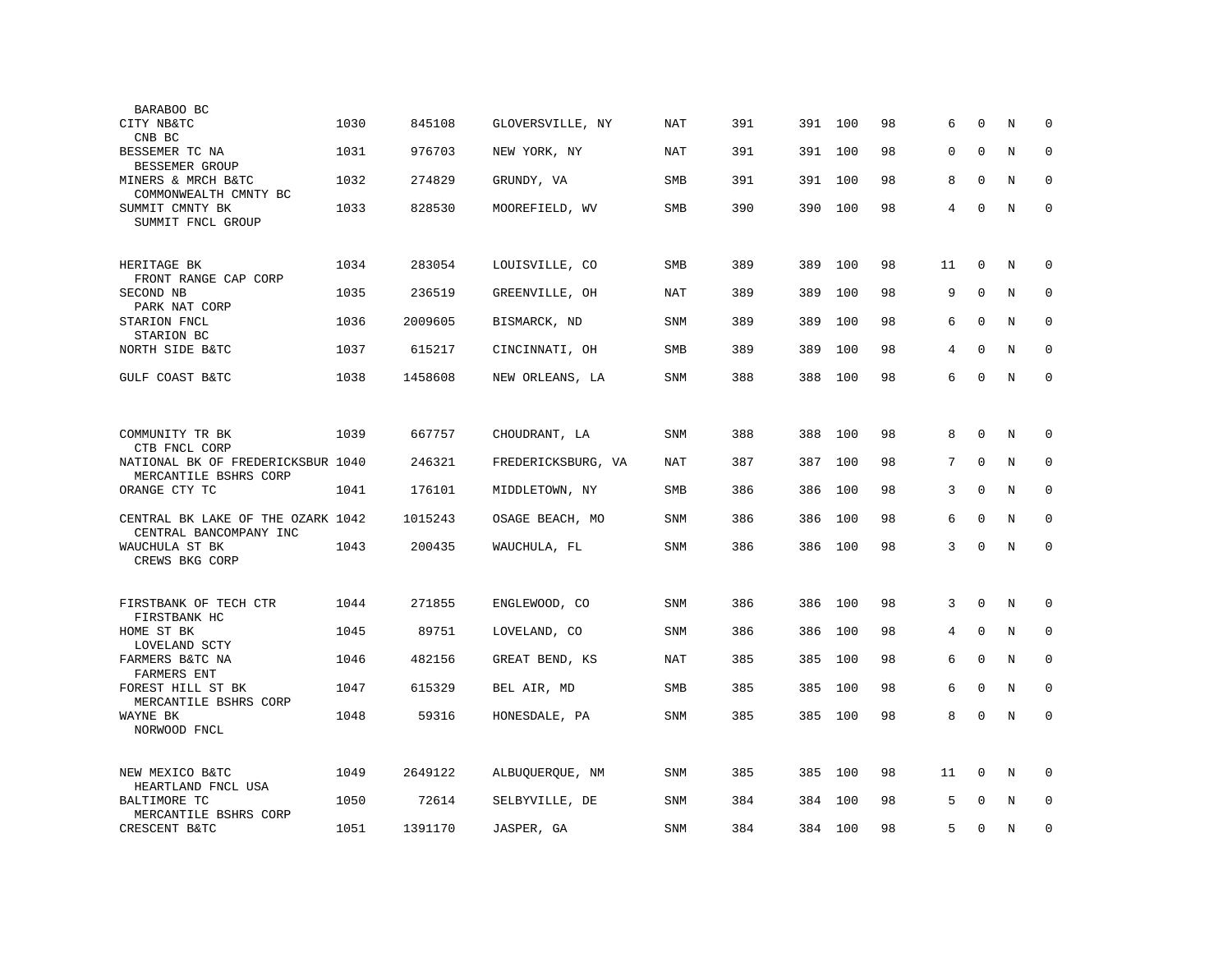| CRESCENT BKG CO                                            |      |         |                    |            |     |         |     |    |    |             |   |             |
|------------------------------------------------------------|------|---------|--------------------|------------|-----|---------|-----|----|----|-------------|---|-------------|
| NORTH HOUSTON BK<br>FBOP CORP                              | 1052 | 215756  | HOUSTON, TX        | <b>SNM</b> | 384 | 384     | 100 | 98 | 1  | 0           | N | $\mathbf 0$ |
| JUNIATA VALLEY BK<br>JUNIATA VALLEY FNCL CORP              | 1053 | 215710  | MIFFLINTOWN, PA    | <b>SNM</b> | 384 | 384     | 100 | 98 | 11 | 0           | N | $\mathbf 0$ |
| SOUTHEASTERN BK<br>SOUTHEASTERN BKG CORP                   | 1054 | 210238  | DARIEN, GA         | <b>SNM</b> | 383 | 383     | 100 | 98 | 14 | $\mathbf 0$ | N | $\mathbf 0$ |
| CITIZENS NB<br>CITIZENS NBC                                | 1055 | 673132  | ATHENS, TN         | NAT        | 383 | 383     | 100 | 98 | 8  | $\mathbf 0$ | N | $\mathbf 0$ |
| FARMERS & MRCH BK<br>F&M FC                                | 1056 | 348720  | GRANITE QUARRY, NC | SNM        | 383 | 383     | 100 | 98 | 6  | $\Omega$    | N | $\mathbf 0$ |
| AMERICAN BK NORTH<br>MESABA BSHRS                          | 1057 | 716655  | NASHWAUK, MN       | SNM        | 382 | 382     | 100 | 98 | 13 | $\mathbf 0$ | N | $\mathbf 0$ |
| FIRST SOUTHERN NB<br>FIRST SOUTHERN BC                     | 1058 | 702612  | LANCASTER, KY      | <b>NAT</b> | 382 | 382     | 100 | 98 | 16 | $\mathbf 0$ | N | $\mathbf 0$ |
| SOUTHSIDE BK<br>EASTERN VA BSHRS                           | 1059 | 790721  | TAPPAHANNOCK, VA   | SNM        | 381 | 381     | 100 | 98 | 13 | $\mathbf 0$ | N | 0           |
| PATRICK HENRY NB                                           | 1060 | 988229  | BASSETT, VA        | NAT        | 381 | 381     | 100 | 98 | 14 | $\mathbf 0$ | N | 0           |
| SAVANNAH BK NA<br>SAVANNAH BC                              | 1061 | 1466489 | SAVANNAH, GA       | <b>NAT</b> | 381 | 381 100 |     | 98 | 4  | $\mathbf 0$ | N | $\mathbf 0$ |
| KANSAS ST BK OF MANHATTAN<br>MANHATTAN BC                  | 1062 | 160959  | MANHATTAN, KS      | SNM        | 381 | 381     | 100 | 98 | 3  | $\mathbf 0$ | N | $\mathbf 0$ |
| NORTH CMNTY BK<br>METROPOLITAN BK GRP                      | 1063 | 129732  | CHICAGO, IL        | SNM        | 380 | 380     | 100 | 98 | 12 | $\mathbf 0$ | N | $\mathbf 0$ |
| MALVERN NB<br>MNB BANCSHARES INC                           | 1064 | 906241  | MALVERN, AR        | <b>NAT</b> | 380 | 380     | 100 | 98 | 9  | $\Omega$    | N | $\mathbf 0$ |
| CENTRAL NB<br>CENTRABANC CORP                              | 1065 | 428060  | WACO, TX           | <b>NAT</b> | 379 | 379     | 100 | 98 | 2  | $\mathbf 0$ | N | $\mathbf 0$ |
| D L EVANS BK<br>D L EVANS BC                               | 1066 | 543262  | BURLEY, ID         | SNM        | 379 | 379     | 100 | 98 | 10 | $\mathbf 0$ | N | $\mathbf 0$ |
| CORNERSTONE BK NA<br>FIRST YORK BC                         | 1067 | 403151  | YORK, NE           | NAT        | 379 | 379     | 100 | 98 | 17 | $\mathbf 0$ | N | $\mathbf 0$ |
| DIRECT MRCH CR CARD BK NA                                  | 1068 | 2270795 | SCOTTSDALE, AZ     | NAT        | 379 | 379     | 100 | 99 | 0  | $\mathbf 0$ | N | $\mathbf 0$ |
| FIRST NB OF THE CUMBERLANDS                                | 1069 | 283737  | LIVINGSTON, TN     | <b>NAT</b> | 379 | 379     | 100 | 99 | 3  | $\mathbf 0$ | N | $\mathbf 0$ |
| HARRIS BK LIBERTYVILLE<br>HARRIS FC                        | 1070 | 1447853 | LIBERTYVILLE, IL   | SNM        | 379 | 379     | 100 | 99 | 4  | $\mathbf 0$ | N | 100         |
| SAVINGS BK & TR<br>WAYNE BC                                | 1071 | 90627   | WADSWORTH, OH      | SMB        | 379 | 379     | 100 | 99 | 15 | $\mathbf 0$ | N | 0           |
| CALVIN B TAYLOR BKG CO BERLI 1072<br>CALVIN B TAYLOR BSHRS |      | 39327   | BERLIN, MD         | SNM        | 378 | 378     | 100 | 99 | 9  | $\Omega$    | N | $\mathbf 0$ |
| BANK MIDWEST MN IA NA                                      | 1073 | 45551   | FAIRMONT, MN       | <b>NAT</b> | 378 | 378     | 100 | 99 | 6  | $\mathbf 0$ | N | $\mathbf 0$ |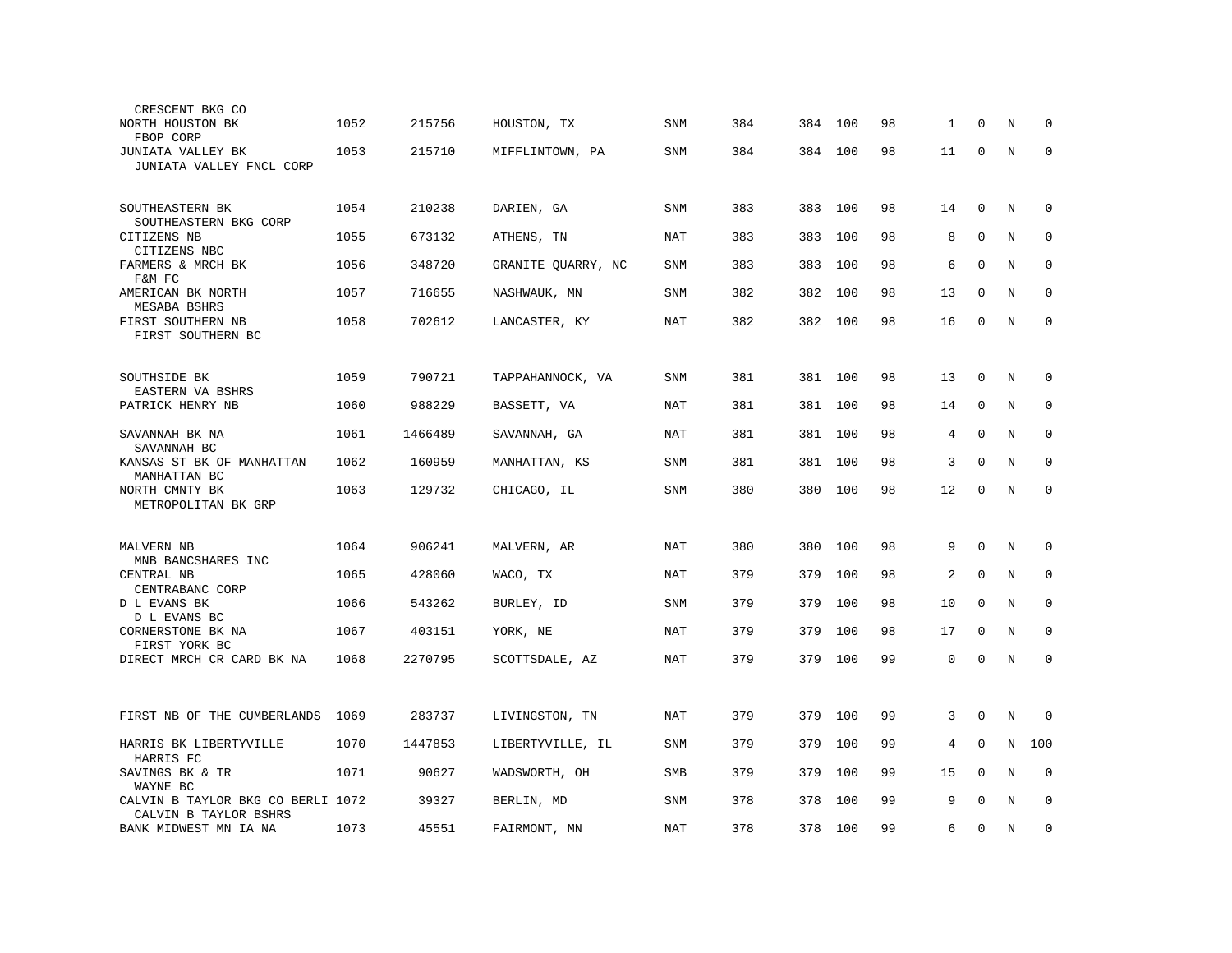# GOODENOW BC

| PLATTE VALLEY ST B&TC<br>LAURITZEN CORP                    | 1074 | 10858   | KEARNEY, NE           | <b>SMB</b> | 377 | 377     | 100 | 99 | 3               | $\mathbf 0$  | N | $\mathbf 0$  |
|------------------------------------------------------------|------|---------|-----------------------|------------|-----|---------|-----|----|-----------------|--------------|---|--------------|
| VINTAGE BK<br>NORTH BAY BC                                 | 1075 | 91866   | NAPA, CA              | <b>SMB</b> | 377 | 377     | 100 | 99 | 3               | $\mathbf 0$  | N | $\mathbf 0$  |
| BRITTON & KOONTZ FIRST NB<br>BRITTON & KOONTZ CAPITAL CORP | 1076 | 539939  | NATCHEZ, MS           | NAT        | 377 | 377     | 100 | 99 | 9               | $\Omega$     | N | $\mathbf 0$  |
| RIVER VALLEY ST BK<br>RIVER VALLEY BC                      | 1077 | 163549  | ROTHSCHILD, WI        | SNM        | 376 | 376     | 100 | 99 | 7               | $\Omega$     | N | $\mathbf 0$  |
| BANK/FIRST CITIZENS BK<br>FIRST CITIZENS BC                | 1078 | 813732  | CLEVELAND, TN         | SNM        | 376 | 376     | 100 | 99 | 9               | $\Omega$     | N | $\Omega$     |
| MID-WISCONSIN BK<br>MID-WISCONSIN FNCL SVC                 | 1079 | 645054  | MEDFORD, WI           | SNM        | 375 | 375     | 100 | 99 | 10              | 0            | N | 0            |
| AMERICAN BUS BK                                            | 1080 | 2734729 | LOS ANGELES, CA       | SNM        | 375 | 375     | 100 | 99 | 0               | 0            | N | 0            |
| CENTRAL BK<br>CENTRAL BSHRS                                | 1081 | 31255   | HOUSTON, TX           | <b>SNM</b> | 375 | 375     | 100 | 99 | 6               | $\Omega$     | N | $\mathbf 0$  |
| FIRST NB&TC<br>SOUTHERN NAT BK                             | 1082 | 697231  | FORT WALTON BEACH, FL | NAT        | 375 | 375     | 100 | 99 | 12              | $\Omega$     | N | $\mathbf 0$  |
| LINCOLN TC                                                 | 1083 | 795454  | ENGLEWOOD, CO         | SNM        | 375 | 375 100 |     | 99 | 0               | 0            | N | $\mathbf 0$  |
|                                                            |      |         |                       |            |     |         |     |    |                 |              |   |              |
| HAMLIN B&TC                                                | 1084 | 291611  | SMETHPORT, PA         | <b>SNM</b> | 375 | 375     | 100 | 99 | 6               | $\Omega$     | N | $\Omega$     |
| HOMESTAR BK<br>HOMESTAR FNCL GROUP                         | 1085 | 300036  | MANTENO, IL           | <b>SNM</b> | 375 | 375     | 100 | 99 | 3               | $\Omega$     | N | $\mathbf 0$  |
| IDAHO INDEPENDENT BK                                       | 1086 | 2110640 | COEUR D'ALENE, ID     | <b>SNM</b> | 375 | 375     | 100 | 99 | $7\overline{ }$ | $\Omega$     | N | $\mathbf 0$  |
| CENTRA BK<br>CENTRA FNCL HOLD                              | 1087 | 2856500 | MORGANTOWN, WV        | <b>SNM</b> | 374 | 374 100 |     | 99 | 3               | $\mathbf 0$  | N | $\mathbf 0$  |
| PEOPLES BK A CODORUS VALLEY<br>CODORUS VALLEY BC           | 1088 | 556815  | GLEN ROCK, PA         | SNM        | 374 | 374 100 |     | 99 | 10              | 0            | N | $\mathbf 0$  |
|                                                            |      |         |                       |            |     |         |     |    |                 |              |   |              |
| WISCONSIN CMNTY BK<br>HEARTLAND FNCL USA                   | 1089 | 463342  | COTTAGE GROVE, WI     | SNM        | 373 | 373 100 |     | 99 | 5               | $\mathbf 0$  | N | $\mathbf 0$  |
| POINTE BK<br>POINTE FC                                     | 1090 | 1401631 | BOCA RATON, FL        | SMB        | 373 | 373     | 100 | 99 | $7\overline{ }$ | $\mathbf 0$  | N | $\mathbf 0$  |
| METRO BK                                                   | 1091 | 1394621 | PELL CITY, AL         | SNM        | 373 | 373     | 100 | 99 | 4               | $\mathbf 0$  | N | 0            |
| CENTRAL CA BK<br>WESTERN SIERRA BC                         | 1092 | 2688895 | SONORA, CA            | <b>SMB</b> | 373 | 373     | 100 | 99 | 8               | $\mathbf 0$  | N | $\mathbf{0}$ |
| PEOPLES NB<br>PEOPLES FNCL SVC CORP                        | 1093 | 278818  | HALLSTEAD, PA         | NAT        | 373 | 373 100 |     | 99 | 9               | $\mathbf{0}$ | N | $\mathbf{0}$ |
| INDEPENDENT BK SOUTH MI                                    | 1094 | 405744  | LESLIE, MI            | SNM        | 372 | 372 100 |     | 99 | 16              | 0            | N | 0            |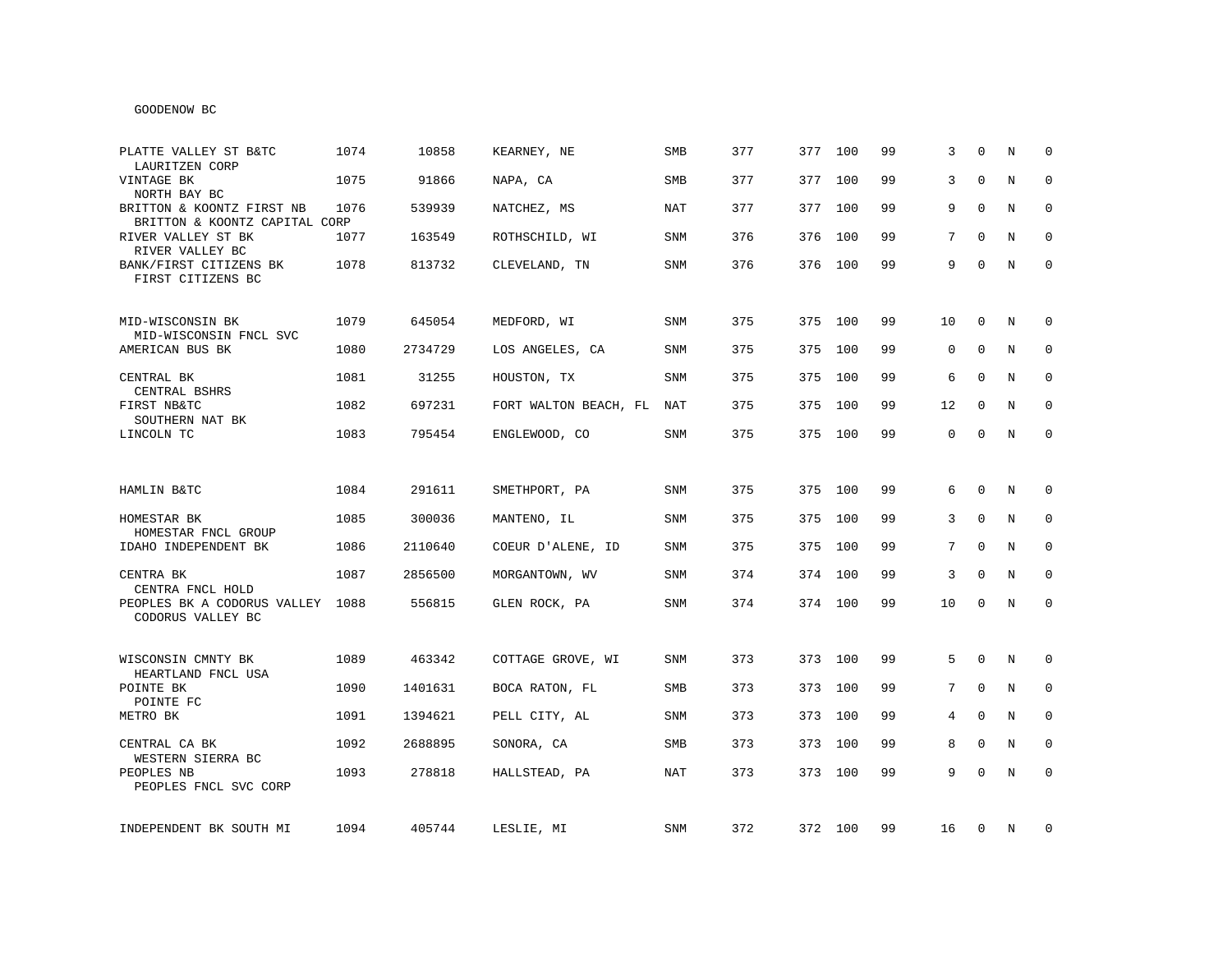| INDEPENDENT BK CORP                                |      |         |                    |            |     |     |         |    |    |              |   |             |
|----------------------------------------------------|------|---------|--------------------|------------|-----|-----|---------|----|----|--------------|---|-------------|
| ALLIANCE BK<br>ALLIANCE FS                         | 1095 | 166652  | NEW ULM, MN        | SNM        | 372 | 372 | 100     | 99 | 7  | $\Omega$     | N | $\Omega$    |
| COMMUNITY BK OF NJ<br>COMMUNITY BC OF NEW JERSEY   | 1096 | 2575995 | FREEHOLD, NJ       | <b>SNM</b> | 372 | 372 | 100     | 99 | 5  | $\Omega$     | N | $\mathbf 0$ |
| COSMOPOLITAN B&T<br>FBOP CORP                      | 1097 | 1864629 | CHICAGO, IL        | <b>SNM</b> | 372 | 372 | 100     | 99 | 0  | $\mathbf 0$  | N | $\mathbf 0$ |
| PINNACLE BK<br>PINNACLE FC                         | 1098 | 366238  | ELBERTON, GA       | <b>SNM</b> | 371 | 371 | 100     | 99 | 8  | $\mathbf 0$  | N | $\mathbf 0$ |
| COMMUNITY CENTRAL BK                               | 1099 | 2443535 | MOUNT CLEMENS, MI  | <b>SNM</b> | 371 |     | 371 100 | 99 | 2  | $\mathbf{0}$ | N | $\mathbf 0$ |
| COMMUNITY CENTRAL BK CORP                          |      |         |                    |            |     |     |         |    |    |              |   |             |
| COMMUNITY BK OF TRI-CTY<br>TRI-COUNTY FC           | 1100 | 697978  | WALDORF, MD        | <b>SMB</b> | 371 | 371 | 100     | 99 | 7  | $\Omega$     | N | $\mathbf 0$ |
| CITIZENS NB<br>FIRST CITIZENS BSHRS                | 1101 | 552161  | WAXAHACHIE, TX     | NAT        | 371 | 371 | 100     | 99 | 5  | $\mathbf 0$  | N | $\mathbf 0$ |
| FIRST BK OF MO<br>VALLEY VIEW BSHRS                | 1102 | 954457  | GLADSTONE, MO      | <b>SNM</b> | 370 | 370 | 100     | 99 | 13 | $\Omega$     | N | $\Omega$    |
| FIRST CMNTY BK<br>FIRST CMNTY BSHRS                | 1103 | 735852  | LEES SUMMIT, MO    | <b>SNM</b> | 370 | 370 | 100     | 99 | 8  | $\Omega$     | N | $\mathbf 0$ |
|                                                    |      |         |                    |            |     |     |         |    |    |              |   |             |
| GEORGIAN BK<br>GEORGIAN BC                         | 1104 | 3030969 | POWDER SPRINGS, GA | <b>SNM</b> | 370 | 370 | 100     | 99 | 3  | $\mathbf 0$  | N | $\mathbf 0$ |
| CORTRUST BK NA<br>HOPKINS FC                       | 1105 | 61355   | MITCHELL, SD       | <b>NAT</b> | 370 | 370 | 100     | 99 | 20 | $\mathbf 0$  | N | $\mathbf 0$ |
| EFFINGHAM ST BK<br>MIDLAND STATES BANCORP INC      | 1106 | 773247  | EFFINGHAM, IL      | SMB        | 369 | 369 | 100     | 99 | 7  | $\Omega$     | N | $\mathbf 0$ |
| HABERSHAM BK<br>HABERSHAM BC                       | 1107 | 270335  | CLARKESVILLE, GA   | <b>SNM</b> | 369 | 369 | 100     | 99 | 9  | $\mathbf 0$  | N | $\mathbf 0$ |
| MID PENN BK<br>MID PENN BC                         | 1108 | 786612  | MILLERSBURG, PA    | SNM        | 369 | 369 | 100     | 99 | 12 | $\mathbf 0$  | N | $\mathbf 0$ |
|                                                    |      |         |                    |            |     |     |         |    |    |              |   |             |
| TOWN & COUNTRY BK<br>TOWN & COUNTRY BANCSHARES INC | 1109 | 487357  | SALEM, MO          | <b>SNM</b> | 369 | 369 | 100     | 99 | 8  | $\mathbf 0$  | N | $\mathbf 0$ |
| COMMERCE BK<br>INTERNATIONAL BSHRS CORP            | 1110 | 625159  | LAREDO, TX         | <b>SNM</b> | 369 | 369 | 100     | 99 | 4  | $\mathbf 0$  | N | $\mathbf 0$ |
| NEW PEOPLES BK<br>NEW PEOPLES BSHRS                | 1111 | 2736451 | HONAKER, VA        | <b>SMB</b> | 368 | 368 | 100     | 99 | 15 | $\Omega$     | N | $\mathbf 0$ |
| BANKTRUST<br>BANCTRUST FNCL GROUP                  | 1112 | 576130  | MOBILE, AL         | <b>SNM</b> | 368 | 368 | 100     | 99 | 12 | $\mathbf 0$  | N | $\mathbf 0$ |
| FIRST SECURITY BK<br>SECURITY CAPITAL CORP         | 1113 | 718145  | BATESVILLE, MS     | <b>SNM</b> | 368 | 368 | 100     | 99 | 14 | $\mathbf 0$  | N | $\mathbf 0$ |
| CONCORDIA B&TC                                     | 1114 | 819556  | VIDALIA, LA        | <b>SNM</b> | 367 | 367 | 100     | 99 | 5  | $\Omega$     | N | $\Omega$    |
| CONCORDIA CAP CORP                                 |      |         |                    |            |     |     |         |    |    |              |   |             |
| NATIONAL BK OF COMMERCE<br>COMMERCE BC             | 1115 | 442039  | BERKELEY, IL       | <b>NAT</b> | 367 | 367 | 100     | 99 | 0  | $\Omega$     | N | $\mathbf 0$ |
| FIRST BK                                           | 1116 | 899428  | STRASBURG, VA      | <b>SMB</b> | 367 | 367 | 100     | 99 | 8  | $\mathbf 0$  | N | $\mathbf 0$ |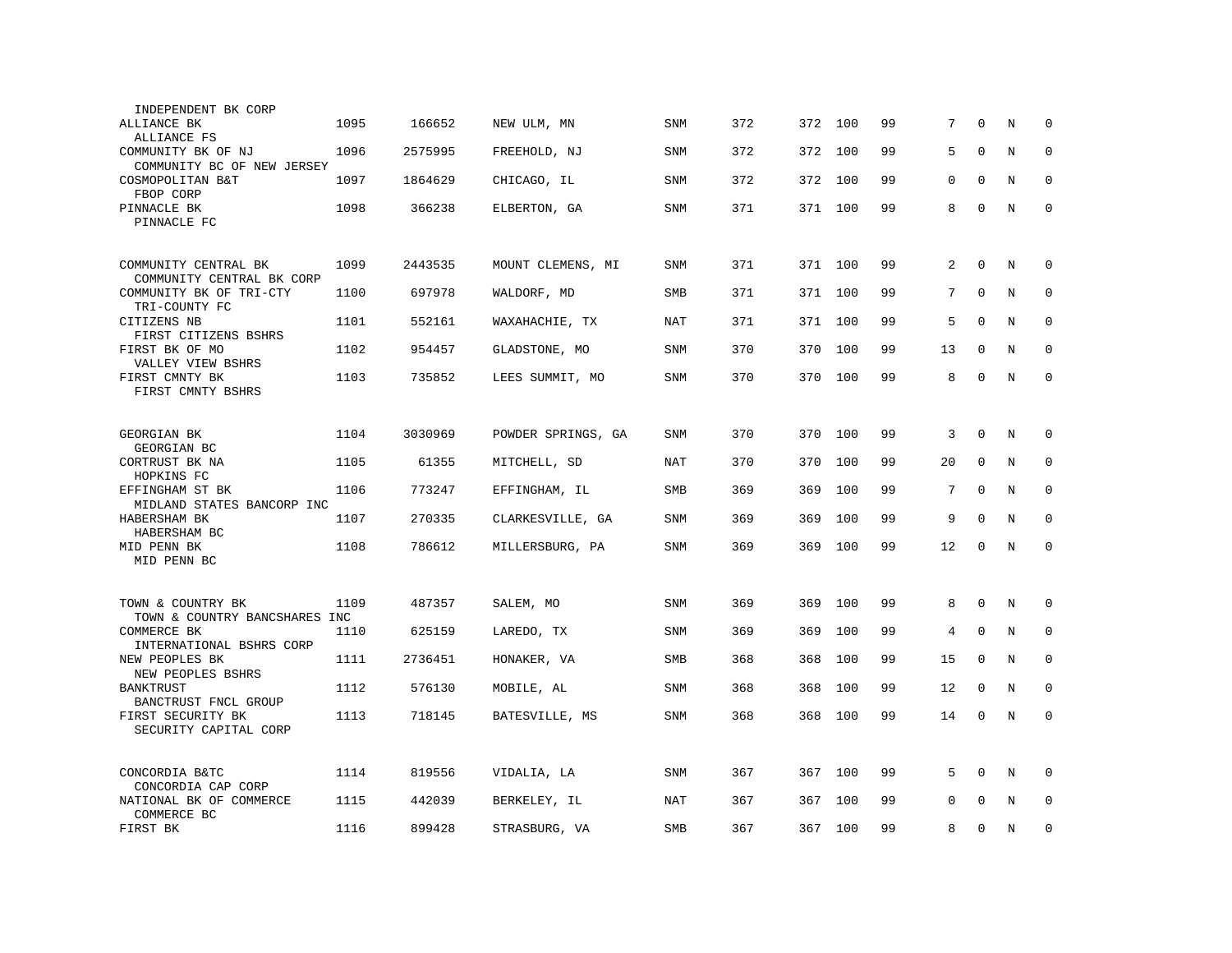| 0<br>$\mathbf 0$<br>$\mathbf 0$<br>$\Omega$<br>$\mathbf 0$<br>$\mathbf 0$<br>$\Omega$<br>$\mathbf 0$ | N<br>N<br>N<br>N<br>N<br>N<br>N                    | $\mathbf 0$<br>$\mathbf 0$<br>0<br>$\Omega$<br>0<br>$\mathbf{0}$<br>$\mathbf 0$ |
|------------------------------------------------------------------------------------------------------|----------------------------------------------------|---------------------------------------------------------------------------------|
|                                                                                                      |                                                    |                                                                                 |
|                                                                                                      |                                                    |                                                                                 |
|                                                                                                      |                                                    |                                                                                 |
|                                                                                                      |                                                    |                                                                                 |
|                                                                                                      |                                                    |                                                                                 |
|                                                                                                      |                                                    |                                                                                 |
|                                                                                                      |                                                    |                                                                                 |
|                                                                                                      |                                                    |                                                                                 |
|                                                                                                      |                                                    |                                                                                 |
|                                                                                                      |                                                    |                                                                                 |
|                                                                                                      |                                                    |                                                                                 |
|                                                                                                      | Υ                                                  | 0                                                                               |
|                                                                                                      |                                                    |                                                                                 |
| $\mathbf 0$                                                                                          | N                                                  | 0                                                                               |
| $\mathbf 0$                                                                                          | N                                                  | $\mathbf 0$                                                                     |
| $\mathbf 0$                                                                                          | N                                                  | $\mathbf 0$                                                                     |
| $\mathbf 0$                                                                                          | N                                                  | $\mathbf 0$                                                                     |
|                                                                                                      |                                                    |                                                                                 |
|                                                                                                      |                                                    | $\mathbf 0$                                                                     |
|                                                                                                      |                                                    |                                                                                 |
|                                                                                                      |                                                    | $\mathbf 0$                                                                     |
| $\mathbf 0$                                                                                          | N                                                  | $\mathbf 0$                                                                     |
| $\mathbf 0$                                                                                          | N                                                  | $\mathbf 0$                                                                     |
| $\mathbf 0$                                                                                          | N                                                  | $\mathbf{0}$                                                                    |
|                                                                                                      |                                                    |                                                                                 |
|                                                                                                      |                                                    |                                                                                 |
|                                                                                                      |                                                    | 0                                                                               |
| $\mathbf 0$                                                                                          | N                                                  | $\mathbf 0$                                                                     |
|                                                                                                      | N                                                  | $\mathbf 0$                                                                     |
|                                                                                                      |                                                    | $\mathbf 0$                                                                     |
| $\mathbf 0$                                                                                          | N                                                  |                                                                                 |
|                                                                                                      | $\Omega$<br>$\mathbf 0$<br>$\mathbf 0$<br>$\Omega$ | N<br>Υ<br>N                                                                     |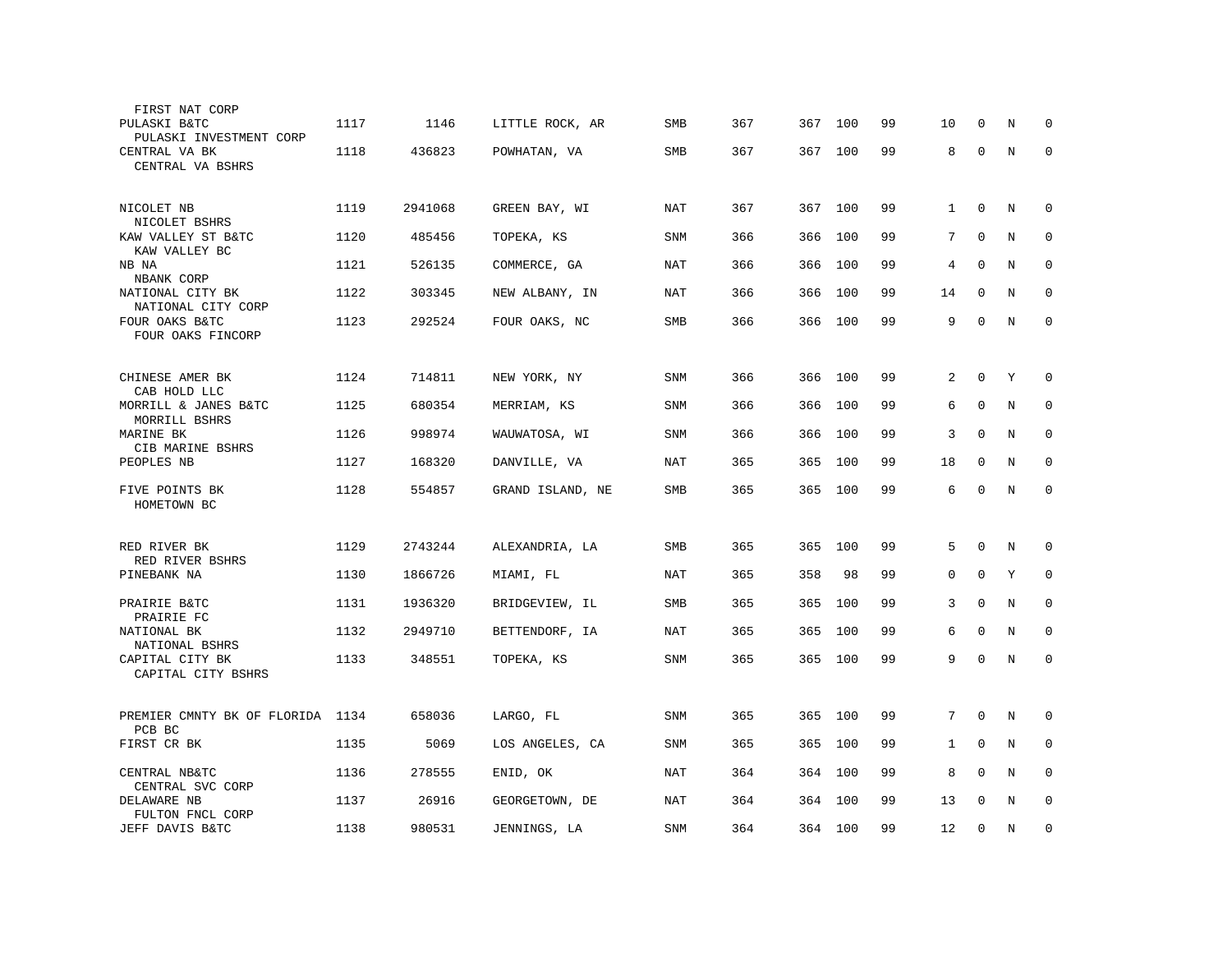# JEFF DAVIS BSHRS

| PIONEER B&TC<br>FORBES FIRST FINANCIAL CORP  | 1139 | 669751  | MAPLEWOOD, MO     | <b>SNM</b> | 362 | 362 | 100     | 99 | 7               | $\Omega$    | N           | $\Omega$    |
|----------------------------------------------|------|---------|-------------------|------------|-----|-----|---------|----|-----------------|-------------|-------------|-------------|
| HIGHLAND BK<br>HIGHLAND BSHRS                | 1140 | 764058  | SAINT MICHAEL, MN | SNM        | 362 |     | 362 100 | 99 | 6               | $\Omega$    | N           | $\mathbf 0$ |
| FIRST ST BK<br>BRISCOE RANCH                 | 1141 | 273662  | UVALDE, TX        | SNM        | 362 |     | 362 100 | 99 | 3               | $\Omega$    | N           | $\mathbf 0$ |
| UNITED B&TC<br>UBT BSHRS                     | 1142 | 990352  | MARYSVILLE, KS    | SMB        | 361 |     | 361 100 | 99 | 10              | 0           | N           | 0           |
| PADUCAH B&TC<br>PADUCAH BANK SHARES INC      | 1143 | 285740  | PADUCAH, KY       | SNM        | 361 |     | 361 100 | 99 | 7               | 0           | N           | $\mathbf 0$ |
| FIRST BK OF THE SOUTH<br>GWINNETT CMRL GROUP | 1144 | 2860066 | LAWRENCEVILLE, GA | SNM        | 361 |     | 361 100 | 99 | 3               | $\Omega$    | N           | $\mathbf 0$ |
| 1ST ST BK<br>1ST ST BK FOUNDATION            | 1145 | 662770  | BURLINGTON, NC    | SNM        | 361 |     | 361 100 | 99 | 6               | $\Omega$    | N           | $\mathbf 0$ |
| FIRST NB<br>BRYAN FAM MGMT TR                | 1146 | 113151  | BRYAN, TX         | NAT        | 360 | 360 | 100     | 99 | 2               | $\Omega$    | N           | 0           |
| FIRST CENTURY BK NA<br>FIRST CENTURY BSHRS   | 1147 | 569422  | BLUEFIELD, WV     | NAT        | 360 | 360 | 100     | 99 | 10              | $\mathbf 0$ | N           | 0           |
| SMITHFIELD ST BK                             | 1148 | 212120  | SMITHFIELD, PA    | SNM        | 360 |     | 360 100 | 99 | $\overline{a}$  | $\Omega$    | $\mathbf N$ | $\mathbf 0$ |
|                                              |      |         |                   |            |     |     |         |    |                 |             |             |             |
| PROVIDENT CMNTY BK NA<br>UNION FNCL BSHRS    | 1149 | 937674  | UNION, SC         | <b>NAT</b> | 360 |     | 360 100 | 99 | 5               | $\mathbf 0$ | N           | $\mathbf 0$ |
| STATE BK<br>FENTURA FNCL                     | 1150 | 602048  | FENTON, MI        | SNM        | 360 | 360 | 100     | 99 | 9               | $\mathbf 0$ | N           | $\mathbf 0$ |
| UNION NAT CMNTY BK<br>UNION NAT FNCL CORP    | 1151 | 43511   | MOUNT JOY, PA     | NAT        | 359 | 359 | 100     | 99 | 8               | $\mathbf 0$ | N           | $\mathbf 0$ |
| HORIZON CAP BK                               | 1152 | 286466  | WEBSTER, TX       | SNM        | 359 | 359 | 100     | 99 | $\overline{4}$  | $\mathbf 0$ | N           | $\mathbf 0$ |
| FIRST BK OF BERNE<br>FIRST BERNE FC          | 1153 | 312244  | BERNE, IN         | SMB        | 359 |     | 359 100 | 99 | 6               | $\Omega$    | N           | $\mathbf 0$ |
|                                              |      |         |                   |            |     |     |         |    |                 |             |             |             |
| INTERCREDIT BK NA                            | 1154 | 44433   | MIAMI, FL         | NAT        | 358 | 358 | 100     | 99 | 3               | $\mathbf 0$ | N           | 0           |
| HERITAGE OAKS BK<br>HERITAGE OAKS BC         | 1155 | 797467  | PASO ROBLES, CA   | SNM        | 358 | 358 | 100     | 99 | 8               | 0           | N           | 0           |
| CB&T BK OF MIDDLE GEORGIA<br>SYNOVUS FC      | 1156 | 23036   | WARNER ROBINS, GA | <b>SNM</b> | 358 | 358 | 100     | 99 | 4               | $\mathbf 0$ | N           | $\mathbf 0$ |
| SOUTH VALLEY B&TC<br>SOUTH VALLEY BC         | 1157 | 906063  | KLAMATH FALLS, OR | SNM        | 358 | 358 | 100     | 99 | $7\overline{ }$ | $\Omega$    | N           | $\mathbf 0$ |
| SOUTHWEST CMNTY BK<br>SOUTHWEST CMNTY BC     | 1158 | 2635901 | ENCINITAS, CA     | SNM        | 357 | 357 | 100     | 99 | 6               | $\Omega$    | N           | $\mathbf 0$ |
| FNB SALEM B&T NA                             | 1159 | 95725   | SALEM, VA         | NAT        | 357 |     | 357 100 | 99 | 8               | 0           | N           | 0           |
|                                              |      |         |                   |            |     |     |         |    |                 |             |             |             |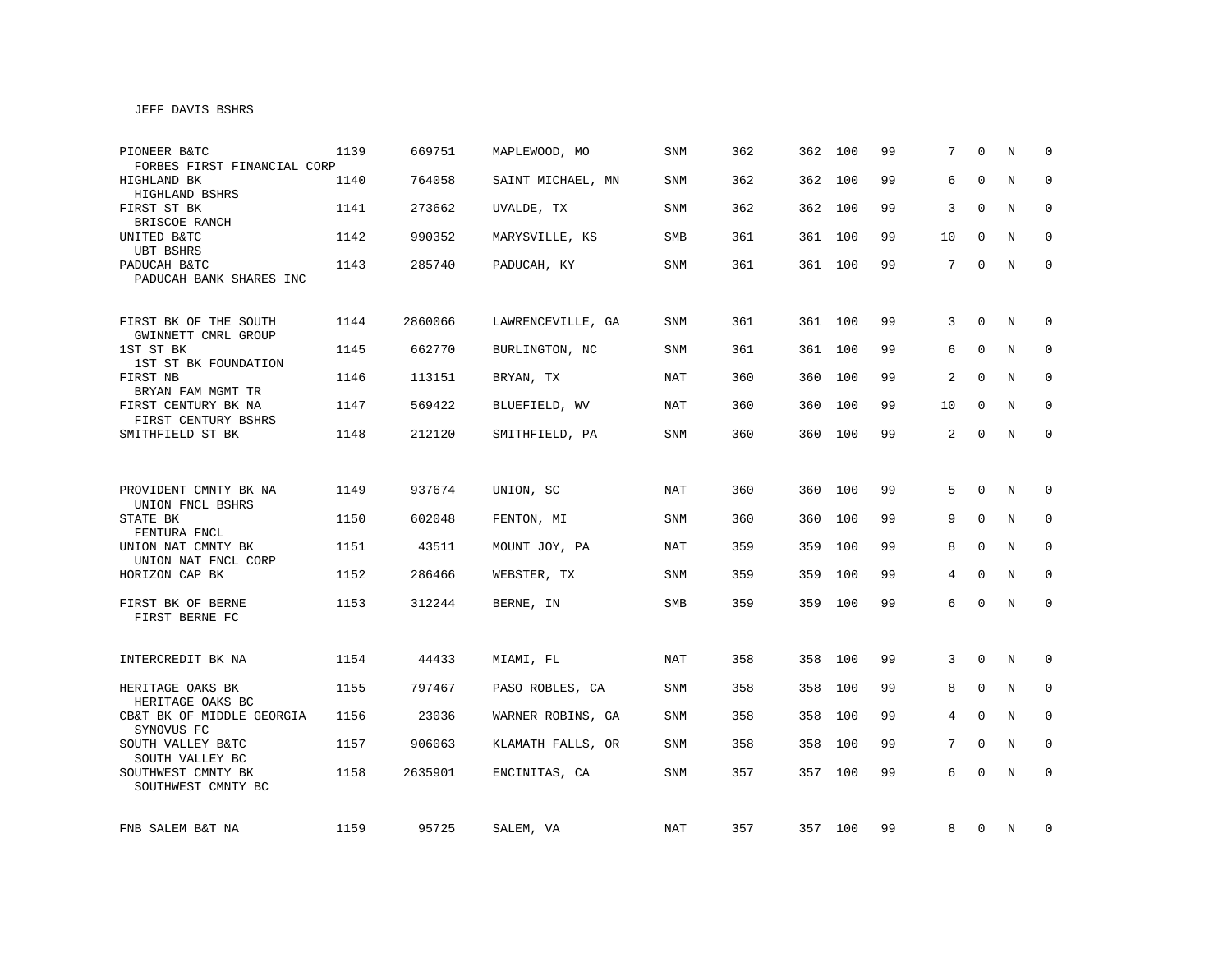| FNB CORP                                                 |      |         |                    |            |     |     |         |    |          |             |   |             |
|----------------------------------------------------------|------|---------|--------------------|------------|-----|-----|---------|----|----------|-------------|---|-------------|
| ROCKY MOUNTAIN BK<br>ROCKY MOUNTAIN BC                   | 1160 | 663058  | BILLINGS, MT       | SMB        | 357 | 357 | 100     | 99 | 7        | $\Omega$    | N | $\Omega$    |
| ROYAL AMER BK<br>ROYAL AMER CORP                         | 1161 | 1857087 | INVERNESS, IL      | <b>SMB</b> | 356 | 356 | 100     | 99 | 2        | $\mathbf 0$ | N | $\mathbf 0$ |
| BANK OF MISSOURI<br>RELIABLE COMMUNITY BANCSHARES        | 1162 | 330855  | PERRYVILLE, MO     | SNM        | 356 | 356 | 100     | 99 | 5        | $\mathbf 0$ | N | $\mathbf 0$ |
| FIRST NB&TC<br>LANDRUM COMPANY                           | 1163 | 103255  | COLUMBIA, MO       | NAT        | 356 | 356 | 100     | 99 | 9        | $\mathbf 0$ | N | $\mathbf 0$ |
| HEARTLAND BK<br>HEARTLAND BC                             | 1164 | 853112  | CROTON, OH         | <b>SMB</b> | 356 | 356 | 100     | 99 | 8        | $\mathbf 0$ | N | $\mathbf 0$ |
| FIRST NB OF JEFFERSONVILLE<br>JEFFERSONVILLE BC          | 1165 | 306908  | JEFFERSONVILLE, NY | NAT        | 356 | 356 | 100     | 99 | 9        | $\Omega$    | N | $\mathbf 0$ |
| STATE BK OF SOUTHERN UTAH<br>SOUTHERN UTAH BC            | 1166 | 656470  | CEDAR CITY, UT     | SNM        | 356 | 356 | 100     | 99 | 9        | $\mathbf 0$ | N | $\mathbf 0$ |
| UNITED BK MI<br>UNITED CMNTY FC                          | 1167 | 150044  | GRAND RAPIDS, MI   | SNM        | 356 | 356 | 100     | 99 | 12       | $\Omega$    | N | $\Omega$    |
| MERCHANTS NB<br>MERCHANTS BC                             | 1168 | 701222  | HILLSBORO, OH      | NAT        | 355 | 355 | 100     | 99 | 5        | $\Omega$    | N | $\mathbf 0$ |
| BANK OF COWETA<br>SYNOVUS FC                             | 1169 | 810834  | NEWNAN, GA         | <b>SNM</b> | 355 | 355 | 100     | 99 | 6        | $\mathbf 0$ | N | 0           |
| CHARTER BK EAU CLAIRE                                    | 1170 | 160650  | EAU CLAIRE, WI     | SNM        | 354 | 354 | 100     | 99 | 0        | $\mathbf 0$ | N | $\mathbf 0$ |
| COMMUNITY B&TC<br>COMMUNITY BANC-CORP SHEBOYGAN          | 1171 | 1393624 | SHEBOYGAN, WI      | <b>SNM</b> | 354 | 354 | 100     | 99 | 4        | $\Omega$    | N | $\mathbf 0$ |
| BANK OF WASHINGTON                                       | 1172 | 565750  | WASHINGTON, MO     | <b>SNM</b> | 354 | 354 | 100     | 99 | 3        | $\mathbf 0$ | N | $\mathbf 0$ |
| DIAMOND BANCORP INC<br>GATEWAY B&TC<br>GATEWAY FNCL HOLD | 1173 | 2748650 | ELIZABETH CITY, NC | <b>SMB</b> | 354 | 354 | 100     | 99 | 10       | $\mathbf 0$ | N | $\mathbf 0$ |
| FIRST NB OF BEMIDJI                                      | 1174 | 363657  | BEMIDJI, MN        | NAT        | 353 | 353 | 100     | 99 | 4        | $\mathbf 0$ | N | $\mathbf 0$ |
| FIRST NB BEMIDJI ESOP & TR<br>CITIZENS NB                | 1175 | 738013  | BLUFFTON, OH       | <b>NAT</b> | 353 | 353 | 100     | 99 | 7        | $\mathbf 0$ | N | $\mathbf 0$ |
| STERLING BK                                              | 1176 | 1366909 | MONTGOMERY, AL     | <b>SNM</b> | 352 | 352 | 100     | 99 | 3        | $\Omega$    | N | $\mathbf 0$ |
| SYNOVUS FC<br>FIRST INTERNET BK IN                       | 1177 | 2758613 | INDIANAPOLIS, IN   | SNM        | 352 | 352 | 100     | 99 | 0        | $\mathbf 0$ | N | $\mathbf 0$ |
| BANK OF CLARKE CTY<br>EAGLE FNCL SVC                     | 1178 | 753324  | BERRYVILLE, VA     | SMB        | 352 | 352 | 100     | 99 | 10       | $\mathbf 0$ | N | $\mathbf 0$ |
| FRONTIER ST BK                                           | 1179 | 632858  | OKLAHOMA CITY, OK  | <b>SNM</b> | 352 | 352 | 100     | 99 | $\Omega$ | $\Omega$    | N | $\mathbf 0$ |
| FIRST WESTERN B&TC<br>WESTBRAND                          | 1180 | 687951  | MINOT, ND          | SMB        | 351 | 351 | 100     | 99 | 2        | $\Omega$    | N | $\mathbf 0$ |
| BANKFIRST FINANCIAL SVC                                  | 1181 | 914648  | MACON, MS          | SNM        | 351 |     | 351 100 | 99 | 9        | $\mathbf 0$ | N | $\mathbf 0$ |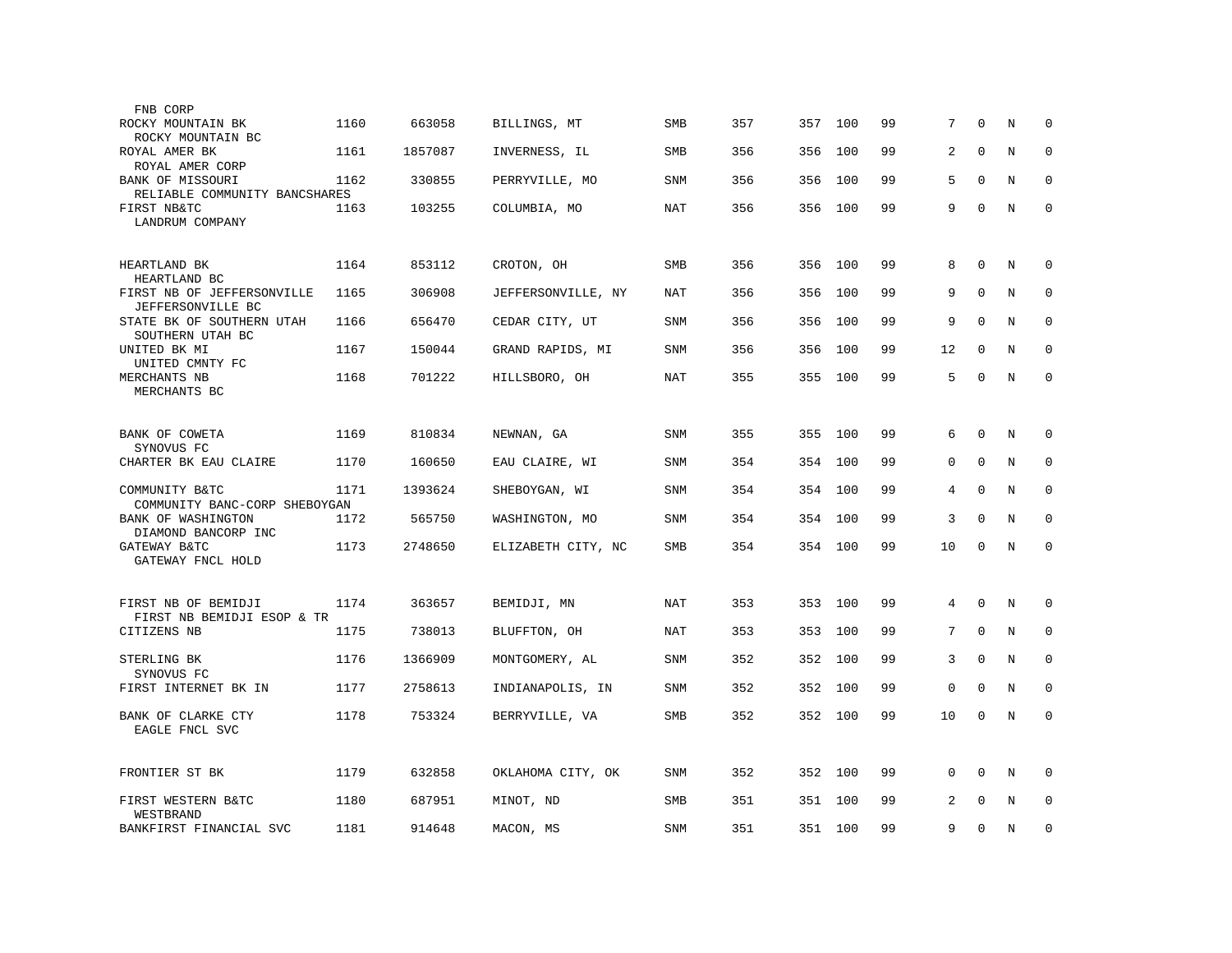| BANKFIRST CAP CORP                                                  |      |         |                 |            |     |         |     |    |                |              |             |              |
|---------------------------------------------------------------------|------|---------|-----------------|------------|-----|---------|-----|----|----------------|--------------|-------------|--------------|
| UNITED HERITAGE BK<br>UNITED CMNTY BSHRS OF FLORIDA                 | 1182 | 3004803 | ORLANDO, FL     | SNM        | 351 | 351     | 100 | 99 | 6              | $\Omega$     | N           | $\Omega$     |
| INDEPENDENT BK EAST MI<br>INDEPENDENT BK CORP                       | 1183 | 144043  | CARO, MI        | SNM        | 351 | 351     | 100 | 99 | 18             | $\mathbf 0$  | N           | $\mathbf 0$  |
| FIRST SUSQUEHANNA B & TC<br>SUSQUEHANNA BSHRS                       | 1184 | 885515  | SUNBURY, PA     | <b>SNM</b> | 350 | 350     | 100 | 99 | 13             | $\mathbf 0$  | N           | 0            |
| UNION BK<br>UNION BSHRS                                             | 1185 | 333203  | MORRISVILLE, VT | SNM        | 350 | 350     | 100 | 99 | 12             | $\mathbf 0$  | N           | $\mathbf 0$  |
| 1ST SUMMIT BK<br>1ST SUMMIT BC OF JOHNSTOWN                         | 1186 | 526519  | JOHNSTOWN, PA   | <b>SNM</b> | 349 | 349     | 100 | 99 | 10             | $\mathbf 0$  | N           | $\mathbf 0$  |
| FIRST NB OF FLORIDA                                                 | 1187 | 252836  | MILTON, FL      | <b>NAT</b> | 349 | 349     | 100 | 99 | 7              | $\Omega$     | N           | $\mathbf 0$  |
| PENINSULA BK                                                        | 1188 | 61533   | ENGLEWOOD, FL   | SNM        | 348 | 348     | 100 | 99 | 5              | $\Omega$     | $\rm N$     | $\Omega$     |
|                                                                     |      |         |                 |            |     |         |     |    |                |              |             |              |
| LEGACY BK<br>MIDSTATE BC                                            | 1189 | 320052  | HINTON, OK      | SNM        | 348 | 348     | 100 | 99 | 11             | $\mathbf 0$  | N           | 0            |
| CITIZENS NB<br>CARDINAL BANCORP INC                                 | 1190 | 870650  | MAPLEWOOD, MO   | <b>NAT</b> | 347 | 347     | 100 | 99 | 5              | $\mathbf 0$  | N           | 0            |
| BRIDGE BK NA                                                        | 1191 | 3025406 | SANTA CLARA, CA | <b>NAT</b> | 347 | 347     | 100 | 99 | $\mathbf{1}$   | $\mathbf{0}$ | $\mathbf N$ | $\mathbf 0$  |
| KISHACOQUILLAS VALLEY NB<br>KISH BC                                 | 1192 | 600419  | BELLEVILLE, PA  | NAT        | 347 | 347     | 100 | 99 | 9              | $\Omega$     | N           | $\Omega$     |
| LINCOLN SVG BK<br>LINCOLN BC                                        | 1193 | 589943  | REINBECK, IA    | <b>SNM</b> | 347 | 347 100 |     | 99 | 7              | $\mathbf 0$  | N           | $\mathbf 0$  |
|                                                                     |      |         |                 |            |     |         |     |    |                |              |             |              |
| BANK OF SPRINGFIELD<br>SPRING BC                                    | 1194 | 248240  | SPRINGFIELD, IL | SNM        | 347 | 347     | 100 | 99 | $\mathbf{1}$   | $\Omega$     | N           | $\mathbf 0$  |
| WOOD & HUSTON BK<br>WOOD & HUSTON BC                                | 1195 | 671558  | MARSHALL, MO    | SNM        | 347 | 347     | 100 | 99 | 7              | $\mathbf{0}$ | N           | $\mathbf 0$  |
| COMMUNITY BK ELLISVILLE MISS 1196<br>COMMUNITY BSHRS OF MISSISSIPPI |      | 517834  | ELLISVILLE, MS  | <b>SNM</b> | 347 | 347     | 100 | 99 | 6              | $\mathbf 0$  | N           | 0            |
| PATRIOT NB<br>PATRIOT NAT BC                                        | 1197 | 2236821 | STAMFORD, CT    | <b>NAT</b> | 347 | 347     | 100 | 99 | 5              | $\mathbf 0$  | N           | $\mathbf{0}$ |
| FIDELITY BK<br>FIDELITY BSHRS                                       | 1198 | 9357    | EDINA, MN       | <b>SNM</b> | 346 | 346     | 100 | 99 | $\mathbf{1}$   | $\Omega$     | N           | $\Omega$     |
|                                                                     |      |         |                 |            |     |         |     |    |                |              |             |              |
| FIRSTBANK OF AURORA<br>FIRSTBANK HC                                 | 1199 | 939155  | AURORA, CO      | SNM        | 346 | 346     | 100 | 99 | 7              | $\Omega$     | N           | $\mathbf 0$  |
| MERRILL MRCH BK<br>MERRILL MRCH BSHRS                               | 1200 | 421203  | BANGOR, ME      | <b>SMB</b> | 346 | 346     | 100 | 99 | 9              | $\mathbf 0$  | N           | $\mathbf 0$  |
| BEVERLY NB<br>BEVERLY NAT CORP                                      | 1201 | 161107  | BEVERLY, MA     | NAT        | 345 | 345     | 100 | 99 | 7              | $\Omega$     | N           | $\mathbf 0$  |
| SIGNATURE BK<br>CITY BANCORP                                        | 1202 | 2582591 | SPRINGFIELD, MO | <b>SNM</b> | 345 | 345     | 100 | 99 | $\overline{a}$ | $\Omega$     | N           | $\mathbf 0$  |
| CITIZENS TR BK                                                      | 1203 | 680130  | ATLANTA, GA     | SMB        | 345 | 345     | 100 | 99 | 16             | 0            | N           | $\mathbf 0$  |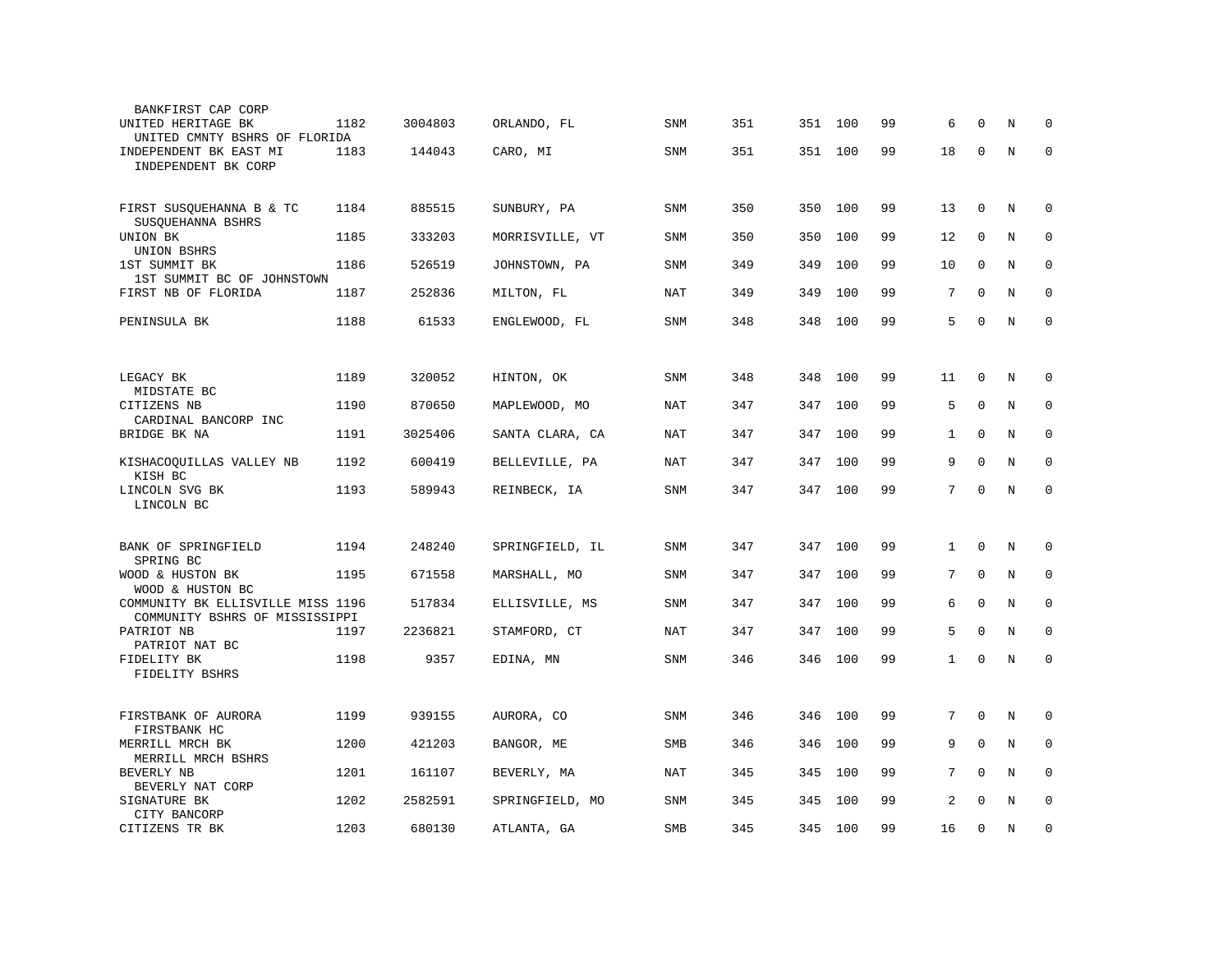| GEORGIA B&TC<br>SYNOVUS FC                     | 1204 | 1165540 | CALHOUN, GA      | <b>SNM</b> | 345 | 345 | 100     | 99 | 2               | $\Omega$     | N       | $\mathbf 0$ |
|------------------------------------------------|------|---------|------------------|------------|-----|-----|---------|----|-----------------|--------------|---------|-------------|
| S&C BK<br>S&C BANCO                            | 1205 | 25852   | NEW RICHMOND, WI | <b>SNM</b> | 344 | 344 | 100     | 99 | 20              | $\mathbf{0}$ | N       | $\mathbf 0$ |
| BNY WESTERN TC<br>BANK OF NY CO                | 1206 | 398668  | LOS ANGELES, CA  | <b>SNM</b> | 343 | 343 | 100     | 99 | 1               | $\mathbf 0$  | N       | $\mathbf 0$ |
| VALLEY BK<br>RIVER VALLEY BC                   | 1207 | 2085177 | MOLINE, IL       | <b>SNM</b> | 342 | 342 | 100     | 99 | 7               | $\Omega$     | N       | 0           |
| PARK BK<br>PARK BC                             | 1208 | 403946  | MADISON, WI      | SNM        | 342 |     | 342 100 | 99 | 8               | 0            | N       | $\mathbf 0$ |
| COMMERCE BK/DE NA<br>COMMERCE BC               | 1209 | 2699109 | WILMINGTON, DE   | NAT        | 342 |     | 342 100 | 99 | 4               | 0            | Ν       | 0           |
| ASIA BK NA<br>ASIA BSHRS                       | 1210 | 810900  | FLUSHING, NY     | NAT        | 342 |     | 342 100 | 99 | 4               | $\mathbf 0$  | Υ       | 0           |
| BANK OF KIRKSVILLE<br>ROCKHOLD BANCORP         | 1211 | 796451  | KIRKSVILLE, MO   | <b>SNM</b> | 341 |     | 341 100 | 99 | 4               | $\Omega$     | N       | $\mathbf 0$ |
| TERRABANK NA                                   | 1212 | 238737  | MIAMI, FL        | <b>NAT</b> | 341 |     | 341 100 | 99 | 2               | $\mathbf 0$  | $\rm N$ | $\mathbf 0$ |
| EAST PENN BK<br>EAST PENN FNCL CORP            | 1213 | 1901243 | EMMAUS, PA       | SMB        | 341 |     | 341 100 | 99 | 6               | $\mathbf 0$  | N       | $\mathbf 0$ |
| CLASSIC BK CORP                                | 1214 | 3579    | ASHLAND, KY      | <b>SNM</b> | 341 |     | 341 100 | 99 | 6               | $\mathbf 0$  | N       | $\mathbf 0$ |
| CLASSIC BCSHRS<br>HERRING NB                   | 1215 | 610164  | VERNON, TX       | NAT        | 340 | 340 | 100     | 99 | 5               | $\mathbf 0$  | N       | $\mathbf 0$ |
| HERRING BC<br>PUEBLO B&TC<br>PUEBLO BC         | 1216 | 106452  | PUEBLO, CO       | SNM        | 340 | 340 | 100     | 99 | 7               | $\mathbf 0$  | N       | $\mathbf 0$ |
| COMMUNITY BK<br>COMMUNITY BKR                  | 1217 | 268257  | GRANBURY, TX     | SMB        | 339 | 339 | 100     | 99 | 8               | $\mathbf 0$  | N       | 0           |
| SOUTHERN NH B&TC                               | 1218 | 113601  | SALEM, NH        | SNM        | 339 |     | 339 100 | 99 | 5               | 0            | N       | $\mathbf 0$ |
|                                                |      |         |                  |            |     |     |         |    |                 |              |         |             |
| MID-MISSOURI BK<br>MID-MISSOURI BANCSHARES INC | 1219 | 950141  | SPRINGFIELD, MO  | SNM        | 338 | 338 | 100     | 99 | $7\overline{ }$ | $\mathbf 0$  | N       | 0           |
| BAYONNE CMNTY BK<br>BCB BC                     | 1220 | 2954059 | BAYONNE, NJ      | SNM        | 338 | 338 | 100     | 99 | $\mathbf 0$     | $\mathbf 0$  | N       | $\mathbf 0$ |
| FIRST B&T<br>FIRST EVANSTON BC                 | 1221 | 2333298 | EVANSTON, IL     | <b>SMB</b> | 337 |     | 337 100 | 99 | $\mathbf{1}$    | $\mathbf 0$  | N       | 0           |
| FREMONT NB&TC<br>LAURITZEN CORP                | 1222 | 264558  | FREMONT, NE      | NAT        | 336 | 336 | 100     | 99 | 2               | $\mathbf 0$  | N       | $\mathbf 0$ |
| SUMMIT NB<br>SUMMIT FC                         | 1223 | 1460290 | GREENVILLE, SC   | NAT        | 336 | 336 | 100     | 99 | 3               | $\mathsf 0$  | N       | $\mathbf 0$ |
| CENTRAL VALLEY CMNTY BK                        | 1224 | 703767  | CLOVIS, CA       | SNM        | 336 |     | 336 100 | 99 | 6               | 0            | N       | 0           |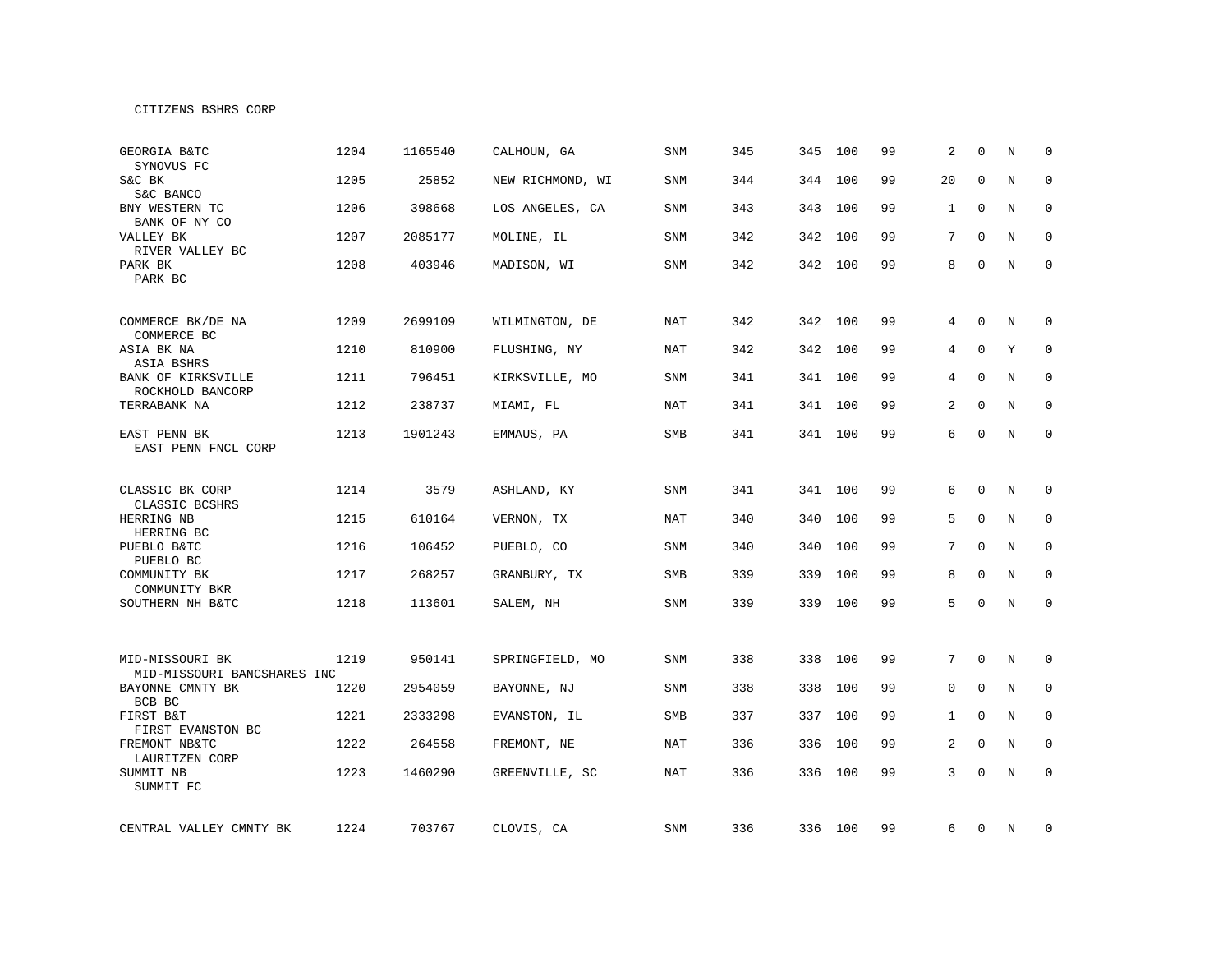| CENTRAL VALLEY CMNTY BC                             |      |         |                    |            |     |     |         |    |              |              |         |              |
|-----------------------------------------------------|------|---------|--------------------|------------|-----|-----|---------|----|--------------|--------------|---------|--------------|
| PEOPLES BK<br>SYNOVUS FC                            | 1225 | 2458119 | PALM HARBOR, FL    | <b>SNM</b> | 336 | 336 | 100     | 99 | 2            | $\Omega$     | N       | $\Omega$     |
| FIRST ST B&TC VALDOSTA<br>SYNOVUS FC                | 1226 | 103536  | VALDOSTA, GA       | SNM        | 336 | 336 | 100     | 99 | 4            | $\mathbf{0}$ | N       | $\mathbf 0$  |
| WEST ALABAMA B&TC<br>WEST ALABAMA CAP CORP          | 1227 | 501132  | REFORM, AL         | SNM        | 335 | 335 | 100     | 99 | 11           | $\mathbf{0}$ | N       | $\mathbf 0$  |
| <b>EASTERN NB</b>                                   | 1228 | 171133  | MIAMI, FL          | NAT        | 335 | 328 | 98      | 99 | 5            | $\mathbf 0$  | Y       | $\mathbf 0$  |
|                                                     |      |         |                    |            |     |     |         |    |              |              |         |              |
| PLAZA BK<br>METROPOLITAN BK GRP                     | 1229 | 724847  | NORRIDGE, IL       | SNM        | 335 | 335 | 100     | 99 | 5            | $\mathbf 0$  | N       | $\mathbf 0$  |
| HERITAGE BK<br>CCF HC                               | 1230 | 628178  | JONESBORO, GA      | SNM        | 335 | 335 | 100     | 99 | 2            | $\mathbf{0}$ | N       | 0            |
| FIRST NB<br>SLIPPERY ROCK FNCL CORP                 | 1231 | 211628  | SLIPPERY ROCK, PA  | NAT        | 334 | 334 | 100     | 99 | 10           | $\mathbf 0$  | N       | $\mathbf 0$  |
| ACCESS NB<br>ACCESS NAT CORP                        | 1232 | 2859903 | RESTON, VA         | NAT        | 334 | 334 | 100     | 99 | 1            | $\Omega$     | N       | $\Omega$     |
| FIRST NB IL<br>FIRST LANSING BC                     | 1233 | 1017032 | LANSING, IL        | NAT        | 334 |     | 334 100 | 99 | 4            | $\Omega$     | N       | $\Omega$     |
|                                                     |      |         |                    |            |     |     |         |    |              |              |         |              |
| FIRST NB<br>FIRST ARTESIA BSHRS                     | 1234 | 771458  | ARTESIA, NM        | NAT        | 334 | 334 | 100     | 99 | $\mathbf{1}$ | $\mathbf{0}$ | N       | 0            |
| NORTHERN B&TC<br>NORTHERN BC                        | 1235 | 900306  | WOBURN, MA         | SNM        | 333 | 333 | 100     | 99 | 9            | $\mathbf{0}$ | N       | $\mathbf{0}$ |
| ATLANTIC CENTRAL BKR BK                             | 1236 | 959715  | CAMP HILL, PA      | <b>SMB</b> | 333 | 333 | 100     | 99 | $\mathbf{1}$ | $\Omega$     | N       | $\Omega$     |
| BANKERS BK OF THE WEST<br>BANKERS BK OF THE WEST BC | 1237 | 732758  | DENVER, CO         | SMB        | 333 | 333 | 100     | 99 | 0            | $\mathbf 0$  | N       | $\mathbf 0$  |
| PREMIER BK<br>PREMIER BANCSHARES INC                | 1238 | 2302379 | JEFFERSON CITY, MO | SNM        | 333 |     | 333 100 | 99 | 2            | $\mathbf 0$  | N       | $\mathbf 0$  |
|                                                     |      |         |                    |            |     |     |         |    |              |              |         |              |
| CITIZENS NB OF PAINTSVILLE<br>CITIZENS NAT CORP     | 1239 | 495419  | PAINTSVILLE, KY    | NAT        | 333 | 333 | 100     | 99 | 10           | $\Omega$     | N       | $\Omega$     |
| HILLTOP NB<br>MIDLAND FC                            | 1240 | 1454    | CASPER, WY         | NAT        | 333 | 333 | 100     | 99 | 5            | $\mathbf 0$  | N       | 0            |
| ITASCA B&TC<br>ITASCA BC                            | 1241 | 812436  | ITASCA, IL         | SNM        | 333 | 333 | 100     | 99 | 0            | $\mathbf{0}$ | N       | $\mathbf 0$  |
| HONESDALE NB<br>HONAT BC                            | 1242 | 465618  | HONESDALE, PA      | <b>NAT</b> | 332 | 332 | 100     | 99 | 7            | $\mathbf{0}$ | N       | $\mathbf 0$  |
| ANN ARBOR COMMERCE BK<br>CAPITOL BC                 | 1243 | 1478222 | ANN ARBOR, MI      | SNM        | 332 | 332 | 100     | 99 | 0            | $\mathbf 0$  | N       | $\Omega$     |
| PEOPLES NB<br>AMERICAN NAT CORP                     | 1244 | 182540  | COUNCIL BLUFFS, IA | <b>NAT</b> | 332 | 332 | 100     | 99 | 3            | $\mathbf 0$  | $\rm N$ | 0            |
| VALLEY BK<br>VALLEY FC                              | 1245 | 2303086 | ROANOKE, VA        | <b>SMB</b> | 332 | 332 | 100     | 99 | 5            | $\mathbf 0$  | N       | $\mathbf 0$  |
| CHESAPEAKE BK                                       | 1246 | 214722  | KILMARNOCK, VA     | <b>SMB</b> | 332 |     | 332 100 | 99 | 8            | $\Omega$     | N       | $\Omega$     |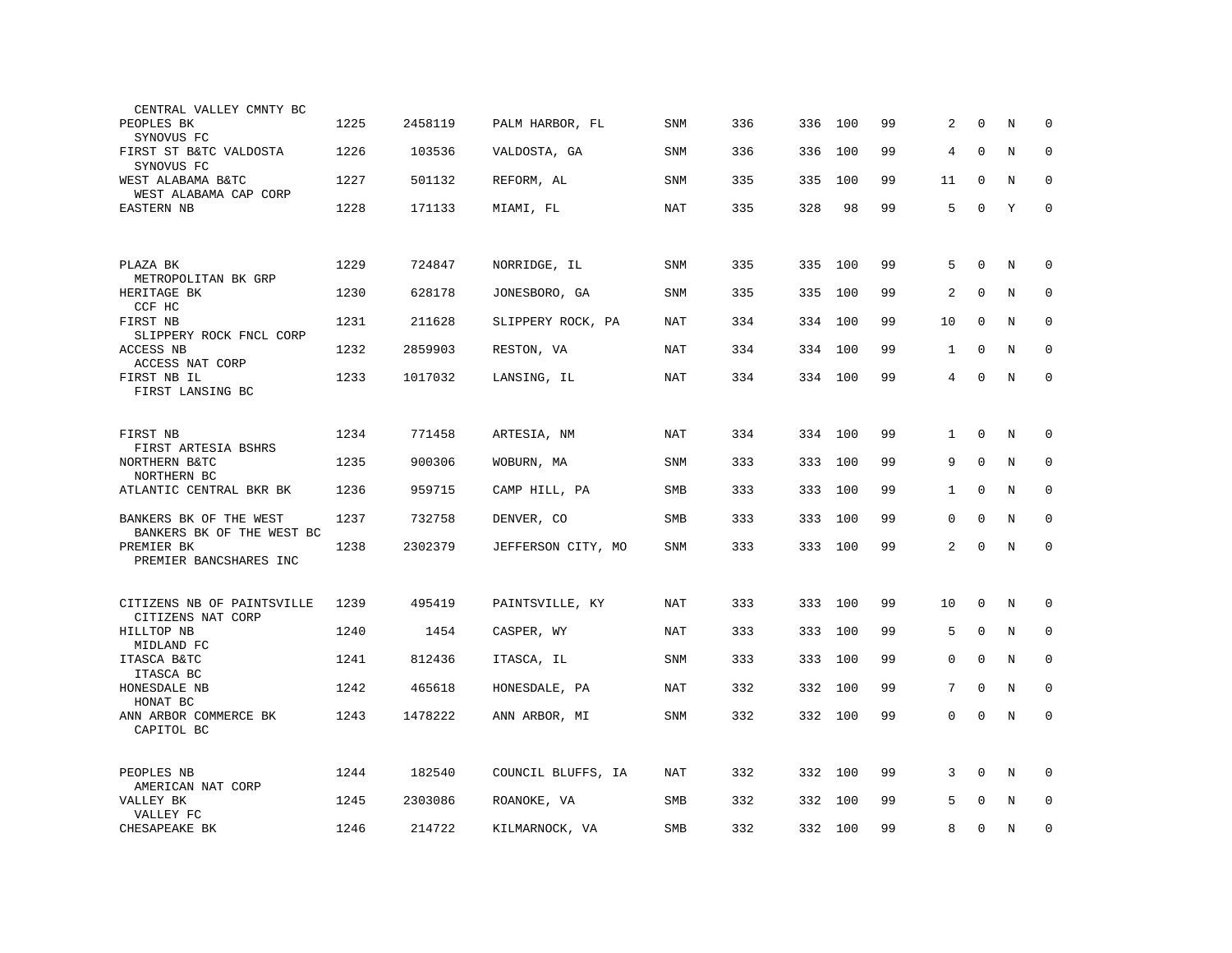| CHESAPEAKE FNCL SHARES                         |      |         |                   |            |     |     |         |     |                |              |         |             |
|------------------------------------------------|------|---------|-------------------|------------|-----|-----|---------|-----|----------------|--------------|---------|-------------|
| PALM DESERT NB<br>PALM DESERT INV              | 1247 | 1004265 | PALM DESERT, CA   | NAT        | 331 | 331 | 100     | 99  | 2              | $\Omega$     | N       | $\Omega$    |
| FIRST MN BK NA<br>MCLEOD BSHRS                 | 1248 | 75053   | MINNETONKA, MN    | <b>NAT</b> | 331 | 331 | 100     | 99  | 8              | $\mathbf{0}$ | N       | $\mathbf 0$ |
| PINNACLE BK WY<br>PINNACLE BC                  | 1249 | 561659  | TORRINGTON, WY    | SMB        | 331 |     | 331 100 | 99  | 10             | $\mathbf 0$  | N       | 0           |
| BANK OF HAMPTON ROADS<br>HAMPTON ROADS BSHRS   | 1250 | 1161029 | CHESAPEAKE, VA    | SMB        | 331 | 331 | 100     | 99  | 14             | 0            | N       | $\Omega$    |
| MIDAMERICA NB<br>MIDAMERICA NAT BSHRS          | 1251 | 510938  | CANTON, IL        | <b>NAT</b> | 331 | 331 | 100     | 99  | 6              | $\mathbf 0$  | N       | $\mathbf 0$ |
| FIRST NB&TC OF ADA<br>FIRST ADA BSHRS          | 1252 | 241157  | ADA, OK           | NAT        | 330 | 330 | 100     | 99  | 4              | $\Omega$     | N       | $\mathbf 0$ |
| NORTHVIEW B&TC<br>NORTHVIEW FC                 | 1253 | 2044811 | NORTHFIELD, IL    | <b>SMB</b> | 330 | 330 | 100     | 99  | 2              | $\mathbf 0$  | N       | $\mathbf 0$ |
| MONTICELLO BKG CO<br>MONTICELLO BANKSHARES INC | 1254 | 266945  | MONTICELLO, KY    | <b>SNM</b> | 330 | 330 | 100     | 99  | 8              | $\mathbf{0}$ | N       | 0           |
| CHB AMER BK                                    | 1255 | 1494914 | NEW YORK, NY      | <b>SNM</b> | 330 | 330 | 100     | 99  | $\overline{a}$ | $\Omega$     | N       | 80          |
| FIRST NB OF IPSWICH<br>FIRST IPSWICH BC        | 1256 | 442806  | IPSWICH, MA       | NAT        | 330 | 330 | 100     | 99  | 9              | $\mathbf{0}$ | N       | $\mathbf 0$ |
| DENMARK ST BK<br>DENMARK BSHRS                 | 1257 | 222446  | DENMARK, WI       | <b>SNM</b> | 330 | 330 | 100     | 99  | 5              | $\mathbf 0$  | N       | $\mathbf 0$ |
| LIBERTY B&TC<br>LIBERTY FNCL SVC               | 1258 | 283438  | NEW ORLEANS, LA   | SNM        | 330 | 330 | 100     | 99  | 8              | $\mathbf 0$  | $\rm N$ | $\mathbf 0$ |
| SUN COUNTRY BK<br>AMERICA BSHRS                | 1259 | 1471577 | UPLAND, CA        | <b>SMB</b> | 330 | 330 | 100     | 99  | 6              | $\Omega$     | N       | $\mathbf 0$ |
| UNION BK NA<br>M B FNCL                        | 1260 | 1187001 | OKLAHOMA CITY, OK | <b>NAT</b> | 330 | 330 | 100     | 99  | 7              | $\mathbf 0$  | N       | $\mathbf 0$ |
| FIRST NB OF HUDSON<br>CHARTER 95 CORP          | 1261 | 395555  | WOODBURY, MN      | NAT        | 330 | 330 | 100     | 99  | 8              | $\Omega$     | N       | $\mathbf 0$ |
| PACIFIC NB                                     | 1262 | 577137  | MIAMI, FL         | NAT        | 329 | 297 | 90      | 99  | 0              | $\Omega$     | Y       | 99          |
| WESTERN BK<br>WESTERN BSHRS                    | 1263 | 829256  | SAINT PAUL, MN    | <b>SNM</b> | 329 | 329 | 100     | 99  | 5              | $\Omega$     | N       | $\Omega$    |
| PEOPLES BK OF NORTH ALABAMA<br>ALTRUST FS      | 1264 | 60330   | CULLMAN, AL       | <b>SNM</b> | 329 | 329 | 100     | 99  | 22             | $\mathbf 0$  | N       | $\mathbf 0$ |
| LANDMARK NB<br>LANDMARK BC INC                 | 1265 | 481177  | MANHATTAN, KS     | <b>NAT</b> | 328 | 328 | 100     | 100 | 12             | $\mathbf 0$  | N       | $\mathbf 0$ |
| SALISBURY B&TC<br>SALISBURY BC                 | 1266 | 821906  | LAKEVILLE, CT     | SNM        | 327 | 327 | 100     | 100 | 4              | $\Omega$     | N       | 0           |
| CITIZENS BK<br>CITIZENS BC                     | 1267 | 98463   | CORVALLIS, OR     | <b>SNM</b> | 327 | 327 | 100     | 100 | 11             | $\Omega$     | N       | $\mathbf 0$ |
| COMMUNITY NB                                   | 1268 | 270504  | DERBY, VT         | NAT        | 327 | 327 | 100     | 100 | 8              | $\mathbf 0$  | N       | $\mathbf 0$ |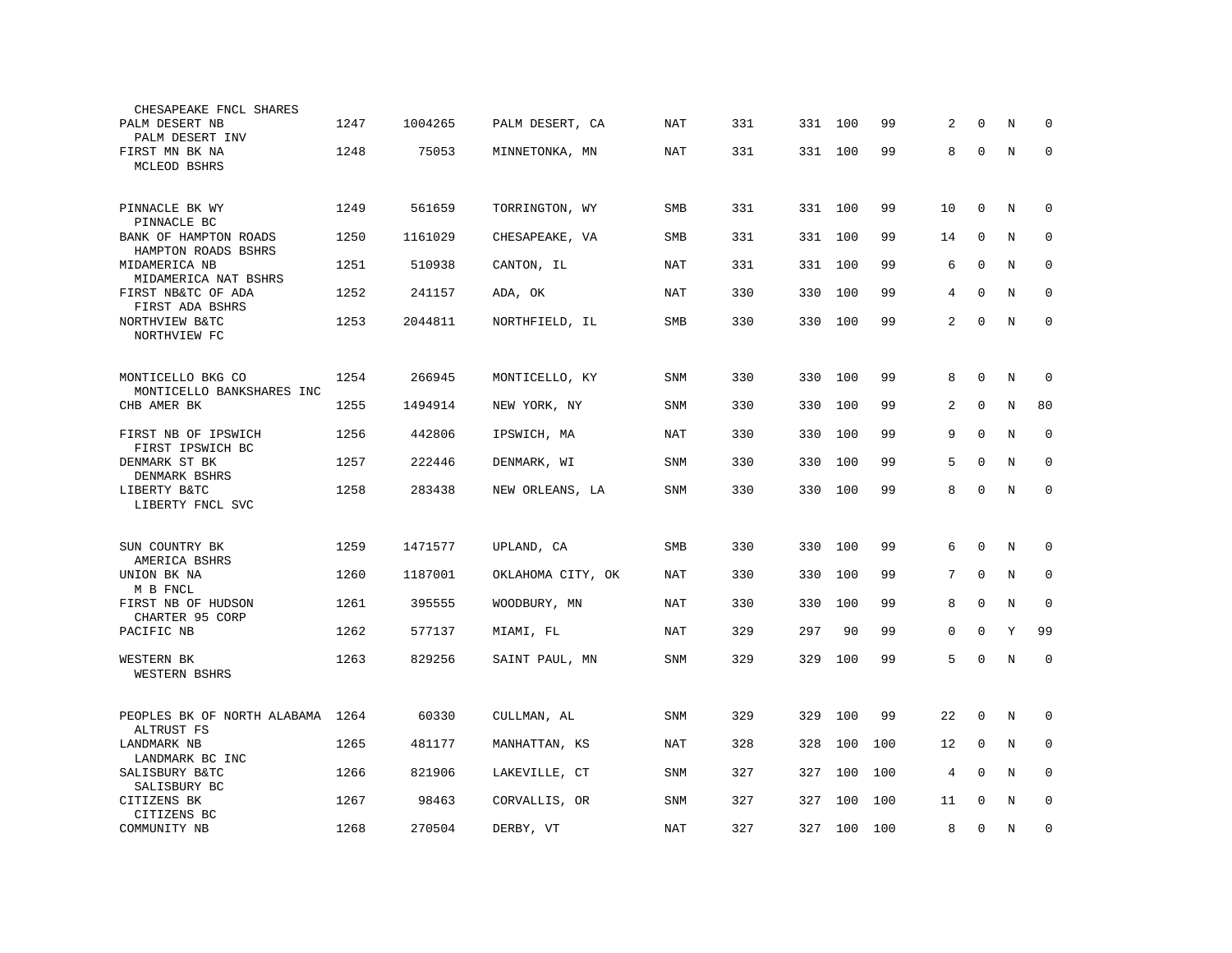| BANK OF LODI NA<br>FIRST FNCL BC                      | 1269 | 777160  | LODI, CA           | <b>NAT</b> | 326 | 326 | 100         | 100 | 7            | $\Omega$    | N | $\Omega$     |
|-------------------------------------------------------|------|---------|--------------------|------------|-----|-----|-------------|-----|--------------|-------------|---|--------------|
| COMMUNITY NB<br>MIDLAND BSHRS                         | 1270 | 293053  | MIDLAND, TX        | NAT        | 326 | 326 | 100         | 100 | 8            | $\Omega$    | N | $\mathbf 0$  |
| FIRST BK FNCL CENTRE<br>OCONOMOWOC BSHRS              | 1271 | 806846  | OCONOMOWOC, WI     | SNM        | 326 | 326 | 100         | 100 | 6            | $\Omega$    | N | $\mathbf 0$  |
| TRADERS & FARMERS BK                                  | 1272 | 390336  | HALEYVILLE, AL     | SNM        | 326 | 326 | 100         | 100 | 6            | $\Omega$    | N | $\mathbf 0$  |
| FIRST UNITED BK<br>CRETE BC                           | 1273 | 38535   | CRETE, IL          | SNM        | 326 |     | 326 100     | 100 | 2            | $\Omega$    | N | $\mathbf 0$  |
| COMMUNITY BK<br>SOUTHERN CMNTY FC                     | 1274 | 652726  | PILOT MOUNTAIN, NC | <b>SNM</b> | 326 | 326 | 100         | 100 | 6            | $\Omega$    | N | $\mathbf 0$  |
| BANK OF AGRI & CMRC<br>BAC FNCL                       | 1275 | 5461    | STOCKTON, CA       | <b>SNM</b> | 325 | 325 | 100         | 100 | 6            | $\Omega$    | N | $\mathbf 0$  |
| FIRST NB IN STAUNTON<br>FIRST STAUNTON BANCSHARES INC | 1276 | 126740  | STAUNTON, IL       | <b>NAT</b> | 325 | 325 | 100         | 100 | 8            | $\Omega$    | N | $\mathbf 0$  |
| JACKSON COUNTY BK<br>BANCORP OF SOUTHERN INDIANA      | 1277 | 884442  | SEYMOUR, IN        | <b>SNM</b> | 324 | 324 | 100         | 100 | 11           | 0           | N | $\mathbf 0$  |
| KATAHDIN TC<br>KATAHDIN BSHRS CORP                    | 1278 | 327305  | PATTEN, ME         | <b>SNM</b> | 324 |     | 324 100     | 100 | 12           | $\mathbf 0$ | N | $\mathbf 0$  |
| CITIZENS NB OF SOMERSET                               | 1279 | 410917  | SOMERSET, KY       | NAT        | 323 | 323 | 100         | 100 | 8            | $\Omega$    | N | $\Omega$     |
| CITIZENS BSHRS<br>BANK OF HEMET<br>HEMET BC           | 1280 | 183668  | RIVERSIDE, CA      | SNM        | 323 | 323 | 100         | 100 | 6            | $\Omega$    | N | $\Omega$     |
| TROY B&TC<br>TRUST NO 3 UNDER THE WILL OF             | 1281 | 134437  | TROY, AL           | SNM        | 323 | 323 | 100         | 100 | 3            | $\mathbf 0$ | N | $\mathbf 0$  |
| FARMERS NB OF DANVILLE<br>BOYLE BANCORP INC           | 1282 | 785147  | DANVILLE, KY       | NAT        | 323 | 323 | 100         | 100 | 10           | 0           | N | $\mathbf 0$  |
| BLOOMFIELD ST BK<br>UNIVERSAL BANCORP                 | 1283 | 64543   | BLOOMFIELD, IN     | SNM        | 323 |     | 323 100     | 100 | 9            | $\Omega$    | N | $\mathbf 0$  |
| CRESCENT ST BK<br>CRESCENT FC                         | 1284 | 2756785 | CARY, NC           | SNM        | 323 | 323 | 100         | 100 | 6            | 0           | N | 0            |
| FIRST UNITED BK<br>PLAINS BC                          | 1285 | 578255  | DIMMITT, TX        | <b>SNM</b> | 323 | 323 | 100         | 100 | 7            | $\Omega$    | N | $\mathbf{0}$ |
| BANK OF MARION<br>SOUTHWEST VA BSHRS                  | 1286 | 858528  | MARION, VA         | SMB        | 323 | 323 | 100         | 100 | 12           | $\mathbf 0$ | N | 0            |
| PRAIRIE ST BK<br>PRAIRIE CAP                          | 1287 | 985956  | AUGUSTA, KS        | SNM        | 322 | 322 | 100         | 100 | 12           | 0           | N | $\mathbf 0$  |
| FALCON INTL BK<br>FALCON BSHRS INC                    | 1288 | 564557  | LAREDO, TX         | SMB        | 322 | 322 | 100         | 100 | 4            | $\Omega$    | N | $\mathbf 0$  |
| RELIANCE BK                                           | 1289 | 2769589 | DES PERES, MO      | SNM        | 322 |     | 322 100 100 |     | $\mathbf{1}$ | 0           | N | 0            |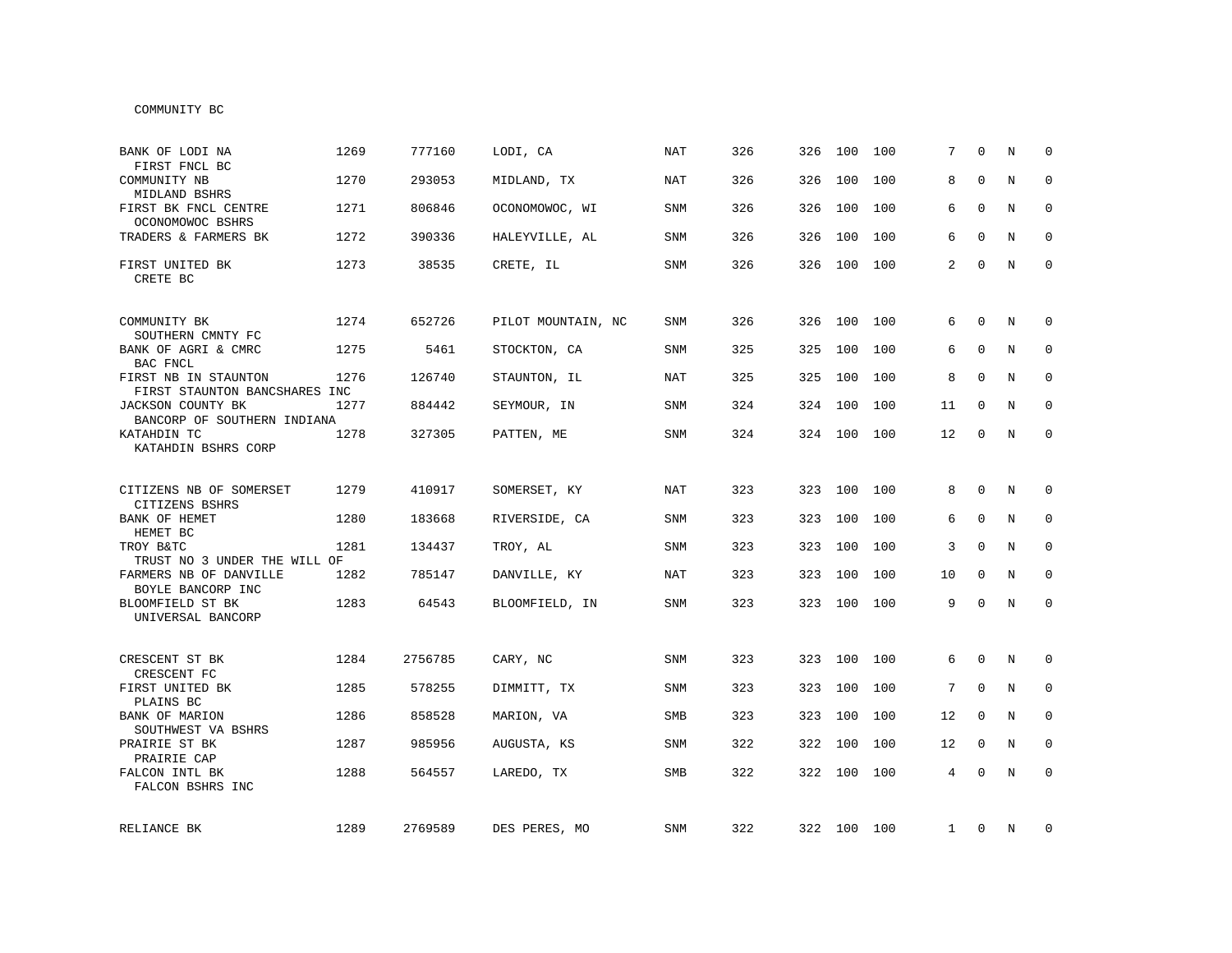| RELIANCE BANCSHARES INC                       |      |         |                     |            |     |     |         |     |                |              |         |             |
|-----------------------------------------------|------|---------|---------------------|------------|-----|-----|---------|-----|----------------|--------------|---------|-------------|
| LANDMARK BK NA<br>LANDRUM COMPANY             | 1290 | 864752  | ADA, OK             | NAT        | 321 |     | 321 100 | 100 | 8              | 0            | N       | 0           |
| FIRST COUNTY BK<br>FIRST CO BANCORP INC       | 1291 | 327949  | NEW BADEN, IL       | <b>SNM</b> | 321 | 321 | 100     | 100 | $\mathbf{1}$   | $\Omega$     | N       | $\Omega$    |
| BANK OF BENTON<br>COMMUNITY FNCL SVC INC ESOP | 1292 | 698144  | BENTON, KY          | <b>SNM</b> | 321 | 321 | 100     | 100 | 4              | $\mathbf 0$  | N       | $\mathbf 0$ |
| SOUTHERN MI B&TC<br>SOUTHERN MI BC            | 1293 | 822042  | COLDWATER, MI       | SNM        | 321 | 321 | 100     | 100 | 13             | $\mathbf 0$  | N       | $\mathbf 0$ |
| CMNTY BK<br>HOME BANCSHARES INC               | 1294 | 35244   | CABOT, AR           | SNM        | 321 | 321 | 100     | 100 | 5              | $\mathbf 0$  | N       | $\Omega$    |
| HARRIS BK ARLINGTON-MEADOWS<br>HARRIS FC      | 1295 | 690045  | ROLLING MEADOWS, IL | SNM        | 321 | 321 | 100     | 100 | $\mathbf{1}$   | $\mathbf 0$  | N       | 100         |
| ANCHOR BK NA<br>ANCHOR BC                     | 1296 | 776350  | WAYZATA, MN         | <b>NAT</b> | 321 | 321 | 100     | 100 | 2              | $\mathbf{0}$ | N       | $\mathbf 0$ |
| FOSTER BK<br>FOSTER BSHRS                     | 1297 | 1362246 | CHICAGO, IL         | SNM        | 321 | 321 | 100     | 100 | 4              | $\Omega$     | N       | $\Omega$    |
| NATIONAL BK<br>NATIONAL UNITED BSHRS          | 1298 | 322056  | GATESVILLE, TX      | NAT        | 320 | 320 | 100     | 100 | 6              | $\mathbf 0$  | N       | $\mathbf 0$ |
| GEORGIA ST BK<br>ALABAMA NBC                  | 1299 | 781130  | MABLETON, GA        | <b>SNM</b> | 319 | 319 | 100     | 100 | 8              | $\mathbf 0$  | N       | 0           |
| TEXAS FIRST NB                                | 1300 | 536059  | HOUSTON, TX         | <b>NAT</b> | 319 | 319 | 100     | 100 | 3              | $\mathbf{0}$ | N       | 0           |
| <b>CNLBANK</b><br><b>CNLBANCSHARES</b>        | 1301 | 2596262 | ORLANDO, FL         | <b>SNM</b> | 318 | 318 | 100     | 100 | $\mathbf{1}$   | $\mathbf{0}$ | N       | $\mathbf 0$ |
| STONEBRIDGE BK<br>STONEBRIDGE FNCL CORP       | 1302 | 2754389 | EXTON, PA           | <b>SNM</b> | 318 | 318 | 100     | 100 | $\mathbf{1}$   | $\Omega$     | N       | $\mathbf 0$ |
| SECURITY ST BK<br>BRISCOE RANCH               | 1303 | 839068  | PEARSALL, TX        | SNM        | 318 | 318 | 100     | 100 | 0              | $\mathbf{0}$ | N       | $\mathbf 0$ |
| COMMERCIAL & SVG BK<br>CSB BC                 | 1304 | 189129  | MILLERSBURG, OH     | <b>SMB</b> | 318 | 318 | 100     | 100 | 7              | $\Omega$     | N       | $\Omega$    |
| PEOPLES B&TC<br>LINCOLN COUNTY BANCORP INC    | 1305 | 909055  | TROY, MO            | SMB        | 318 | 318 | 100     | 100 | 4              | $\mathbf 0$  | $\rm N$ | 0           |
| FARMERS ST BK<br>F S BC                       | 1306 | 113441  | LAGRANGE, IN        | <b>SNM</b> | 318 | 318 | 100     | 100 | 5              | $\mathbf 0$  | N       | $\mathbf 0$ |
| JAMES MONROE BK<br>JAMES MONROE BC            | 1307 | 2684132 | ARLINGTON, VA       | <b>SMB</b> | 317 | 317 | 100     | 100 | 4              | $\mathbf 0$  | N       | $\mathbf 0$ |
| SEAWAY NB CHICAGO<br>SEAWAY BSHRS             | 1308 | 673431  | CHICAGO, IL         | NAT        | 316 | 316 | 100     | 100 | 6              | $\mathbf 0$  | N       | $\mathbf 0$ |
| MILLENNIUM BK NA<br>MILLENNIUM BSHRS CORP     | 1309 | 2767763 | RESTON, VA          | NAT        | 316 | 316 | 100     | 100 | 5              | $\mathbf 0$  | N       | 0           |
| MERCHANTS & MARINE BK                         | 1310 | 94139   | PASCAGOULA, MS      | SNM        | 316 | 316 | 100     | 100 | 10             | $\mathbf 0$  | N       | $\mathbf 0$ |
| PEOPLES B&TC                                  | 1311 | 109136  | BUFORD, GA          | <b>SNM</b> | 316 | 316 | 100     | 100 | $\overline{a}$ | $\mathbf{0}$ | N       | $\mathbf 0$ |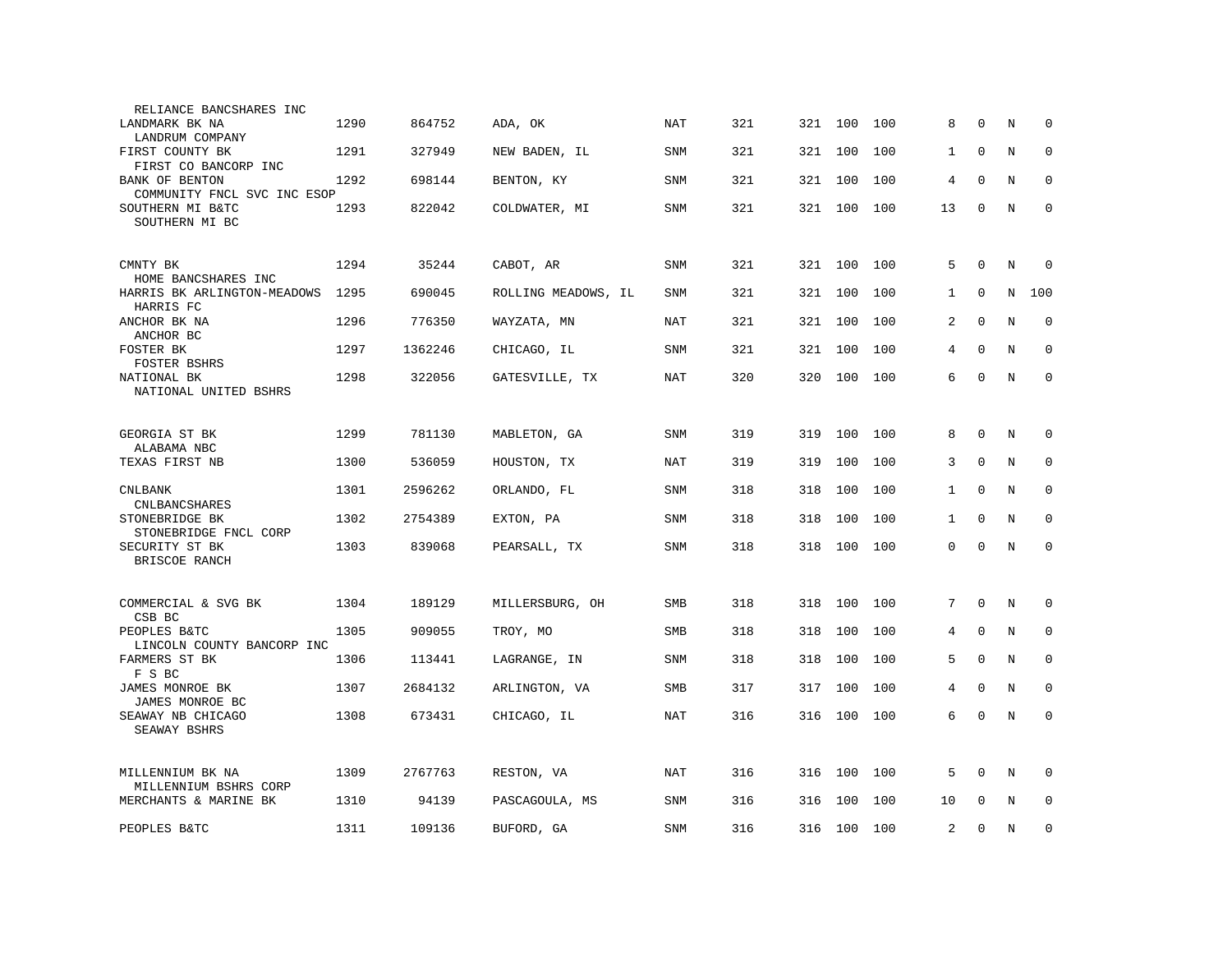| ALLEGHENY VALLEY BK<br>ALLEGHENY VALLEY BC        | 1312 | 1829    | PITTSBURGH, PA        | SNM        | 316 | 316 | 100 | 100 | 8            | $\mathbf 0$  | N       | $\mathbf 0$ |
|---------------------------------------------------|------|---------|-----------------------|------------|-----|-----|-----|-----|--------------|--------------|---------|-------------|
| COUNTRY BK<br>COUNTRY BK HOLD CO                  | 1313 | 1191482 | NEW YORK, NY          | SNM        | 315 | 315 | 100 | 100 | 4            | $\Omega$     | $\rm N$ | $\mathbf 0$ |
| CRESCENT B&TC<br>CB&T HOLDING CORP                | 1314 | 1885932 | NEW ORLEANS, LA       | <b>SNM</b> | 315 | 315 | 100 | 100 | 4            | $\mathbf 0$  | N       | $\mathbf 0$ |
| BANK OF TUSCALOOSA<br>SYNOVUS FC                  | 1315 | 1187029 | TUSCALOOSA, AL        | SNM        | 315 | 315 | 100 | 100 | 5            | $\mathbf 0$  | N       | 0           |
| <b>GOLETA NB</b><br>COMMUNITY WEST BSHRS          | 1316 | 1412712 | GOLETA, CA            | NAT        | 315 | 315 | 100 | 100 | $\mathbf{1}$ | $\mathbf 0$  | N       | $\mathbf 0$ |
| FIRST BKR TC NA<br>FIRST BKR TRUSTSHARES          | 1317 | 344647  | QUINCY, IL            | <b>NAT</b> | 315 | 315 | 100 | 100 | 5            | $\mathbf{0}$ | N       | $\mathbf 0$ |
| NEWTON TC<br>NEWTON FNCL CORP                     | 1318 | 750501  | NEWTON, NJ            | <b>SNM</b> | 315 | 315 | 100 | 100 | 9            | $\mathbf 0$  | N       | $\mathbf 0$ |
| FIRSTBANK OF LITTLETON<br>FIRSTBANK HC            | 1319 | 297453  | LITTLETON, CO         | <b>SNM</b> | 314 | 314 | 100 | 100 | 6            | $\Omega$     | N       | $\Omega$    |
| PUTNAM FIDUCIARY TC                               | 1320 | 913203  | BOSTON, MA            | SNM        | 314 | 314 | 100 | 100 | $\mathbf 0$  | $\mathbf{0}$ | N       | $\mathbf 0$ |
| PEOPLES BK                                        | 1321 | 177957  | LAWRENCE, KS          | <b>SMB</b> | 314 | 314 | 100 | 100 | 13           | $\Omega$     | N       | $\mathbf 0$ |
| WINTER TR OF 12/3/74<br>WEST TX NB                | 1322 | 237066  | MIDLAND, TX           | NAT        | 314 | 314 | 100 | 100 | 7            | $\mathbf{0}$ | N       | $\mathbf 0$ |
| FIRST-WEST TX BSHRS<br>INDUSTRIAL BK NA<br>IBW FC | 1323 | 536527  | OXON HILL, MD         | NAT        | 314 | 314 | 100 | 100 | 9            | $\Omega$     | N       | $\Omega$    |
| COLONY BK OF ASHBURN<br>COLONY BANKCORP           | 1324 | 22235   | ASHBURN, GA           | SNM        | 314 | 314 | 100 | 100 | 9            | $\mathbf 0$  | N       | $\mathbf 0$ |
| COMMUNITY BK NA                                   | 1325 | 371924  | CARMICHAELS, PA       | NAT        | 313 | 313 | 100 | 100 | 11           | $\mathbf 0$  | N       | $\mathbf 0$ |
| HARRIS BK FRANKFORT<br>HARRIS FC                  | 1326 | 604734  | FRANKFORT, IL         | <b>SNM</b> | 313 | 313 | 100 | 100 | 2            | $\mathbf 0$  | N       | 100         |
| AMERICAN MARINE BK<br>AMB FS CORP ESOP 401K       | 1327 | 691079  | BAINBRIDGE ISLAND, WA | <b>SNM</b> | 313 | 313 | 100 | 100 | 5            | $\Omega$     | N       | $\Omega$    |
| FARMERS BK<br>FIRST FARMERS BSHRS                 | 1328 | 901938  | PORTLAND, TN          | SNM        | 313 | 313 | 100 | 100 | 6            | $\mathbf 0$  | N       | $\Omega$    |
| AMERICAN BK OF MT<br>GUARANTY DEVELOPMENT CO      | 1329 | 630555  | BOZEMAN, MT           | SMB        | 313 | 313 | 100 | 100 | 6            | $\mathbf 0$  | N       | 0           |
| HERITAGE BK<br>UNITED FC                          | 1330 | 2721747 | GREAT FALLS, MT       | SNM        | 312 | 312 | 100 | 100 | 9            | $\mathbf 0$  | N       | 0           |
| BANKIOWA<br>FIDELITY BAN CORP                     | 1331 | 737548  | CEDAR RAPIDS, IA      | <b>SNM</b> | 312 | 312 | 100 | 100 | 6            | $\mathbf 0$  | N       | $\mathbf 0$ |
| BANK OF EAST ASIA USA NA<br>EAST ASIA HC          | 1332 | 1015560 | NEW YORK, NY          | NAT        | 312 | 312 | 100 | 100 | 2            | $\Omega$     | N       | 100         |
| HORICON ST BK                                     | 1333 | 528849  | HORICON, WI           | <b>SNM</b> | 312 | 312 | 100 | 100 | 6            | $\Omega$     | N       | $\Omega$    |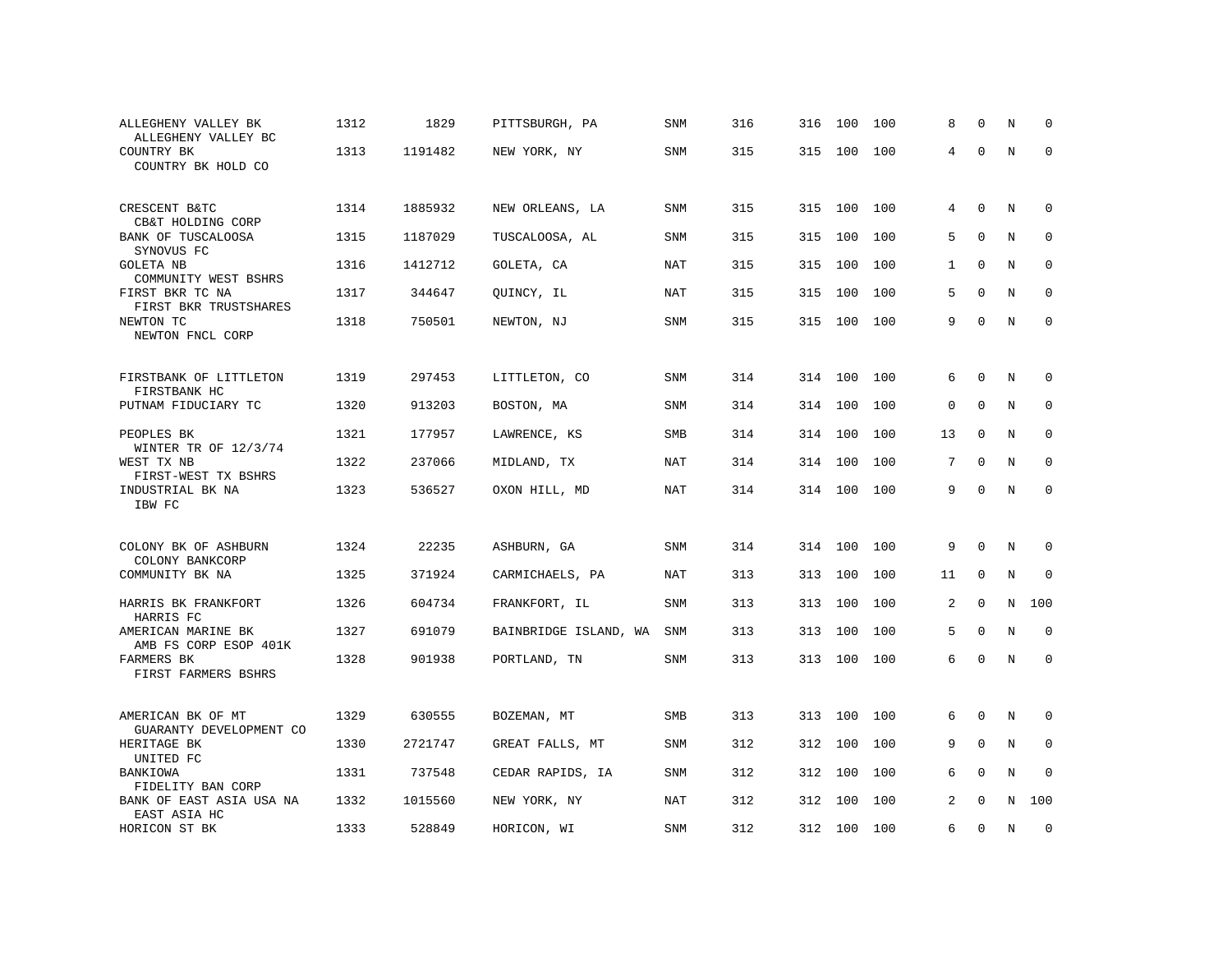| WNB BK<br>SUSOUEHANNA BSHRS                        | 1334 | 594714  | WILLIAMSPORT, PA | <b>SNM</b> | 311 | 311 | 100 | 100 | 6        | $\Omega$    | N       | $\Omega$     |
|----------------------------------------------------|------|---------|------------------|------------|-----|-----|-----|-----|----------|-------------|---------|--------------|
| FAR WEST BK<br>FAR WEST BC                         | 1335 | 586175  | PROVO, UT        | SNM        | 311 | 311 | 100 | 100 | 11       | $\Omega$    | N       | $\mathbf 0$  |
| CITIZENS TRI-CTY BK<br>SEQUATCHIE VALLEY BSHRS     | 1336 | 162337  | DUNLAP, TN       | SNM        | 310 | 310 | 100 | 100 | 11       | $\Omega$    | N       | $\mathbf 0$  |
| FARMERS & MRCH BK OF ROCKFOR 1337                  |      | 496171  | SPOKANE, WA      | SMB        | 310 | 310 | 100 | 100 | 14       | $\Omega$    | N       | $\mathbf 0$  |
| FIRST NB OF GRIFFIN<br>FNB BKG CO                  | 1338 | 563233  | GRIFFIN, GA      | <b>NAT</b> | 310 | 310 | 100 | 100 | 5        | $\Omega$    | N       | $\mathbf{0}$ |
| WESTERN ST BK<br>WHITCORP FC                       | 1339 | 988153  | GARDEN CITY, KS  | <b>SNM</b> | 310 | 310 | 100 | 100 | 6        | $\Omega$    | N       | $\Omega$     |
| SAN ANGELO NB<br>FIRST FNCL BSHRS                  | 1340 | 673963  | SAN ANGELO, TX   | <b>NAT</b> | 310 | 310 | 100 | 100 | 2        | $\Omega$    | N       | $\mathbf 0$  |
| UNITED CENTRAL BK<br>CENTRAL BC                    | 1341 | 259657  | GARLAND, TX      | SNM        | 310 | 310 | 100 | 100 | 6        | $\Omega$    | N       | $\mathbf 0$  |
| FIRST CMNTY BK<br>FIRST COMMUNITY BANCSHARES INC   | 1342 | 2596646 | BATESVILLE, AR   | SNM        | 309 | 309 | 100 | 100 | $\Omega$ | $\Omega$    | N       | $\mathbf 0$  |
| ARMSTRONG BK<br>ARMSTRONG BSHRS                    | 1343 | 470452  | MUSKOGEE, OK     | <b>SNM</b> | 309 | 309 | 100 | 100 | 10       | $\mathbf 0$ | N       | $\mathbf 0$  |
| UNITED SOUTHERN BK                                 | 1344 | 327435  | UMATILLA, FL     | SNM        | 309 | 309 | 100 | 100 | 10       | $\Omega$    | N       | $\Omega$     |
| UNISOUTH<br>MARATHON BK<br>PREMIER CMNTY BSHRS     | 1345 | 1229228 | WINCHESTER, VA   | <b>SMB</b> | 308 | 308 | 100 | 100 | 7        | $\Omega$    | N       | $\mathbf 0$  |
| QUEENSTOWN BK OF MD<br>QUEENSTOWN BC OF MD         | 1346 | 429021  | QUEENSTOWN, MD   | <b>SNM</b> | 308 | 308 | 100 | 100 | 4        | $\mathbf 0$ | N       | $\mathbf 0$  |
| OMNIBANK NA<br><b>BANCSHARES</b>                   | 1347 | 26859   | HOUSTON, TX      | NAT        | 308 | 308 | 100 | 100 | 10       | $\Omega$    | N       | 0            |
| CASS COMMERCIAL BK<br>CASS INFORMATION SYSTEMS INC | 1348 | 177751  | BRIDGETON, MO    | <b>SMB</b> | 308 | 308 | 100 | 100 | 4        | $\mathbf 0$ | N       | $\mathbf{0}$ |
| HYDE PARK B&TC<br>HPK FC                           | 1349 | 5331    | CHICAGO, IL      | SNM        | 308 | 308 | 100 | 100 | 1        | $\mathbf 0$ | N       | 0            |
| FIRST NB OF MCMINNVILLE<br>FIRST MCMINNVILLE CORP  | 1350 | 87234   | MCMINNVILLE, TN  | NAT        | 307 | 307 | 100 | 100 | 4        | $\Omega$    | N       | $\mathbf 0$  |
| FIRSTBANK CHERRY CREEK<br>FIRSTBANK HC             | 1351 | 662453  | DENVER, CO       | SNM        | 307 | 307 | 100 | 100 | 4        | $\mathbf 0$ | N       | 0            |
| MAINE B&TC<br>CHITTENDEN CORP                      | 1352 | 1904673 | PORTLAND, ME     | SNM        | 306 | 306 | 100 | 100 | 11       | 0           | N       | 0            |
| FIRST WESTERN BK<br>FIRST WESTERN BC               | 1353 | 353751  | WALL, SD         | SNM        | 306 | 306 | 100 | 100 | 7        | $\mathbf 0$ | $\rm N$ | $\mathbf 0$  |
| SAINT JOHNS B&TC                                   | 1354 | 173557  | SAINT JOHN, MO   | SNM        | 306 | 306 | 100 | 100 | 7        | 0           | Ν       | $\mathbf 0$  |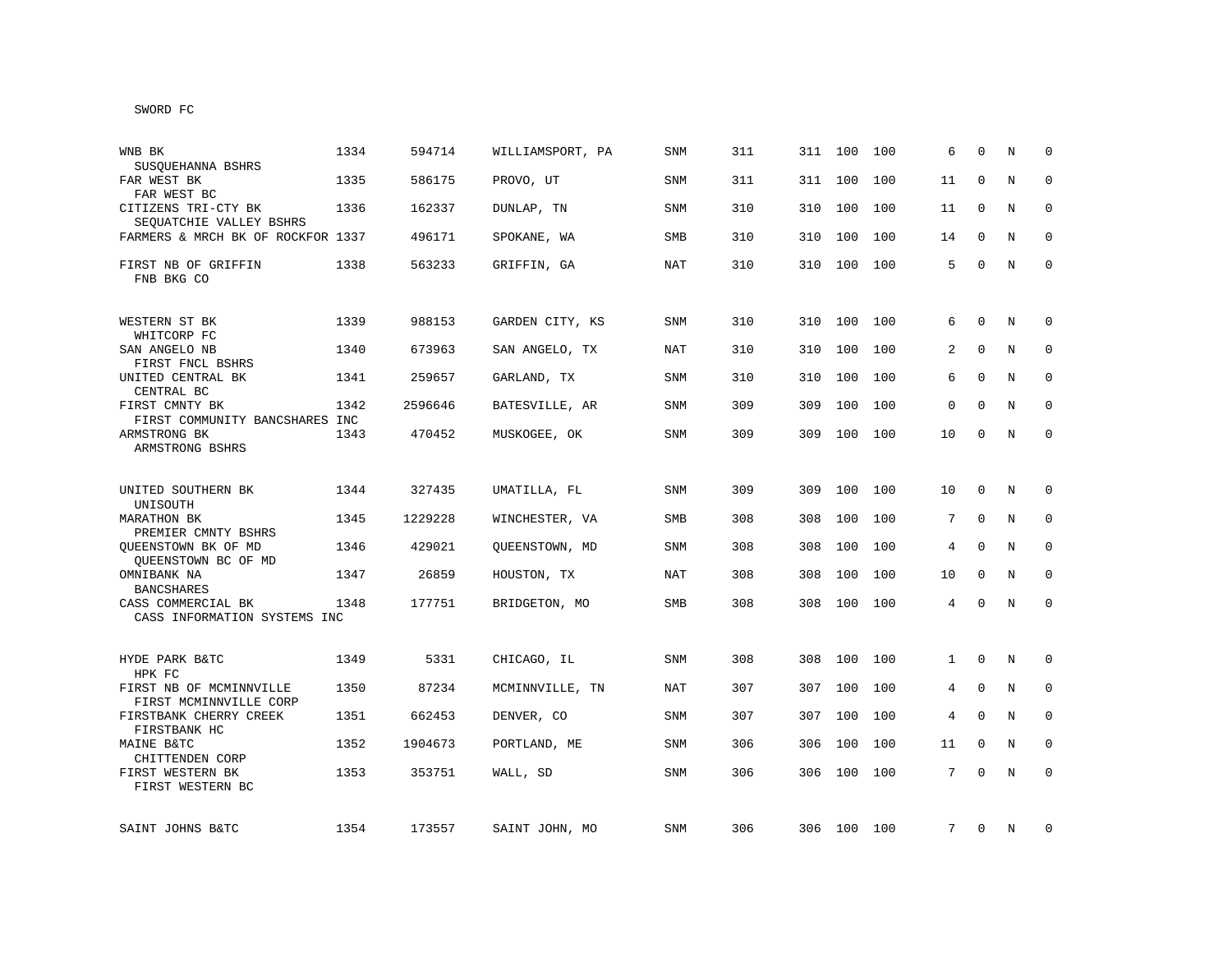| UNITY BANCSHARES LLC                                       |      |         |                    |            |     |     |     |     |              |             |   |             |
|------------------------------------------------------------|------|---------|--------------------|------------|-----|-----|-----|-----|--------------|-------------|---|-------------|
| ST JOSEPH CAP BK<br>ST JOSEPH CAP CORP                     | 1355 | 2474940 | MISHAWAKA, IN      | <b>SNM</b> | 305 | 305 | 100 | 100 | 0            | $\Omega$    | N | $\Omega$    |
| BELMONT NB<br>BELMONT BC                                   | 1356 | 101327  | WHEELING, WV       | NAT        | 305 | 305 | 100 | 100 | 11           | $\Omega$    | N | 0           |
| MOUNT PROSPECT NB<br>NORTHWEST SUBURBAN BC                 | 1357 | 2578727 | MOUNT PROSPECT, IL | NAT        | 305 | 305 | 100 | 100 | $\mathbf 0$  | $\mathbf 0$ | N | 0           |
| FIRST NB<br>FIRST NAT BSHRS ESOP & 401 K T                 | 1358 | 805250  | GOODLAND, KS       | <b>NAT</b> | 304 | 304 | 100 | 100 | 7            | $\mathbf 0$ | N | $\mathbf 0$ |
|                                                            |      |         |                    |            |     |     |     |     |              |             |   |             |
| FRONTIER BK<br>FRONTIER NAT CORP                           | 1359 | 255136  | LA GRANGE, GA      | <b>SNM</b> | 304 | 304 | 100 | 100 | 11           | $\mathbf 0$ | N | $\mathbf 0$ |
| COAST BK OF FLORIDA<br>COAST FNCL HOLD                     | 1360 | 2904344 | BRADENTON, FL      | SNM        | 304 | 304 | 100 | 100 | $\mathbf 0$  | $\Omega$    | N | $\mathbf 0$ |
| <b>BANK HOLLAND</b><br>LAKE MI FC                          | 1361 | 2721103 | HOLLAND, MI        | <b>SNM</b> | 304 | 304 | 100 | 100 | 0            | $\Omega$    | N | $\Omega$    |
| PLANTERSFIRST<br>MID ST BK                                 | 1362 | 300933  | CORDELE, GA        | SNM        | 303 | 303 | 100 | 100 | 7            | $\Omega$    | N | $\mathbf 0$ |
| PRIORITYONE BK<br>PRIORITYONE CAP CORP                     | 1363 | 956938  | MAGEE, MS          | SNM        | 303 | 303 | 100 | 100 | 11           | $\mathbf 0$ | N | $\mathbf 0$ |
|                                                            |      |         |                    |            |     |     |     |     |              |             |   |             |
| INDEPENDENT BKR BK OF FLORID 1364<br>BANKERS BC OF FLORIDA |      | 190639  | LAKE MARY, FL      | <b>SMB</b> | 303 | 303 | 100 | 100 | $\mathbf 0$  | $\mathbf 0$ | N | $\mathbf 0$ |
| LEGACY BK                                                  | 1365 | 2846574 | HARRISBURG, PA     | SNM        | 303 | 303 | 100 | 100 | 8            | $\mathbf 0$ | N | $\mathbf 0$ |
| FIRST NB OF SOUTH MIAMI<br>FIRST MIAMI BC                  | 1366 | 794336  | SOUTH MIAMI, FL    | NAT        | 302 | 302 | 100 | 100 | $\mathbf{1}$ | $\Omega$    | N | $\Omega$    |
| SECURITY B&TC OF ALBANY<br>SYNOVUS FC                      | 1367 | 2938    | ALBANY, GA         | SNM        | 302 | 302 | 100 | 100 | 6            | $\Omega$    | N | 0           |
| PEOPLES BK<br>PEOPLES CORP                                 | 1368 | 593249  | RIPLEY, MS         | SNM        | 302 | 302 | 100 | 100 | 6            | $\mathbf 0$ | N | $\mathbf 0$ |
|                                                            |      |         |                    |            |     |     |     |     |              |             |   |             |
| STEUBEN TC<br>STEUBEN TR CORP                              | 1369 | 929802  | HORNELL, NY        | SNM        | 302 | 302 | 100 | 100 | 10           | $\mathbf 0$ | N | $\Omega$    |
| FIRST WESTERN BK STURGIS<br>FIRST WESTERN BC               | 1370 | 495352  | STURGIS, SD        | <b>SNM</b> | 301 | 301 | 100 | 100 | 5            | $\mathbf 0$ | N | $\mathbf 0$ |
| FIRST NB OF SCOTTSBORO<br>FNS BSHRS                        | 1371 | 441434  | SCOTTSBORO, AL     | NAT        | 301 | 301 | 100 | 100 | 8            | $\Omega$    | N | $\mathbf 0$ |
| FIRST NB OF OTTAWA<br>FIRST OTTAWA BSHRS                   | 1372 | 856243  | OTTAWA, IL         | NAT        | 301 | 301 | 100 | 100 | 3            | $\mathbf 0$ | N | $\mathbf 0$ |
| INTEGRITY BK<br>INTEGRITY BSHES                            | 1373 | 2922339 | ALPHARETTA, GA     | SNM        | 301 | 301 | 100 | 100 | $\mathbf{1}$ | $\mathbf 0$ | N | $\mathbf 0$ |
|                                                            |      |         |                    |            |     |     |     |     |              |             |   |             |
| CARROLLTON BK<br>CARROLLTON BC                             | 1374 | 854520  | BALTIMORE, MD      | SNM        | 301 | 301 | 100 | 100 | 10           | $\mathbf 0$ | N | $\mathbf 0$ |
| OLD SECOND BK KANE CTY<br>OLD SECOND BC                    | 1375 | 582234  | ELBURN, IL         | <b>SMB</b> | 300 | 300 | 100 | 100 | 5            | $\Omega$    | N | $\mathbf 0$ |
| MARYLAND B&TC NA                                           | 1376 | 33727   | LEXINGTON PARK, MD | NAT        | 300 | 300 | 100 | 100 | 10           | $\Omega$    | N | $\Omega$    |